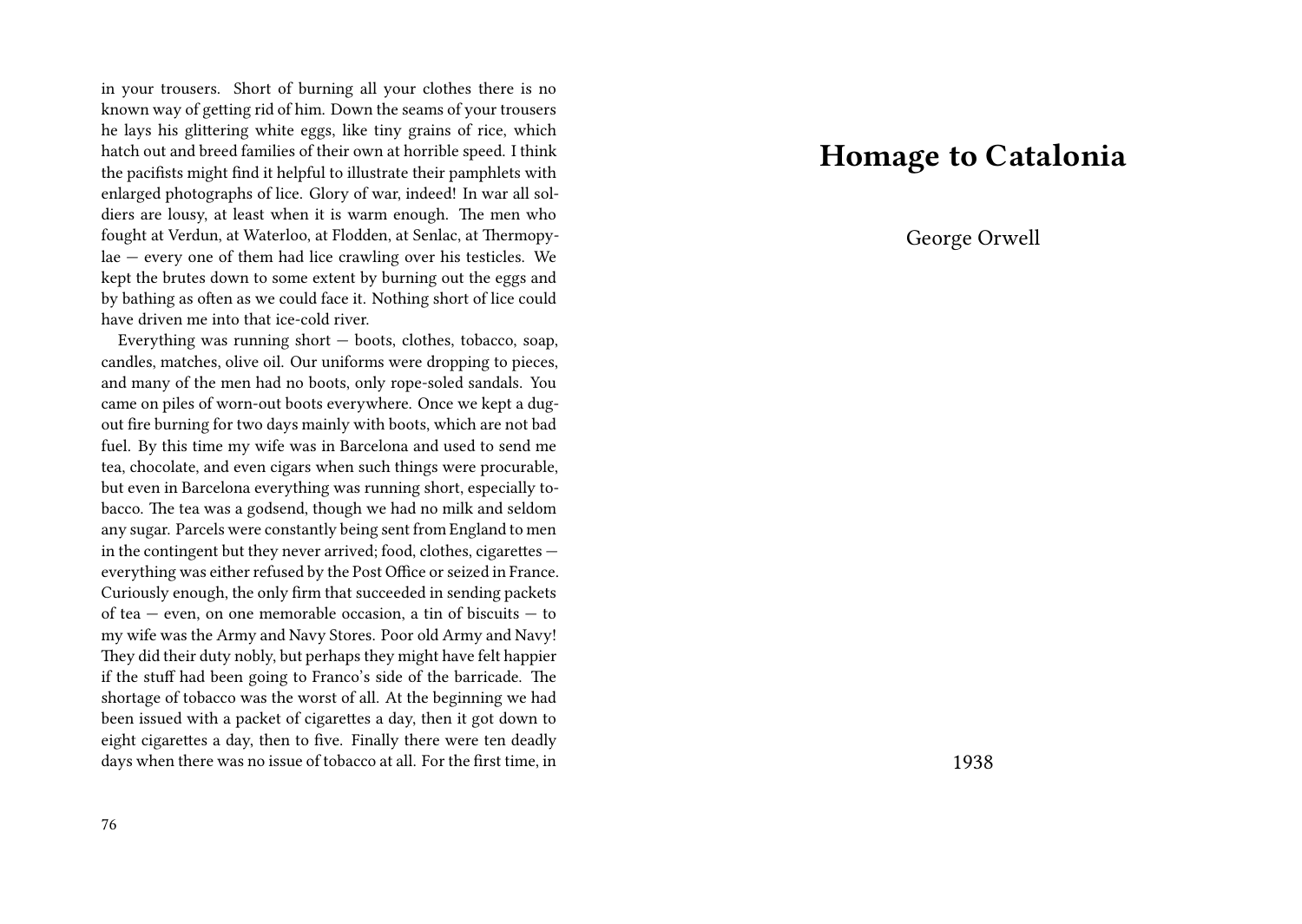the time being. The strategic point was the road to Jaca, over on the other side. Later, when the Anarchists made their attacks on the Jaca road, our job was to make 'holding attacks' and force the Fascists to divert troops from the other side.

During all this time, about six weeks, there was only one action on our part of the front. This was when our Shock Troopers attacked the Manicomio, a disused lunatic asylum which the Fascists had converted into a fortress. There were several hundred refugee Germans serving with the P.O.U.M. They were organized in a special battalion called the Batall6n de Cheque, and from a military point of view they were on quite a different level from the rest of the militia — indeed, were more like soldiers than anyone I saw in Spain, except the Assault Guards and some of the International Column. The attack was mucked up, as usual. How many operations in this war, on the Government side, were not mucked up, I wonder? The Shock Troops took the Manicomio by storm, but the troops, of I forget which militia, who were to support them by seizing the neighbouring hill that commanded the Manicomio, were badly let down. The captain who led them was one of those Regular Army officers of doubtful loyalty whom the Government persisted in employing. Either from fright or treachery he warned the Fascists by flinging a bomb when they were two hundred yards away. I am glad to say his men shot him dead on the spot. But the surprise-attack was no surprise, and the militiamen were mown down by heavy fire and driven off the hill, and at nightfall the Shock Troops had to abandon the Manicomio. Through the night the ambulances filed down the abominable road to Sietamo, killing the badly wounded with their joltings.

All of us were lousy by this time; though still cold it was warm enough for that. I have had a big experience of body vermin of various kinds, and for sheer beastliness the louse beats everything I have encountered. Other insects, mosquitoes for instance, make you suffer more, but at least they aren't resident vermin. The human louse somewhat resembles a tiny lobster, and he lives chiefly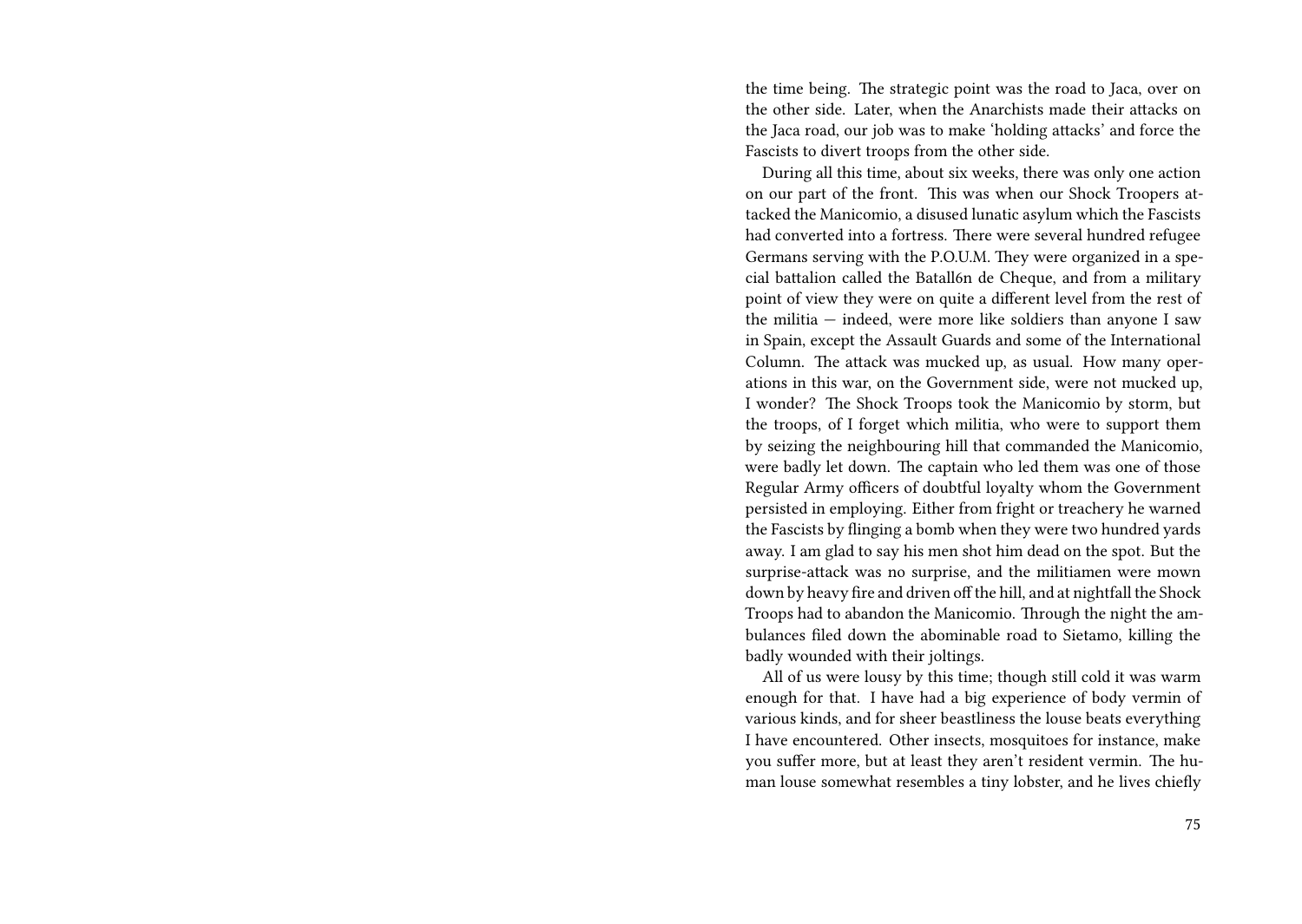where everything had been arrested just at the harvest-moment. Last year's crops had never been touched. The unpruned vines were snaking across the ground, the cobs on the standing maize had gone as hard as stone, the mangels and sugar-beets were hyper — trophied into huge woody lumps. How the peasants must have cursed both armies! Sometimes parties of men went spud-gathering in no man's land. About a mile to the right of us, where the lines were closer together, there was a patch of potatoes that was frequented both by the Fascists and ourselves. We went there in the daytime, they only at night, as it was commanded by our machine-guns. One night to our annoyance they turned out en masse and cleared up the whole patch. We discovered another patch farther on, where there was practically no cover and you had to lift the potatoes lying on your belly  $-$  a fatiguing job. If their machine-gunners spotted you, you had to flatten yourself out like a rat when it squirms under a door, with the bullets cutting up the clods a few yards behind you. It seemed worth it at the time. Potatoes were getting very scarce. If you got a sackful you could take them down to the cook-house and swap them for a water-bottleful of coffee.

And still nothing happened, nothing ever looked like happening. 'When are we going to attack? Why don't we attack?' were the questions you heard night and day from Spaniard and Englishman alike. When you think what fighting means it is queer that soldiers want to fight, and yet undoubtedly they do. In stationary warfare there are three things that all soldiers long for: a battle, more cigarettes, and a week's leave. We were somewhat better armed now than before. Each man had a hundred and fifty rounds of ammunition instead of fifty, and by degrees we were being issued with bayonets, steel helmets, and a few bombs. There were constant rumours of forthcoming battles, which I have since thought were deliberately circulated to keep up the spirits of the troops. It did not need much military knowledge to see that there would be no major action on this side of Huesca, at any rate for

#### **Contents**

| <b>Chapter One</b>      | 5   |
|-------------------------|-----|
| <b>Chapter Two</b>      | 17  |
| <b>Chapter Three</b>    | 24  |
| <b>Chapter Four</b>     | 38  |
| <b>Chapter Five</b>     | 46  |
| <b>Chapter Six</b>      | 72  |
| <b>Chapter Seven</b>    | 86  |
| <b>Chapter Eight</b>    | 101 |
| <b>Chapter Nine</b>     | 107 |
| <b>Chapter Ten</b>      | 119 |
| <b>Chapter Eleven</b>   | 147 |
| <b>Chapter Twelve</b>   | 176 |
| <b>Chapter Thirteen</b> | 190 |
| <b>Chapter Fourteen</b> | 208 |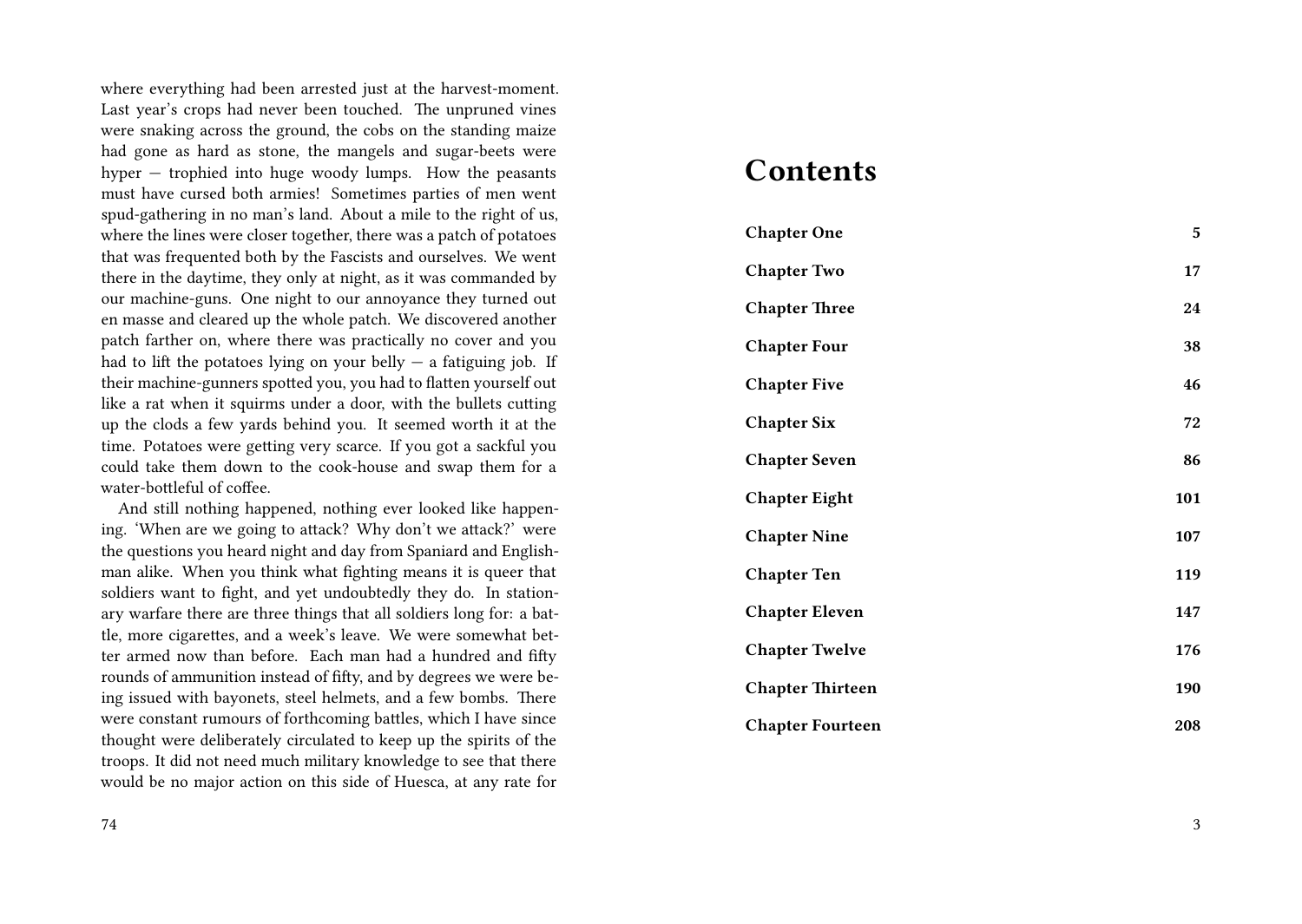farm-buildings, which was used as a store, headquarters, and cookhouse for this sector of the line. It was this that the Fascist gunners were trying for, but they were five or six kilometres away and they never aimed well enough to do more than smash the windows and chip the walls. You were only in danger if you happened to be coming up the road when the firing started, and the shells plunged into the fields on either side of you. One learned almost immediately the mysterious art of knowing by the sound of a shell how close it will fall. The shells the Fascists were firing at this period were wretchedly bad. Although they were 150 mm. they only made a crater about six feet wide by four deep, and at least one in four failed to explode. There were the usual romantic tales of sabotage in the Fascist factories and unexploded shells in which, instead of the charge, there was found a scrap of paper saying 'Red Front', but I never saw one. The truth was that the shells were hopelessly old; someone picked up a brass fuse-cap stamped with the date, and it was 1917. The Fascist guns were of the same make and calibre as our own, and the unexploded shells were often reconditioned and fired back. There was said to be one old shell with a nickname of its own which travelled daily to and fro, never exploding.

At night small patrols used to be sent into no man's land to lie in ditches near the Fascist lines and listen for sounds (bugle-calls, motor-horns, and so forth) that indicated activity in Huesca. There was a constant come-and-go of Fascist troops, and the numbers could be checked to some extent from listeners' reports. We always had special orders to report the ringing of church bells. It seemed that the Fascists always heard mass before going into action. In among the fields and orchards there were deserted mud-walled huts which it was safe to explore with a lighted match when you had plugged up the windows. Sometimes you came on valuable pieces of loot such as a hatchet or a Fascist water-bottle (better than ours and greatly sought after). You could explore in the daytime as well, but mostly it had to be done crawling on all fours. It was queer to creep about in those empty, fertile fields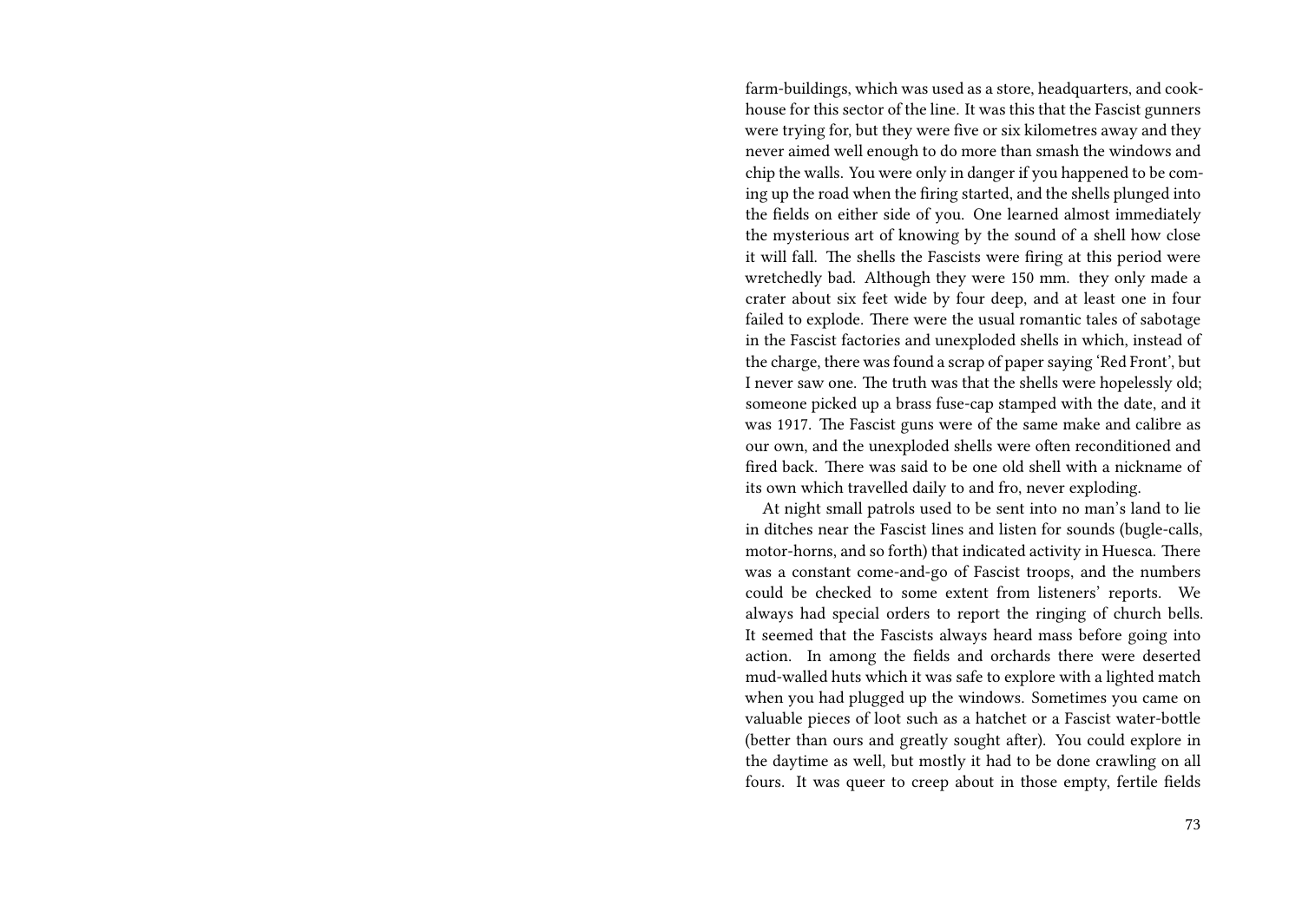# **Chapter Six**

MEANWHILE, the daily  $-$  more particularly nightly  $-$  round, the common task. Sentry-go, patrols, digging; mud, rain, shrieking winds, and occasional snow. It was not till well into April that the nights grew noticeably warmer. Up here on the plateau the March days were mostly like an English March, with bright blue skies and nagging winds. The winter barley was a foot high, crimson buds were forming on the cherry trees (the line here ran through deserted orchards and vegetable gardens), and if you searched the ditches you could find violets and a kind of wild hyacinth like a poor specimen of a bluebell. Immediately behind the line there ran a wonderful, green, bubbling stream, the first transparent water I had seen since coming to the front. One day I set my teeth and crawled into the river to have my first bath in six weeks. It was what you might call a brief bath, for the water was mainly snowwater and not much above freezing-point.

Meanwhile nothing happened, nothing ever happened. The English had got into the habit of saying that this wasn't a war, it was a bloody pantomime. We were hardly under direct fire from the Fascists. The only danger was from stray bullets, which, as the lines curved forward on either side, came from several directions. All the casualties at this time were from strays. Arthur Clinton got a mysterious bullet that smashed his left shoulder and disabled his arm, permanently, I am afraid. There was a little shell-fire, but it was extraordinarily ineffectual. The scream and crash of the shells was actually looked upon as a mild diversion. The Fascists never dropped their shells on our parapet. A few hundred yards behind us there was a country house, called La Granja, with big

## **Chapter One**

IN the Lenin Barracks in Barcelona, the day before I joined the militia, I saw an Italian militiaman standing in front of the officers' table.

He was a tough-looking youth of twenty-five or six, with reddish-yellow hair and powerful shoulders. His peaked leather cap was pulled fiercely over one eye. He was standing in profile to me, his chin on his breast, gazing with a puzzled frown at a map which one of the officers had open on the table. Something in his face deeply moved me. It was the face of a man who would commit murder and throw away his life for a friend — the kind efface you would expect in an Anarchist, though as likely as not he was a Communist. There were both candour and ferocity in it; also the pathetic reverence that illiterate people have for their supposed superiors. Obviously he could not make head or tail of the map; obviously he regarded map-reading as a stupendous intellectual feat. I hardly know why, but I have seldom seen anyone — any man, I mean — to whom I have taken such an immediate liking. While they were talking round the table some remark brought it out that I was a foreigner. The Italian raised his head and said quickly:

'Italiano?'

I answered in my bad Spanish: 'No, Ingles. Y tu?' 'Italiano.'

As we went out he stepped across the room and gripped my hand very hard. Queer, the affection you can feel for a stranger! It was as though his spirit and mine had momentarily succeeded in bridging the gulf of language and tradition and meeting in utter intimacy.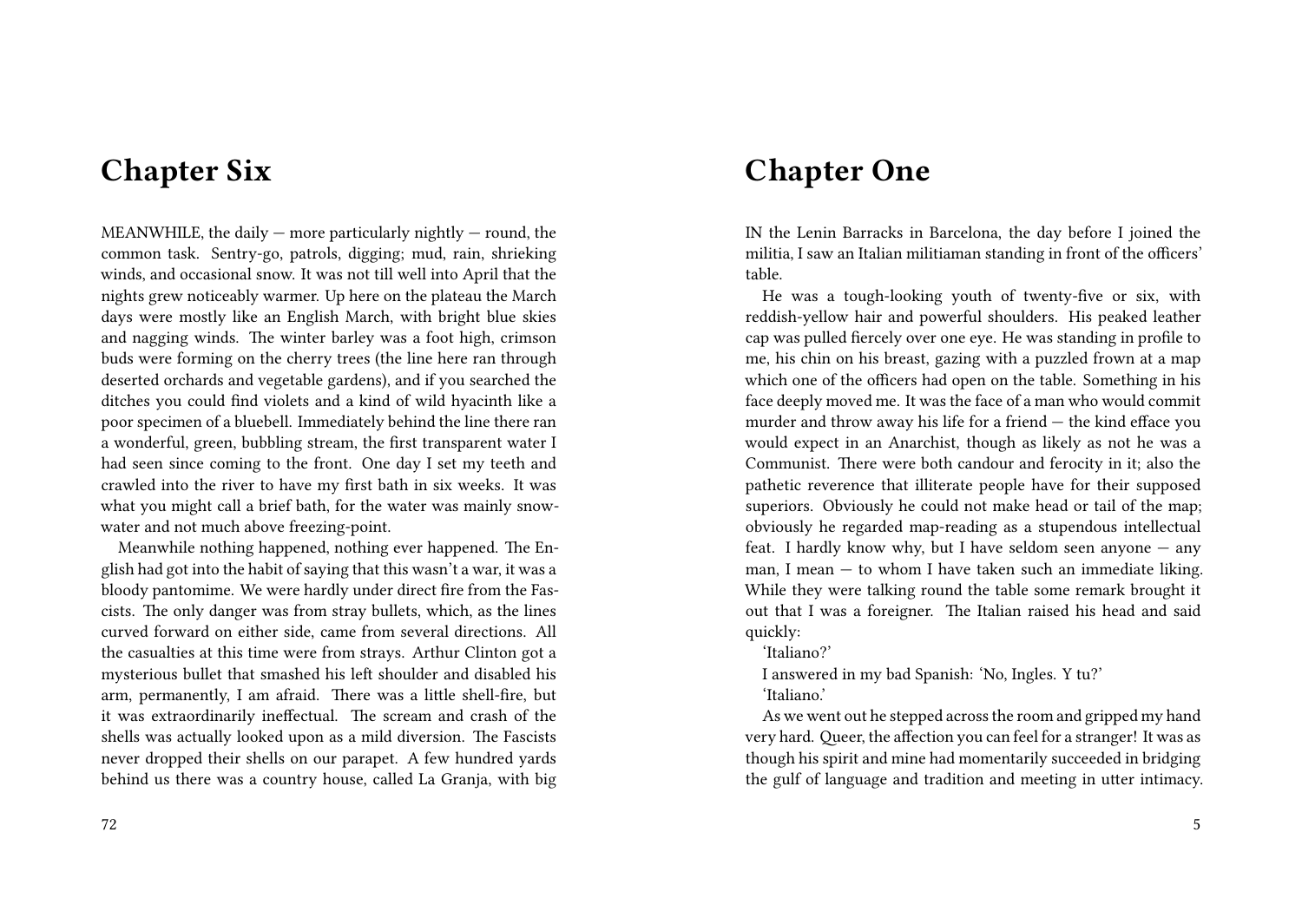I hoped he liked me as well as I liked him. But I also knew that to retain my first impression of him I must not see him again; and needless to say I never did see him again. One was always making contacts of that kind in Spain.

I mention this Italian militiaman because he has stuck vividly in my memory. With his shabby uniform and fierce pathetic face he typifies for me the special atmosphere of that time. He is bound up with all my memories of that period of the war — the red flags in Barcelona, the gaunt trains full of shabby soldiers creeping to the front, the grey war-stricken towns farther up the line, the muddy, ice-cold trenches in the mountains.

This was in late December 1936, less than seven months ago as I write, and yet it is a period that has already receded into enormous distance. Later events have obliterated it much more completely than they have obliterated 1935, or 1905, for that matter. I had come to Spain with some notion of writing newspaper articles, but I had joined the militia almost immediately, because at that time and in that atmosphere it seemed the only conceivable thing to do. The Anarchists were still in virtual control of Catalonia and the revolution was still in full swing. To anyone who had been there since the beginning it probably seemed even in December or January that the revolutionary period was ending; but when one came straight from England the aspect of Barcelona was something startling and overwhelming. It was the first time that I had ever been in a town where the working class was in the saddle. Practically every building of any size had been seized by the workers and was draped with red flags or with the red and black flag of the Anarchists; every wall was scrawled with the hammer and sickle and with the initials of the revolutionary parties; almost every church had been gutted and its images burnt. Churches here and there were being systematically demolished by gangs of workmen. Every shop and cafe had an inscription saying that it had been collectivized; even the bootblacks had been collectivized and their boxes painted red and black. Waiters and shop-walkers looked you in

penalized for holding the wrong political opinions. I spent much of my time in the militia in bitterly criticizing the P.O.U.M. 'line', but I never got into trouble for it. There was not even any pressure upon one to become a political member of the party, though I think the majority of the militiamen did so. I myself never joined the party — for which afterwards, when the P.O.U.M. was suppressed, I was rather sorry.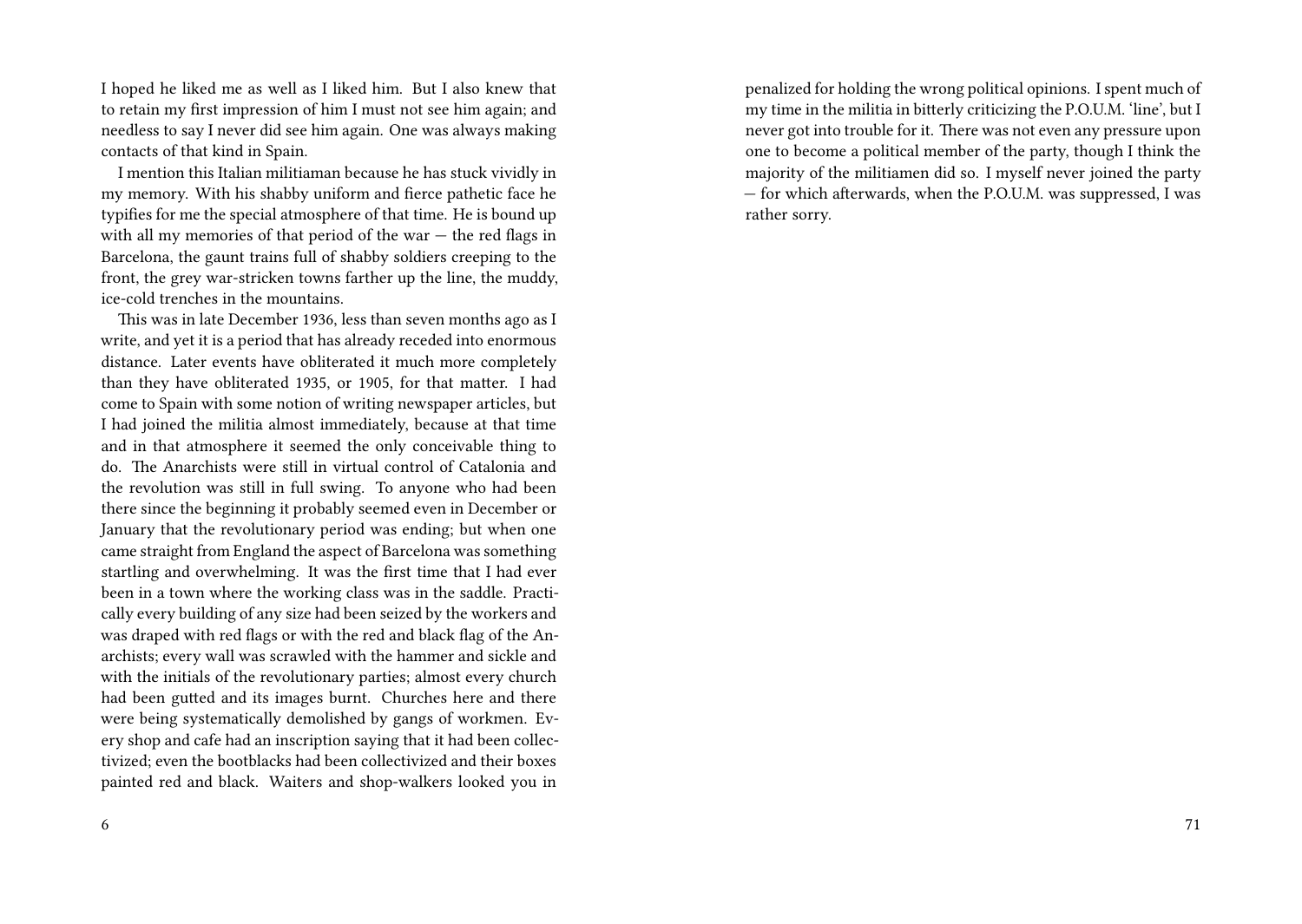disadvantage, geographically, compared with Italy and Germany. Perhaps the P.O.U.M. and Anarchist slogan: 'The war and the revolution are inseparable', was less visionary than it sounds.

I have given my reasons for thinking that the Communist anti — revolutionary policy was mistaken, but so far as its effect upon the war goes I do not hope that my judgement is right. A thousand times I hope that it is wrong. I would wish to see this war won by any means whatever. And of course we cannot tell yet what may happen. The Government may swing to the Left again, the Moors may revolt of their own accord, England may decide to buy Italy out, the war may be won by straightforward military means — there is no knowing. I let the above opinions stand, and time will show how far I am right or wrong.

But in February 1936 I did not see things quite in this light. I was sick of the inaction on the Aragon front and chiefly conscious that I had not done my fair share of the fighting. I used to think of the recruiting poster in Barcelona which demanded accusingly of passers — by: 'What have *you* done for democracy?' and feel that I could only answer:' I have drawn my rations.' When I joined the militia I had promised myself to kill one Fascist — after all, if each of us killed one they would soon be extinct — and I had killed nobody yet, had hardly had the chance to do so. And of course I wanted to go to Madrid. Everyone in the army, whatever his political opinions, always wanted to go to Madrid. This would probably mean exchanging into the International Column, for the P.O.U.M. had now very few troops at Madrid and the Anarchists not so many as formerly.

For the present, of course, one had to stay in the line, but I told everyone that when we went on leave I should, if possible, exchange into the International Column, which meant putting myself under Communist control. Various people tried to dissuade me, but no one attempted to interfere. It is fair to say that there was very little heresy-hunting in the P.O.U.M., perhaps not enough, considering their special circumstances; short of being a pro-Fascist no one was

the face and treated you as an equal. Servile and even ceremonial forms of speech had temporarily disappeared. Nobody said 'Senior' or 'Don' or even 'Usted'; everyone called everyone else 'Comrade' and 'Thou', and said 'Salud!' instead of 'Buenos dias'. Tipping was forbidden by law; almost my first experience was receiving a lecture from a hotel manager for trying to tip a lift-boy. There were no private motor-cars, they had all been commandeered, and all the trams and taxis and much of the other transport were painted red and black. The revolutionary posters were everywhere, flaming from the walls in clean reds and blues that made the few remaining advertisements look like daubs of mud. Down the Ramblas, the wide central artery of the town where crowds of people streamed constantly to and fro, the loudspeakers were bellowing revolutionary songs all day and far into the night. And it was the aspect of the crowds that was the queerest thing of all. In outward appearance it was a town in which the wealthy classes had practically ceased to exist. Except for a small number of women and foreigners there were no 'well-dressed' people at all. Practically everyone wore rough working-class clothes, or blue overalls, or some variant of the militia uniform. All this was queer and moving. There was much in it that I did not understand, in some ways I did not even like it, but I recognized it immediately as a state of affairs worth fighting for. Also I believed that things were as they appeared, that this was really a workers' State and that the entire bourgeoisie had either fled, been killed, or voluntarily come over to the workers' side; I did not realize that great numbers of well-to-do bourgeois were simply lying low and disguising themselves as proletarians for the time being.

Together with all this there was something of the evil atmosphere of war. The town had a gaunt untidy look, roads and buildings were in poor repair, the streets at night were dimly lit for fear of air — raids, the shops were mostly shabby and half-empty. Meat was scarce and milk practically unobtainable, there was a shortage of coal, sugar, and petrol, and a really serious shortage of bread.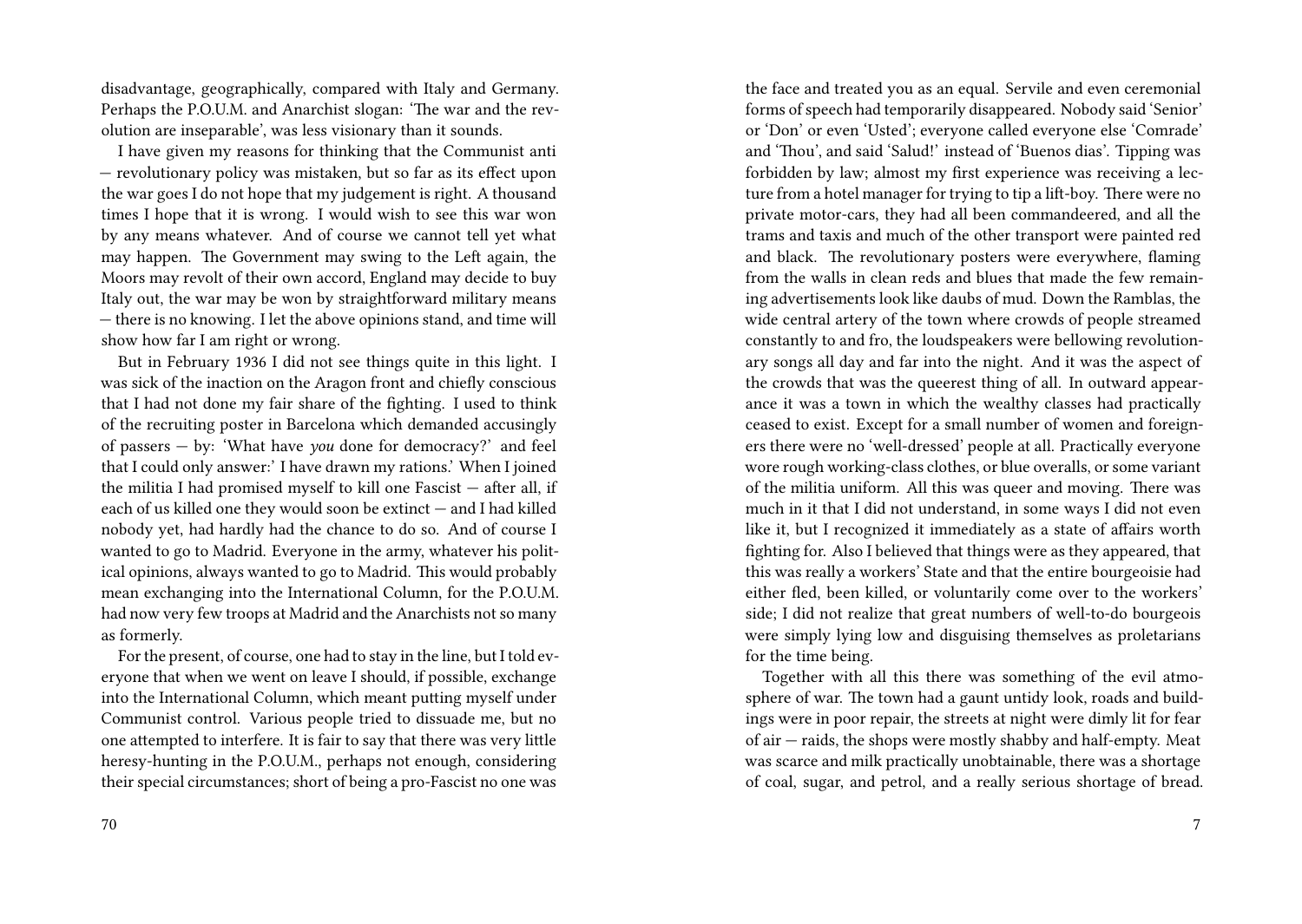Even at this period the bread-queues were often hundreds of yards long. Yet so far as one could judge the people were contented and hopeful. There was no unemployment, and the price of living was still extremely low; you saw very few conspicuously destitute people, and no beggars except the gipsies. Above all, there was a belief in the revolution and the future, a feeling of having suddenly emerged into an era of equality and freedom. Human beings were trying to behave as human beings and not as cogs in the capitalist machine. In the barbers' shops were Anarchist notices (the barbers were mostly Anarchists) solemnly explaining that barbers were no longer slaves. In the streets were coloured posters appealing to prostitutes to stop being prostitutes. To anyone from the hardboiled, sneering civilization of the English — speaking races there was something rather pathetic in the literalness with which these idealistic Spaniards took the hackneyed phrases of revolution. At that time revolutionary ballads of the naivest kind, all about proletarian brotherhood and the wickedness of Mussolini, were being sold on the streets for a few centimes each. I have often seen an illiterate militiaman buy one of these ballads, laboriously spell out the words, and then, when he had got the hang of it, begin singing it to an appropriate tune.

All this time I was at the Lenin Barracks, ostensibly in training for the front. When I joined the militia I had been told that I should be sent to the front the next day, but in fact I had to wait while a fresh centuria was got ready. The workers' militias, hurriedly raised by the trade unions at the beginning of the war, had not yet been organized on an ordinary army basis. The units of command were the 'section', of about thirty men, the centuria, of about a hundred men, and the 'column', which in practice meant any large number of men. The Lenin Barracks was a block of splendid stone buildings with a riding — school and enormous cobbled courtyards; it had been a cavalry barracks and had been captured during the July fighting. My centuria slept in one of the stables, under the stone mangers where the names of the cavalry chargers

8

polite name for capitalism. To say first 'Democracy is a swindle', and then 'Fight for democracy!' is not good tactics. If, with the huge prestige of Soviet Russia behind them, they had appealed to the workers of the world in the name not of 'democratic Spain', but of 'revolutionary Spain', it is hard to believe that they would not have got a response.

But what was most important of all, with a non-revolutionary policy it was difficult, if not impossible, to strike at Franco's rear. By the summer of 1937 Franco was controlling a larger population than the Government — much larger, if one counts in the colonies — with about the same number of troops. As everyone knows, with a hostile population at your back it is impossible to keep an army in the field without an equally large army to guard your communications, suppress sabotage, etc. Obviously, therefore, there was no real popular movement in Franco's rear. It was inconceivable that the people in his territory, at any rate the town-workers and the poorer peasants, liked or wanted Franco, but with every swing to the Right the Government's superiority became less apparent. What clinches everything is the case of Morocco. Why was there no rising in Morocco? Franco was trying to set up an infamous dictatorship, and the Moors actually preferred him to the Popular Front Government! The palpable truth is that no attempt was made to foment a rising in Morocco, because to do so would have meant putting a revolutionary construction on the war. The first necessity, to convince the Moors of the Government's good faith, would have been to proclaim Morocco liberated. And we can imagine how pleased the French would have been by that! The best strategic opportunity of the war was flung away in the vain hope of placating French and British capitalism. The whole tendency of the Communist policy was to reduce the war to an ordinary, nonrevolutionary war in which the Government was heavily handicapped. For a war of that kind has got to be won by mechanical means, i.e. ultimately, by limitless supplies of weapons; and the Government's chief donor of weapons, the U.S.S.R., was at a great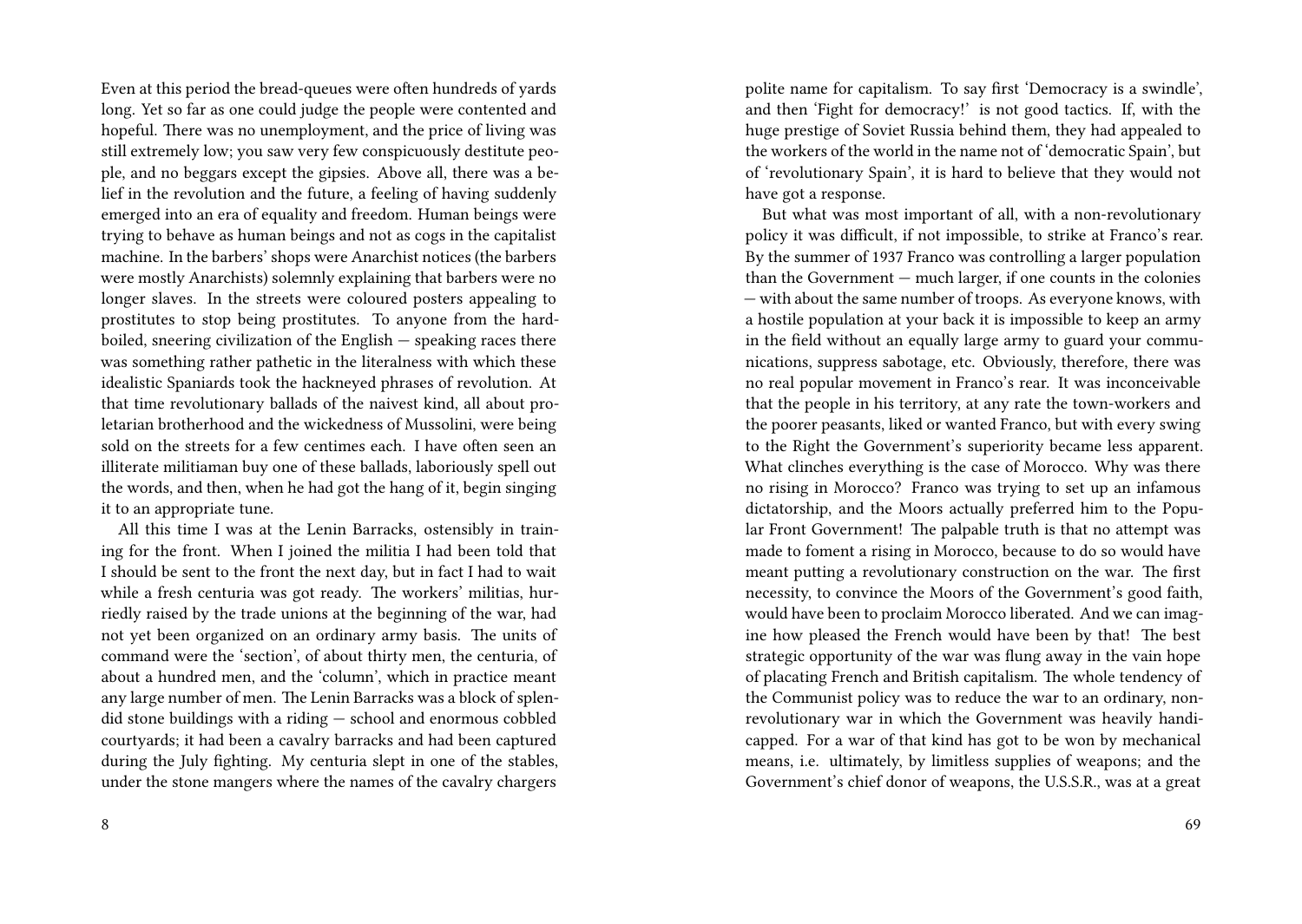been accepted without question, because very few criticisms of it have been allowed to get into print and because its general line do away with revolutionary chaos, speed up production, militarize the army — sounds realistic and efficient. It is worth pointing out its inherent weakness.

In order to check every revolutionary tendency and make the war as much like an ordinary war as possible, it became necessary to throw away the strategic opportunities that actually existed. I have described how we were armed, or not armed, on the Aragon front. There is very little doubt that arms were deliberately withheld lest too many of them should get into the hands of the Anarchists, who would afterwards use them for a revolutionary purpose; consequently the big Aragon offensive which would have made Franco draw back from Bilbao, and possibly from Madrid, never happened. But this was comparatively a small matter. What was more important was that once the war had been narrowed down to a 'war for democracy' it became impossible to make any large-scale appeal for working-class aid abroad. If we face facts we must admit that the working class of the world has regarded the Spanish war with detachment. Tens of thousands of individuals came to fight, but the tens of millions behind them remained apathetic. During the first year of the war the entire British public is thought to have subscribed to various 'aid Spain' funds about a quarter of a million pounds — probably less than half of what they spend in a single week on going to the pictures. The way in which the working class in the democratic countries could really have helped her Spanish comrades was by industrial action strikes and boycotts. No such thing ever even began to happen. The Labour and Communist leaders everywhere declared that it was unthinkable; and no doubt they were right, so long as they were also shouting at the tops of their voices that' red' Spain was not 'red'. Since 1914–18 'war for democracy' has had a sinister sound. For years past the Communists themselves had been teaching the militant workers in all countries that 'democracy' was a

68

were still inscribed. All the horses had been seized and sent to the front, but the whole place still smelt of horse-piss and rotten oats. I was at the barracks about a week. Chiefly I remember the horsy smells, the quavering bugle-calls (all our buglers were amateurs — I first learned the Spanish bugle-calls by listening to them outside the Fascist lines), the tramp-tramp of hobnailed boots in the barrack yard, the long morning parades in the wintry sunshine, the wild games of football, fifty a side, in the gravelled riding school. There were perhaps a thousand men at the barracks, and a score or so of women, apart from the militiamen's wives who did the cooking. There were still women serving in the militias, though not very many. In the early battles they had fought side by side with the men as a matter of course. It is a thing that seems natural in time of revolution. Ideas were changing already, however. The militiamen had to be kept out of the riding-school while the women were drilling there because they laughed at the women and put them off. A few months earlier no one would have seen anything comic in a woman handling a gun.

The whole barracks was in the state of filth and chaos to which the militia reduced every building they occupied and which seems to be one of the by-products of revolution. In every comer you came upon piles of smashed furniture, broken saddles, brass cavalry-helmets, empty sabre-scabbards, and decaying food. There was frightful wastage of food, especially bread. From my barrack-room alone a basketful of bread was thrown away at every meal  $-$  a disgraceful thing when the civilian population was short of it. We ate at long trestle-tables out of permanently greasy tin pannikins, and drank out of a dreadful thing called a porron. A porron is a sort of glass bottle with a pointed spout from which a thin jet of wine spurts out whenever you tip it up; you can thus drink from a distance, without touching it with your lips, and it can be passed from hand to hand. I went on strike and demanded a drinking-cup as soon as I saw a porron in use. To my eye the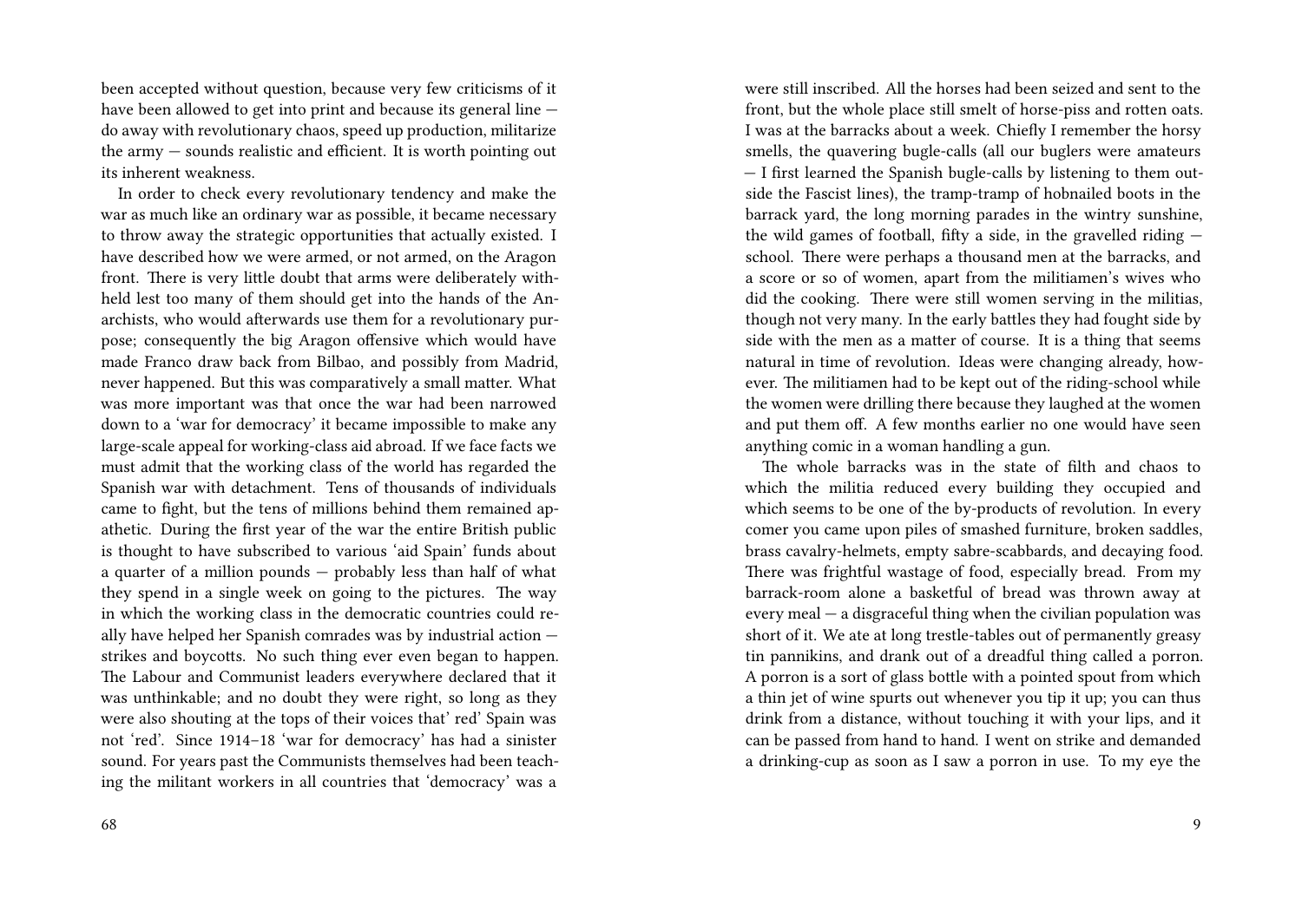things were altogether too like bed-bottles, especially when they were filled with white wine.

By degrees they were issuing the recruits with uniforms, and because this was Spain everything was issued piecemeal, so that it was never quite certain who had received what, and various of the things we most needed, such as belts and cartridge-boxes, were not issued till the last moment, when the train was actually waiting to take us to the front. I have spoken of the militia 'uniform', which probably gives a wrong impression. It was not exactly a uniform. Perhaps a 'multiform' would be the proper name for it. Everyone's clothes followed the same general plan, but they were never quite the same in any two cases. Practically everyone in the army wore corduroy knee-breeches, but there the uniformity ended. Some wore puttees, others corduroy gaiters, others leather leggings or high boots. Everyone wore a zipper jacket, but some of the jackets were of leather, others of wool and of every conceivable colour. The kinds of cap were about as numerous as their wearers. It was usual to adorn the front of your cap with a party badge, and in addition nearly every man. wore a red or red and black handkerchief round his throat. A militia column at that time was an extraordinary-looking rabble. But the clothes had to be issued as this or that factory rushed them out, and they were not bad clothes considering the circumstances. The shirts and socks were wretched cotton things, however, quite useless against cold. I hate to think of what the militiamen must have gone through in the earlier months before anything was organized. I remember coming upon a newspaper of only about two months earlier in which one of the P.O.U.M. leaders, after a visit to the front, said that he would try to see to it that 'every militiaman had a blanket'. A phrase to make you shudder if you have ever slept in a trench.

On my second day at the barracks there began what was comically called 'instruction'. At the beginning there were frightful scenes of chaos. The recruits were mostly boys of sixteen or seventeen from the back streets of Barcelona, full of revolutionary arboiled down to saying: 'We must go forward or we shall go back.' When later on I decided that the P.O.U.M. were right, or at any rate righter than the Communists, it was not altogether upon a point of theory. On paper the Communist case was a good one; the trouble was that their actual behaviour made it difficult to believe that they were advancing it in good faith. The often-repeated slogan: 'The war first and the revolution afterwards', though devoutly believed in by the average P.S.U.C. militiaman, who honestly thought that the revolution could continue when the war had been won, was eyewash. The thing for which the Communists were working was not to postpone the Spanish revolution till a more suitable time, but to make sure that it never happened. This became more and more obvious as time went on, as power was twisted more and more out of working-class hands, and as more and more revolutionaries of every shade were flung into jail. Every move was made in the name of military necessity, because this pretext was, so to speak, ready-made, but the effect was to drive the workers back from an advantageous position and into a position in which, when the war was over, they would find it impossible to resist the reintroduction of capitalism. Please notice that I am saying nothing against the rank-and-file Communists, least of all against the thousands of Communists who died heroically round Madrid. But those were not the men who were directing party policy. As for the people higher up, it is inconceivable that they were not acting with their eyes open.

But, finally, the war was worth winning even if the revolution was lost. And in the end I came to doubt whether, in the long run, the Communist policy made for victory. Very few people seem to have reflected that a different policy might be appropriate at different periods of the war. The Anarchists probably saved the situation in the first two months, but they were incapable of organizing resistance beyond a certain point; the Communists probably saved the situation in October-December, but to win the war outright was a different matter. In England the Communist war-policy has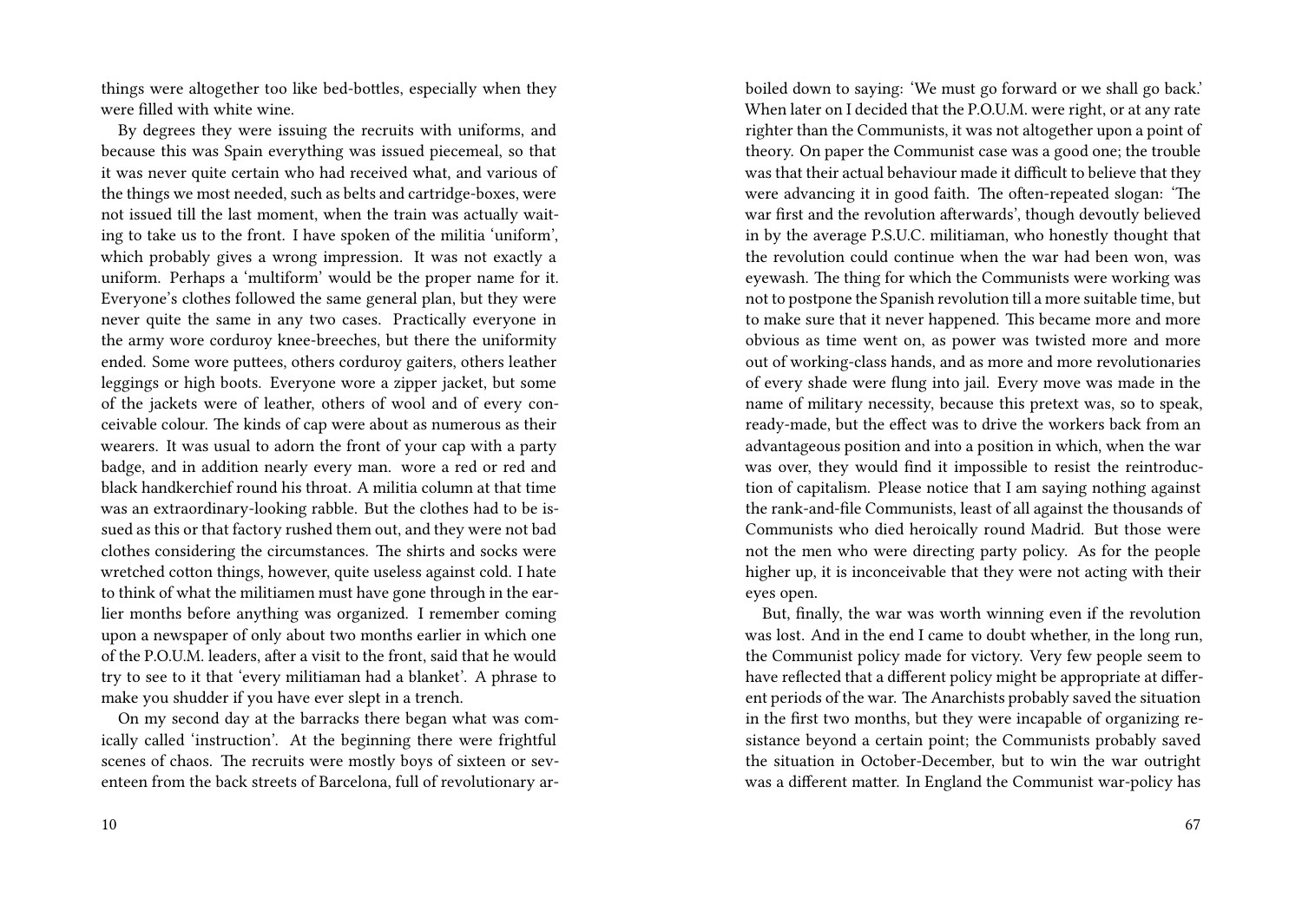As far as the journalistic part of it went, this war was a racket like all other wars. But there was this difference, that whereas the journalists usually reserve their most murderous invective for the enemy, in this case, as time went on, the Communists and the P.O.U.M. came to write more bitterly about one another than about the Fascists. Nevertheless at the time I could not bring myself to take it very seriously. The inter-party feud was annoying and even disgusting, but it appeared to me as a domestic squabble. I did not believe that it would alter anything or that there was any really irreconcilable difference of policy. I grasped that the Communists and Liberals had set their faces against allowing the revolution to go forward; I did not grasp that they might be capable of swinging it back.

There was a good reason for this. All this time I was at the front, and at the front the social and political atmosphere did not change. I had left Barcelona in early January and I did not go on leave till late April; and all this time  $-$  indeed, till later  $-$  in the strip of Aragon controlled by Anarchist and P.O.U.M. troops, the same conditions persisted, at least outwardly. The revolutionary atmosphere remained as I had first known it. General and private, peasant and militiaman, still met as equals; everyone drew the same pay, wore the same clothes, ate the same food, and called everyone else 'thou' and 'comrade'; there was no boss-class, no menial-class, no beggars, no prostitutes, no lawyers, no priests, no boot-licking, no cap-touching. I was breathing the air of equality, and I was simple enough to imagine that it existed all over Spain. I did not realize that more or less by chance I was isolated among the most revolutionary section of the Spanish working class.

So, when my more politically educated comrades told me that one could not take a purely military attitude towards the war, and that the choice lay between revolution and Fascism, I was inclined to laugh at them. On the whole I accepted the Communist viewpoint, which boiled down to saying: 'We can't talk of revolution till we've won the war', and not the P.O.U.M. viewpoint, which

dour but completely ignorant of the meaning of war. It was impossible even to get them to stand in line. Discipline did not exist; if a man disliked an order he would step out of the ranks and argue fiercely with the officer. The lieutenant who instructed us was a stout, fresh-faced, pleasant young man who had previously been a Regular Army officer, and still looked like one, with his smart carriage and spick-and-span uniform. Curiously enough he was a sincere and ardent Socialist. Even more than the men themselves he insisted upon complete social equality between all ranks. I remember his pained surprise when an ignorant recruit addressed him as 'Senor'. 'What! Senor? Who is that calling me Senor? Are we not all comrades?' I doubt whether it made his job any easier. Meanwhile the raw recruits were getting no military training that could be of the slightest use to them. I had been told that foreigners were not obliged to attend 'instruction' (the Spaniards, I noticed, had a pathetic belief that all foreigners knew more of military matters than themselves), but naturally I turned out with the others. I was very anxious to learn how to use a machine-gun; it was a weapon I had never had a chance to handle. To my dismay I found that we were taught nothing about the use of weapons. The so-called instruction was simply parade-ground drill of the most antiquated, stupid kind; right turn, left turn, about turn, marching at attention in column of threes and all the rest of that useless nonsense which I had learned when I was fifteen years old. It was an extraordinary form for the training of a guerilla army to take. Obviously if you have only a few days in which to train a soldier, you must teach him the things he will most need; how to take cover, how to advance across open ground, how to mount guards and build a parapet — above all, how to use his weapons. Yet this mob of eager children, who were going to be thrown into the front line in a few days' time, were not even taught how to fire a rifle or pull the pin out of a bomb. At the time I did not grasp that this was because there were no weapons to be had. In the P.O.U.M. militia the shortage of rifles was so desperate that fresh troops reaching the front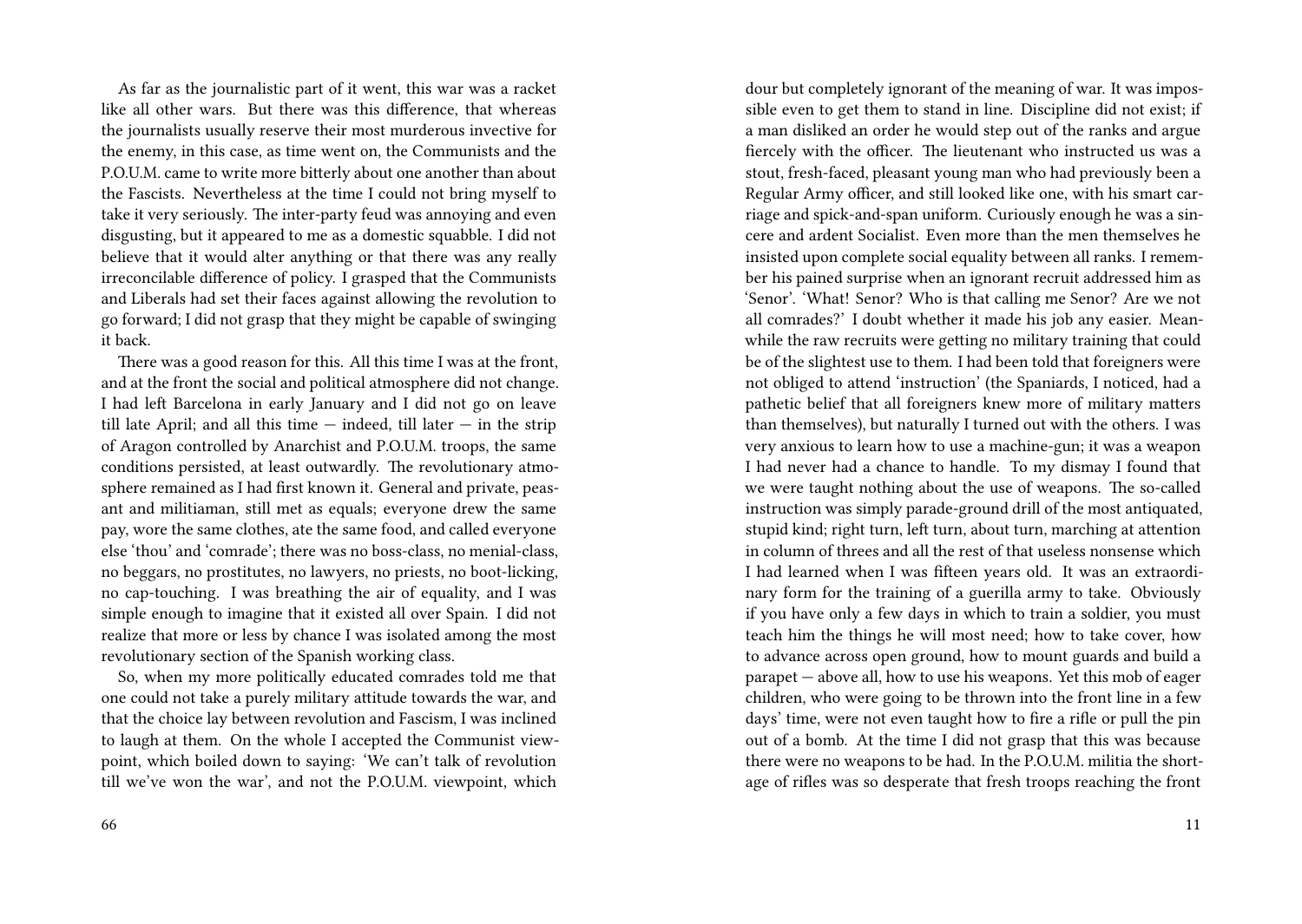always had to take their rifles from the troops they relieved in the line. In the whole of the Lenin Barracks there were, I believe, no rifles except those used by the sentries.

After a few days, though still a complete rabble by any ordinary standard, we were considered fit to be seen in public, and in the mornings we were marched out to the public gardens on the hill beyond the Plaza de Espana. This was the common drill-ground of all the party militias, besides the Carabineros and the first contingents of the newly formed Popular Army. Up in the public gardens it was a strange and heartening sight. Down every path and alleyway, amid the formal flower-beds, squads and companies of men marched stiffly to and fro, throwing out their chests and trying desperately to look like soldiers. All of them were unarmed and none completely in uniform, though on most of them the militia uniform was breaking out in patches here and there. The procedure was always very much the same. For three hours we strutted to and fro (the Spanish marching step is very short and rapid), then we halted, broke the ranks, and flocked thirstily to a little grocer's shop which was half-way down the hill and was doing a roaring trade in cheap wine. Everyone was very friendly to me. As an Englishman I was something of a curiosity, and the Carabinero officers made much of me and stood me drinks. Meanwhile, whenever I could get our lieutenant into a corner, I was clamouring to be instructed in the use of a machine-gun. I used to drag my Hugo's dictionary out of my pocket and start on him in my villainous Spanish:

'To se manejar fusil. Mo se manejar ametralladora. Quiero apprender ametralladora. Quando vamos apprender ametralladora?'

The answer was always a harassed smile and a promise that there should be machine-gun instruction manana. Needless to say manana never came. Several days passed and the recruits learned to march in step and spring to attention almost smartly, but if they knew which end of a rifle the bullet came out of, that was all they knew. One day an armed Carabinero strolled up to us when we were halting and allowed us to examine his rifle. It turned out that lencia, hundreds of miles from the bullets and the mud. And apart from the libels of the inter-party feud, all the usual war-stuff, the tub-thumping, the heroics, the vilification of the enemy  $-$  all these were done, as usual, by people who were not fighting and who in many cases would have run a hundred miles sooner than fight. One of the dreariest effects of this war has been to teach me that the Left-wing press is every bit as spurious and dishonest as that of the Right.7 I do earnestly feel that on our side — the Government side — this war was different from ordinary, imperialistic wars; but from the nature of the war-propaganda you would never have guessed it. The fighting had barely started when the newspapers of the Right and Left dived simultaneously into the same cesspool of abuse. We all remember the Daily Mail's poster: 'REDS CRU-CIFY NUNS', while to the Daily Worker Franco's Foreign Legion was 'composed of murderers, white-slavers, dope-fiends, and the offal of every European country'. As late as October 1937 the New Statesman was treating us to tales of Fascist barricades made of the bodies of living children (a most unhandy thing to make barricades with), and Mr Arthur Bryant was declaring that 'the sawing-off of a Conservative tradesman's legs' was 'a commonplace' in Loyalist Spain. The people who write that kind of stuff never fight; possibly they believe that to write it is a substitute for fighting. It is the same in all wars; the soldiers do the fighting, the journalists do the shouting, and no true patriot ever gets near a front-line trench, except on the briefest of propaganda-tours. Sometimes it is a comfort to me to think that the aeroplane is altering the conditions of war. Perhaps when the next great war comes we may see that sight unprecedented in all history, a jingo with a bullet-hole in him.

7 I should like to make an exception of the Manchester Guardian. In connexion with this book I have had to go through the files of a good many English papers. Of our larger papers, the Manchester Guardian is the only one that leaves me with an increased respect for its honesty.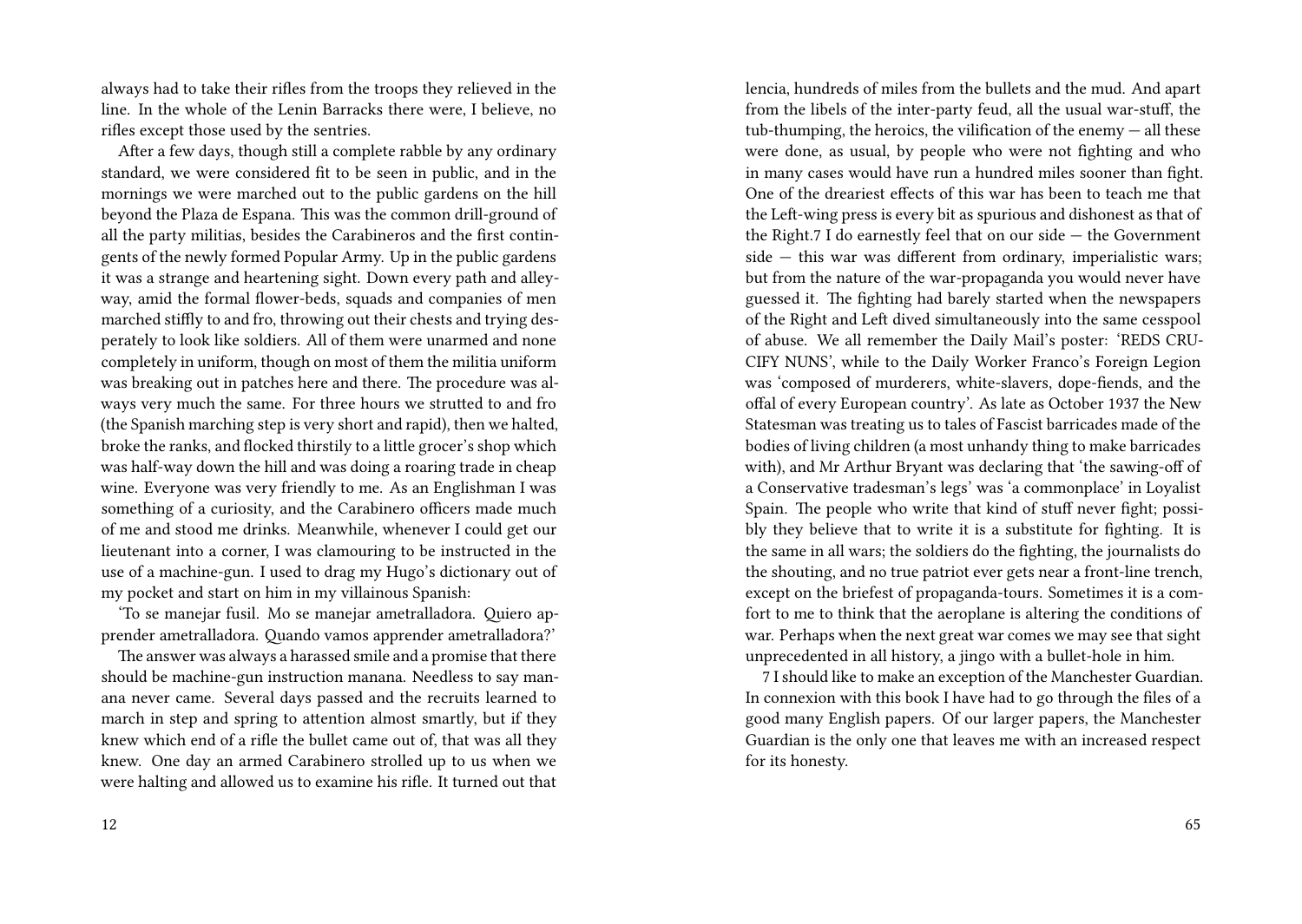forces and thus endangered the war; again, though finally I do not agree, a good case could be made out for this. But here the peculiarity of Communist tactics came in. Tentatively at first, then more loudly, they began to assert that the P.O.U.M. was splitting the Government forces not by bad judgement but by deliberate design. The P.O.U.M. was declared to be no more than a gang of disguised Fascists, in the pay of Franco and Hitler, who were pressing a pseudo-revolutionary policy as a way of aiding the Fascist cause. The P.O.U.M. was a 'Trotskyist' organization and 'Franco's Fifth Column'. This implied that scores of thousands of working-class people, including eight or ten thousand soldiers who were freezing in the front-line trenches and hundreds of foreigners who had come to Spain to fight against Fascism, often sacrificing their livelihood and their nationality by doing so, were simply traitors in the pay of the enemy. And this story was spread all over Spain by means of posters, etc., and repeated over and over in the Communist and pro-Communist press of the whole world. I could fill half a dozen books with quotations if I chose to collect them.

This, then, was what they were saying about us: we were Trotskyists, Fascists, traitors, murderers, cowards, spies, and so forth. I admit it was not pleasant, especially when one thought of some of the people who were responsible for it. It is not a nice thing to see a Spanish boy of fifteen carried down the line on a stretcher, with a dazed white face looking out from among the blankets, and to think of the sleek persons in London and Paris who are writing pamphlets to prove that this boy is a Fascist in disguise. One of the most horrible features of war is that all the war-propaganda, all the screaming and lies and hatred, comes invariably from people who are not fighting. The P.S.U.C. militiamen whom I knew in the line, the Communists from the International Brigade whom I met from time to time, never called me a Trotskyist or a traitor; they left that kind of thing to the journalists in the rear. The people who wrote pamphlets against us and vilified us in the newspapers all remained safe at home, or at worst in the newspaper offices of Va-

64

in the whole of my section no one except myself even knew how to load the rifle, much less how to take aim.

All this time I was having the usual struggles with the Spanish language. Apart from myself there was only one Englishman at the barracks, and nobody even among the officers spoke a word of French. Things were not made easier for me by the fact that when my companions spoke to one another they generally spoke in Catalan. The only way I could get along was to carry everywhere a small dictionary which I whipped out of my pocket in moments of crisis. But I would sooner be a foreigner in Spain than in most countries. How easy it is to make friends in Spain I Within a day or two there was a score of militiamen who called me by my Christian name, showed me the ropes, and overwhelmed me with hospitality. I am not writing a book of propaganda and I do not want to idealize the P.O.U.M. militia. The whole militia — system had serious faults, and the men themselves were a mixed lot, for by this time voluntary recruitment was falling off and many of the best men were already at the front or dead. There was always among us a certain percentage who were completely useless. Boys of fifteen were being brought up for enlistment by their parents, quite openly for the sake of the ten pesetas a day which was the militiaman's wage; also for the sake of the bread which the militia received in plenty and could smuggle home to their parents. But I defy anyone to be thrown as I was among the Spanish working class — I ought perhaps to say the Catalan working class, for apart from a few Aragonese and Andalusians I mixed only with Catalans — and not be struck by their essential decency; above all, their straightforwardness and generosity. A Spaniard's generosity, in the ordinary sense of the word, is at times almost embarrassing. If you ask him for a cigarette he will force the whole packet upon you. And beyond this there is generosity in a deeper sense, a real largeness of spirit, which I have met with again and again in the most unpromising circumstances. Some of the journalists and other foreigners who travelled in Spain during the war have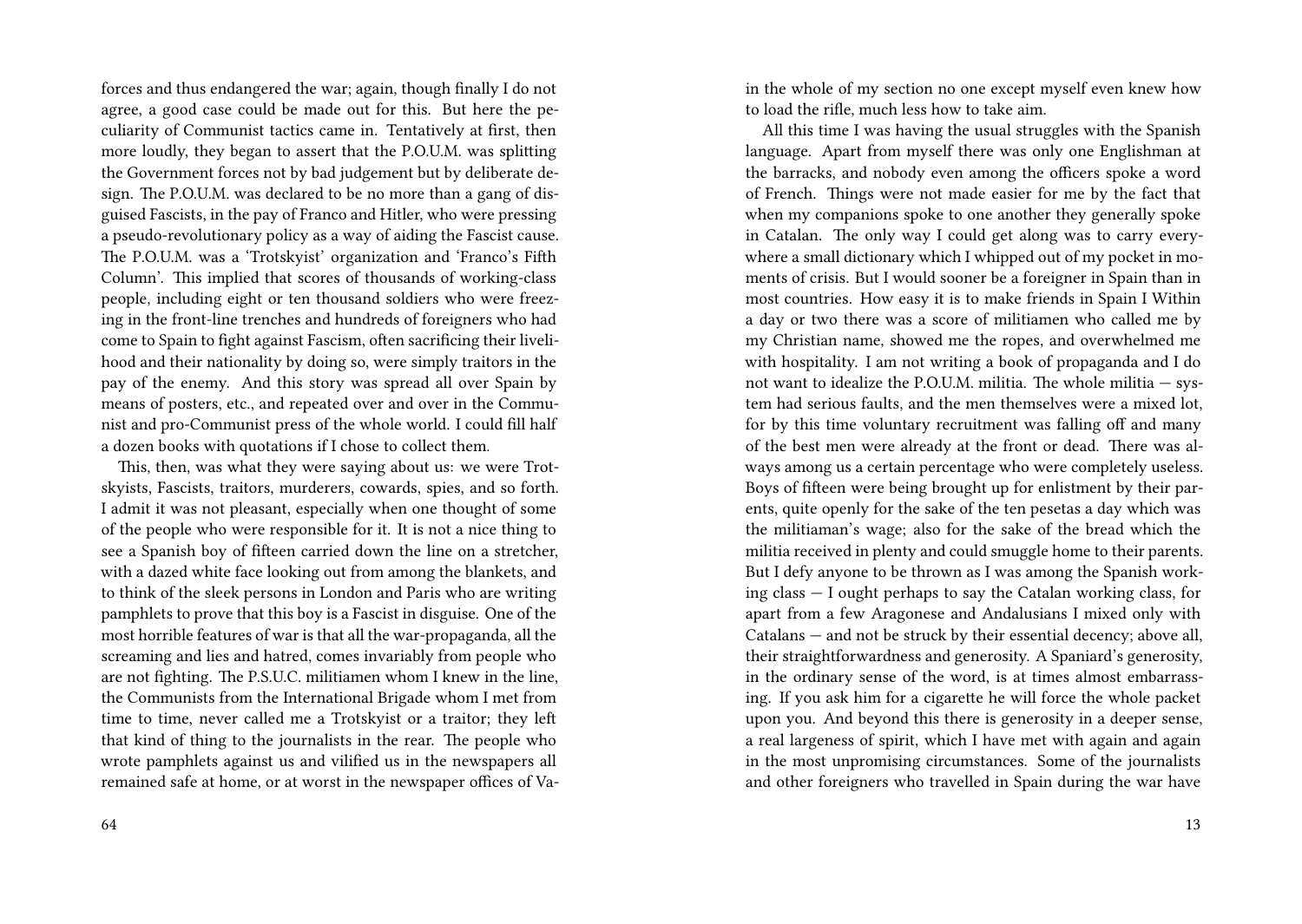declared that in secret the Spaniards were bitterly jealous of foreign aid. All I can say is that I never observed anything of the kind. I remember that a few days before I left the barracks a group of men returned on leave from the front. They were talking excitedly about their experiences and were full of enthusiasm for some French troops who had been next to them at Huesca. The French were very brave, they said; adding enthusiastically: 'Mas valientes que nosotros' — 'Braver than we are!' Of course I demurred, whereupon they explained that the French knew more of the art of war — were more expert with bombs, machine-guns, and so forth. Yet the remark was significant. An Englishman would cut his hand off sooner than say a thing like that.

Every foreigner who served in the militia spent his first few weeks in learning to love the Spaniards and in being exasperated by certain of their characteristics. In the front line my own exasperation sometimes reached the pitch of fury. The Spaniards are good at many things, but not at making war. All foreigners alike are appalled by their inefficiency, above all their maddening unpunctuality. The one Spanish word that no foreigner can avoid learning is manana — 'tomorrow' (literally, 'the morning'). Whenever it is conceivably possible, the business of today is put off until manana. This is so notorious that even the Spaniards themselves make jokes about it. In Spain nothing, from a meal to a battle, ever happens at the appointed time. As a general rule things happen too late, but just occasionally  $-$  just so that you shan't even be able to depend on their happening late — they happen too early. A train which is due to leave at eight will normally leave at any time between nine and ten, but perhaps once a week, thanks to some private whim of the engine-driver, it leaves at half past seven. Such things can be a little trying. In theory I rather admire the Spaniards for not sharing our Northern time-neurosis; but unfortunately I share it myself.

After endless rumours, mananas, and delays we were suddenly ordered to the front at two hours' notice, when much of our equipmade the Communists the heroes of Spain. As someone put it, every Russian aeroplane that flew over our heads was Communist propaganda. The revolutionary purism of the P.O.U.M., though I saw its logic, seemed to me rather futile. After all, the one thing that mattered was to win the war.

Meanwhile there was the diabolical inter-party feud that was going on in the newspapers, in pamphlets, on posters, in books everywhere. At this time the newspapers I saw most often were the P.O.U.M. papers La Batalla and Adelante, and their ceaseless carping against the 'counter-revolutionary' P.S.U.C. struck me as priggish and tiresome. Later, when I studied the P.S.U.C. and Communist press more closely, I realized that the P.O.U.M. were almost blameless compared with their adversaries. Apart from anything else, they had much smaller opportunities. Unlike the Communists, they had no footing in any press outside their own country, and inside Spain they were at an immense disadvantage because the press censorship was mainly under Communist control, which meant that the P.O.U.M. papers were liable to be suppressed or fined if they said anything damaging. It is also fair to the P.O.U.M. to say that though they might preach endless sermons on revolution and quote Lenin ad nauseam, they did not usually indulge in personal libel. Also they kept their polemics mainly to newspaper articles. Their large coloured posters, designed for a wider public (posters are important in Spain, with its large illiterate population), did not attack rival parties, but were simply anti — Fascist or abstractedly revolutionary; so were the songs the militiamen sang. The Communist attacks were quite a different matter. I shall have to deal with some of these later in this book. Here I can only give a brief indication of the Communist line of attack.

On the surface the quarrel between the Communists and the P.O.U.M. was one of tactics. The P.O.U.M. was for immediate revolution, the Communists not. So far so good; there was much to be said on both sides. Further, the Communists contended that the P.O.U.M. propaganda divided and weakened the Government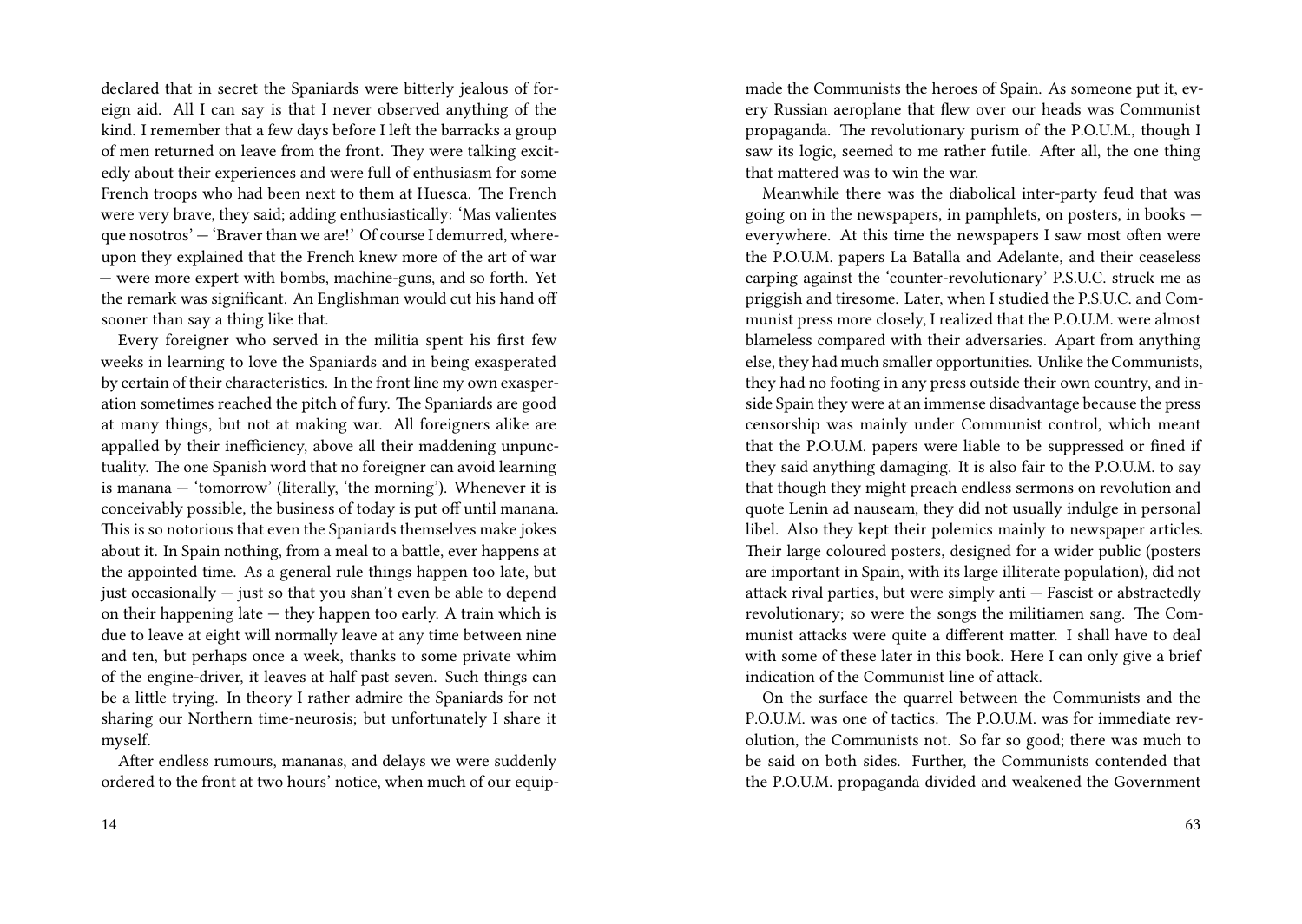wing of the Socialists had had the sense to combine at the start and press a realistic policy, the history of the war might have been different. But in the early period, when the revolutionary parties seemed to have the game in their hands, this was impossible. Between the Anarchists and the Socialists there were ancient jealousies, the P.O.U.M., as Marxists, were sceptical of Anarchism, while from the pure Anarchist standpoint the 'Trotskyism' of the P.O.U.M. was not much preferable to the 'Stalinism' of the Communists. Nevertheless the Communist tactics tended to drive the two parties together. When the P.O.U.M. joined in the disastrous fighting in Barcelona in May, it was mainly from an instinct to stand by the C.N.T., and later, when the P.O.U.M. was suppressed, the Anarchists were the only people who dared to raise a voice in its defence.

So, roughly speaking, the alignment of forces was this. On the one side the C.N.T.–F.A.I., the P.O.U.M., and a section of the Socialists, standing for workers' control: on the other side the Rightwing Socialists, Liberals, and Communists, standing for centralized government and a militarized army.

It is easy to see why, at this time, I preferred the Communist viewpoint to that of the P.O.U.M. The Communists had a definite practical policy, an obviously better policy from the point of view of the common sense which looks only a few months ahead. And certainly the day-to-day policy of the P.O.U.M., their propaganda and so forth, was unspeakably bad; it must have been so, or they would have been able to attract a bigger mass-following. What clinched everything was that the Communists — so it seemed to me — were getting on with the war while we and the Anarchists were standing still. This was the general feeling at the time. The Communists had gained power and a vast increase of membership partly by appealing to the middle classes against the revolutionaries, but partly also because they were the only people who looked capable of winning the war. The Russian arms and the magnificent defence of Madrid by troops mainly under Communist control had

ment was still unissued. There were terrible tumults in the quartermaster's store; in the end numbers of men had to leave without their full equipment. The barracks had promptly filled with women who seemed to have sprung up from the ground and were helping their men-folk to roll their blankets and pack their kit-bags. It was rather humiliating that I had to be shown how to put on my new leather cartridge-boxes by a Spanish girl, the wife of Williams, the other English militiaman. She was a gentle, dark-eyed, intensely feminine creature who looked as though her life — work was to rock a cradle, but who as a matter of fact had fought bravely in the street-battles of July. At this time she was carrying a baby which was born just ten months after the outbreak of war and had perhaps been begotten behind a barricade.

The train was due to leave at eight, and it was about ten past eight when the harassed, sweating officers managed to marshal us in the barrack square. I remember very vividly the torchlit scene the uproar and excitement, the red flags flapping in the torchlight, the massed ranks of militiamen with their knapsacks on their backs and their rolled blankets worn bandolier-wise across the shoulder; and the shouting and the clatter of boots and tin pannikins, and then a tremendous and finally successful hissing for silence; and then some political commissar standing beneath a huge rolling red banner and making us a speech in Catalan. Finally they marched us to the station, taking the longest route, three or four miles, so as to show us to the whole town. In the Ramblas they halted us while a borrowed band played some revolutionary tune or other. Once again the conquering-hero stuff — shouting and enthusiasm, red flags and red and black flags everywhere, friendly crowds thronging the pavement to have a look at us, women waving from the windows. How natural it all seemed then; how remote and improbable now! The train was packed so tight with men that there was barely room even on the floor, let alone on the seats. At the last moment Williams's wife came rushing down the platform and gave us a bottle of wine and a foot of that bright red sausage which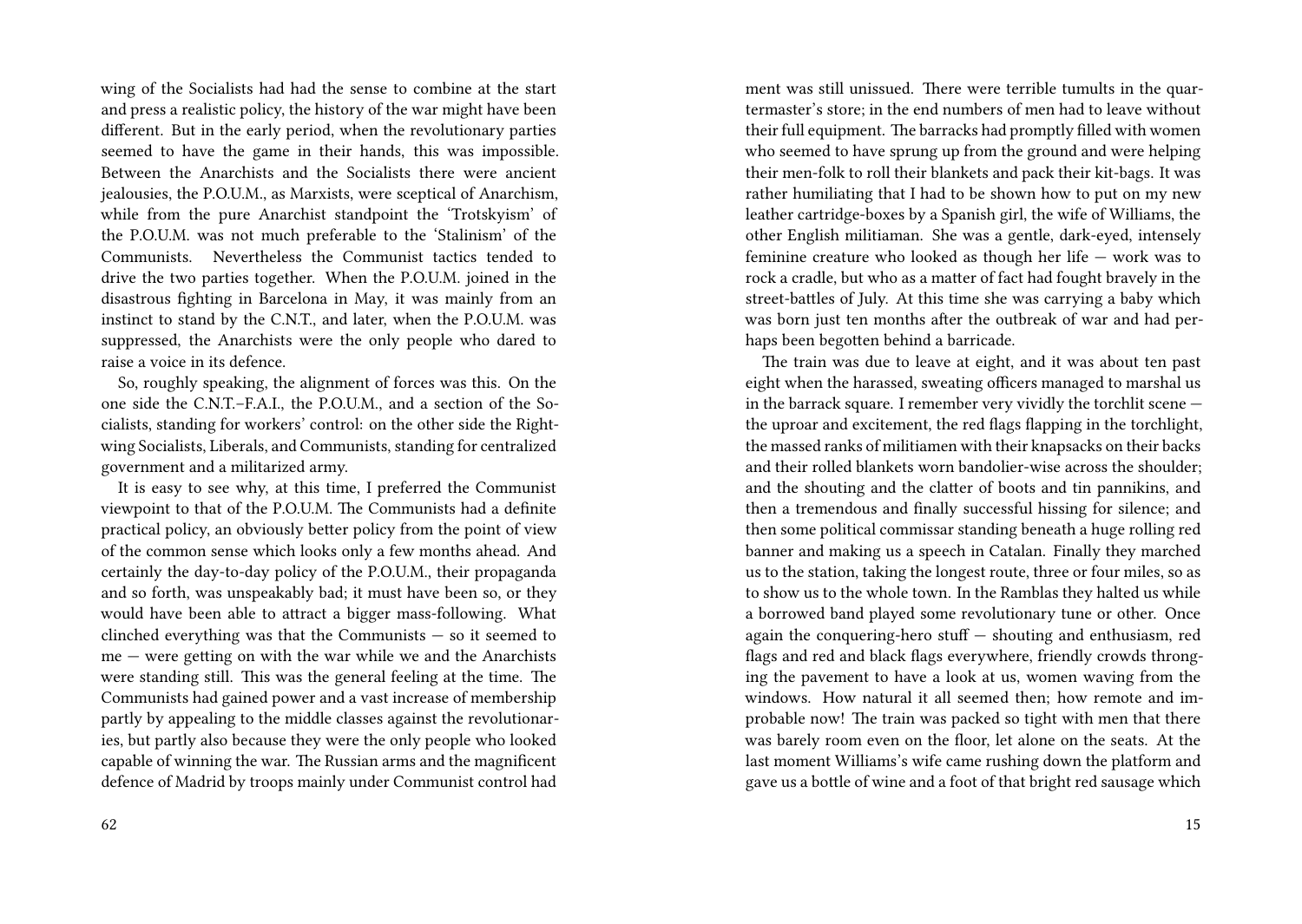tastes of soap and gives you diarrhoea. The train crawled out of Catalonia and on to the plateau of Aragon at the normal wartime speed of something under twenty kilometres an hour.

F.A.I. (Federacion Anarquista Iberica), an actual Anarchist organization. But even the members of the F.A.I., though always tinged, as perhaps most Spaniards are, with the Anarchist philosophy, were not necessarily Anarchists in the purest sense. Especially since the beginning of the war they had moved more in the direction of ordinary Socialism, because circumstances had forced them to take part in centralized administration and even to break all their principles by entering the Government. Nevertheless they differed fundamentally from the Communists in so much that, like the P.O.U.M., they aimed at workers' control and not a parliamentary democracy. They accepted the P.O.U.M. slogan: 'The war and the revolution are inseparable', though they were less dogmatic about it. Roughly speaking, the C.N.T.–F.A.I. stood for: (i) Direct control over industry by the workers engaged in each industry, e.g. transport, the textile factories, etc.; (2) Government by local committees and resistance to all forms of centralized authoritarianism; (3) Uncompromising hostility to the bourgeoisie and the Church. The last point, though the least precise, was the most important. The Anarchists were the opposite of the majority of so-called revolutionaries in so much that though their principles were rather vague their hatred of privilege and injustice was perfectly genuine. Philosophically, Communism and Anarchism are poles apart. Practically  $-$  i.e. in the form of society aimed at  $-$  the difference is mainly one of emphasis, but it is quite irreconcilable. The Communist's emphasis is always on centralism and efficiency, the Anarchist's on liberty and equality. Anarchism is deeply rooted in Spain and is likely to outlive Communism when the Russian influence is withdrawn. During the first two months of the war it was the Anarchists more than anyone else who had saved the situation, and much later than this the Anarchist militia, in spite of their indiscipline, were notoriously the best fighters among the purely Spanish forces. From about February 1937 onwards the Anarchists and the P.O.U.M. could to some extent be lumped together. If the Anarchists, the P.O.U.M., and the Left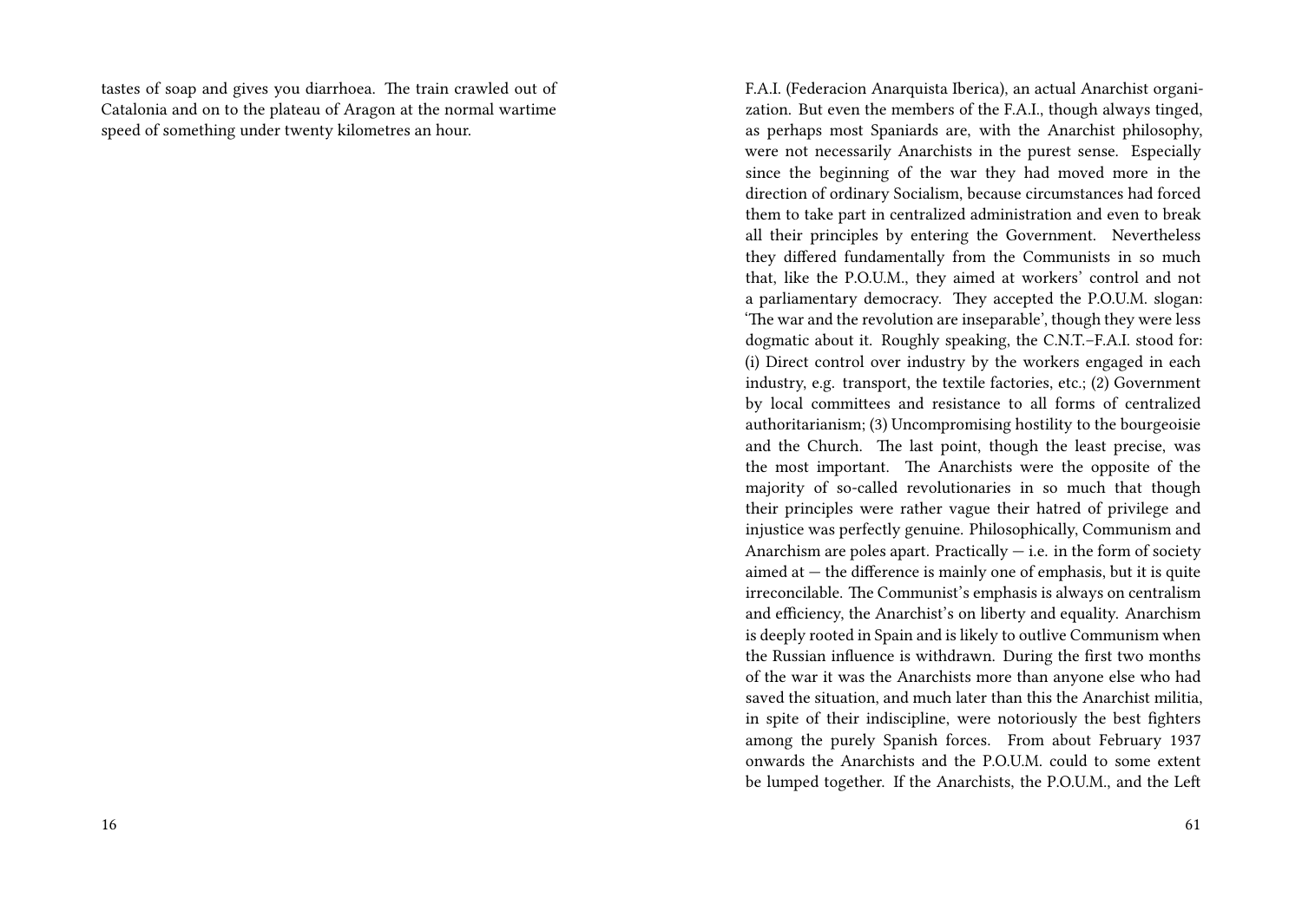much influence outside Catalonia, and chiefly important because it contained an unusually high proportion of politically conscious members. In Catalonia its chief stronghold was Lerida. It did not represent any block of trade unions. The P.O.U.M. militiamen were mostly C.N.T. members, but the actual party-members generally belonged to the U.G.T. It was, however, only in the C.N.T. that the P.O.U.M. had any influence. The P.O.U.M. 'line' was approximately this:

6 The figures for the P.O.U.M. membership are given as: July 1936, 10,000; December 1936, 70,000; June 1937, 40,000. But these are from P.O.U.M. sources; a hostile estimate would probably divide them by four. The only thing one can say with any certainty about the membership of the Spanish political parties is that every party over — estimates its own numbers.

'It is nonsense to talk of opposing Fascism by bourgeois "democracy". Bourgeois "democracy" is only another name for capitalism, and so is Fascism; to fight against Fascism on behalf of "democracy" is to fight against one form of capitalism on behalf of a second which is liable to turn into the first at any moment. The only real alternative to Fascism is workers' control. If you set up any less goal than this, you will either hand the victory to Franco, or, at best, let in Fascism by the back door. Meanwhile the workers must cling to every scrap of what they have won; if they yield anything to the semi — bourgeois Government they can depend upon being cheated. The workers' militias and police-forces must be preserved in their present form and every effort to "bourgeoisify" them must be resisted. If the workers do not control the armed forces, the armed forces will control the workers. The war and the revolution are inseparable.'

The Anarchist viewpoint is less easily defined. In any case the loose term 'Anarchists' is used to cover a multitude of people of very varying opinions. The huge block of unions making up the C.N.T. (Confederacion Nacional de Trabajadores), with round about two million members in all, had for its political organ the

### **Chapter Two**

BARBASTRO, though a long way from the front line, looked bleak and chipped. Swarms of militiamen in shabby uniforms wandered up and down the streets, trying to keep warm. On a ruinous wall I came upon a poster dating from the previous year and announcing that 'six handsome bulls' would be killed in the arena on such and such a date. How forlorn its faded colours looked! Where were the handsome bulls and the handsome bull-fighters now? It appeared that even in Barcelona there were hardly any bullfights nowadays; for some reason all the best matadors were Fascists.

They sent my company by lorry to Sietamo, then westward to Alcubierre, which was just behind the line fronting Zaragoza. Sietamo had been fought over three times before the Anarchists finally took it in October, and parts of it were smashed to pieces by shell-fire and most of the houses pockmarked by rifle-bullets. We were 1500 feet above sea-level now. It was beastly cold, with dense mists that came swirling up from nowhere. Between Sietamo and Alcubierre the lorry  $-$  driver lost his way (this was one of the regular features of the war) and we were wandering for hours in the mist. It was late at night when we reached Alcubierre. Somebody shepherded us through morasses of mud into a mule-stable where we dug ourselves down into the chaff and promptly fell asleep. Chaff is not bad to sleep in when it is clean, not so good as hay but better than straw. It was only in the morning light that I discovered that the chaff was full of breadcrusts, torn newspapers, bones, dead rats, and jagged milk tins.

We were near the front line now, near enough to smell the characteristic smell of war  $-$  in my experience a smell of excrement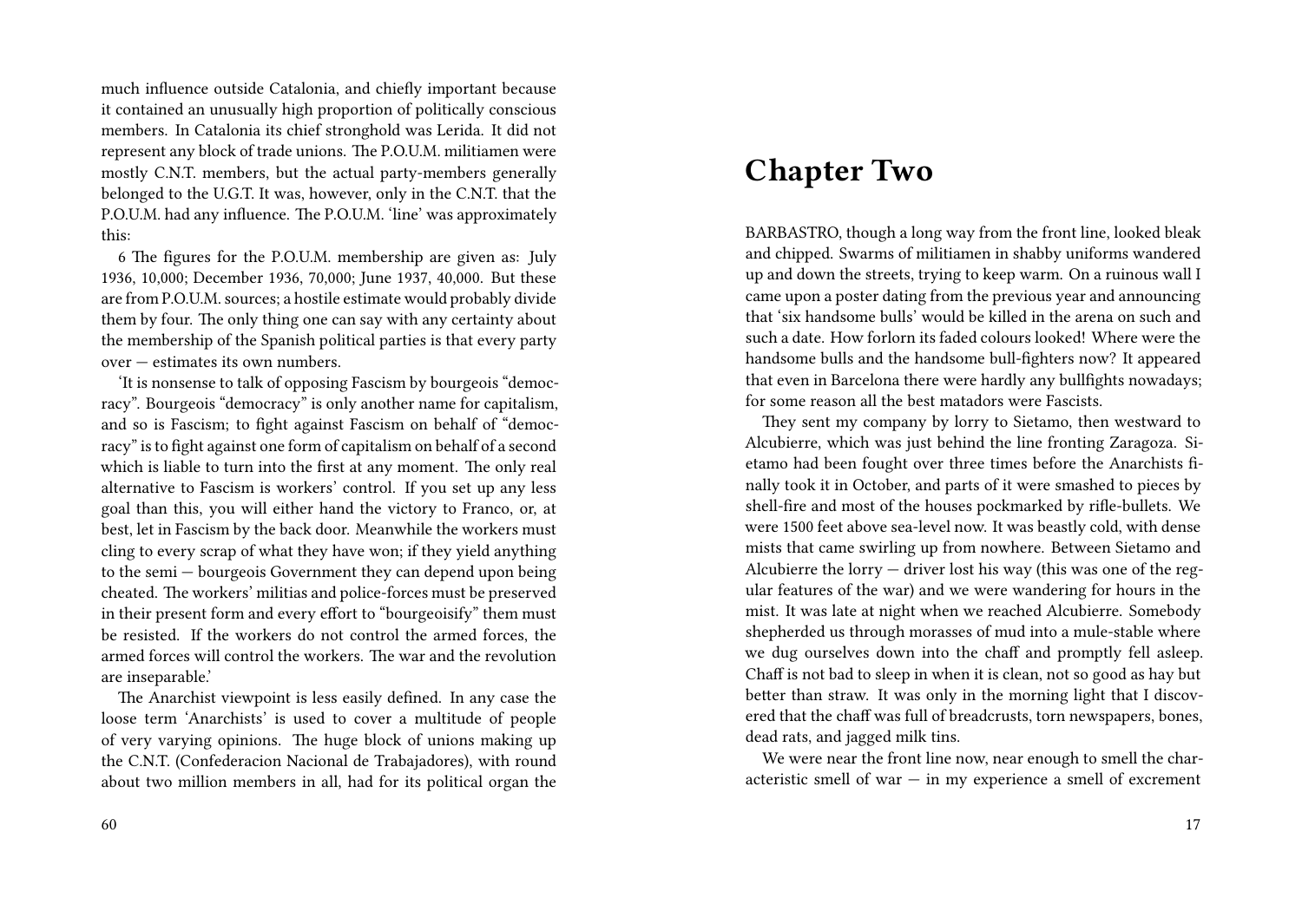and decaying food. Alcubierre had never been shelled and was in a better state than most of the villages immediately behind the line. Yet I believe that even in peacetime you could not travel in that part of Spain without being struck by the peculiar squalid misery of the Aragonese villages. They are built like fortresses, a mass of mean little houses of mud and stone huddling round the church, and even in spring you see hardly a flower anywhere; the houses have no gardens, only back-yards where ragged fowls skate over the beds of mule-dung. It was vile weather, with alternate mist and rain. The narrow earth roads had been churned into a sea of mud, in places two feet deep, through which the lorries struggled with racing wheels and the peasants led their clumsy carts which were pulled by strings of mules, sometimes as many as six in a string, always pulling tandem. The constant come-and-go of troops had reduced the village to a state of unspeakable filth. It did not possess and never had possessed such a thing as a lavatory or a drain of any kind, and there was not a square yard anywhere where you could tread without watching your step. The church had long been used as a latrine; so had all the fields for a quarter of a mile round. I never think of my first two months at war without thinking of wintry stubble fields whose edges are crusted with dung.

Two days passed and no rifles were issued to us. When you had been to the Comite de Guerra and inspected the row of holes in the wall — holes made by rifle-volleys, various Fascists having been executed there  $-$  you had seen all the sights that Alcubierre contained. Up in the front line things were obviously quiet; very few wounded were coming in. The chief excitement was the arrival of Fascist deserters, who were brought under guard from the front line. Many of the troops opposite us on this part of the line were not Fascists at all, merely wretched conscripts who had been doing their military service at the time when war broke out and were only too anxious to escape. Occasionally small batches of them took the risk of slipping across to our lines. No doubt more would have done so if their relatives had not been in Fascist territory. These desertary' days people of all kinds had found it useful to join either the U.G.T. or the C.N.T. The two blocks of unions overlapped, but of the two the C.N.T. was more definitely a working-class organization. The P.S.U.C. was therefore a party partly of the workers and partly of the small bourgeoisie — the shopkeepers, the officials, and the wealthier peasants.

The P.S.U.C. 'line' which was preached in the Communist and pro — Communist press throughout the world, was approximately this:

'At present nothing matters except winning the war; without victory in the war all else is meaningless. Therefore this is not the moment to talk of pressing forward with the revolution. We can't afford to alienate the peasants by forcing Collectivization upon them, and we can't afford to frighten away the middle classes who were fighting on our side. Above all for the sake of efficiency we must do away with revolutionary chaos. We must have a strong central government in place of local committees, and we must have a properly trained and fully militarized army under a unified command. Clinging on to fragments of workers' control and parroting revolutionary phrases is worse than useless; it is not merely obstructive, but even counterrevolutionary, because it leads to divisions which can be used against us by the Fascists. At this stage we are not fighting for the dictatorship of the proletariat, we are fighting for parliamentary democracy. Whoever tries to turn the civil war into a social revolution is playing into the hands of the Fascists and is in effect, if not in intention, a traitor.'

The P.O.U.M. 'line' differed from this on every point except, of course, the importance of winning the war. The P.O.U.M. (Partido Obrero de Unificacion Marxista) was one of those dissident Communist parties which have appeared in many countries in the last few years as a result of the opposition to 'Stalinism'; i.e. to the change, real or apparent, in Communist policy. It was made up partly of ex-Communists and partly of an earlier party, the Workers' and Peasants' Bloc. Numerically it was a small party,6 with not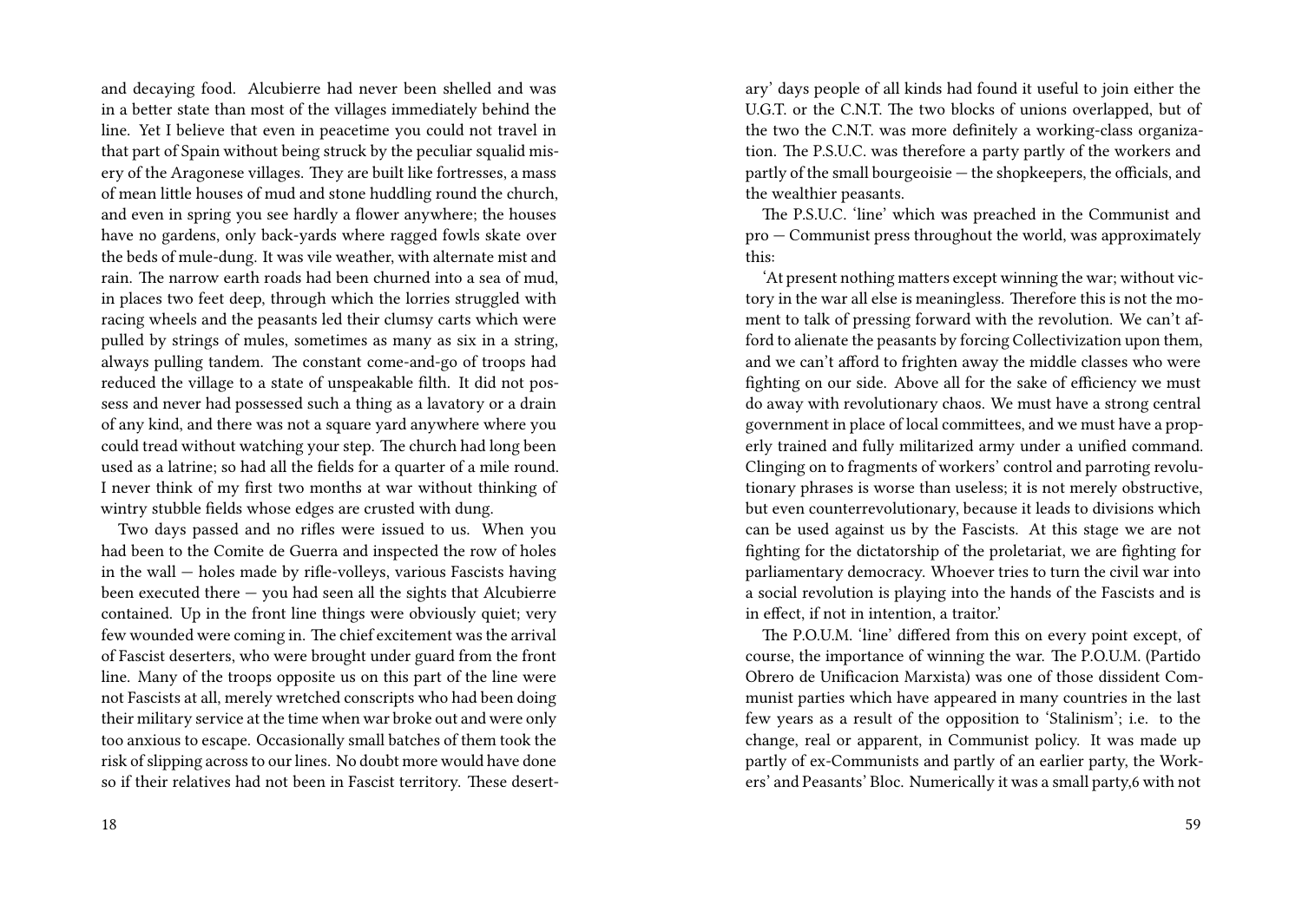were mostly I.L.P. members, with a few C.P. members among them, and most of them were much better educated politically than myself. For weeks on end, during the dull period when nothing was happening round Huesca, I found myself in the middle of a political discussion that practically never ended. In the draughty evilsmelling barn of the farm-house where we were billeted, in the stuffy blackness of dug-outs, behind the parapet in the freezing midnight hours, the conflicting party 'lines' were debated over and over. Among the Spaniards it was the same, and most of the newspapers we saw made the inter-party feud their chief feature. One would have had to be deaf or an imbecile not to pick up some idea of what the various parties stood for.

From the point of view of political theory there were only three parties that mattered, the P.S.U.C., the P.O.U.M., and the C.N.T.–F.A.I., loosely described as the Anarchists. I take the P.S.U.C. first, as being the most important; it was the party that finally triumphed, and even at this time it was visibly in the ascendant.

It is necessary to explain that when one speaks of the P.S.U.C. 'line' one really means the Communist Party 'line'. The P.S.U.C. (Partido Socialista Unificado de Cataluna) was the Socialist Party of Catalonia; it had been formed at the beginning of the war by the fusion of various Marxist parties, including the Catalan Communist Party, but it was now entirely under Communist control and was affiliated to the Third International. Elsewhere in Spain no formal unification between Socialists and Communists had taken place, but the Communist viewpoint and the Right-wing Socialist viewpoint could everywhere be regarded as identical. Roughly speaking, the P.S.U.C. was the political organ of the U.G.T. (Union General de Trabajadores), the Socialist trade unions. The membership of these unions throughout Spain now numbered about a million and a half. They contained many sections of the manual workers, but since the outbreak of war they had also been swollen by a large influx of middle-class members, for in the early 'revolutioners were the first 'real' Fascists I had ever seen. It struck me that they were indistinguishable from ourselves, except that they wore khaki overalls. They were always ravenously hungry when they arrived — natural enough after a day or two of dodging about in no man's land, but it was always triumphantly pointed to as a proof that the Fascist troops were starving. I watched one of them being fed in a peasant's house. It was somehow rather a pitiful sight. A tall boy of twenty, deeply windburnt, with his clothes in rags, crouched over the fire shovelling a pannikinful of stew into himself at desperate speed; and all the while his eyes flitted nervously round the ring of militiamen who stood watching him. I think he still half-believed that we were bloodthirsty 'Reds' and were going to shoot him as soon as he had finished his meal; the armed man who guarded him kept stroking his shoulder and making reassuring noises. On one memorable day fifteen deserters arrived in a single batch. They were led through the village in triumph with a man riding in front of them on a white horse. I managed to take a rather blurry photograph which was stolen from me later.

On our third morning in Alcubierre the rifles arrived. A sergeant with a coarse dark-yellow face was handing them out in the mulestable. I got a shock of dismay when I saw the thing they gave me. It was a German Mauser dated 1896 — more than forty years old! It was rusty, the bolt was stiff, the wooden barrel-guard was split; one glance down the muzzle showed that it was corroded and past praying for. Most of the rifles were equally bad, some of them even worse, and no attempt was made to give the best weapons to the men who knew how to use them. The best rifle of the lot, only ten years old, was given to a half — witted little beast of fifteen, known to everyone as the maricoon (Nancy-boy). The sergeant gave us five minutes' 'instruction', which consisted in explaining how you loaded a rifle and how you took the bolt to pieces. Many of the militiamen had never had a gun in their hands before, and very few, I imagine, knew what the sights were for. Cartridges were handed out, fifty to a man, and then the ranks were formed and we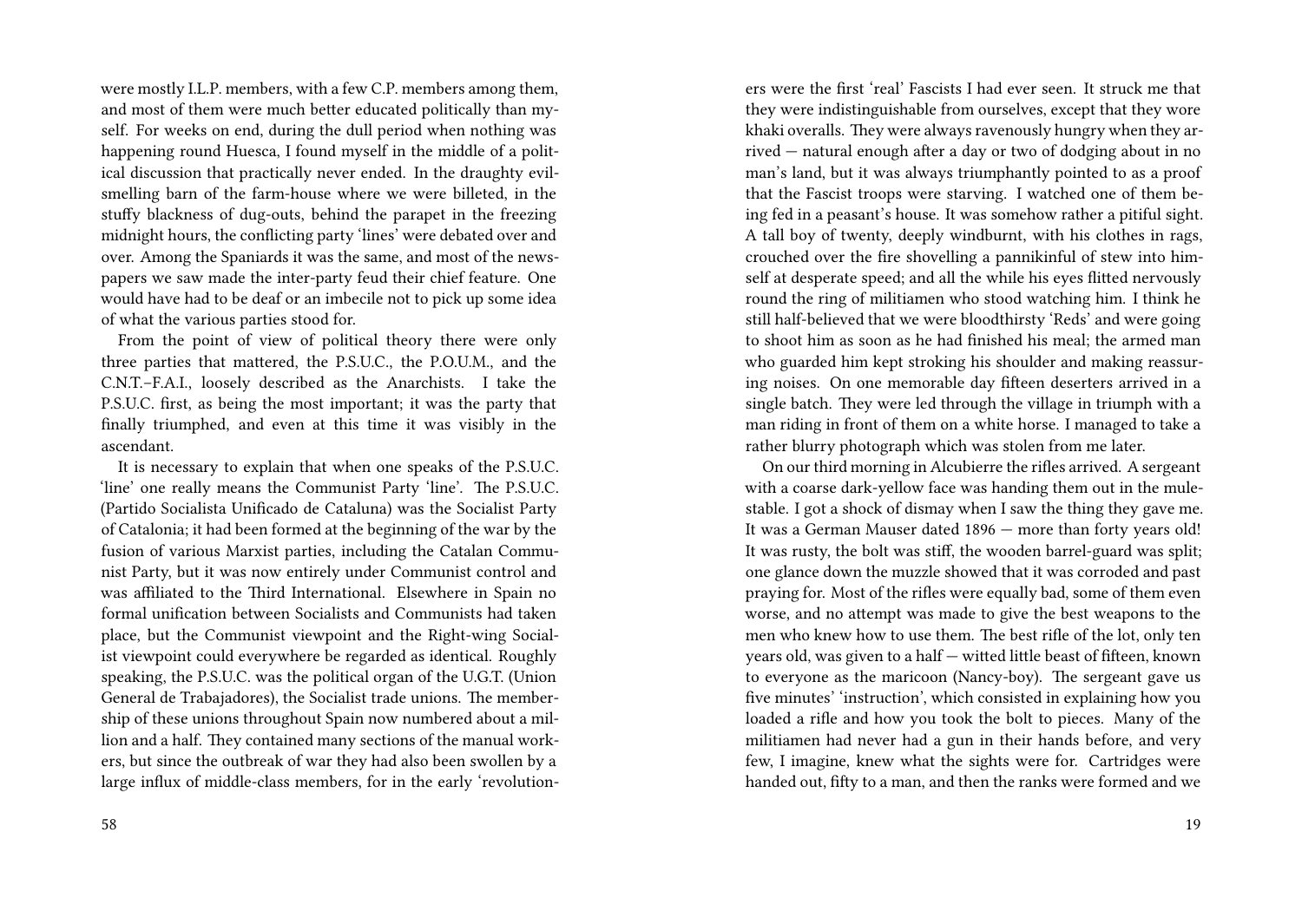strapped our kits on our backs and set out for the front line, about three miles away.

The centuria, eighty men and several dogs, wound raggedly up the road. Every militia column had at least one dog attached to it as a mascot. One wretched brute that marched with us had had P.O.U.M. branded on it in huge letters and slunk along as though conscious that there was something wrong with its appearance. At the head of the column, beside the red flag, Georges Kopp, the stout Belgian commandante, was riding a black horse; a little way ahead a youth from the brigand-like militia cavalry pranced to and fro, galloping up every piece of rising ground and posing himself in picturesque attitudes at the summit. The splendid horses of the Spanish cavalry had been captured in large numbers during the revolution and handed over to the militia, who, of course, were busy riding them to death.

The road wound between yellow infertile fields, untouched since last year's harvest. Ahead of us was the low sierra that lies between Alcubierre and Zaragoza. We were getting near the front line now, near the bombs, the machine-guns, and the mud. In secret I was frightened. I knew the line was quiet at present, but unlike most of the men about me I was old enough to remember the Great War, though not old enough to have fought in it. War, to me, meant roaring projectiles and skipping shards of steel; above all it meant mud, lice, hunger, and cold. It is curious, but I dreaded the cold much more than I dreaded the enemy. The thought of it had been haunting me all the time I was in Barcelona; I had even lain awake at nights thinking of the cold in the trenches, the stand-to's in the grisly dawns, the long hours on sentry-go with a frosted rifle, the icy mud that would slop over my boot-tops. I admit, too, that I felt a kind of horror as I looked at the people I was marching among. You cannot possibly conceive what a rabble we looked. We straggled along with far less cohesion than a flock of sheep; before we had gone two miles the rear of the column was out of sight. And quite half of the so-called men were children — but I mean liter-

to rearmament. If, however, Great Britain enters into an alliance or military understanding with the U.S.S.R., the English Communist, like the French Communist, will have no choice but to become a good patriot and imperialist; there are premonitory signs of this already. In Spain the Communist 'line' was undoubtedly influenced by the fact that France, Russia's ally, would strongly object to a revolutionary neighbour and would raise heaven and earth to prevent the liberation of Spanish Morocco. The Daily Mail, with its tales of red revolution financed by Moscow, was even more wildly wrong than usual. In reality it was the Communists above all others who prevented revolution in Spain. Later, when the Right-wing forces were in full control, the Communists showed themselves willing to go a great deal further than the Liberals in hunting down the revolutionary leaders.5

3 This was why there were so few Russian arms on the Aragon front, where the troops were predominantly Anarchist. Until April 1937 the only Russian weapon I saw — with the exception of some aeroplanes which may or may not have been Russian — was a solitary sub-machine — gun.

4 In the Chamber of Deputies, March 1935.

5 For the best account of the interplay between the parties on the Government side, see Franz Borkenau's The Spanish Cockpit. This is by a long way the ablest book that has yet appeared on the Spanish war.

I have tried to sketch the general course of the Spanish revolution during its first year, because this makes it easier to understand the situation at any given moment. But I do not want to suggest that in February I held all of the opinions that are implied in what I have said above. To begin with, the things that most enlightened me had not yet happened, and in any case my sympathies were in some ways different from what they are now. This was partly because the political side of the war bored me and I naturally reacted against the viewpoint of which I heard most i.e. the P.O.U.M.–I.L.P. viewpoint. The Englishmen I was among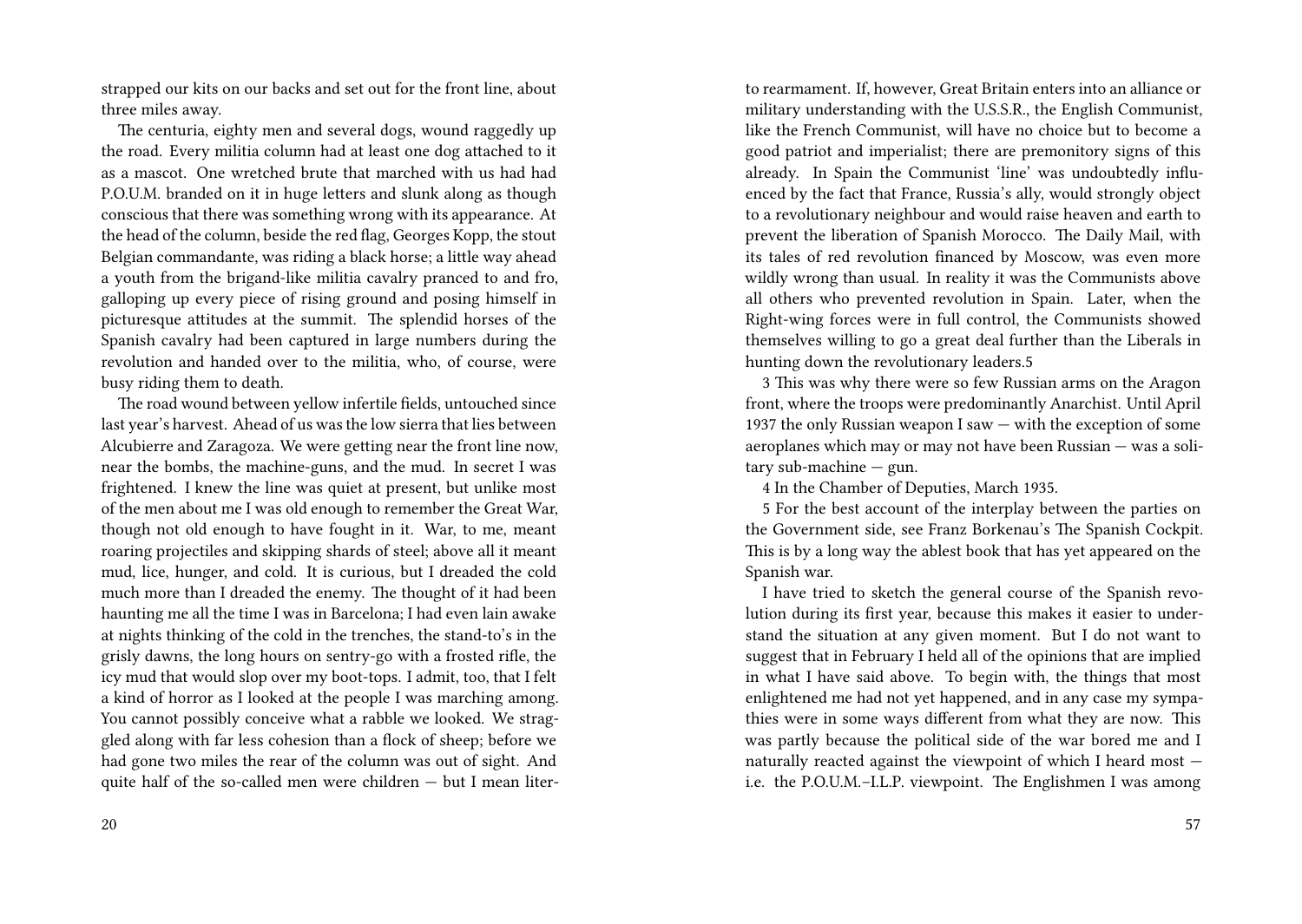private property', and members of the Cortes who at the beginning of the war had had to fly the country because of their suspected Fascist sympathies were returning to Spain. The whole process is easy to understand if one remembers that it proceeds from the temporary alliance that Fascism, in certain forms, forces upon the bourgeois and the worker. This alliance, known as the Popular Front, is in essential an alliance of enemies, and it seems probable that it must always end by one partner swallowing the other. The only unexpected feature in the Spanish situation — and outside Spain it has caused an immense amount of misunderstanding  $-$  is that among the parties on the Government side the Communists stood not upon the extreme Left, but upon the extreme Right. In reality this should cause no surprise, because the tactics of the Communist Party elsewhere, especially in France, have made it clear that Official Communism must be regarded, at any rate for the time being, as an anti-revolutionary force. The whole of Comintern policy is now subordinated (excusably, considering the world situation) to the defence of U.S.S.R., which depends upon a system of military alliances. In particular, the U.S.S.R. is in alliance with France, a capitalist-imperialist country. The alliance is of little use to Russia unless French capitalism is strong, therefore Communist policy in France has got to be anti-revolutionary. This means not only that French Communists now march behind the tricolour and sing the Marseillaise, but, what is more important, that they have had to drop all effective agitation in the French colonies. It is less than three years since Thorez, the Secretary of the French Communist Party, was declaring that the French workers would never be bamboozled into fighting against their German comrades;4 he is now one of the loudest-lunged patriots in France. The clue to the behaviour of the Communist Party in any country is the military relation of that country, actual or potential, towards the U.S.S.R. In England, for instance, the position is still uncertain, hence the English Communist Party is still hostile to the National Government, and, ostensibly, opposed

ally children, of sixteen years old at the very most. Yet they were all happy and excited at the prospect of getting to the front at last. As we neared the line the boys round the red flag in front began to utter shouts of 'Visca P.O.U.M.!' 'Fascistas — maricones!' and so forth — shouts which were meant to be war-like and menacing, but which, from those childish throats, sounded as pathetic as the cries of kittens. It seemed dreadful that the defenders of the Republic should be this mob of ragged children carrying worn-out rifles which they did not know how to use. I remember wondering what would happen if a Fascist aeroplane passed our way whether the airman would even bother to dive down and give us a burst from his machine — gun. Surely even from the air he could see that we were not real soldiers?

As the road struck into the sierra we branched off to the right and climbed a narrow mule-track that wound round the mountain-side. The hills in that part of Spain are of a queer formation, horseshoe-shaped with flattish tops and very steep sides running down into immense ravines. On the higher slopes nothing grows except stunted shrubs and heath, with the white bones of the limestone sticking out everywhere. The front line here was not a continuous line of trenches, which would have been impossible in such mountainous country; it was simply a chain of fortified posts, always known as 'positions', perched on each hill-top. In the distance you could see our 'position' at the crown of the horseshoe; a ragged barricade of sand-bags, a red flag fluttering, the smoke of dug-out fires. A little nearer, and you could smell a sickening sweetish stink that lived in my nostrils for weeks afterwards. Into the cleft immediately behind the position all the refuse of months had been tipped — a deep festering bed of breadcrusts, excrement, and rusty tins.

The company we were relieving were getting their kits together. They had been three months in the line; their uniforms were caked with mud, their boots falling to pieces, their faces mostly bearded. The captain commanding the position, Levinski by name, but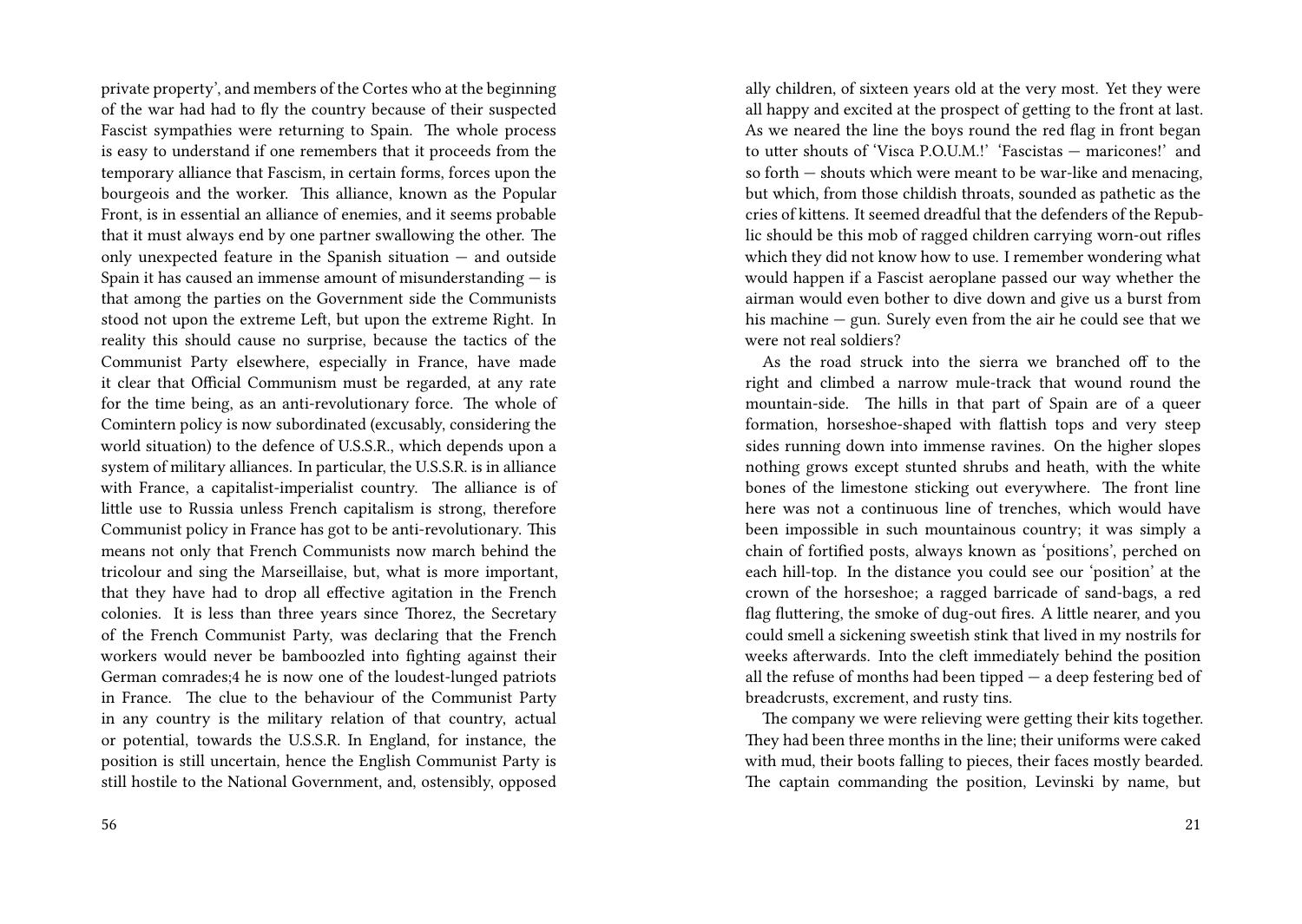known to everyone as Benjamin, and by birth a Polish Jew, but speaking French as his native language, crawled out of his dug-out and greeted us. He was a short youth of about twenty-five, with stiff black hair and a pale eager face which at this period of the war was always very dirty. A few stray bullets were cracking high overhead. The position was a semi — circular enclosure about fifty yards across, with a parapet that was partly sand-bags and partly lumps of limestone. There were thirty or forty dug-outs running into the ground like rat-holes. Williams, myself, and Williams's Spanish brother-in-law made a swift dive for the nearest unoccupied dug-out that looked habitable. Somewhere in front an occasional rifle banged, making queer rolling echoes among the stony hills. We had just dumped our kits and were crawling out of the dug-out when there was another bang and one of the children of our company rushed back from the parapet with his face pouring blood. He had fired his rifle and had somehow managed to blow out the bolt; his scalp was torn to ribbons by the splinters of the burst cartridge — case. It was our first casualty, and, characteristically, self — inflicted.

In the afternoon we did our first guard and Benjamin showed us round the position. In front of the parapet there ran a system of narrow trenches hewn out of the rock, with extremely primitive loopholes made of piles of limestone. There were twelve sentries, placed at various points in the trench and behind the inner parapet. In front of the trench was the barbed wire, and then the hillside slid down into a seemingly bottomless ravine; opposite were naked hills, in places mere cliffs of rock, all grey and wintry, with no life anywhere, not even a bird. I peered cautiously through a loophole, trying to find the Fascist trench.

'Where are the enemy?'

Benjamin waved his hand expansively. 'Over zere.' (Benjamin spoke English — terrible English.)

'But where?'

and the pre-war police forces, largely reinforced and very heavily armed, were restored, and various key industries which had been under the control of the trade unions were taken over by the Government (the seizure of the Barcelona Telephone Exchange, which led to the May fighting, was one incident in this process); finally, most important of all, the workers' militias, based on the trade unions, were gradually broken up and redistributed among the new Popular Army, a 'non-political' army on semi-bourgeois lines, with a differential pay rate, a privileged officer-caste, etc., etc. In the special circumstances this was the really decisive step; it happened later in Catalonia than elsewhere because it was there that the revolutionary parties were strongest. Obviously the only guarantee that the workers could have of retaining their winnings was to keep some of the armed forces under their own control. As usual, the breaking-up of the militias was done in the name of military efficiency; and no one denied that a thorough military reorganization was needed. It would, however, have been quite possible to reorganize the militias and make them more efficient while keeping them under direct control of the trade unions; the main purpose of the change was to make sure that the Anarchists did not possess an army of their own. Moreover, the democratic spirit of the militias made them breeding-grounds for revolutionary ideas. The Communists were well aware of this, and inveighed ceaselessly and bitterly against the P.O.U.M. and Anarchist principle of equal pay for all ranks. A general 'bourgeoisification', a deliberate destruction of the equalitarian spirit of the first few months of the revolution, was taking place. All happened so swiftly that people making successive visits to Spain at intervals of a few months have declared that they seemed scarcely to be visiting the same country; what had seemed on the surface and for a brief instant to be a workers' State was changing before one's eyes into an ordinary bourgeois republic with the normal division into rich and poor. By the autumn of 1937 the 'Socialist' Negrin was declaring in public speeches that 'we respect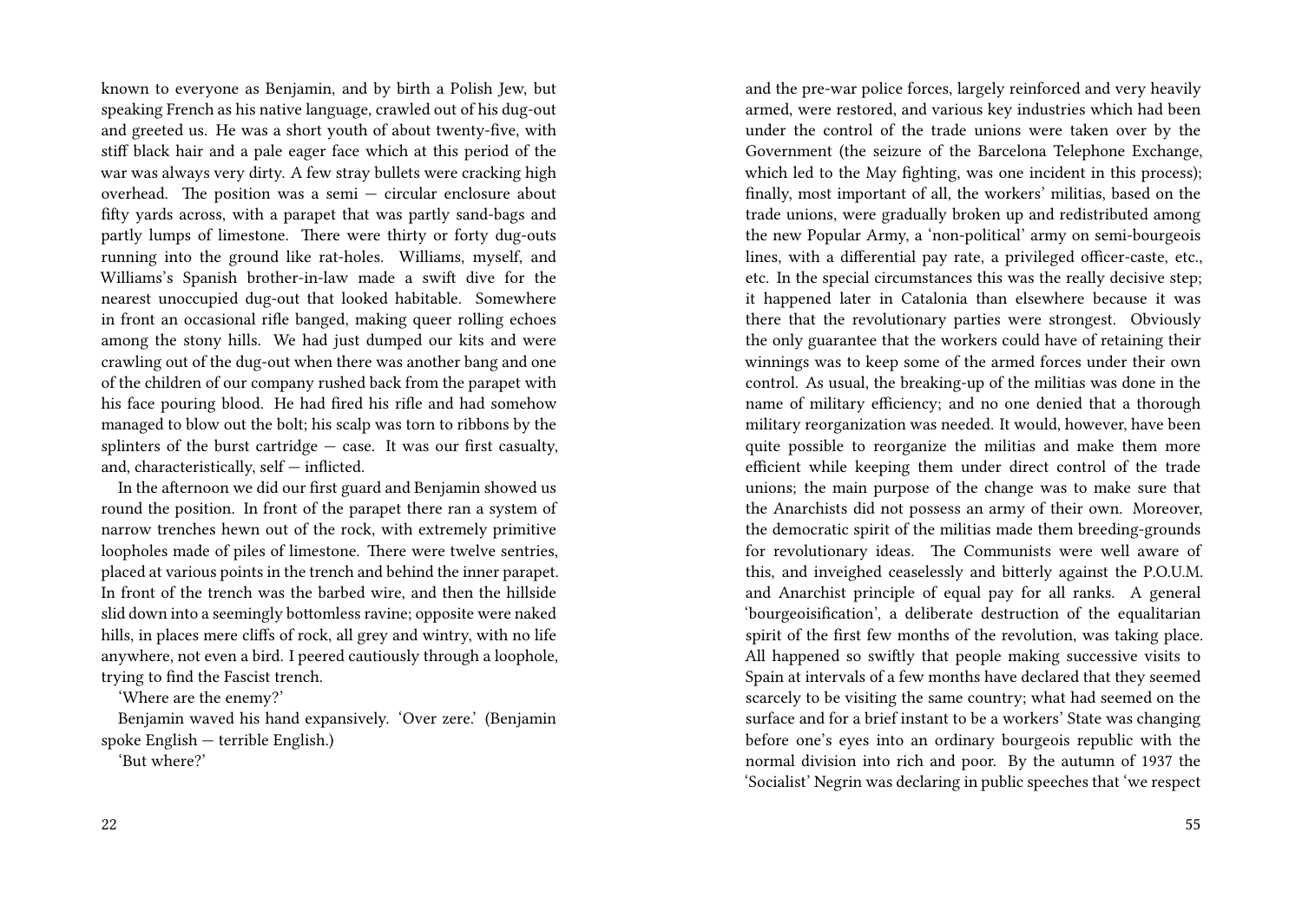Socialists, and, in general, against a revolutionary policy. Once the U.S.S.R. had intervened the triumph of the Communist Party was assured. To begin with, gratitude to Russia for the arms and the fact that the Communist Party, especially since the arrival of the International Brigades, looked capable of winning the war, immensely raised the Communist prestige. Secondly, the Russian arms were supplied via the Communist Party and the parties allied to them, who saw to it that as few as possible got to their political opponents. 3 Thirdly, by proclaiming a non-revolutionary policy the Communists were able to gather in all those whom the extremists had scared. It was easy, for instance, to rally the wealthier peasants against the collectivization policy of the Anarchists. There was an enormous growth in the membership of the party, and the influx was largely from the middle class — shopkeepers, officials, army officers, well-to-do peasants, etc., etc. The war was essentially a triangular struggle. The fight against Franco had to continue, but the simultaneous aim of the Government was to recover such power as remained in the hands of the trade unions. It was done by a series of small moves  $-$  a policy of pin-pricks, as somebody called it  $-$  and on the whole very cleverly. There was no general and obvious counter-revolutionary move, and until May 1937 it was scarcely necessary to use force. The workers could always be brought to heel by an argument that is almost too obvious to need stating: 'Unless you do this, that, and the other we shall lose the war.' In every case, needless to say, it appeared that the thing demanded by military necessity was the surrender of something that the workers had won for themselves in 1936. But the argument could hardly fail, because to lose the war was the last thing that the revolutionary parties wanted; if the war was lost democracy and revolution. Socialism and Anarchism, became meaningless words. The Anarchists, the only revolutionary party that was big enough to matter, were obliged to give way on point after point. The process of collectivization was checked, the local committees were got rid of, the workers patrols were abolished

According to my ideas of trench warfare the Fascists would be fifty or a hundred yards away. I could see nothing — seemingly their trenches were very well concealed. Then with a shock of dismay I saw where Benjamin was pointing; on the opposite hill-top, beyond the ravine, seven hundred metres away at the very least, the tiny outline of a parapet and a red-and-yellow flag  $-$  the Fascist position. I was indescribably disappointed. We were nowhere near them! At that range our rifles were completely useless. But at this moment there was a shout of excitement. Two Fascists, greyish figurines in the distance, were scrambling up the naked hill-side opposite. Benjamin grabbed the nearest man's rifle, took aim, and pulled the trigger. Click! A dud cartridge; I thought it a bad omen.

The new sentries were no sooner in the trench than they began firing a terrific fusillade at nothing in particular. I could see the Fascists, tiny as ants, dodging to and fro behind their parapet, and sometimes a black dot which was a head would pause for a moment, impudently exposed. It was obviously no use firing. But presently the sentry on my left, leaving his post in the typical Spanish fashion, sidled up to me and began urging me to fire. I tried to explain that at that range and with these rifles you could not hit a man except by accident. But he was only a child, and he kept motioning with his rifle towards one of the dots, grinning as eagerly as a dog that expects a pebble to be thrown. Finally I put my sights up to seven hundred and let fly. The dot disappeared. I hope it went near enough to make him jump. It was the first time in my life that I had fired a gun at a human being.

Now that I had seen the front I was profoundly disgusted. They called this war! And we were hardly even in touch with the enemy! I made no attempt to keep my head below the level of the trench. A little while later, however, a bullet shot past my ear with a vicious crack and banged into the parados behind. Alas! I ducked. All my life I had sworn that I would not duck the first time a bullet passed over me; but the movement appears to be instinctive, and almost everybody does it at least once.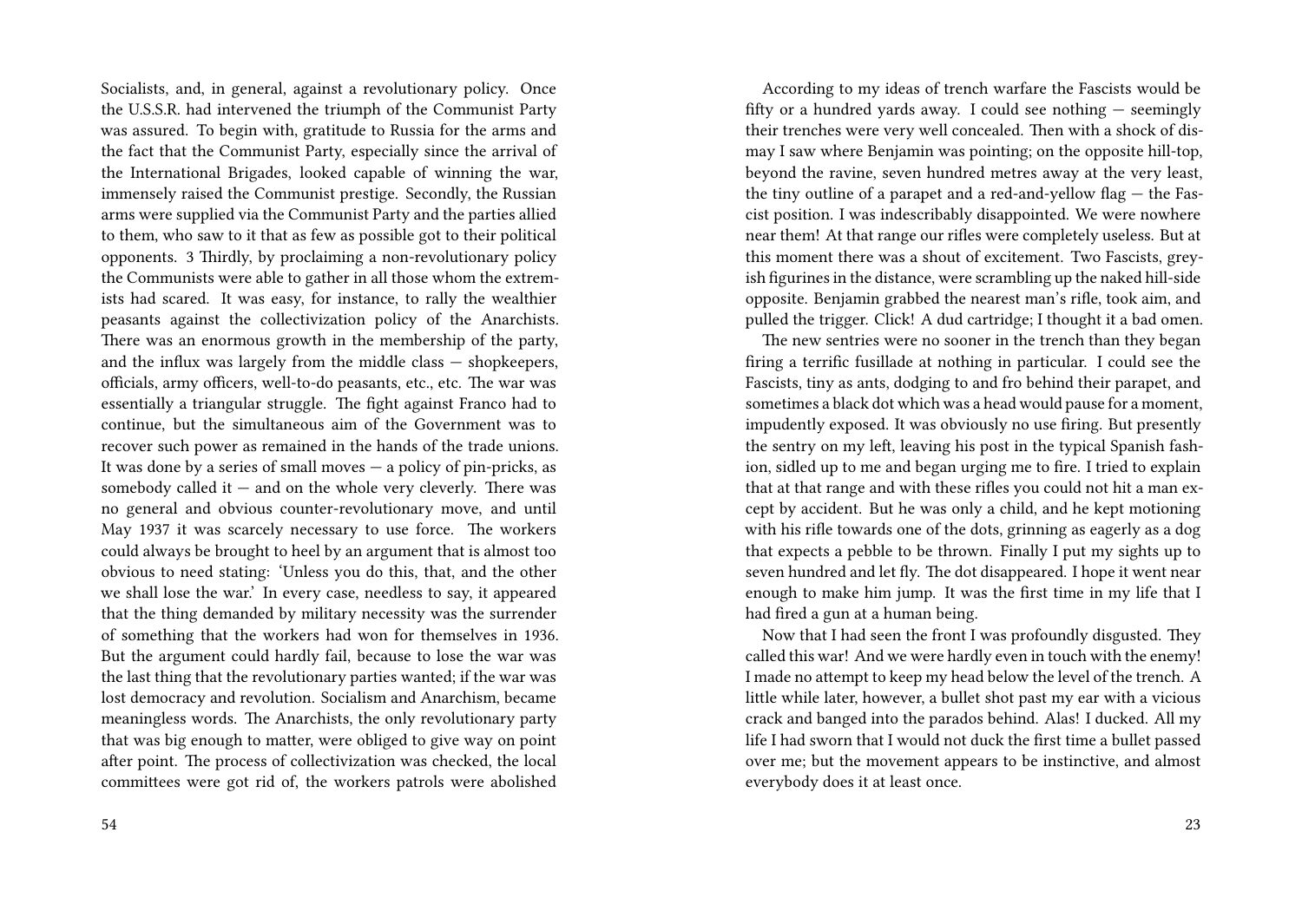## **Chapter Three**

IN trench warfare five things are important: firewood, food, tobacco, candles, and the enemy. In winter on the Zaragoza front they were important in that order, with the enemy a bad last. Except at night, when a surprise — attack was always conceivable, nobody bothered about the enemy. They were simply remote black insects whom one occasionally saw hopping to and fro. The real preoccupation of both armies was trying to keep warm.

I ought to say in passing that all the time I was in Spain I saw very little fighting. I was on the Aragon front from January to May, and between January and late March little or nothing happened on that front, except at Teruel. In March there was heavy fighting round Huesca, but I personally played only a minor part in it. Later, in June, there was the disastrous attack on Huesca in which several thousand men were killed in a single day, but I had been wounded and disabled before that happened. The things that one normally thinks of as the horrors of war seldom happened to me. No aeroplane ever dropped a bomb anywhere near me, I do not think a shell ever exploded within fifty yards of me, and I was only in hand-to-hand fighting once (once is once too often, I may say). Of course I was often under heavy machine-gun fire, but usually at longish. ranges. Even at Huesca you were generally safe enough if you took reasonable precautions.

Up here, in the hills round Zaragoza, it was simply the mingled boredom and discomfort of stationary warfare. A life as uneventful as a city clerk's, and almost as regular. Sentry-go, patrols, digging; digging, patrols, sentry-go. On every hill-top. Fascist or Loyalist, a knot of ragged, dirty men shivering round their flag and trying an anti-Fascist Defence Committee2 consisting mainly of delegates from the trade unions. Later the Defence Committee was dissolved and the Generalite was reconstituted so as to represent the unions and the various Left-wing parties. But every subsequent reshuffling of the Government was a move towards the Right. First the P.O.U.M. was expelled from the Generalite; six months later Caballero was replaced by the Right-wing Socialist Negrin; shortly afterwards the C.N.T. was eliminated from the Government; then the U.G.T.; then the C.N.T. was turned out of the Generalite; finally, a year after the outbreak of war and revolution, there remained a Government composed entirely of Right-wing Socialists, Liberals, and Communists.

2 Comite Central de Milicias Antifascistas. Delegates were chosen in proportion to the membership of their organizations. Nine delegates represented the trade unions, three the Catalan Liberal parties, and two the various Marxist parties (P.O.U.M., Communists, and others).

The general swing to the Right dates from about October-November 1936, when the U.S.S.R. began to supply arms to the Government and power began to pass from the Anarchists to the Communists. Except Russia and Mexico no country had had the decency to come to the rescue of the Government, and Mexico, for obvious reasons, could not supply arms in large quantities. Consequently the Russians were in a position to dictate terms. There is very little doubt that these terms were, in substance, 'Prevent revolution or you get no weapons', and that the first move against the revolutionary elements, the expulsion of the P.O.U.M. from the Catalan Generalite, was done under orders from the U.S.S.R. It has been denied that any direct pressure was exerted by the Russian Government, but the point is not of great importance, for the Communist parties of all countries can be taken as carrying out Russian policy, and it is not denied that the Communist Party was the chief mover first against the P.O.U.M., later against the Anarchists and against Caballero's section of the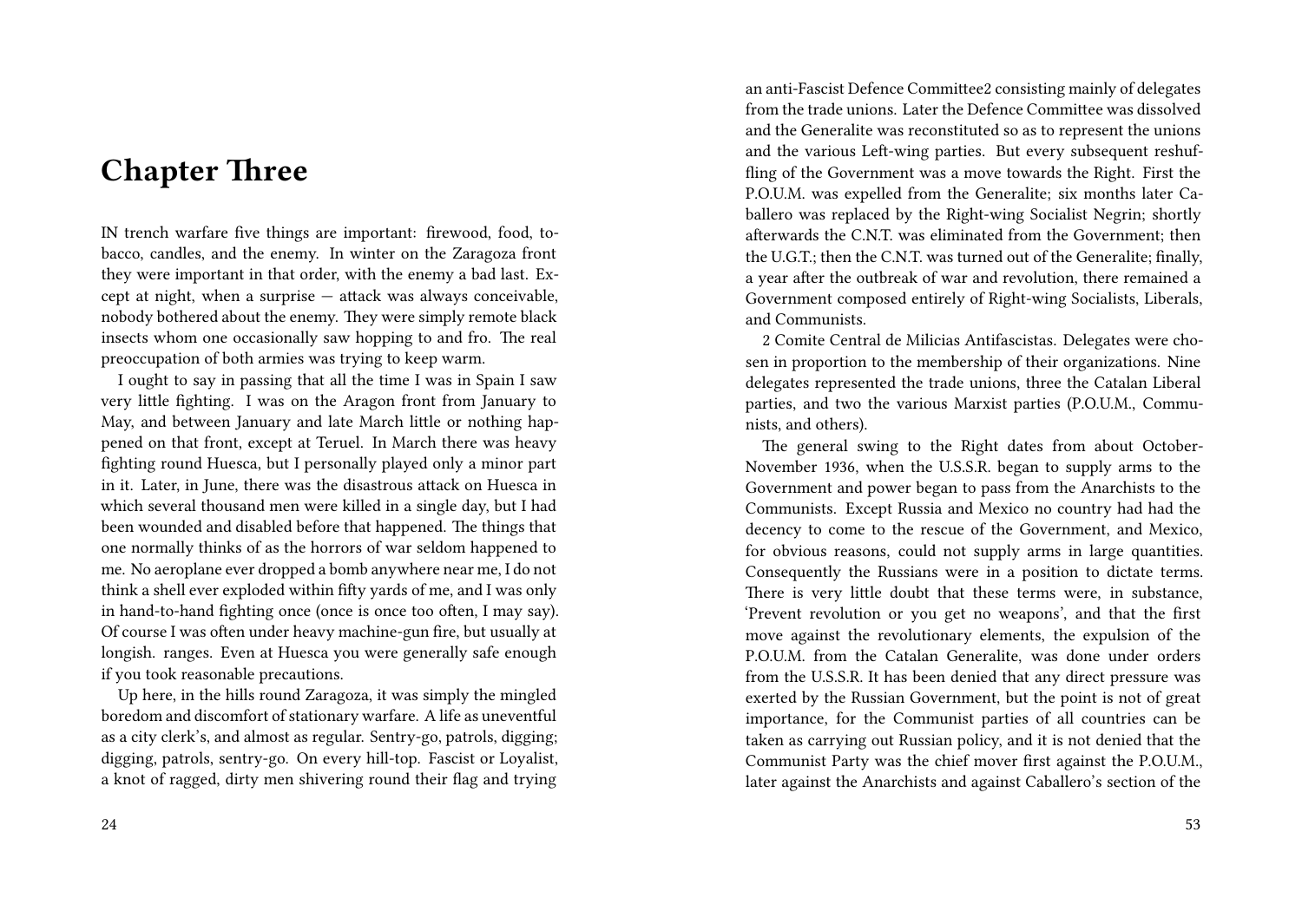racy, were' downright lying scoundrels'. On the other hand, Juan Lopez, a member of the Valencia Government, declared in February 1937 that 'the Spanish people are shedding their blood, not for the democratic Republic and its paper Constitution, but for … a revolution'. So it would appear that the downright lying scoundrels included members of the Government for which we were bidden to fight. Some of the foreign anti-Fascist papers even descended to the pitiful lie of pretending that churches were only attacked when they were used as Fascist fortresses. Actually churches were pillaged everywhere and as a matter of course, because it was perfectly well understood that the Spanish Church was part of the capitalist racket. In six months in Spain I only saw two undamaged churches, and until about July 1937 no churches were allowed to reopen and hold services, except for one or two Protestant churches in Madrid.

But, after all, it was only the beginning of a revolution, not the complete thing. Even when the workers, certainly in Catalonia and possibly elsewhere, had the power to do so, they did not overthrow or completely replace the Government. Obviously they could not do so when Franco was hammering at the gate and sections of the middle class were on their side. The country was in a transitional state that was capable either of developing in the direction of Socialism or of reverting to an ordinary capitalist republic. The peasants had most of the land, and they were likely to keep it, unless Franco won; all large industries had been collectivized, but whether they remained collectivized, or whether capitalism was reintroduced, would depend finally upon which group gained control. At the beginning both the Central Government and the Generalite de Cataluna (the semi-autonomous Catalan Government) could definitely be said to represent the working class. The Government was headed by Caballero, a Left-wing Socialist, and contained ministers representing the U.G.T. (Socialist trade unions) and the C.N.T. (Syndicalist unions controlled by the Anarchists). The Catalan Generalite was for a while virtually superseded by

to keep warm. And all day and night the meaningless bullets wandering across the empty valleys and only by some rare improbable chance getting home on a human body.

Often I used to gaze round the wintry landscape and marvel at the futility of it all. The inconclusiveness of such a kind of war! Earlier, about October, there had been savage fighting for all these hills; then, because the lack of men and arms, especially artillery, made any large-scale operation impossible, each army had dug itself in and settled down on the hill-tops it had won. Over to our right there was a small outpost, also P.O.U.M., and on the spur to our left, at seven o'clock of us, a P.S.U.C. position faced a taller spur with several small Fascist posts dotted on its peaks. The so-called line zigzagged to and fro in a pattern that would have been quite unintelligible if every position had not flown a flag. The P.O.U.M. and P.S.U.C. flags were red, those of the Anarchists red and black; the Fascists generally flew the monarchist flag (red-yellow-red), but occasionally they flew the flag of the Republic (red-yellow-purple). The scenery was stupendous, if you could forget that every mountain — top was occupied by troops and was therefore littered with tin cans and crusted with dung. To the right of us the sierra bent south — eastwards and made way for the wide, veined valley that stretched across to Huesca. In the middle of the plain a few tiny cubes sprawled like a throw of dice; this was the town of Robres, which was in Loyalist possession. Often in the mornings the valley was hidden under seas of cloud, out of which the hills rose flat and blue, giving the landscape a strange resemblance to a photographic negative. Beyond Huesca there were more hills of the same formation as our own, streaked with a pattern of snow which altered day by day. In the far distance the monstrous peaks of the Pyrenees, where the snow never melts, seemed to float upon nothing. Even down in the plain everything looked dead and bare. The hills opposite us were grey and wrinkled like the skins of elephants. Almost always the sky was empty of birds. I do not think I have ever seen a country where there were so few birds. The only birds one saw at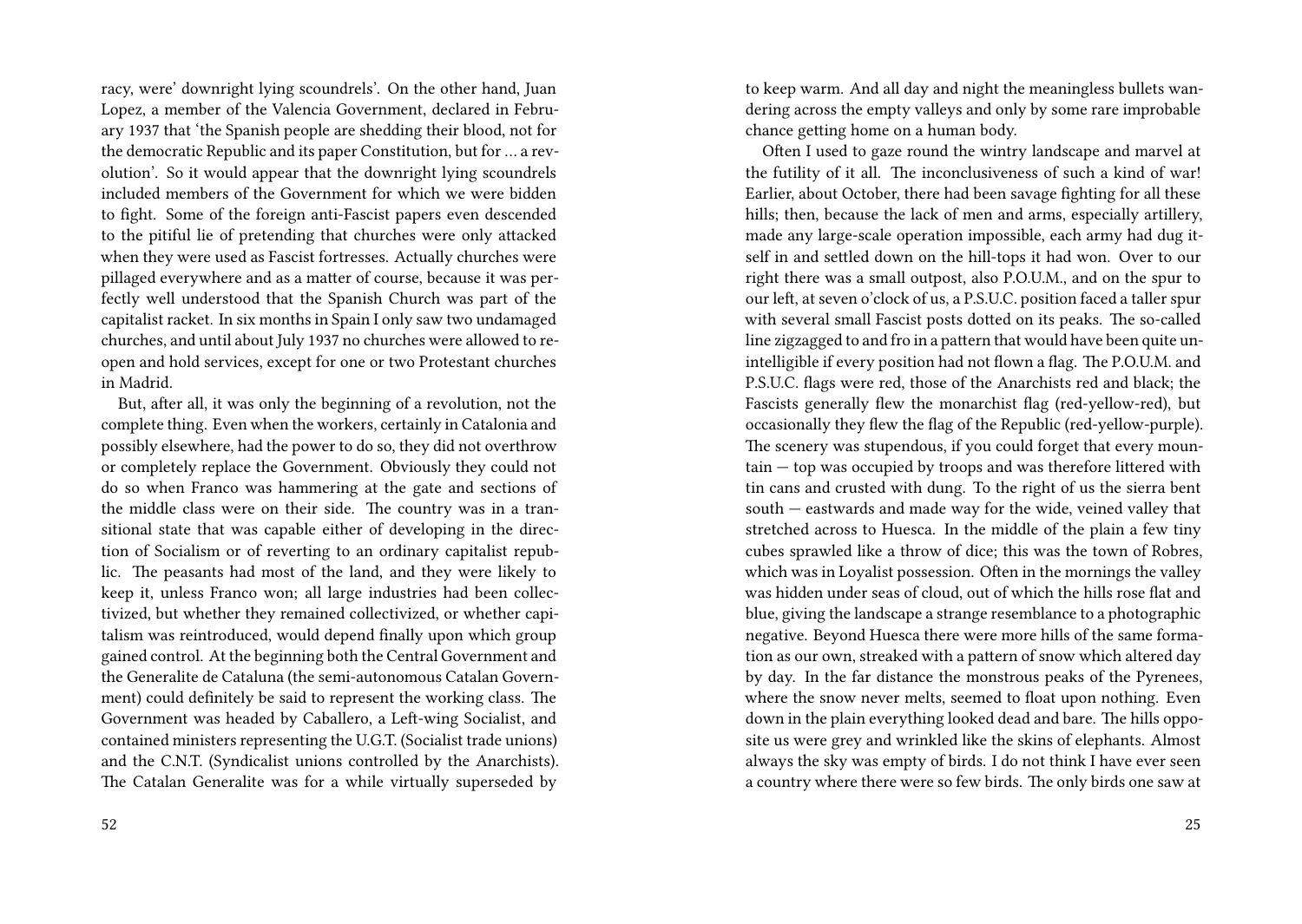any time were a kind of magpie, and the coveys of partridges that startled one at night with their sudden whirring, and, very rarely, the flights of eagles that drifted slowly over, generally followed by rifle-shots which they did not deign to notice.

At night and in misty weather, patrols were sent out in the valley between ourselves and the Fascists. The job was not popular, it was too cold and too easy to get lost, and I soon found that I could get leave to go out on patrol as often as I wished. In the huge jagged ravines there were no paths or tracks of any kind; you could only find your way about by making successive journeys and noting fresh landmarks each time. As the bullet flies the nearest Fascist post was seven hundred metres from our own, but it was a mile and a half by the only practicable route. It was rather fun wandering about the dark valleys with the stray bullets flying high overhead like redshanks whistling. Better than night-time were the heavy mists, which often lasted all day and which had a habit of clinging round the hill-tops and leaving the valleys clear. When you were anywhere near the Fascist lines you had to creep at a snail's pace; it was very difficult to move quietly on those hill-sides, among the crackling shrubs and tinkling limestones. It was only at the third or fourth attempt that I managed to find my way to the Fascist lines. The mist was very thick, and I crept up to the barbed wire to listen. I could hear the Fascists talking and singing inside. Then to my alarm I heard several of them coming down the hill towards me. I cowered behind a bush that suddenly seemed very small, and tried to cock my rifle without noise. However, they branched off and did not come within sight of me. Behind the bush where I was hiding I came upon various relics of the earlier fighting  $-$  a pile of empty cartridge-cases, a leather cap with a bullet-hole in it, and a red flag, obviously one-of our own. I took it back to the position, where it was unsentimentally torn up for cleaning-rags.

I had been made a corporal, or cabo, as it was called, as soon as we reached the front, and was in command of a guard of twelve men. It was no sinecure, especially at first. The centuria was an

There were several reasons for this. To begin with, appalling lies about atrocities were being circulated by the pro-Fascist press, and well-meaning propagandists undoubtedly thought that they were aiding the Spanish Government by denying that Spain had 'gone Red'. But the main reason was this: that, except for the small revolutionary groups which exist in all countries, the whole world was determined, upon preventing revolution in Spain. In particular the Communist Party, with Soviet Russia behind it, had thrown its whole weight against the revolution. It was the Communist thesis that revolution at this stage would be fatal and that what was to be aimed at in Spain was not workers' control, but bourgeois democracy. It hardly needs pointing out why 'liberal' capitalist opinion took the same line. Foreign capital was heavily invested in Spain. The Barcelona Traction Company, for instance, represented ten millions of British capital; and meanwhile the trade unions had seized all the transport in Catalonia. If the revolution went forward there would be no compensation, or very little; if the capitalist republic prevailed, foreign investments would be safe. And since the revolution had got to be crushed, it greatly simplified things to pretend that no revolution had happened. In this way the real significance of every event could be covered up; every shift of power from the trade unions to the central Government could be represented as a necessary step in military reorganization. The situation produced was curious in the extreme. Outside Spain few people grasped that there was a revolution; inside Spain nobody doubted it. Even the P.S.U.C. newspapers. Communist-controlled and more or less committed to an anti-revolutionary policy, talked about 'our glorious revolution'. And meanwhile the Communist press in foreign countries was shouting that there was no sign of revolution anywhere; the seizure of factories, setting up of workers' committees, etc., had not happened — or, alternatively, had happened, but 'had no political significance'. According to the Daily Worker (6 August 1936) those who said that the Spanish people were fighting for social revolution, or for anything other than bourgeois democ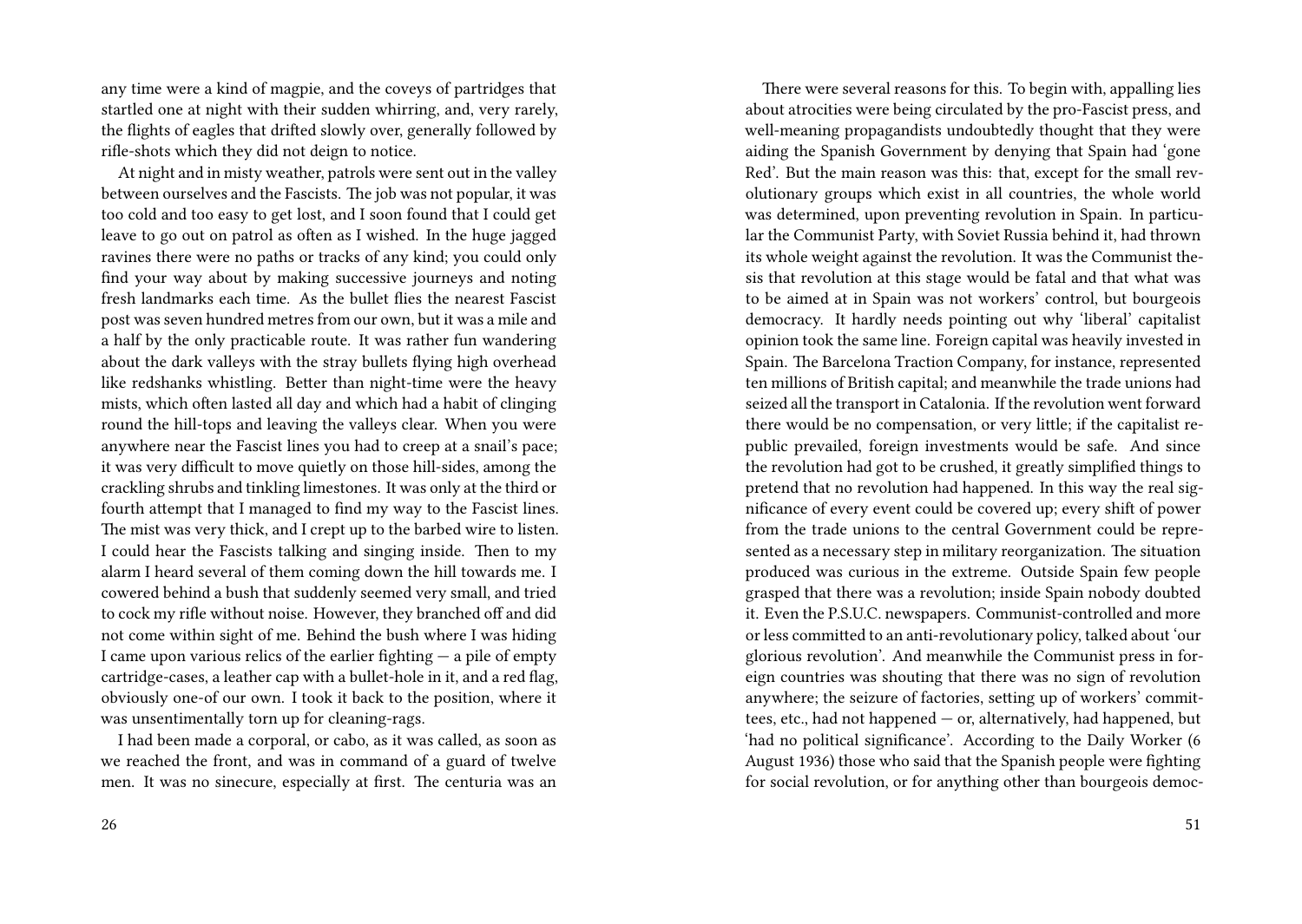especially in the Anarchist view was no more than a centralized swindling machine.

1 Quiroga, Barrios, and Giral. The first two refused to distribute arms to the trade unions.

Meanwhile the workers had weapons in their hands, and at this stage they refrained from giving them up. (Even a year later it was computed that the Anarcho-Syndicalists in Catalonia possessed 30,000 rifles.) The estates of the big pro-Fascist landlords were in many places seized by the peasants. Along with the collectivization of industry and transport there was an attempt to set up the rough beginnings of a workers' government by means of local committees, workers' patrols to replace the old pro-capitalist police forces, workers' militias based on the trade unions, and so forth. Of course the process was not uniform, and it went further in Catalonia than elsewhere. There were areas where the institutions of local government remained almost untouched, and others where they existed side by side with revolutionary committees. In a few places independent Anarchist communes were set up, and some of them remained in being till about a year later, when they were forcibly suppressed by the Government. In Catalonia, for the first few months, most of the actual power was in the hands of the Anarcho-syndicalists, who controlled most of the key industries. The thing that had happened in Spain was, in fact, not merely a civil war, but the beginning of a revolution. It is this fact that the anti-Fascist press outside Spain has made it its special business to obscure. The issue has been narrowed down to 'Fascism versus democracy' and the revolutionary aspect concealed as much as possible. In England, where the Press is more centralized and the public more easily deceived than elsewhere, only two versions of the Spanish war have had any publicity to speak of: the Right-wing version of Christian patriots versus Bolsheviks dripping with blood, and the Left-wing version of gentlemanly republicans quelling a military revolt. The central issue has been successfully covered up.

untrained mob composed mostly of boys in their teens. Here and there in the militia you came across children as young as eleven or twelve, usually refugees from Fascist territory who had been enlisted as militiamen as the easiest way of providing for them. As a rule they were employed on light work in the rear, but sometimes they managed to worm their way to the front line, where they were a public menace. I remember one little brute throwing a handgrenade into the dug-out fire 'for a joke'. At Monte Pocero I do not think there was anyone younger than fifteen, but the average age must have been well under twenty. Boys of this age ought never to be used in the front line, because they cannot stand the lack of sleep which is inseparable from trench warfare. At the beginning it was almost impossible to keep our position properly guarded at night. The wretched children of my section could only be roused by dragging them out of their dug-outs feet foremost, and as soon as your back was turned they left their posts and slipped into shelter; or they would even, in spite of the frightful cold, lean up against the wall of the trench and fall fast asleep. Luckily the enemy were very unenterprising. There were nights when it seemed to me that our position could be stormed by twenty Boy Scouts armed with airguns, or twenty Girl Guides armed with battledores, for that matter. At this time and until much later the Catalan militias were still

on the same basis as they had been at the beginning of the war. In the early days of Franco's revolt the militias had been hurriedly raised by the various trade unions and political parties; each was essentially a political organization, owing allegiance to its party as much as to the central Government. When the Popular Army, which was a 'non-political' army organized on more or less ordinary lines, was raised at the beginning of 1937, the party militias were theoretically incorporated in it. But for a long time the only changes that occurred were on paper; the new Popular Army troops did not reach the Aragon front in any numbers till June, and until that time the militia-system remained unchanged. The essen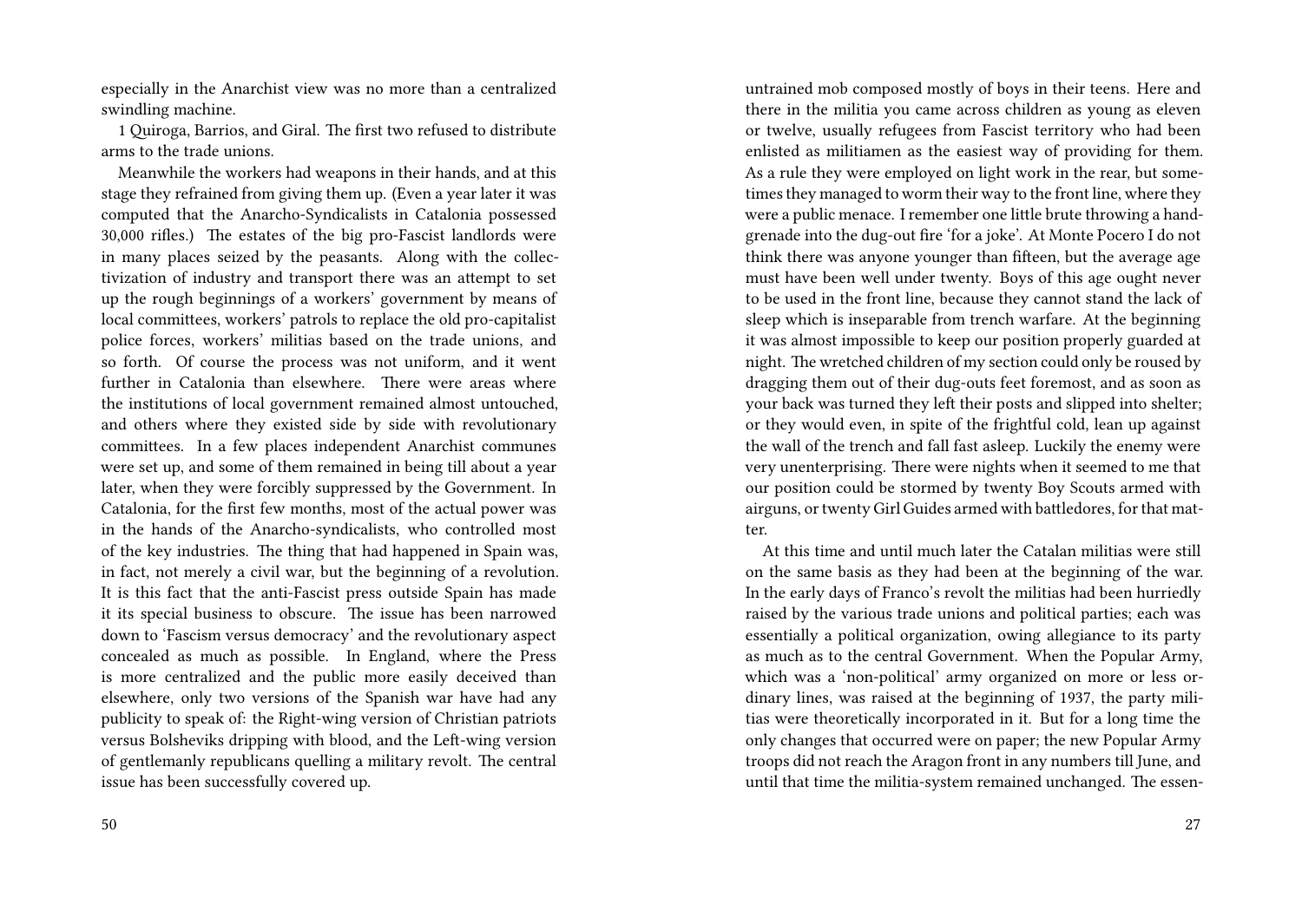tial point of the system was social equality between officers and men. Everyone from general to private drew the same pay, ate the same food, wore the same clothes, and mingled on terms of complete equality. If you wanted to slap the general commanding the division on the back and ask him for a cigarette, you could do so, and no one thought it curious. In theory at any rate each militia was a democracy and not a hierarchy. It was understood that orders had to be obeyed, but it was also understood that when you gave an order you gave it as comrade to comrade and not as superior to inferior. There were officers and N.C.O.S. but there was no military rank in the ordinary sense; no titles, no badges, no heelclicking and saluting. They had attempted to produce within the militias a sort of temporary working model of the classless society. Of course there was no perfect equality, but there was a nearer approach to it than I had ever seen or than I would have thought conceivable in time of war.

But I admit that at first sight the state of affairs at the front horrified me. How on earth could the war be won by an army of this type? It was what everyone was saying at the time, and though it was true it was also unreasonable. For in the circumstances the militias could not have been much better than they were. A modern mechanized army does not spring up out of the ground, and if the Government had waited until it had trained troops at its disposal, Franco wouKt-never have been resisted. Later it became the fashion to decry the militias, and therefore to pretend that the faults which were due to lack of training and weapons were the result of the equalitarian system. Actually, a newly raised draft 'of militia was an undisciplined mob not because the officers called the private 'Comrade' but because raw troops are always an undisciplined mob. In practice the democratic 'revolutionary' type of discipline is more reliable than might be expected. In a workers' army discipline is theoretically voluntary. It is based on class-loyalty, whereas the discipline of a bourgeois conscript army is based ultimately on fear. (The Popular Army that replaced the militias was

of the Catholic clergy, was able to represent Franco as a patriot delivering his country from hordes of fiendish 'Reds'.

For the first few months of the war Franco's real opponent was not so much the Government as the trade unions. As soon as the rising broke out the organized town workers replied by calling a general strike and then by demanding  $-$  and, after a struggle, getting — arms from the public arsenals. If they had not acted spontaneously and more or less independently it is quite conceivable that Franco would never have been resisted. There can, of course, be no certainty about this, but there is at least reason for thinking it. The Government had made little or no attempt to forestall the rising, which had been foreseen for a long time past, and when the trouble started its attitude was weak and hesitant, so much so, indeed, that Spain had three premiers in a single day.1 Moreover, the one step that could save the immediate situation, the arming of the workers, was only taken unwillingly and in response to violent popular clamour. However, the arms were distributed, and in the big towns of eastern Spain the Fascists were defeated by a huge effort, mainly of the working class, aided by some of the armed forces (Assault Guards, etc.) who had remained loyal. It was the kind of effort that could probably only be made by people who were fighting with a revolutionary intention  $-$  i.e. believed that they were fighting for something better than the status quo. In the various centres of revolt it is thought that three thousand people died in the streets in a single day. Men and women armed only with sticks of dynamite rushed across the open squares and stormed stone buildings held by trained soldiers with machine-guns. Machine-gun nests that the Fascists had placed at strategic spots were smashed by rushing taxis at them at sixty miles an hour. Even if one had heard nothing of the seizure of the land by the peasants, the setting up of local Soviets, etc., it would be hard to believe that the Anarchists and Socialists who were the backbone of the resistance were doing this kind of thing for the preservation of capitalist democracy, which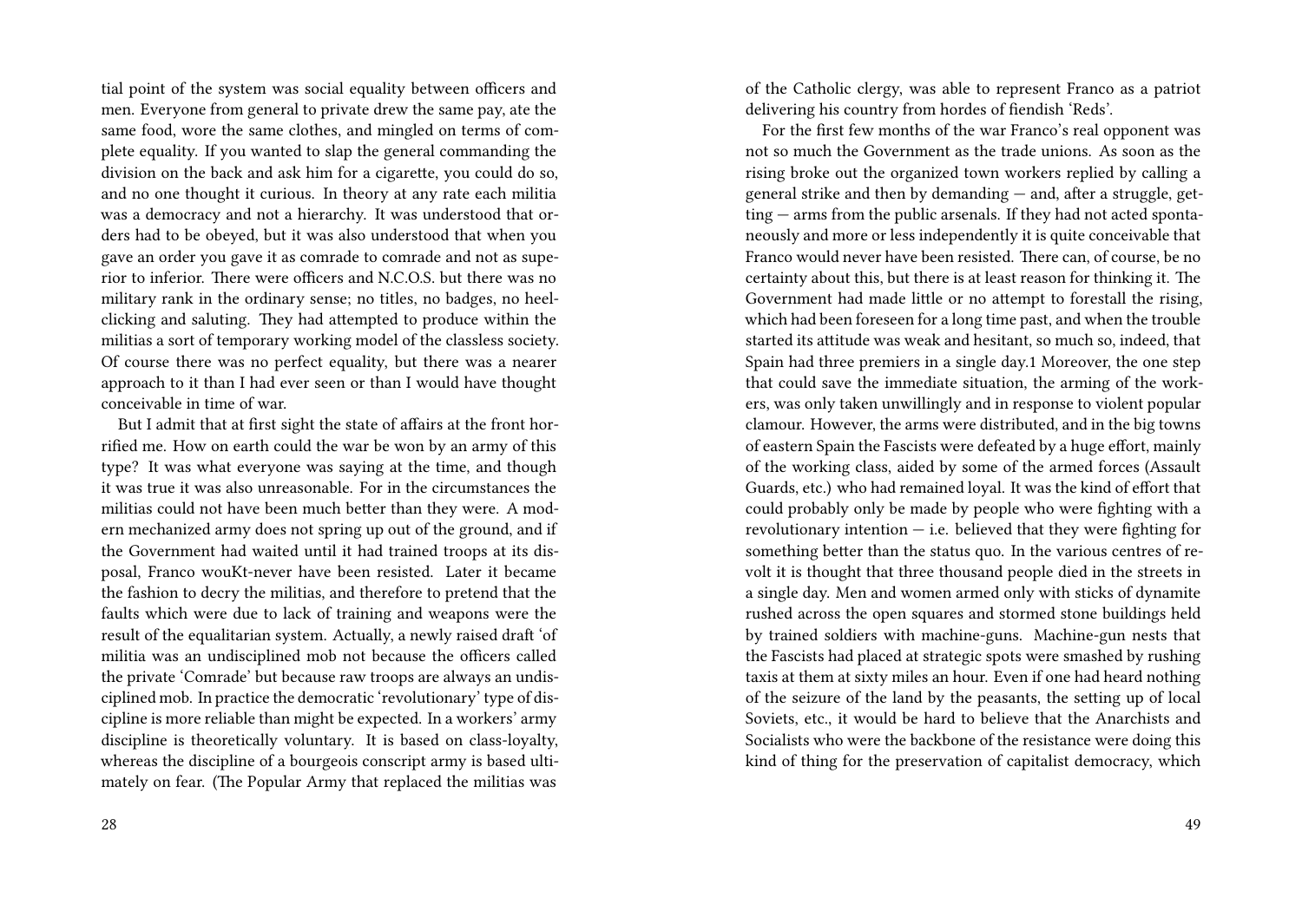police one jump behind me  $-$  all these things happened to me in that particular way because I was serving in the P.O.U.M. militia and not in the P.S.U.C. So great is the difference between two sets of initials!

To understand the alignment on the Government side one has got to remember how the war started. When the fighting broke out on 18 July it is probable that every anti-Fascist in Europe felt a thrill of hope. For here at last, apparently, was democracy standing up to Fascism. For years past the so-called democratic countries had been surrendering to Fascism at every step. The Japanese had been allowed to do as they liked in Manchuria. Hitler had walked into power and proceeded to massacre political opponents of all shades. Mussolini had bombed the Abyssinians while fifty-three nations (I think it was fifty-three) made pious noises 'of'. But when Franco tried to overthrow a mildly Left-wing Government the Spanish people, against all expectation, had risen against him. It seemed — possibly it was — the turning of the tide.

But there were several points that escaped general notice. To begin with, Franco was not strictly comparable with Hitler or Mussolini. His rising was a military mutiny backed up by the aristocracy and the Church, and in the main, especially at the beginning, it was an attempt not so much to impose Fascism as to restore feudalism. This meant that Franco had against him not only the working class but also various sections of the liberal bourgeoisie  $-$  the very people who are the supporters of Fascism when it appears in a more modern form. More important than this was the fact that the Spanish working class did not, as we might conceivably do in England, resist Franco in the name of 'democracy' and the status quo', their resistance was accompanied by  $-$  one might almost say it consisted of  $-$  a definite revolutionary outbreak. Land was seized by the peasants; many factories and most of the transport were seized by the trade unions; churches were wrecked and the priests driven out or killed. The Daily Mail, amid the cheers

midway between the two types.) In the militias the bullying and abuse that go on in an ordinary army would never have been tolerated for a moment. The normal military punishments existed, but they were only invoked for very serious offences. When a man refused to obey an order you did not immediately get him punished; you first appealed to him in the name of comradeship. Cynical people with no experience of handling men will say instantly that this would never 'work', but as a matter of fact it does 'work' in the long run. The discipline of even the worst drafts of militia visibly improved as time went on. In January the job of keeping a dozen raw recruits up to the mark almost turned my hair grey. In May for a short while I was acting-lieutenant in command of about thirty men, English and Spanish. We had all been under fire for months, and I never had the slightest difficulty in getting an order obeyed or in getting men to volunteer for a dangerous job. 'Revolutionary' discipline depends on political consciousness — on an understanding of why orders must be obeyed; it takes time to diffuse this, but it also takes time to drill a man into an automaton on the barracksquare. The journalists who sneered at the militia-system seldom remembered that the militias had to hold the line while the Popular Army was training in the rear. And it is a tribute to the strength of 'revolutionary' discipline that the militias stayed in the field-at all. For until about June 1937 there was nothing to keep them there, except class loyalty. Individual deserters could be shot — were shot, occasionally — but if a thousand men had decided to walk out of the line together there was no force to stop them. A conscript army in the same circumstances — with its battle-police removed — would have melted away. Yet the militias held the line, though God knows they won very few victories, and even individual desertions were not common. In four or five months in the P.O.U.M. militia I only heard of four men deserting, and two of those were fairly certainly spies who had enlisted to obtain information. At the beginning the apparent chaos, the general lack of training, the fact that you often had to argue for five minutes before you could get an order obeyed,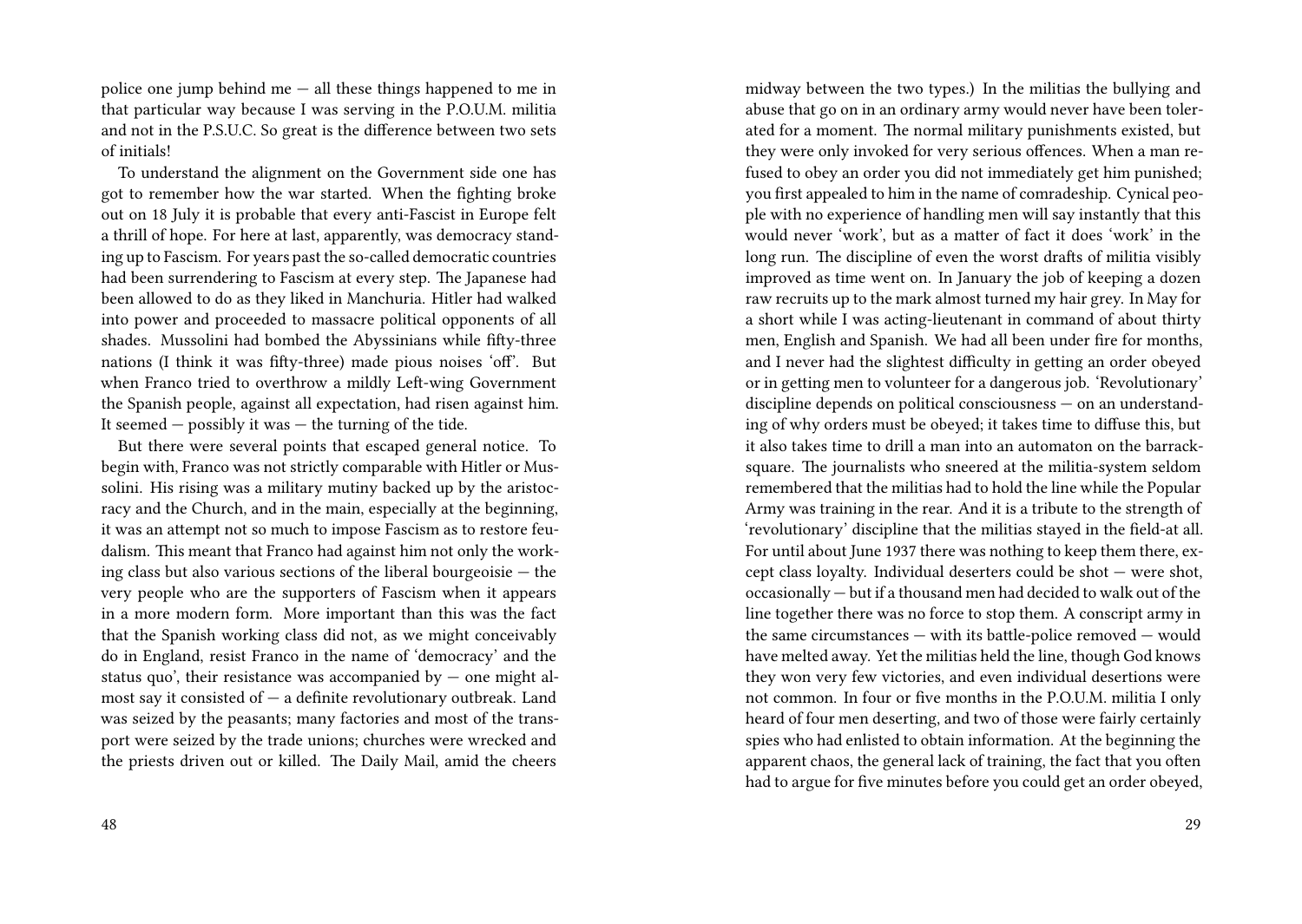appalled and infuriated me. I had British Army ideas, and certainly the Spanish militias were very unlike the British Army. But considering the circumstances they were better troops than one had any right to expect.

Meanwhile, firewood — always firewood. Throughout that period there is probably no entry in my diary that does not mention firewood, or rather the lack of it. We were between two and three thousand feet above sea-level, it was mid winter and the cold was unspeakable. The temperature was not exceptionally low, on many nights it did not even freeze, and the wintry sun often shone for an hour in the middle of the day; but even if it was not really cold, I assure you that it seemed so. Sometimes there were shrieking winds that tore your cap off and twisted your hair in all directions, sometimes there were mists that poured into the trench like a liquid and seemed to penetrate your bones; frequently it rained, and even a quarter of an hour's rain was enough to make conditions intolerable. The thin skin of earth over the limestone turned promptly into a slippery grease, and as you were always walking on a slope it was impossible to keep your footing. On dark nights I have often fallen half a dozen times in twenty yards; and this was dangerous, because it meant that the lock of one's rifle became jammed with mud. For days together clothes, boots, blankets, and rifles were more or less coated with mud. I had brought as many thick clothes as I could carry, but many of the men were terribly underclad. For the whole garrison, about a hundred men, there were only twelve great-coats, which had to be handed from sentry to sentry, and most of the men had only one blanket. One icy night I made a list in my diary of the clothes I was wearing. It is of some interest as showing the amount of clothes the human body can carry. I was wearing a thick vest and pants, a flannel shirt, two pull-overs, a woollen jacket, a pigskin jacket, corduroy breeches, puttees, thick socks, boots, a stout trench-coat, a muffler, lined leather gloves, and a woollen cap. Nevertheless I was shivering like a jelly. But I admit I am unusually sensitive to cold.

30

swered: 'To fight against Fascism,' and if you had asked me what I was fighting for, I should have answered: 'Common decency.' I had accepted the News Chronicle-New Statesman version of the war as the defence of civilization against a maniacal outbreak by an army of Colonel Blimps in the pay of Hitler. The revolutionary atmosphere of Barcelona had attracted me deeply, but I had made no attempt to understand it. As for the kaleidoscope of political parties and trade unions, with their tiresome names — P.S.U.C., P.O.U.M., F.A.I., C.N.T., U.G.T., J.C.I., J.S.U., A.I.T. — they merely exasperated me. It looked at first sight as though Spain were suffering from a plague of initials. I knew that I was serving in something called the P.O.U.M. (I had only joined the P.O.U.M. militia rather than any other because I happened to arrive in Barcelona with I.L.P. papers), but I did not realize that there were serious differences between the political parties. At Monte Pocero, when they pointed to the position on our left and said:

'Those are the Socialists' (meaning the P.S.U.C.), I was puzzled and said: 'Aren't we all Socialists?' I thought it idiotic that people fighting for their lives should have separate parties; my attitude always was, 'Why can't we drop all this political nonsense and get on with the war?' This of course was the correct' anti-Fascist' attitude which had been carefully disseminated by the English newspapers, largely in order to prevent people from grasping the real nature of the struggle. But in Spain, especially in Catalonia, it was an attitude that no one could or did keep up indefinitely. Everyone, however unwillingly, took sides sooner or later. For even if one cared nothing for the political parties and their conflicting 'lines', it was too obvious that one's own destiny was involved. As a militiaman one was a soldier against Franco, but one was also a pawn in an enormous struggle that was being fought out between two political theories. When I scrounged for firewood on the mountainside and wondered whether this was really a war or whether the News Chronicle had made it up, when I dodged the Communist machineguns in the Barcelona riots, when I finally fled from Spain with the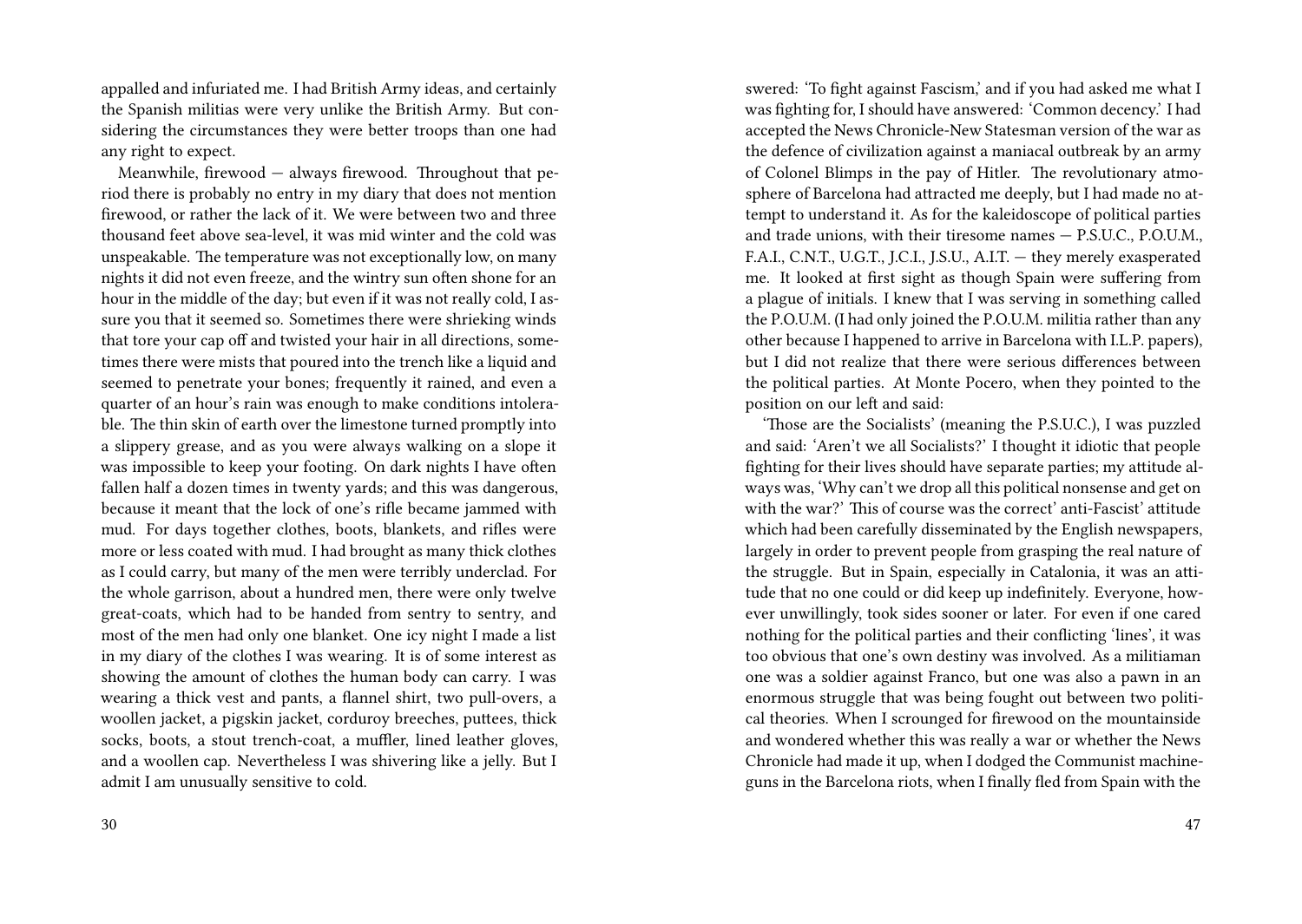## **Chapter Five**

ON the eastern side of Huesca, until late March, nothing happened — almost literally nothing. We were twelve hundred metres from the enemy. When the Fascists were driven back into Huesca the Republican Army troops who held this part of the line had not been over-zealous in their advance, so that the line formed a kind of pocket. Later it would have to be advanced — a ticklish job under fire — but for the present the enemy might as well have been nonexistent; our sole preoccupation was keeping warm and getting enough to eat. As a matter of fact there were things in this period that interested me greatly, and I will describe some of them later. But I shall be keeping nearer to the order of events if I try here to give some account of the internal political situation on the Government side.

At the beginning I had ignored the political side of the war, and it was only about this time that it began to force itself upon my attention. If you are not interested in the horrors of party politics, please skip; I am trying to keep the political parts of this narrative in separate chapters for precisely that purpose. But at the same time it would be quite impossible to write about the Spanish war from a purely military angle. It was above all things a political war. No event in it, at any rate during the first year, is intelligible unless one has some grasp of the inter-party struggle that was going on behind the Government lines.

When I came to Spain, and for some time afterwards, I was not only uninterested in the political situation but unaware of it. I knew there was a war on, but I had no notion what kind of a war. If you had asked me why I had joined the militia I should have an-

Firewood was the one thing that really mattered. The point about the firewood was that there was practically no firewood to be had. Our miserable mountain had not even at its best much vegetation, and for months it had been ranged over by freezing militiamen, with the result that everything thicker than one's finger had long since been burnt. When we were not eating, sleeping, on guard, or on fatigue-duty we were in the valley behind the position, scrounging for fuel. All my memories of that time are memories of scrambling up and down the almost perpendicular slopes, over the jagged limestone that knocked one's boots to pieces, pouncing eagerly on tiny twigs of wood. Three people searching for a couple of hours could collect enough fuel to keep the dug-out fire alight for about an hour. The eagerness of our search for firewood turned us all into botanists. We classified according to their burning qualities every plant that grew on the mountain-side; the various heaths and grasses that were good to start a fire with but burnt out in a few minutes, the wild rosemary and the tiny whin bushes that would burn when the fire was well alight, the stunted oak tree, smaller than a gooseberry bush, that was practically unburnable. There was a kind of dried-up reed that was very good for starting fires with, but these grew only on the hill-top to the left of the position, and you had to go under fire to get them. If the Fascist machinegunners saw you they gave you a drum of ammunition all to yourself. Generally their aim was high and the bullets sang overhead like birds, but sometime they crackled and chipped the limestone uncomfortably close, whereupon you flung yourself on your face. You went on gathering reeds, however; nothing mattered in comparison with firewood.

Beside the cold the other discomforts seemed petty. Of course all of us were permanently dirty. Our water, like our food, came on mule-back from Alcubierre, and each man's share worked out at about a quart a day. It was beastly water, hardly more transparent than milk. Theoretically it was for drinking only, but I always stole a pannikinful for washing in the mornings. I used to wash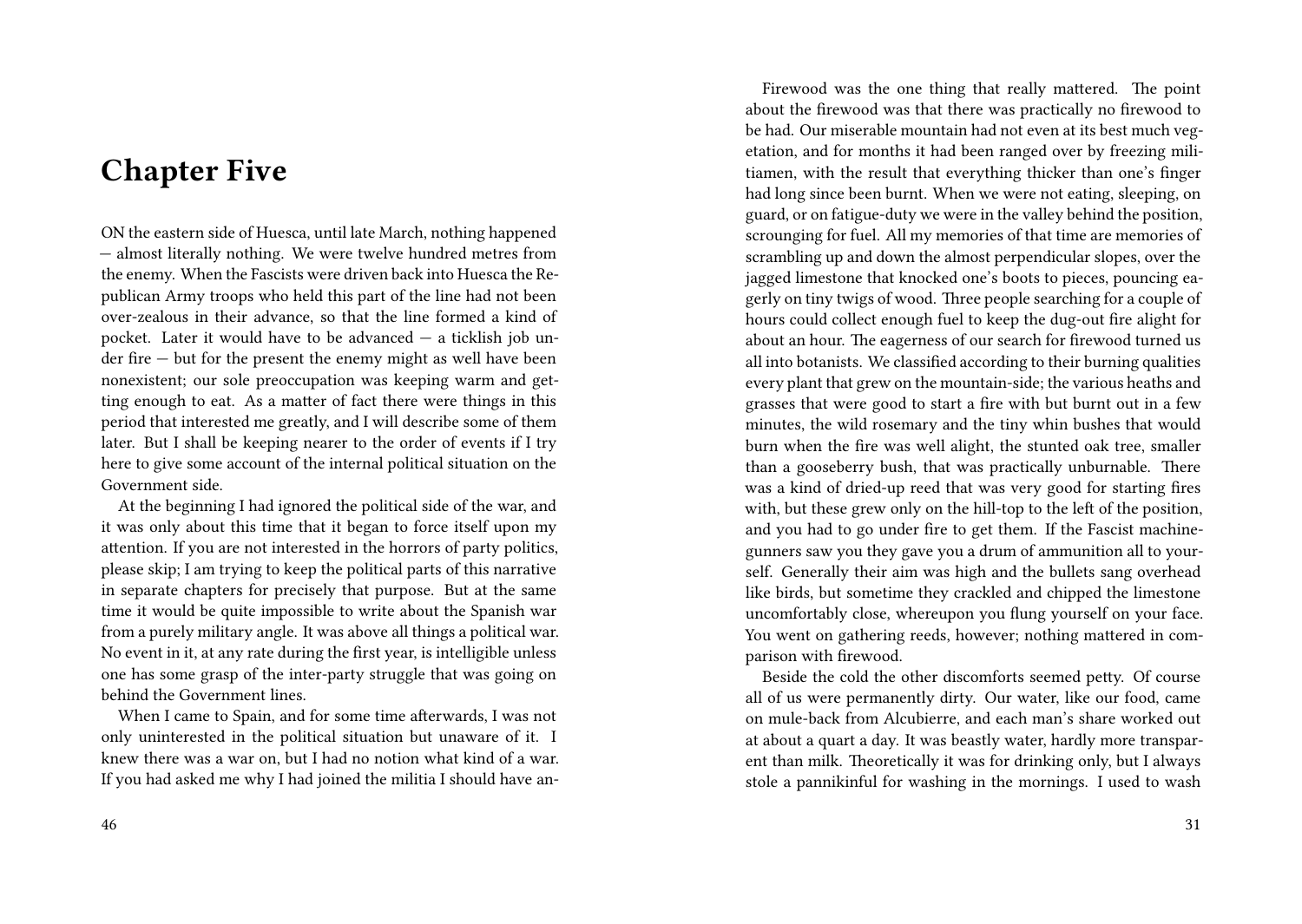one day and shave the next; there was never enough water for both. The position stank abominably, and outside the little enclosure of the barricade there was excrement everywhere. Some of the militiamen habitually defecated in the trench, a disgusting thing when one had to walk round it in the darkness. But the dirt never worried me. Dirt is a thing people make too much fuss about. It is astonishing how quickly you get used to doing without a handkerchief and to eating out of the tin pannikin in which you also wash. Nor was sleeping in one's clothes any hardship after a day or two. It was of course impossible to take one's clothes and especially one's boots off at night; one had to be ready to turn out instantly in case of an attack. In eighty nights I only took my clothes off three times, though I did occasionally manage to get them off in the daytime. It was too cold for lice as yet, but rats and mice abounded. It is often said that you don't find rats and mice in the same place, but you do when there is enough food for them.

In other ways we were not badly off. The food was good enough and there was plenty of wine. Cigarettes were still being issued at the rate of a packet a day, matches were issued every other day, and there was even an issue of candles. They were very thin candles, like those on a Christmas cake, and were popularly supposed to have been looted from churches. Every dug-out was issued daily with three inches of candle, which would bum for about twenty minutes. At that time it was still possible to buy candles, and I had brought several pounds of them with me. Later on the famine of matches and candles made life a misery. You do not realize the importance of these things until you lack them. In a night-alarm, for instance, when everyone in the dug — out is scrambling for his rifle and treading on everybody else's face, being able to strike a light may make the difference between life and death. Every militiaman possessed a tinder-lighter and several yards of yellow wick. Next to his rifle it was his most important possession. The tinder-lighters had the great advantage that they could be struck in a wind, but they would only smoulder, so that they were no use for lighting a

In mid February we left Monte Oscuro and were sent, together with all the P.O.U.M. troops in this sector, to make a part of the army besieging Huesca. It was a fifty-mile lorry journey across the wintry plain, where the clipped vines were not yet budding and the blades of the winter barley were just poking through the lumpy soil. Four kilometres from our new trenches Huesca glittered small and clear like a city of dolls' houses. Months earlier, when Sietamo was taken, the general commanding the Government troops had said gaily: 'Tomorrow we'll have coffee in Huesca.' It turned out that he was mistaken. There had been bloody attacks, but the town did not fall, and 'Tomorrow we'll have coffee in Huesca' had become a standing joke throughout the army. If I ever go back to Spain I shall make a point of having a cup of coffee in Huesca.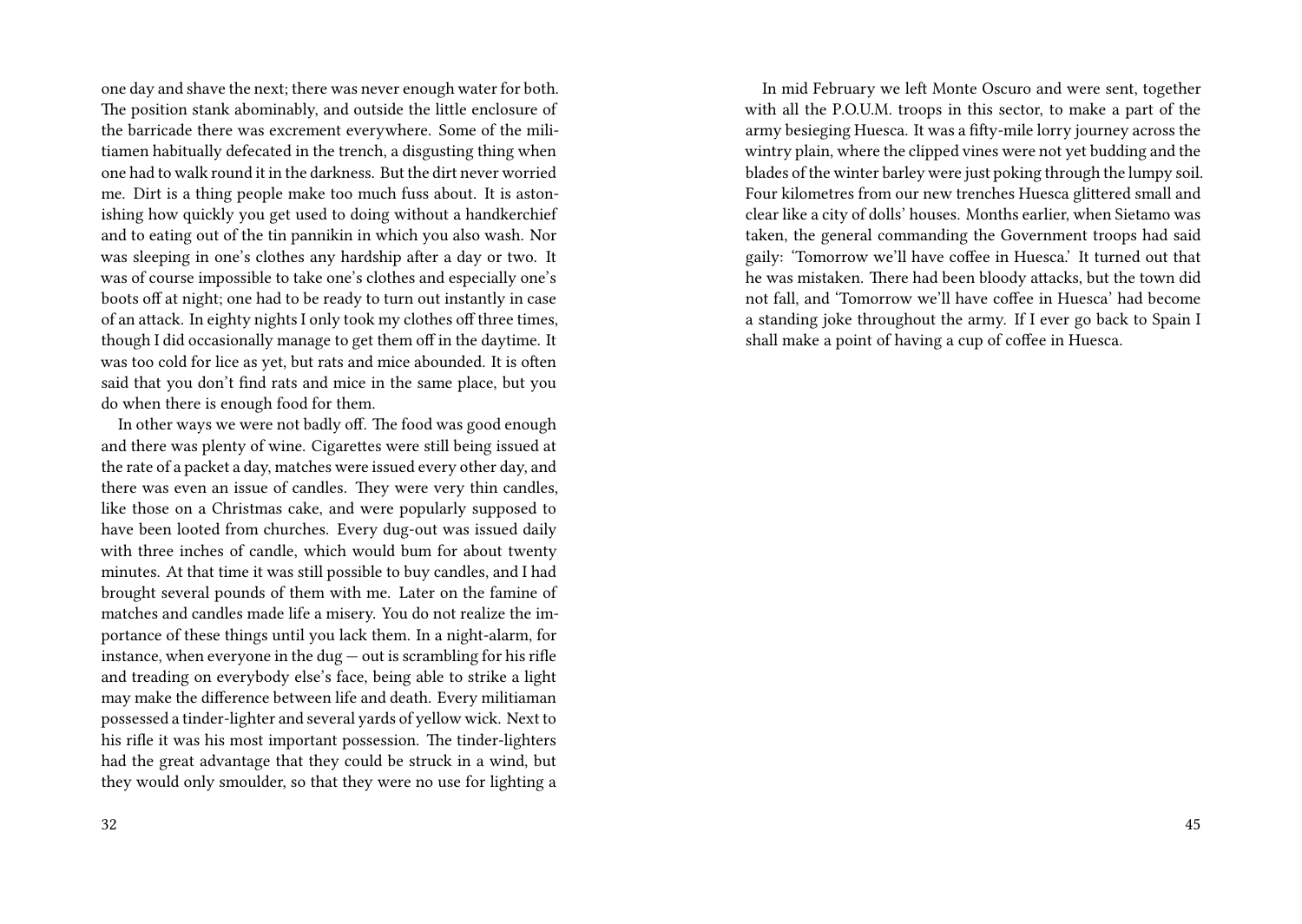to take cover, in fact exposed themselves deliberately, so I had to do likewise. Petty though it was, the whole experience was very interesting. It was the first time that I had been properly speaking under fire, and to my humiliation I found that I was horribly frightened. You always, I notice, feel the same when you are under heavy fire — not so much afraid of being hit as afraid because you don't know where you will be hit. You are wondering all the while just where the bullet will nip you, and it gives your whole body a most unpleasant sensitiveness.

After an hour or two the firing slowed down and died away. Meanwhile we had had only one casualty. The Fascists had advanced a couple of machine-guns into no man's land, but they had kept a safe distance and made no attempt to storm our parapet. They were in fact not attacking, merely wasting cartridges and making a cheerful noise to celebrate the fall of Malaga. The chief importance of the affair was that it taught me to read the war news in the papers with a more disbelieving eye. A day or two later the newspapers and the radio published reports of a tremendous attack with cavalry and tanks (up a perpendicular hill  $-$  side!) which had been beaten off by the heroic English.

When the Fascists told us that Malaga had fallen we set it down as a lie, but next day there were more convincing rumours, and it must have been a day or two later that it was admitted officially. By degrees the whole disgraceful story leaked out — how the town had been evacuated without firing a shot, and how the fury of the Italians had fallen not upon the troops, who were gone, but upon the wretched civilian population, some of whom were pursued and machine-gunned for a hundred miles. The news sent a sort of chill all along the line, for, whatever the truth may have been, every man in the militia believed that the loss of Malaga was due to treachery. It was the first talk I had heard of treachery or divided aims. It set up in my mind the first vague doubts about this war in which, hitherto, the rights and wrongs had seemed so beautifully simple.

fire. When the match famine was at its worst our only way of producing a flame was to pull the bullet out of a cartridge and touch the cordite off with a tinder-lighter.

It was an extraordinary life that we were living — an extraordinary way to be at war, if you could call it war. The whole militia chafed against the inaction and clamoured constantly to know why we were not allowed to attack. But it was perfectly obvious that there would be no battle for a long while yet, unless the enemy started it. Georges Kopp, on his periodical tours of inspection, was quite frank with us. 'This is not a war,' he used to say, 'it is a comic opera with an occasional death.' As a matter of fact the stagnation on the Aragon front had political causes of which I knew nothing at that time; but the purely military difficulties — quite apart from the lack of reserves of men — were obvious to anybody.

To begin with, there was the nature of the country. The front line, ours and the Fascists', lay in positions of immense natural strength, which as a rule could only be approached from one side. Provided a few trenches have been dug, such places cannot be taken by infantry, except in overwhelming numbers. In our own position or most of those round us a dozen men with two machineguns could have held off a battalion. Perched on the hill-tops as we were, we should have made lovely marks for artillery; but there was no artillery. Sometimes I used to gaze round the landscape and  $long - oh$ , how passionately!  $-$  for a couple of batteries of guns. One could have destroyed the enemy positions one after another as easily as smashing nuts with a hammer. But on our side the guns simply did not exist. The Fascists did occasionally manage to bring a gun or two from Zaragoza and fire a very few shells, so few that they never even found the range and the shells plunged harmlessly into the empty ravines. Against machine-guns and without artillery there are only three things you can do: dig yourself in at a safe distance  $-$  four hundred yards, say  $-$  advance across the open and be massacred, or make small-scale night-attacks that will not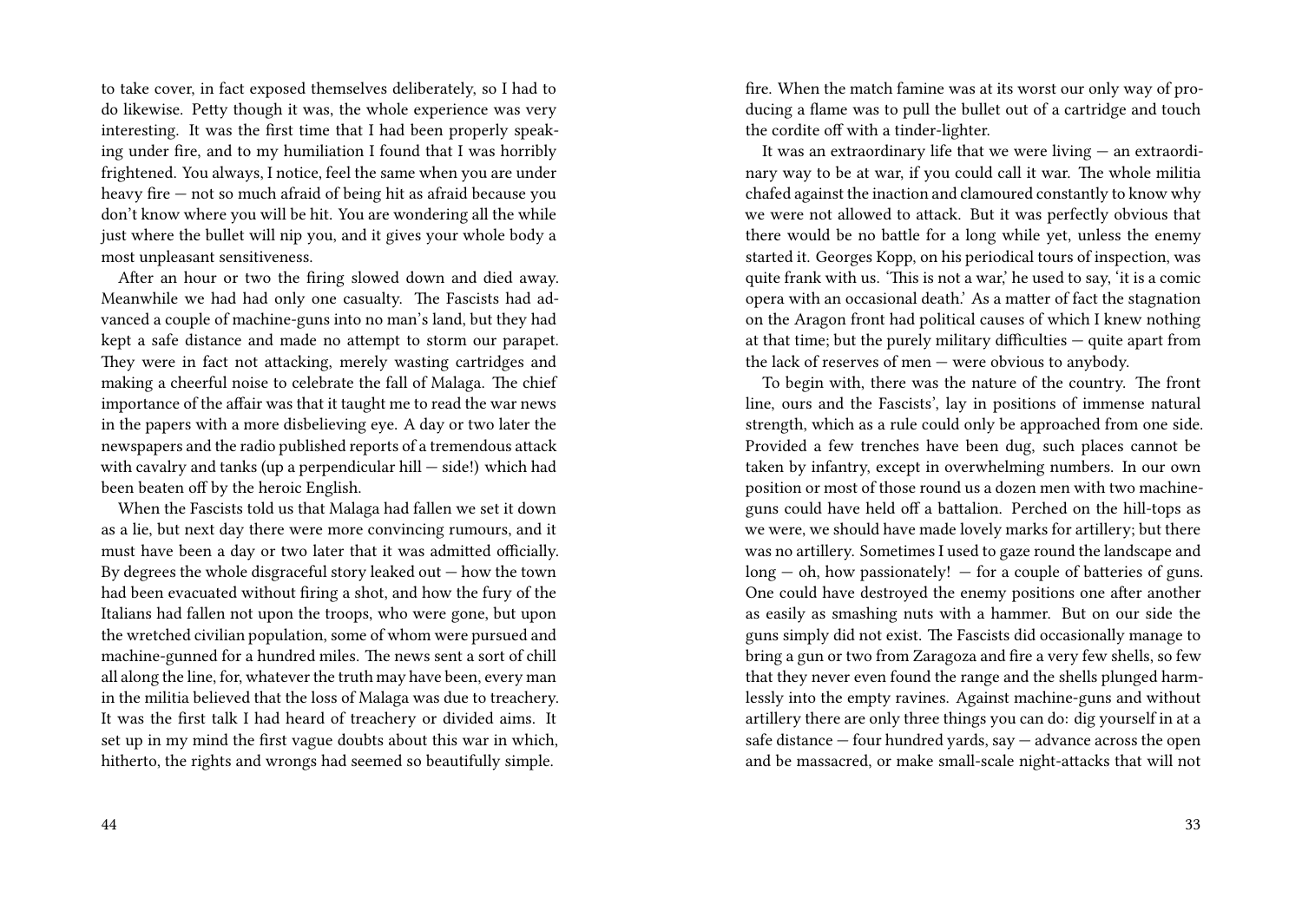alter the general situation. Practically the alternatives are stagnation or suicide.

And beyond this there was the complete lack of war materials of every description. It needs an effort to realize how badly the militias were armed at this time. Any public school O.T.C. in England is far more like a modern army than we were. The badness of our weapons was so astonishing that it is worth recording in detail.

For this sector of the front the entire artillery consisted of four trench-mortars with fifteen rounds for each gun. Of course they were far too precious to be fired and the mortars were kept in Alcubierre. There were machine-guns at the rate of approximately one to fifty men; they were oldish guns, but fairly accurate up to three or four hundred yards. Beyond this we had only rifles, and the majority of the rifles were scrap-iron. There were three types of rifle in use. The first was the long Mauser. These were seldom less than twenty years old, their sights were about as much use as a broken speedometer, and in most of them the rifling was hopelessly corroded; about one rifle in ten was not bad, however. Then there was the short Mauser, or mousqueton, really a cavalry weapon. These were more popular than the others because they were lighter to carry and less nuisance in a trench, also because they were comparatively new and looked efficient. Actually they were almost useless. They were made out of reassembled parts, no bolt belonged to its rifle, and three-quarters of them could be counted on to jam after five shots. There were also a few Winchester rifles. These were nice to shoot with, but they were wildly inaccurate, and as their cartridges had no clips they could only be fired one shot at a time. Ammunition was so scarce that each man entering the line was only issued with fifty rounds, and most of it was exceedingly bad. The Spanish-made cartridges were all refills and would jam even the best rifles. The Mexican cartridges were better and were therefore reserved for the machine-guns. Best of all was the German-made ammunition, but as this came only from prisoners and deserters there was not much of it. I always kept a of buttered toast probably set many a Fascist mouth watering. It even made mine water, though I knew he was lying.

One day in February we saw a Fascist aeroplane approaching. As usual, a machine-gun was dragged into the open and its barrel cocked up, and everyone lay on his back to get a good aim. Our isolated positions were not worth bombing, and as a rule the few Fascist aeroplanes that passed our way circled round to avoid machine-gun fire. This time the aeroplane came straight over, too high up to be worth shooting at, and out of it came tumbling not bombs but white glittering things that turned over and over in the air. A few fluttered down into the position. They were copies of a Fascist newspaper, the Heraldo de Aragon, announcing the fall of Malaga.

That night the Fascists made a sort of abortive attack. I was just getting down into kip, half dead with sleep, when there was a heavy stream of bullets overhead and someone shouted into the dug-out: 'They're attacking!' I grabbed my rifle and slithered up to my post, which was at the top of the position, beside the machinegun. There was utter darkness and diabolical noise. The fire of, I think five machine-guns was pouring upon us, and there was a series of heavy crashes caused by the Fascists flinging bombs over their own parapet in the most idiotic manner. It was intensely dark. Down in the valley to the left of us I could see the greenish flash of rifles where a small party of Fascists, probably a patrol, were chipping in. The bullets were flying round us in the darkness, crack-zipcrack. A few shells came whistling over, but they fell nowhere near us and (as usual in this war) most of them failed to explode. I had a bad moment when yet another machine-gun opened fire from the hill-top in our rear  $-$  actually a gun that had been brought up to support us, but at the time it looked as though we were surrounded. .Presently our own machine-gun jammed, as it always did jam with those vile cartridges, and the ramrod was lost in the impenetrable darkness. Apparently there was nothing that one could do except stand still and be shot at. The Spanish machine-gunners disdained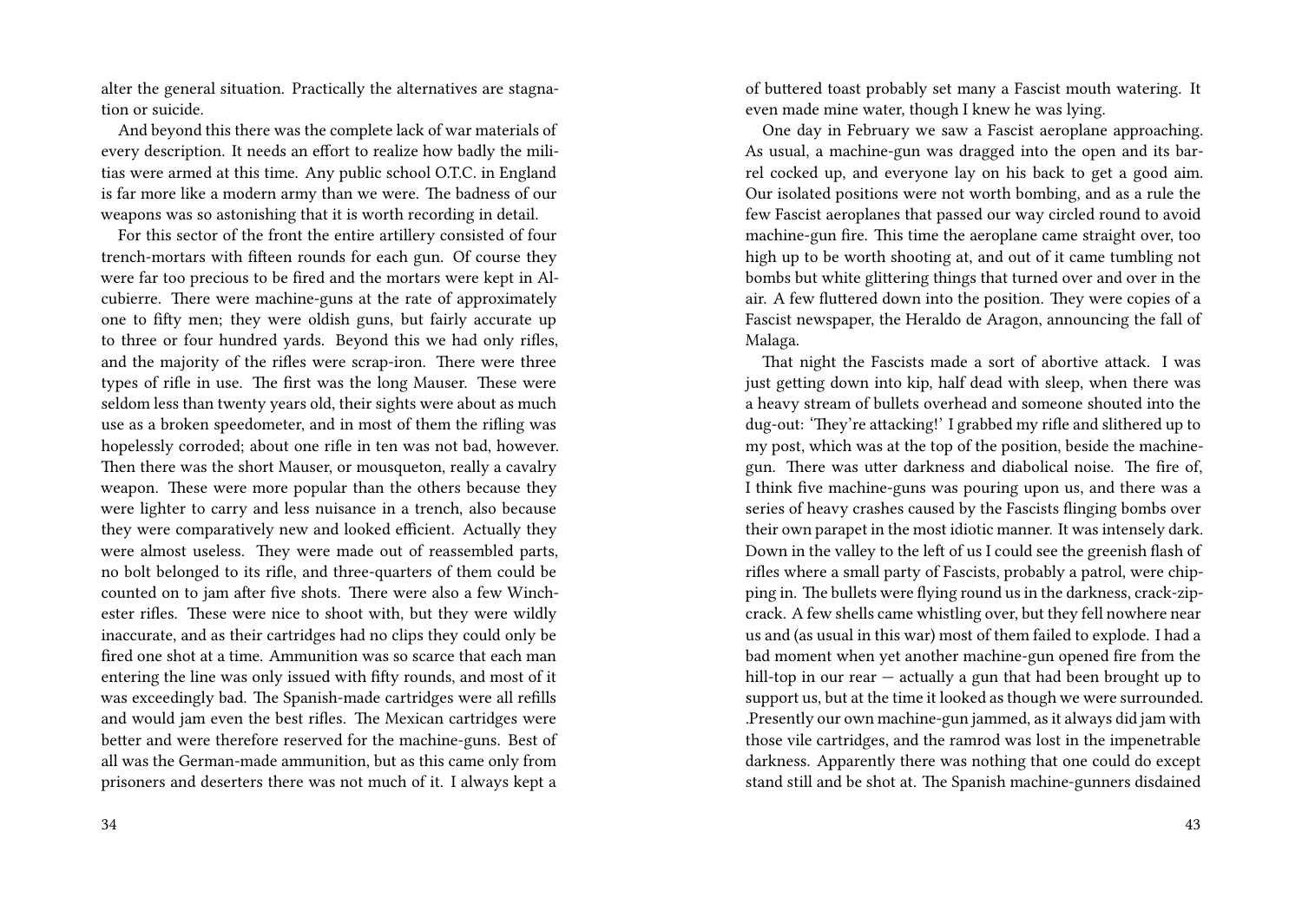vided with megaphones. Generally they shouted a set-piece, full of revolutionary sentiments which explained to the Fascist soldiers that they were merely the hirelings of international capitalism, that they were fighting against their own class, etc., etc., and urged them to come over to our side. This was repeated over and over by relays of men; sometimes it continued almost the whole night. There is very little doubt that it had its effect; everyone agreed that the trickle of Fascist deserters was partly caused by it. If one comes to think of it, when some poor devil of a sentry — very likely a Socialist or Anarchist trade union member who has been conscripted against his will — is freezing at his post, the slogan 'Don't fight against your own class!' ringing again and again through the darkness is bound to make an impression on him. It might make just the difference between deserting and not deserting. Of course such a proceeding does not fit in with the English conception of war. I admit I was amazed and scandalized when I first saw it done. The idea of trying to convert your enemy instead of shooting him! I now think that from any point of view it was a legitimate manoeuvre. In ordinary trench warfare, when there is no artillery, it is extremely difficult to inflict casualties on the enemy without receiving an equal number yourself. If you can immobilize a certain number of men by making them desert, so much the better; deserters are actually more useful to you than corpses, because they can give information. But at the beginning it dismayed all of us; it made us fed that the Spaniards were not taking this war of theirs sufficiently seriously. The man who did the shouting at the P.S.U.C. post down on our right was an artist at the job. Sometimes, instead of shouting revolutionary slogans he simply told the Fascists how much better we were fed than they were. His account of the Government rations was apt to be a little imaginative.' Buttered toast!' — you could hear his voice echoing across the lonely valley — 'We're just sitting down to buttered toast over here! Lovely slices of buttered toast!' I do not doubt that, like the rest of us, he had not seen butter for weeks or months past, but in the icy night the news

clip of German or Mexican ammunition in my pocket for use in an emergency. But in practice when the emergency came I seldom fired my rifle; I was too frightened of the beastly thing jamming and too anxious to reserve at any rate one round that would go off.

We had no tin hats, no bayonets, hardly any revolvers or pistols, and not more than one bomb between five or ten men. The bomb in use at this time was a frightful object known as the 'F.A.I. bomb', it having been produced by the Anarchists in the early days of the war. It was on the principle of a Mills bomb, but the lever was held down not by a pin but a piece of tape. You broke the tape and then got rid of the bomb with the utmost possible speed. It was said of these bombs that they were 'impartial'; they killed the man they were thrown at and the man who threw them. There were several other types, even more primitive but probably a little less dangerous — to the thrower, I mean. It was not till late March that I saw a bomb worth throwing.

And apart from weapons there was a shortage of all the minor necessities of war. We had no maps or charts, for instance. Spain has never been fully surveyed, and the only detailed maps of this area were the old military ones, which were almost all in the possession of the Fascists. We had no range-finders, no telescopes, no periscopes, no field-glasses except for a few privately-owned pairs, no flares or Very lights, no wire-cutters, no armourers' tools, hardly even any cleaning materials. The Spaniards seemed never to have heard of a pull-through and looked on in surprise when I constructed one. When you wanted your rifle cleaned you took it to the sergeant, who possessed a long brass ramrod which was invariably bent and therefore scratched the rifling. There was not even any gun oil. You greased your rifle with olive oil, when you could get hold of it; at different times I have greased mine with vaseline, with cold cream, and even with bacon-fat. Moreover, there were no lanterns or electric torches — at this time there was not, I believe, such a thing as an electric torch throughout the whole of our sector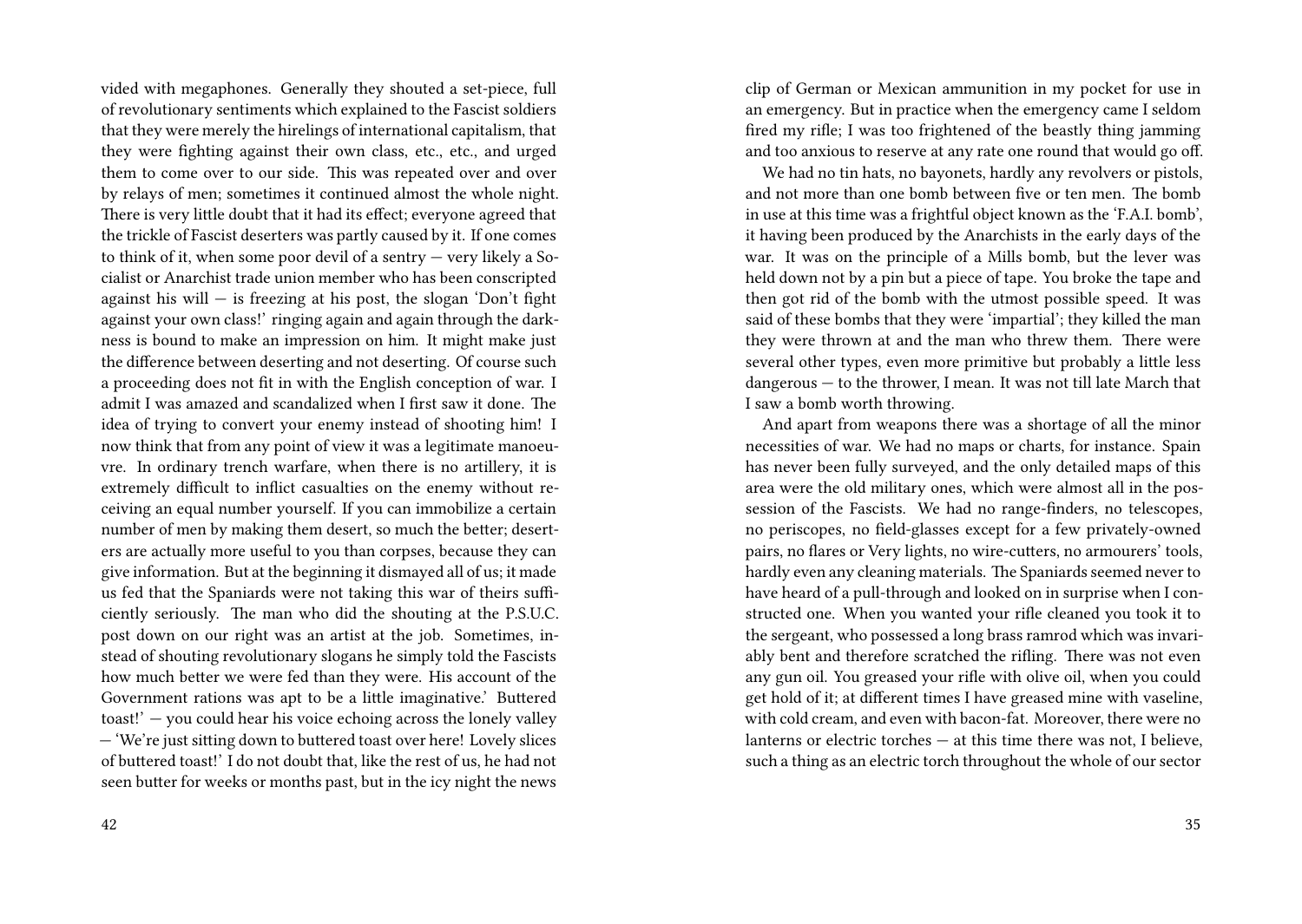of the front, and you could not buy one nearer than Barcelona, and only with difficulty even there.

As time went on, and the desultory rifle-fire rattled among the hills, I began to wonder with increasing scepticism whether anything would ever happen to bring a bit of life, or rather a bit of death, into this cock-eyed war. It was pneumonia that we were fighting against, not against men. When the trenches are more than five hundred yards apart no one gets hit except by accident. Of course there were casualties, but the majority of them were selfinflicted. If I remember rightly, the first five men I saw wounded in Spain were all wounded by our own weapons — I don't mean intentionally, but owing to accident or carelessness. Our worn-out rifles were a danger in themselves. Some of them had a nasty trick of going off if the butt was tapped on the ground; I saw a man shoot himself through the hand owing to this. And in the darkness the raw recruits were always firing at one another. One evening when it was barely even dusk a sentry let fly at me from a distance of twenty yards; but he missed me by a yard — goodness knows how many times the Spanish standard of marksmanship has saved my life. Another time I had gone out on patrol in the mist and had carefully warned the guard commander beforehand. But in coming back I stumbled against a bush, the startled sentry called out that the Fascists were coming, and I had the pleasure of hearing the guard commander order everyone to open rapid fire in my direction. Of course I lay down and the bullets went harmlessly over me. Nothing will convince a Spaniard, at least a young Spaniard, that fire-arms are dangerous. Once, rather later than this, I was photographing some machine-gunners with their gun, which was pointed directly towards me.

'Don't fire,' I said half-jokingly as I focused the camera.

'Oh no, we won't fire.'

The next moment there was a frightful roar and a stream of bullets tore past my face so close that my cheek was stung by grains of cordite. It was unintentional, but the machine-gunners considwas quite a normal amount. The effects of this were not so bad as might be expected; one grew very stupid, and the job of climbing up and down the hills grew harder instead of easier, but one felt well and one was constantly hungry — heavens, how hungry! All food seemed good, even the eternal haricot beans which everyone in Spain finally learned to hate the sight of. Our water, what there was of it, came from miles away, on the backs of mules or little persecuted donkeys. For some reason the Aragon peasants treated their mules well but their donkeys abominably. If a donkey refused to go it was quite usual to kick him in the testicles. The issue of candles had ceased, and matches were running short. The Spaniards taught us how to make olive oil lamps out of a condensed milk tin, a cartridge-clip, and a bit of rag. When you had any olive oil, which was not often, these things would burn with a smoky flicker, about a quarter candle power, just enough to find your rifle by.

There seemed no hope of any real fighting. When we left Monte Pocero I had counted my cartridges and found that in nearly three weeks I had fired just three shots at the enemy. They say it takes a thousand bullets to kill a man, and at this rate it would be twenty years before I killed my first Fascist. At Monte Oscuro the lines were closer and one fired oftener, but I am reasonably certain that I never hit anyone. As a matter of fact, on this front and at this period of the war the real weapon was not the rifle but the megaphone. Being unable to kill your enemy you shouted at him instead. This method of warfare is so extraordinary that it needs explaining.

Wherever the lines were within hailing distance of one another there was always a good deal of shouting from trench to trench. From ourselves: 'Fascistas — maricones!' From the Fascists: ''Viva Espana! Viva Franco!'  $-$  or, when they knew that there were English opposite them: 'Go home, you English! We don't want foreigners here!' On the Government side, in the party militias, the shouting of propaganda to undermine the enemy morale had been developed into a regular technique. In every suitable position men, usually machine-gunners, were told off for shouting-duty and pro-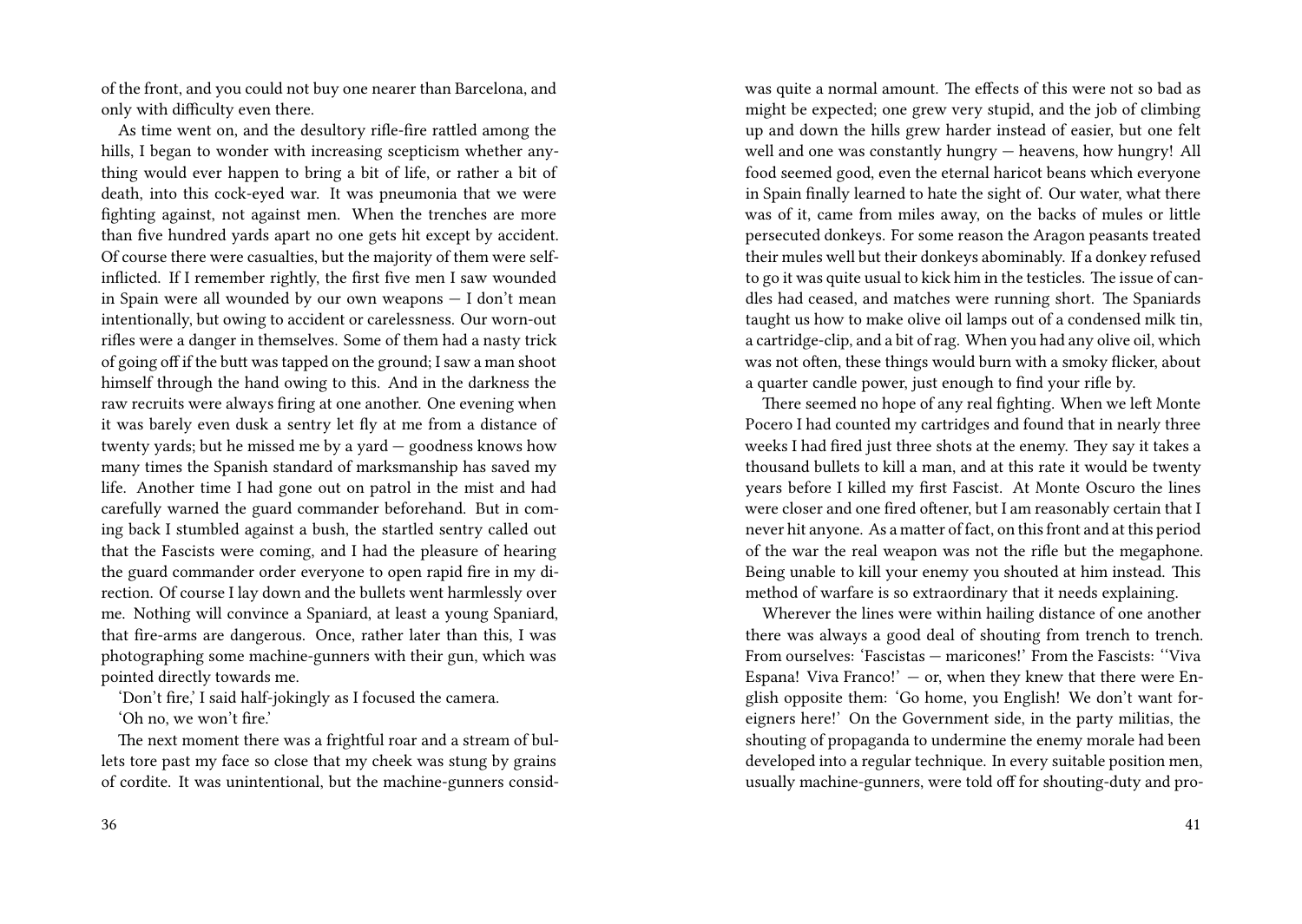ters. Occasionally we gave it a rifle-volley and then slipped into cover before the machine-guns could locate us. I hope we broke a few windows, but it was a good eight hundred metres away, and with our rifles you could not make sure of hitting even a house at that range.

The weather was mostly clear and cold; sometimes sunny at midday, but always cold. Here and there in the soil of the hill-sides you found the green beaks of wild crocuses or irises poking through; evidently spring was coming, but coming very slowly. The nights were colder than ever. Coming off guard in the small hours we used to rake together what was left of the cook-house fire and then stand in the red-hot embers. It was bad for your boots, but it was very good for your feet. But there were mornings when the sight of the dawn among the mountain — tops made it almost worth while to be out of bed at godless hours. I hate mountains, even from a spectacular point of view. But sometimes the dawn breaking behind the hill-tops in our rear, the first narrow streaks of gold, like swords slitting the darkness, and then the growing light and the seas of carmine cloud stretching away into inconceivable distances, were worth watching even when you had been up all night, when your legs were numb from the knees down, and you were sullenly reflecting that there was no hope of food for another three hours. I saw the dawn oftener during this campaign than during the rest of my life put together  $-$  or during the part that is to come, I hope.

We were short-handed here, which meant longer guards and more fatigues. I was beginning to suffer a little from the lack of sleep which is inevitable even in the quietest kind of war. Apart from guard-duties and patrols there were constant night-alarms and stand  $-$  to's, and in any case you can't sleep properly in a beastly hole in the ground with your feet aching with the cold. In my first three or four months in the line I do not suppose I had more than a dozen periods of twenty-four hours that were completely without sleep; on the other hand I certainly did not have a dozen nights of full sleep. Twenty or thirty hours' sleep in a week ered it a great joke. Yet only a few days earlier they had seen a mule-driver accidentally shot by a political delegate who was playing the fool with an automatic pistol and had put five bullets in the mule-driver's lungs.

The difficult passwords which the army was using at this time were a minor source of danger. They were those tiresome double passwords in which one word has to be answered by another. Usually they were of an elevating and revolutionary nature, such as Cultura — progreso, or Seremos — invencibles, and it was often impossible to get illiterate sentries to remember these highfalutin' words. One night, I remember, the password was Cataluna — eroica, and a moonfaced peasant lad named Jaime Domenech approached me, greatly puzzled, and asked me to explain.

'Eroica — what does eroica mean?'

I told him that it meant the same as valiente. A little while later he was stumbling up the trench in the darkness, and the sentry challenged him:

'Alto! Cataluna!'

'Valiente!' yelled Jaime, certain that he was saying the right thing.

Bang!

However, the sentry missed him. In this war everyone always did miss everyone else, when it was humanly possible.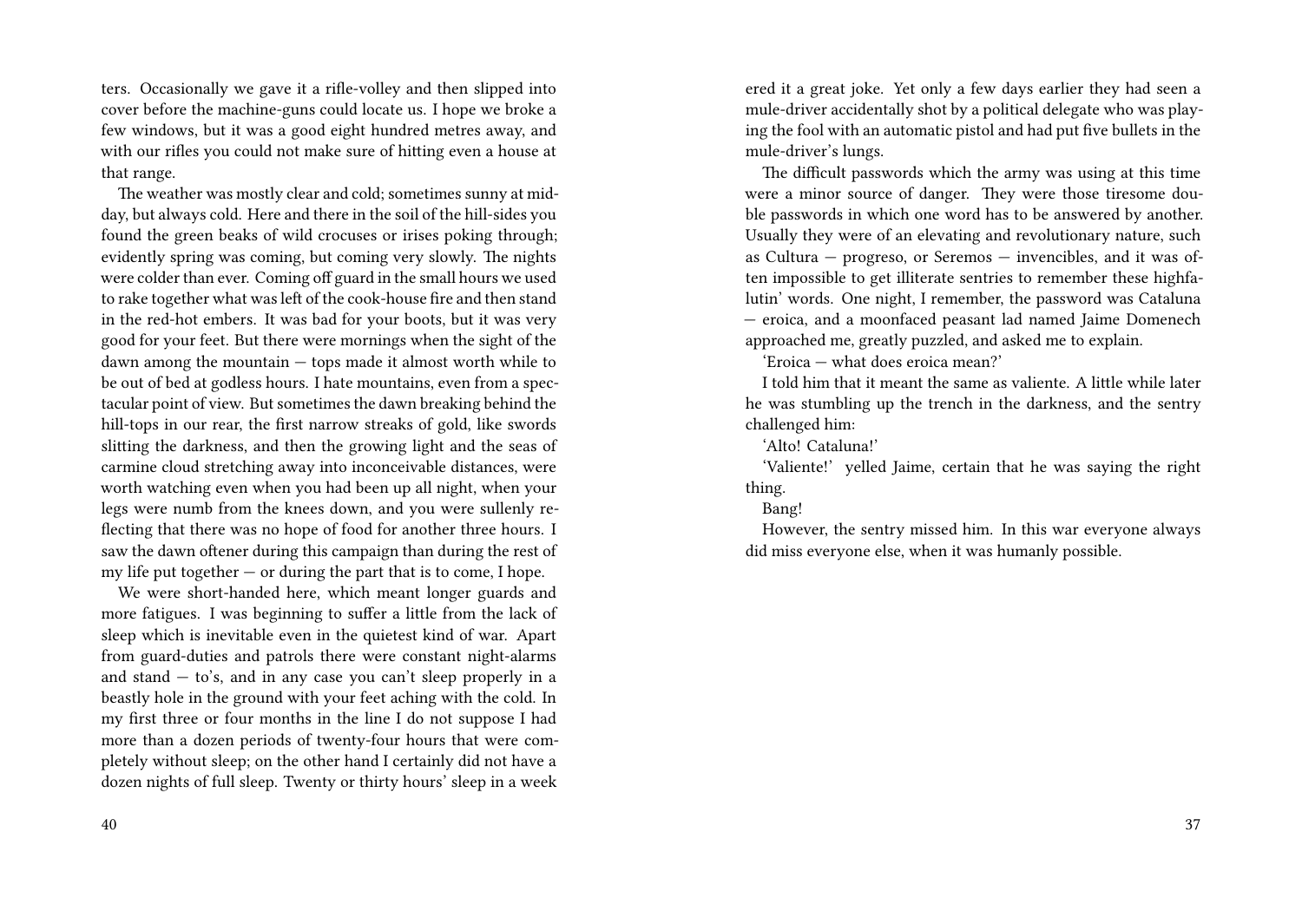### **Chapter Four**

WHEN I had been about three weeks in the line a contingent of twenty or thirty men, sent out from England by the I.L.P., arrived at Alcubierre, and in order to keep the English on this front together Williams and I were sent to join them. Our new position was at Monte Oscuro, several miles farther west and within sight of Zaragoza.

The position was perched on a sort of razor-back of limestone with dug-outs driven horizontally into the cliff like sand-martins' nests. They went into the ground for prodigious distances, and inside they were pitch dark and so low that you could not even kneel in them, let alone stand. On the peaks to the left of us there were two more P.O.U.M. positions, one of them an object of fascination to every man in the line, because there were three militiawomen there who did the cooking. These women were not exactly beautiful, but it was found necessary to put the position out of bounds to men of other companies. Five hundred yards to our right there was a P.S.U.C. post at the bend of the Alcubierre road. It was just here that the road changed hands. At night you could watch the lamps of our supply-lorries winding out from Alcubierre and, simultaneously, those of the Fascists coming from Zaragoza. You could see Zaragoza itself, a thin string of lights like the lighted portholes of a ship, twelve miles south-westward. The Government troops had gazed at it from that distance since August 1936, and they are gazing at it still.

There were about thirty of ourselves, including one Spaniard (Ramon, Williams's brother-in-law), and there were a dozen Spanish machine — gunners. Apart from the one or two inevitable nuisances  $-$  for, as everyone knows, war attracts riff-raff  $-$  the English were an exceptionally good crowd, both physically and mentally. Perhaps the best of the bunch was Bob Smillie — the grandson of the famous miners' leader — who afterwards died such an evil and meaningless death in Valencia. It says a lot for the Spanish character that the English and the Spaniards always got on well together, in spite of the language difficulty. All Spaniards, we discovered, knew two English expressions. One was 'O.K., baby', the other was a word used by the Barcelona whores in their dealings with English sailors, and I am afraid the compositors would not print it.

Once again there was nothing happening all along the line: only the random crack of bullets and, very rarely, the crash of a Fascist mortar that sent everyone running to the top trench to see which hill the shells were bursting on. The enemy was somewhat closer to us here, perhaps three or four hundred yards away.Their nearest position was exactly opposite ours, with a machine-gun nest whose loopholes constantly tempted one to waste cartridges. The Fascists seldom bothered with rifle-shots, but sent bursts of accurate machine-gun fire at anyone who exposed himself. Nevertheless it was ten days or more before we had our first casualty. The troops opposite us were Spaniards, but according to the deserters there were a few German N.C.O.S. among them. At some time in the past there had also been Moors there — poor devils, how they must have felt the cold! — for out in no man's land there was a dead Moor who was one of the sights of the locality. A mile or two to the left of us the line ceased to be continuous and there was a tract of country, lower-lying and thickly wooded, which belonged neither to the Fascists nor ourselves. Both we and they used to make daylight patrols there. It was not bad fun in a Boy Scoutish way, though I never saw a Fascist patrol nearer than several hundred yards. By a lot of crawling on your belly you could work your way partly through the Fascist lines and could even see the farm-house flying the monarchist flag, which was the local Fascist headquar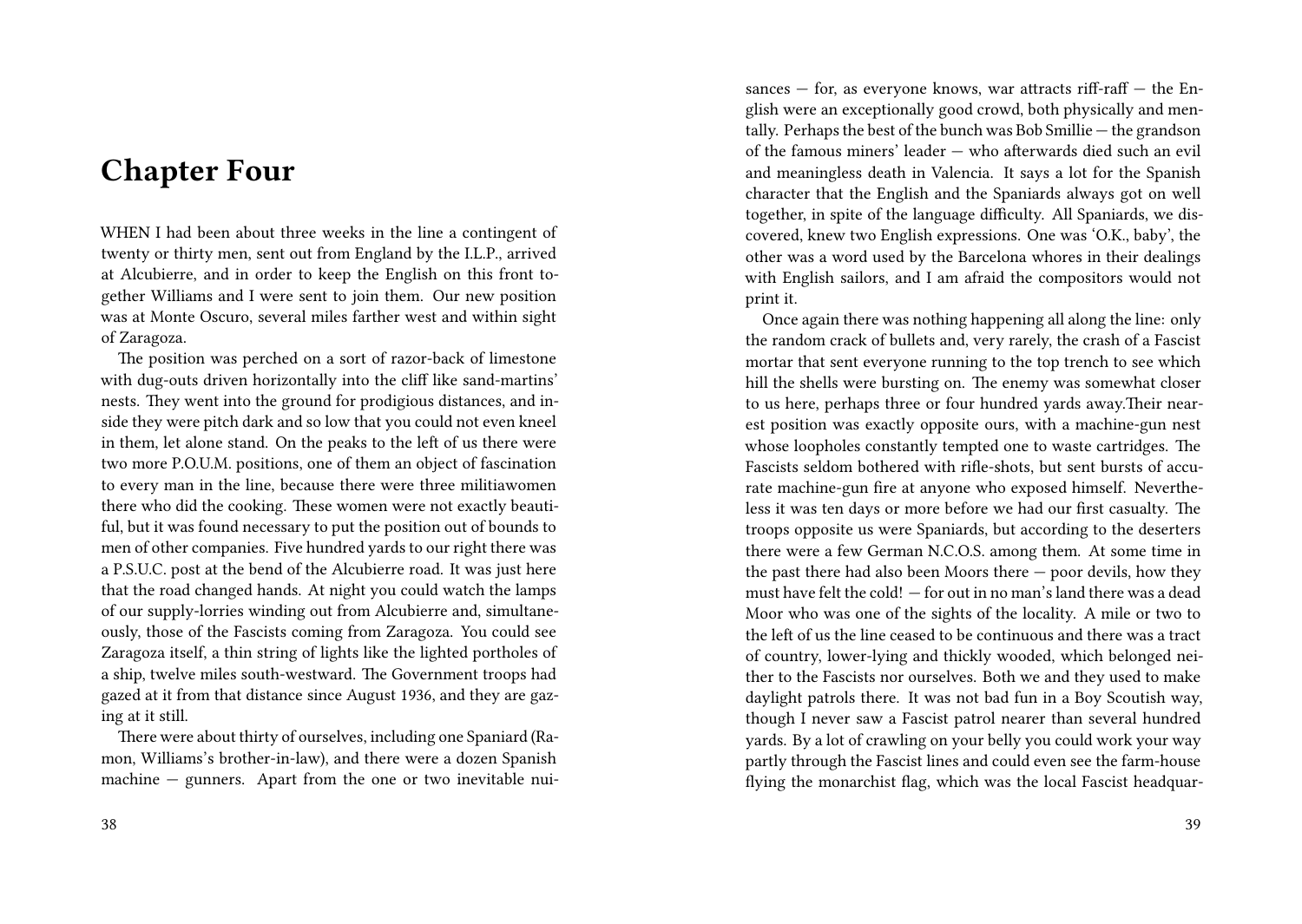got to associate themselves with it. Afterwards, of course, political capital was made out of it in the usual manner. Gorkin, one of the P.O.U.M. leaders, even spoke later of 'the glorious days of May'. From the propaganda point of view this may have been the right line; certainly the P.O.U.M. rose somewhat in numbers during the brief period before its suppression. Tactically it was probably a mistake to give countenance to the leaflet of the Friends of Durruti, which was a very small organization and normally hostile to the P.O.U.M. Considering the general excitement and the things that were being said on both sides, the leaflet did not in effect mean much more than 'Stay at the barricades', but by seeming to approve of it while Solidaridad Obrera, the Anarchist paper, repudiated it, the P.O.U.M. leaders made it easy for the Communist press to say afterwards that the fighting was a kind of insurrection engineered solely by the P.O.U.M. However, we may be certain that the Communist press would have said this in any case. It was nothing compared with the accusations that were made both before and afterwards on less evidence. The C.N.T. leaders did not gain much by their more cautious attitude; they were praised for their loyalty but were levered out of both the Government and the Generalite as soon as the opportunity arose.

9 A recent number of Inprecor states the exact opposite — that La Batalla orders the P.O.U.M. troops to leave the front! The point can easily be settled by referring to La Batalla of the date named.

So far as one could judge from what people were saying at the time, there was no real revolutionary intention anywhere. The people behind the barricades were ordinary C.N.T. workers, probably with a sprinkling of U.G.T. workers among them, and what they were attempting was not to overthrow the Government but to resist what they regarded, rightly or wrongly, as an attack by the police. Their action was essentially defensive, and I doubt whether it should be described, as it was in nearly all the foreign newspapers, as a 'rising'. A rising implies aggressive action and a definite Spain, I saw something that you see every day in London — people picking up fag-ends.

Towards the end of March I got a poisoned hand that had to be lanced and put in a sling. I had to go into hospital, but it was not worth sending me to Sietamo for such a petty injury, so I stayed in the so — called hospital at Monflorite, which was merely a casualty clearing station. I was there ten days, part of the time in bed. The practicantes (hospital assistants) stole practically every valuable object I possessed, including my camera and all my photographs. At the front everyone stole, it was the inevitable effect of shortage, but the hospital people were always the worst. Later, in the hospital at Barcelona, an American who had come to join the International Column on a ship that was torpedoed by an Italian submarine, told me how he was carried ashore wounded, and how, even as they lifted him into the ambulance, the stretcher-bearers pinched his wrist-watch.

While my arm was in the sling I spent several blissful days wandering about the country-side. Monflorite was the usual huddle of mud and stone houses, with narrow tortuous alleys that had been churned by lorries till they looked like the craters of the moon. The church had been badly knocked about but was used as a military store. In the whole neighbourhood there were only two farmhouses of any size, Torre Lorenzo and Torre Fabian, and only two really large buildings, obviously the houses of the landowners who had once lorded it over the countryside; you could see their wealth reflected in the miserable huts of the peasants. Just behind the river, close to the front line, there was an enormous flour-mill with a country-house attached to it. It seemed shameful to see the huge costly machine rusting useless and the wooden flour-chutes torn down for firewood. Later on, to get firewood for the troops farther back, parties of men were sent in lorries to wreck the place systematically. They used to smash the floorboards of a room by bursting a hand-grenade in it. La Granja, our store and cook-house, had possibly at one time been a convent. It had huge courtyards and out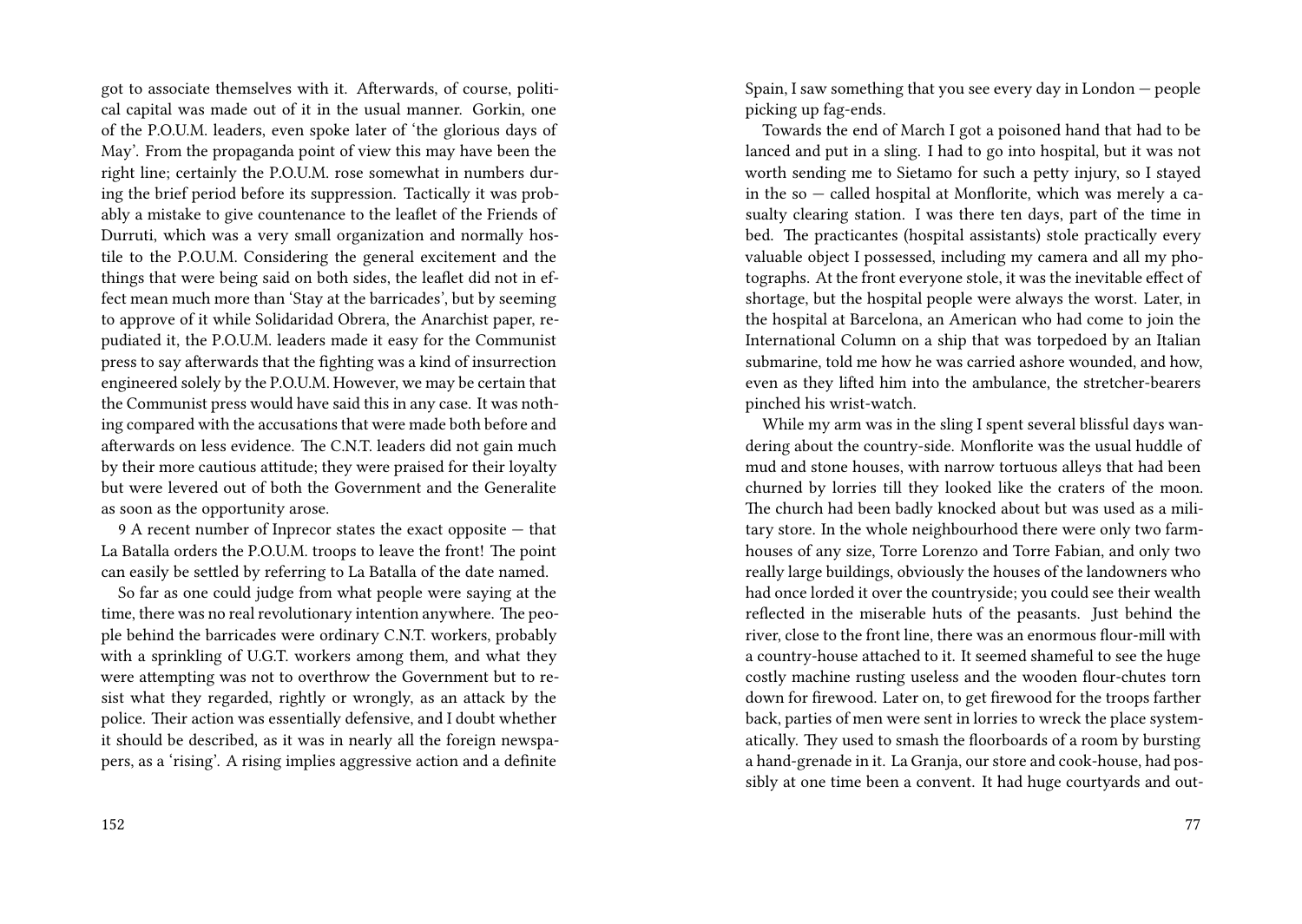houses, covering an acre or more, with stabling for thirty or forty horses. The country-houses in that part of Spain are of no interest architecturally, but their farm-buildings, of lime-washed stone with round arches and magnificent roof-beams, are noble places, built on a plan that has probably not altered for centuries. Sometimes it gave you a sneaking sympathy with the Fascist ex-owners to see the way the militia treated the buildings they had seized. In La Granja every room that was not in use had been turned into a latrine — a frightful shambles of smashed furniture and excrement. The little church that adjoined it, its walls perforated by shell-holes, had its floor inches deep in dung. In the great courtyard where the cooks ladled out the rations the litter of rusty tins, mud, mule dung, and decaying food was revolting. It gave point to the old army song:

There are rats, rats, Rats as big as cats, In the quartermaster's store!

The ones at La Granja itself really were as big as cats, or nearly; great bloated brutes that waddled over the beds of muck, too impudent even to run away unless you shot at them.

Spring was really here at last. The blue in the sky was softer, the air grew suddenly balmy. The frogs were mating noisily in the ditches. Round the drinking-pool that served for the village mules I found exquisite green frogs the size of a penny, so brilliant that the young grass looked dull beside them. Peasant lads went out with buckets hunting for snails, which they roasted alive on sheets of tin. As soon as the weather improved the peasants had turned out for the spring ploughing. It is typical of the utter vagueness in which the Spanish agrarian revolution is wrapped that I could not even discover for certain whether the land here was collectivized or whether the peasants had simply divided it up among themselves. I fancy that in theory it was collectivized, this being P.O.U.M. and Anarchist territory. At any rate the landowners were gone, the fields were being cultivated, and people seemed satisfied. The friendliness of the peasants towards ourselves never

some of the foreign papers it was described as an 'inflammatory poster' which was 'plastered' all over the town. There was certainly no such poster. From comparison of various reports I should say that the leaflet called for (i) The formation of a revolutionary council (junta), (ii) The shooting of those responsible for the attack on the Telephone Exchange, (iii) The disarming of the Civil Guards. There is also some uncertainty as to how far La Batalla expressed agreement with the leaflet. I myself did not see the leaflet or La Batalla of that date. The only handbill I saw during the fighting was one issued by the tiny group of Trotskyists ('Bolshevik-Leninists') on 4 May. This merely said: 'Everyone to the barricades — general strike of all industries except war industries.' (In other words, it merely demanded what was happening already.) But in reality the attitude of the P.O.U.M. leaders was hesitating. They had never been in favour of insurrection until the war against Franco was won; on the other hand the workers had come into the streets, and the P.O.U.M. leaders took the rather pedantic Marxist line that when the workers are on the streets it is the duty of the revolutionary parties to be with them. Hence, in spite of uttering revolutionary slogans about the 'reawakening of the spirit of 19 July', and so forth, they did their best to limit the workers' action to the defensive. They never, for instance, ordered an attack on any building; they merely ordered their followers to remain on guard and, as I mentioned in the last chapter, not to fire when it could be avoided. La Batalla also issued instructions that no troops were to leave the front.9 As far as one can estimate it, I should say that the responsibility of the P.O.U.M. amounts to having urged everyone to remain at the barricades, and probably to having persuaded a certain number to remain there longer than they would otherwise have done. Those who were in personal touch with the P.O.U.M. leaders at the time (I myself was not) have told me that they were in reality dismayed by the whole business, but felt that they had

by the Friends of Durruti. (There is great uncertainty about this leaflet, of which no one now seems able to produce a copy.) In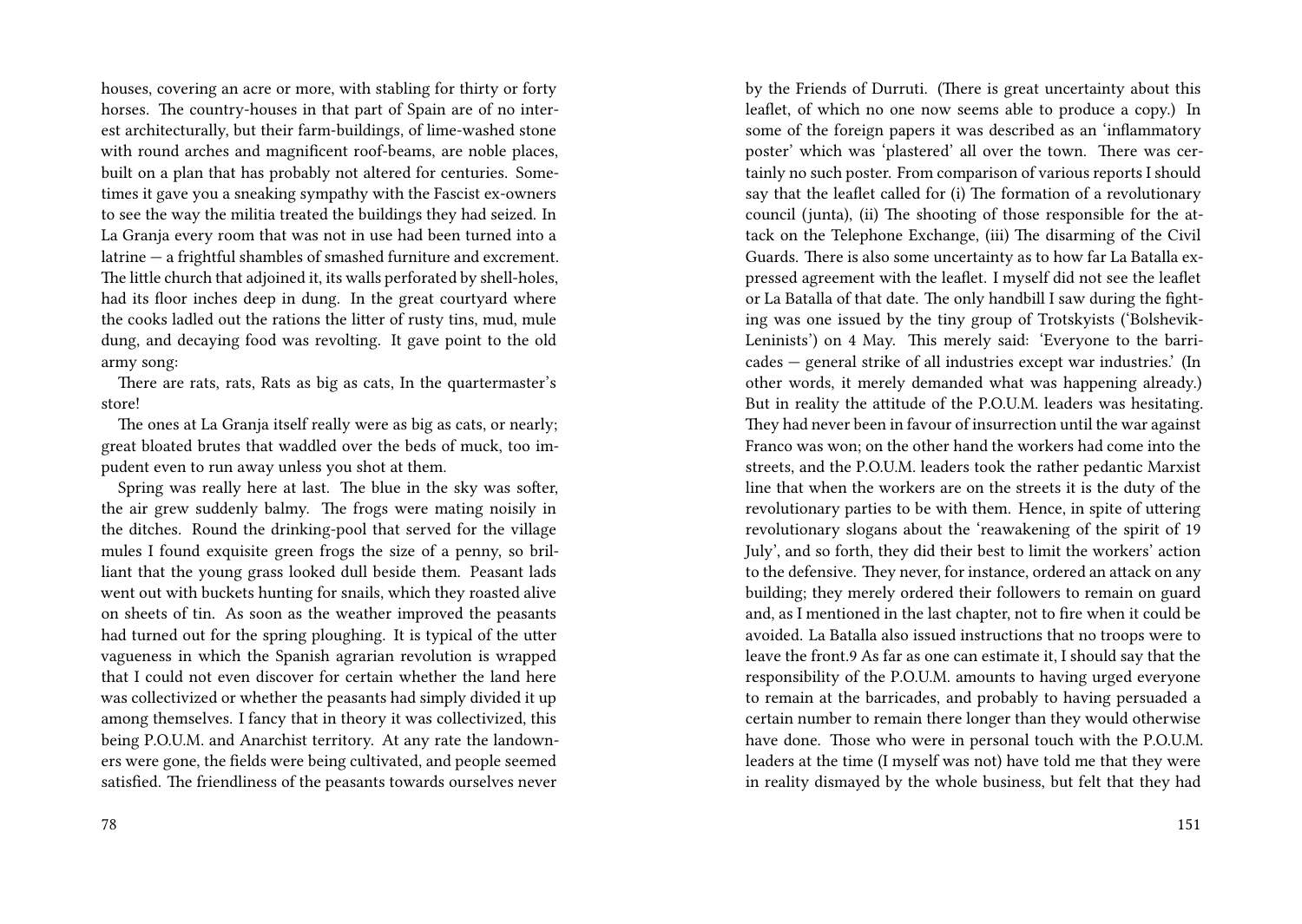very definite plan on either side. On the Anarchist side the action was almost certainly spontaneous, for it was an affair mainly of the rank and file. The people came into the streets and their political leaders followed reluctantly, or did not follow at all. The only people who even talked in a revolutionary strain were the Friends of Durruti, a small extremist group within the F.A.I., and the P.O.U.M. But once again they were following and not leading. The Friends of Durruti distributed some kind of revolutionary leaflet, but this did not appear until 5 May and cannot be said to have started the fighting, which had started of its own accord two days earlier. The official leaders of the C.N.T. disowned the whole affair from the start. There were a number of reasons for this. To begin with, the fact that the C.N.T. was still represented in the Government and the Generalite ensured that its leaders would be more conservative than their followers. Secondly, the main object of the C.N.T. leaders was to form an alliance with the U.G.T., and the fighting was bound to widen the split between C.N.T. and U.G.T., at any rate for the time being. Thirdly  $-$  though this was not generally known at the time — the Anarchist leaders feared that if things went beyond a certain point and the workers took possession of the town, as they were perhaps in a position to do on 5 May, there would be foreign intervention. A British cruiser and two British destroyers had closed in upon the harbour, and no doubt there were other warships not far away. The English newspapers gave it out that these ships were proceeding to Barcelona 'to protect British interests', but in fact they made no move to do so; that is, they did not land any men or take off any refugees. There can be no certainty about this, but it was at least inherently likely that the British Government, which had not raised a finger to save the Spanish Government from Franco, would intervene quickly enough to save it from its own working class.

The P.O.U.M. leaders did not disown the affair, in fact they encouraged their followers to remain at the barricades and even gave their approval (in La Batalla, 6 May) to the extremist leaflet issued

ceased to astonish me. To some of the older ones the war must have seemed meaningless, visibly it produced a shortage of everything and a dismal dull life for everybody, and at the best of times peasants hate having troops quartered upon them. Yet they were invariably friendly — I suppose reflecting that, however intolerable we might be in other ways, we did stand between them and their one-time landlords. Civil war is a queer thing. Huesca was not five miles away, it was these people's market town, all of them had relatives there, every week of their lives they had gone there to sell their poultry and vegetables. And now for eight months an impenetrable barrier of barbed wire and machine-guns had lain between. Occasionally it slipped their memory. Once I was talking to an old woman who was carrying one of those tiny iron lamps in which the Spaniards bum olive oil. 'Where can I buy a lamp like that?' I said.' In Huesca,' she said without thinking, and then we both laughed. The village girls were splendid vivid creatures with coal-black hair, a swinging walk, and a straightforward, man-to-man demeanour which was probably a by-product of the revolution.

Men in ragged blue shirts and black corduroy breeches, with broad — brimmed straw hats, were ploughing the fields behind teams of mules with rhythmically flopping ears. Their ploughs were wretched things, only stirring the soil, not cutting anything we should regard as a furrow. All the agricultural implements were pitifully antiquated, everything being governed by the expensiveness of metal. A broken ploughshare, for instance, was patched, and then patched again, till sometimes it was mainly patches. Rakes and pitchforks were made of wood. Spades, among a people who seldom possessed boots, were unknown; they did their digging with a clumsy hoe like those used in India. There was a kind of harrow that took one straight back to the later Stone Age. It was made of boards joined together, to about the size of a kitchen table; in the boards hundreds of holes were morticed, and into each hole was jammed a piece of flint which had been chipped into shape exactly as men used to chip them ten thousand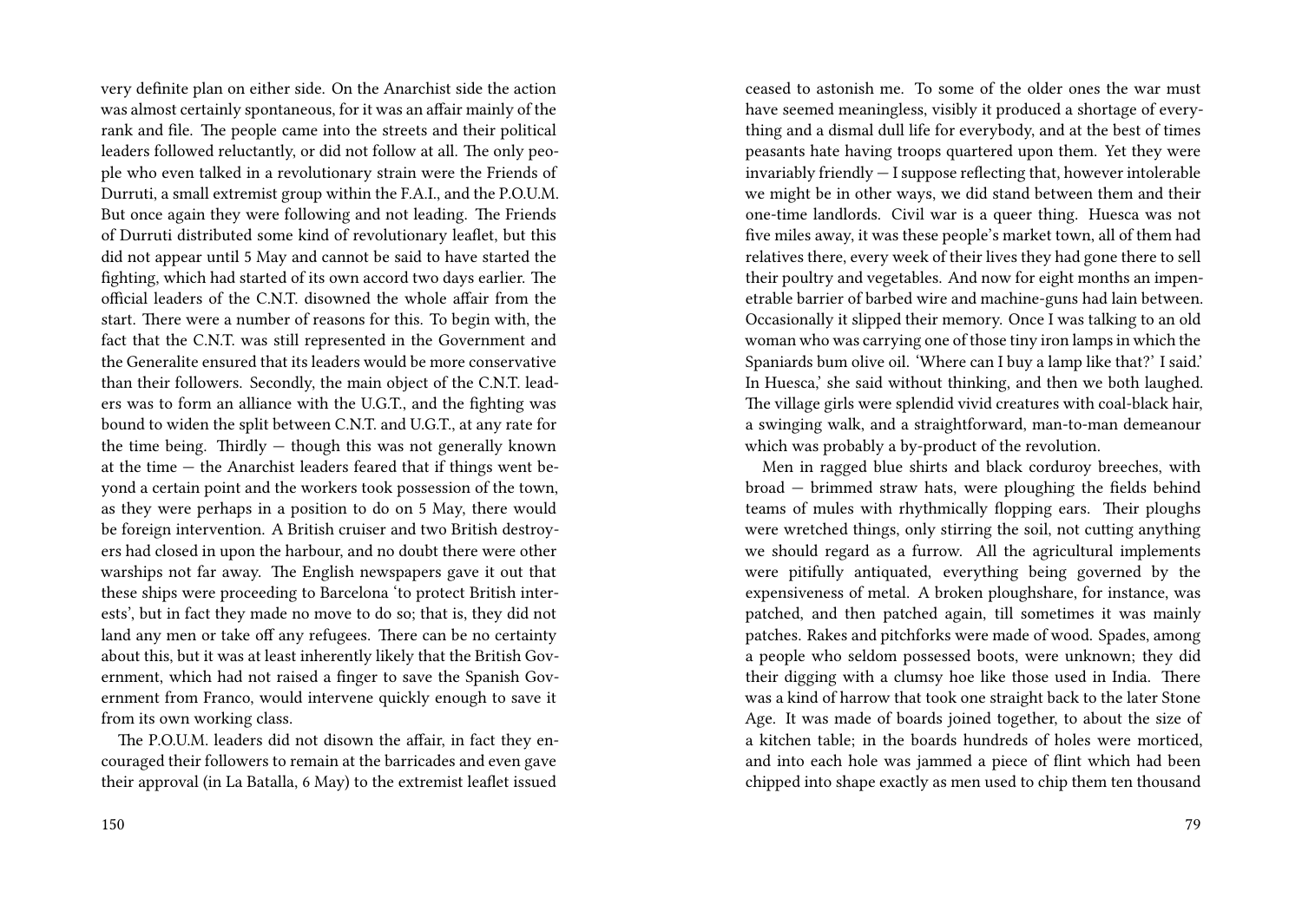years ago. I remember my feelings almost of horror when I first came upon one of these things in a derelict hut in no man's land. I had to puzzle over it for a long while before grasping that it was a harrow. It made me sick to think of the work that must go into the making of such a thing, and the poverty that was obliged to use flint in place of steel. I have felt more kindly towards industrialism ever since. But in the village there were two up-to-date farm tractors, no doubt seized from some big landowner's estate.

Once or twice I wandered out to the little walled graveyard that stood a mile or so from the village. The dead from the front were normally sent to Sietamo; these were the village dead. It was queerly different from an English graveyard. No reverence for the dead here! Everything overgrown with bushes and coarse grass, human bones littered everywhere. But the really surprising thing was the almost complete lack of religious inscriptions on the gravestones, though they all dated from before the revolution. Only once, I think, I saw the 'Pray for the Soul of So-and-So' which is usual on Catholic graves. Most of the inscriptions were purely secular, with ludicrous poems about the virtues of the deceased. On perhaps one grave in four or five there was a small cross or a perfunctory reference to Heaven; this had usually been chipped off by some industrious atheist with a chisel.

It struck me that the people in this part of Spain must be genuinely without religious feeling — religious feeling, I mean, in the orthodox sense. It is curious that all the time I was in Spain I never once saw a person cross himself; yet you would think such a movement would become instinctive, revolution or no revolution. Obviously the Spanish Church will come back (as the saying goes, night and the Jesuits always return), but there is no doubt that at the outbreak of the revolution it collapsed and was smashed up to an extent that would be unthinkable even for the moribund C. of E. in like circumstances. To the Spanish people, at any rate in Catalonia and Aragon, the Church was a racket pure and simple. And possibly Christian belief was replaced to some extent by Anbers of arms were seized. The casualties during the fighting were officially given out as four hundred killed and about a thousand wounded. Four hundred killed is possibly an exaggeration, but as there is no way of verifying this we must accept it as accurate.

Secondly, as to the after-effects of the fighting. Obviously it is impossible to say with any certainty what these were. There is no evidence that the outbreak had any direct effect upon the course of the war, though obviously it must have had if it continued even a few days longer. It was made the excuse for bringing Catalonia under the direct control of Valencia, for hastening the break-up of the militias, and for the suppression of the P.O.U.M., and no doubt it also had its share in bringing down the Caballero Government. But we may take it as certain that these things would have happened in any case. The real question is whether the C.N.T. workers who came into the street gained or lost by showing fight on this occasion. It is pure guesswork, but my own opinion is that they gained more than they lost. The seizure of the Barcelona Telephone Exchange was simply one incident in a long process. Since the previous year direct power had been gradually manoeuvred out of the hands of the syndicates, and the general movement was away from working-class control and towards centralized control, leading on to State capitalism or, possibly, towards the reintroduction of private capitalism. The fact that at this point there was resistance probably slowed the process down. A year after the outbreak of war the Catalan workers had lost much of their power, but their position was still comparatively favourable. It might have been much less so if they had made it clear that they would lie down under no matter what provocation. There are occasions when it pays better to fight and be beaten than not to fight at all.

Thirdly, what purpose, if any, lay behind the outbreak? Was it any kind of coup d'etat or revolutionary attempt? Did it definitely aim at overthrowing the Government? Was it preconcerted at all?

My own opinion is that the fighting was only preconcerted in the sense that everyone expected it. There were no signs of any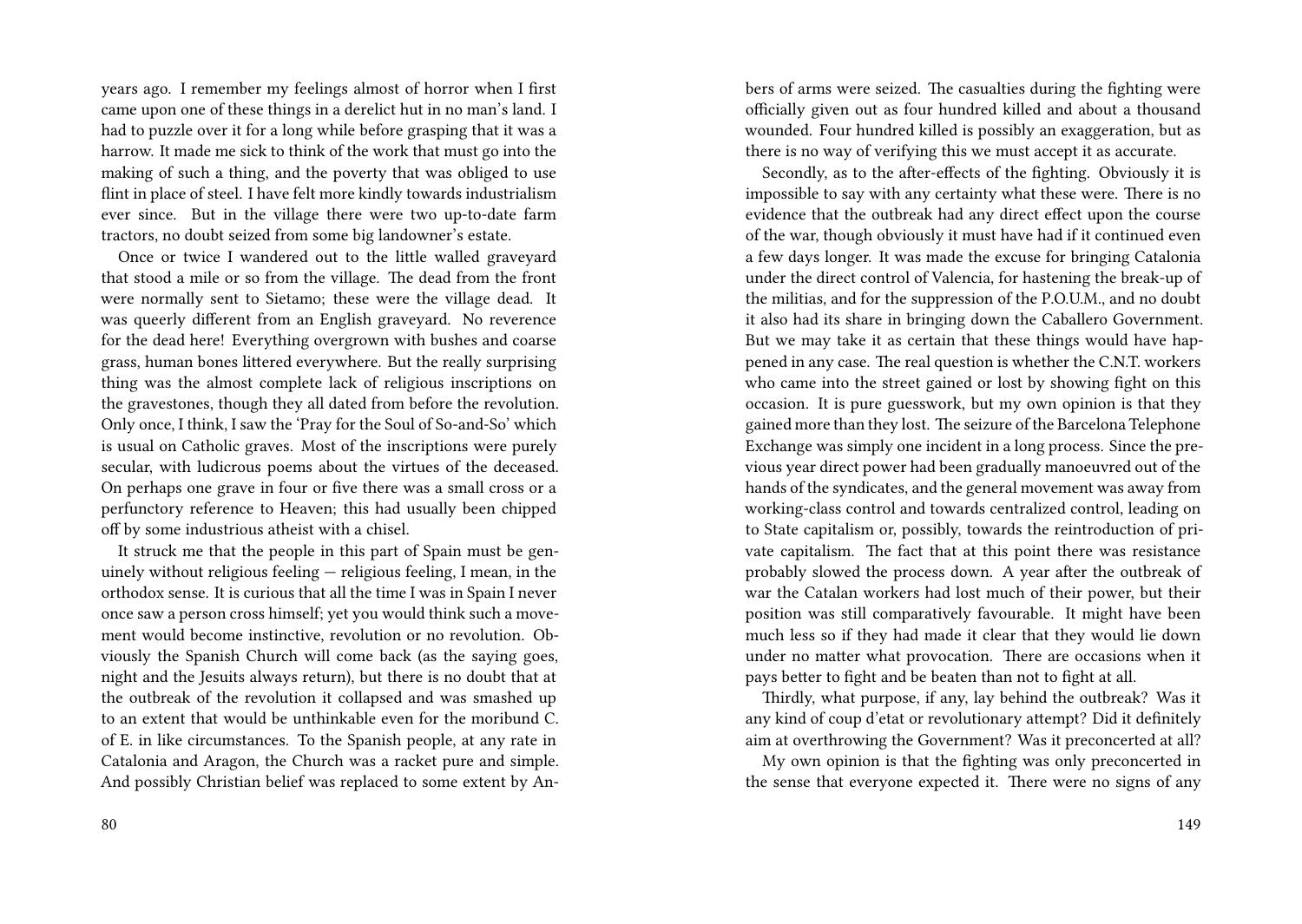were being tapped. Salas, the Chief of Police (who may or may not have been exceeding his orders), sent three lorry-loads of armed Civil Guards to seize the building, while the streets outside were cleared by armed police in civilian clothes. At about the same time bands of Civil Guards seized various other buildings in strategic spots. Whatever the real intention may have been, there was a widespread belief that this was the signal for a general attack on the C.N.T. by the Civil Guards and the P.S.U.C. (Communists and Socialists). The word flew round the town that the workers' buildings were being attacked, armed Anarchists appeared on the streets, work ceased, and fighting broke out immediately. That night and the next morning barricades were built all over the town, and there was no break in the fighting until the morning of 6 May. The fighting was, however, mainly defensive on both sides. Buildings were besieged, but, so far as I know, none were stormed, and there was no use of artillery. Roughly speaking, the C.N.T.–F.A.I.–P.O.U.M. forces held the working-class suburbs, and the armed police-forces and the P.S.U.C. held the central and official portion of the town. On 6 May there was an armistice, but fighting soon broke out again, probably because of premature attempts by Civil Guards to disarm C.N.T. workers. Next morning, however, the people began to leave the barricades of their own accord. Up till, roughly, the night of 5 May the C.N.T. had had the better of it, and large numbers of Civil Guards had surrendered. But there was no generally accepted leadership and no fixed plan — indeed, so far as one could judge, no plan at all except a vague determination to resist the Civil Guards. The official leaders of the C.N.T. had joined with those of the U.G.T. in imploring everyone to go back to work; above all, food was running short. In such circumstances nobody was sure enough of the issue to go on fighting. By the afternoon of 7 May conditions were almost normal. That evening six thousand Assault Guards, sent by sea from Valencia, arrived and took control of the town. The Government issued an order for the surrender of all arms except those held by the regular forces, and during the next few days large numarchism, whose influence is widely spread and which undoubtedly has a religious tinge.

It was the day I came back from hospital that we advanced the line to what was really its proper position, about a thousand yards forward, along the little stream that lay a couple of hundred yards in front of the Fascist line. This operation ought to have been carried out months earlier. The point of doing it now was that the Anarchists were attacking on theJaca road, and to advance on this side made them divert troops to face us.

We were sixty or seventy hours without sleep, and my memories go down into a sort of blue, or rather a series of pictures. Listening-duty in no man's land, a hundred yards from the Casa Francesa, a fortified farm-house which was part of the Fascist line. Seven hours lying in a horrible marsh, in reedy-smelling water into which one's body subsided gradually deeper and deeper: the reedy smell, the numbing cold, the stars immovable in the black sky, the harsh croaking of the frogs. Though this was April it was the coldest night that I remember in Spain. Only a hundred yards behind us the working-parties were hard at it, but there was utter silence except for the chorus of the frogs. Just once during the night I heard a sound — the familiar noise of a sand-bag being flattened with a spade. It is queer how, just now and again, Spaniards can carry out a brilliant feat of organization. The whole move was beautifully planned. In seven hours six hundred men constructed twelve hundred metres of trench and parapet, at distances of from a hundred and fifty to three hundred yards from the Fascist line, and all so silently that the Fascists heard nothing, and during the night there was only one casualty. There were more next day, of course. Every man had his job assigned to him, even to the cook-house orderlies who suddenly arrived when the work was done with buckets of wine laced with brandy.

And then the dawn coming up and the Fascists suddenly discovering that we were there. The square white block of the Casa Francesa, though it was two hundred yards away, seemed to tower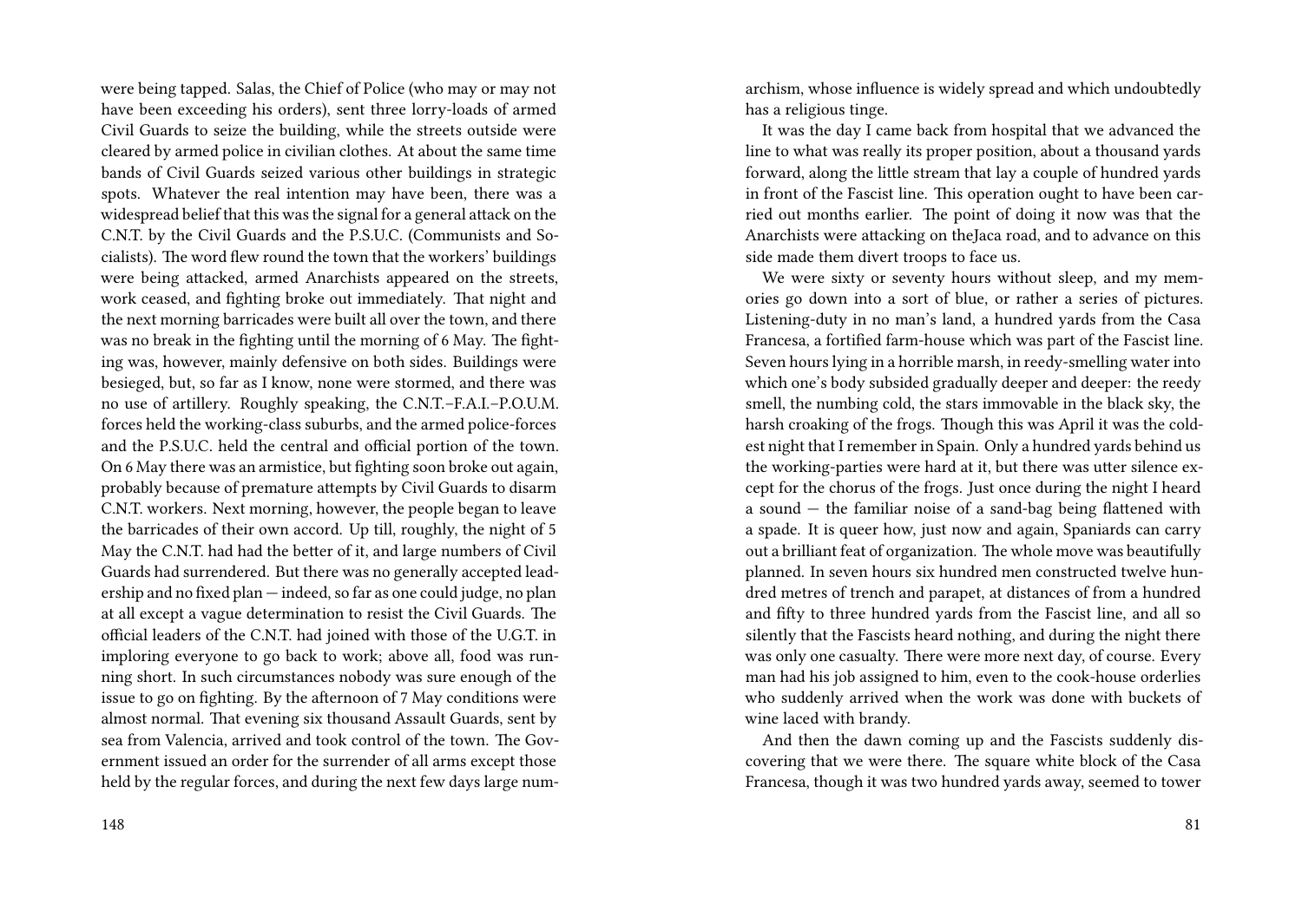over us, and the machine — guns in its sandbagged upper windows seemed to be pointing straight down into the trench. We all stood gaping at it, wondering why the Fascists didn't see us. Then a vicious swirl of bullets, and everyone had flung himself on his knees and was frantically digging, deepening the trench and scooping out small shelters in the side. My arm was still in bandages, I could not dig, and I spent most of that day reading a detective story — The Missing Money-lender its name was. I don't remember the plot of it, but I remember very clearly the feeling of sitting there reading it; the dampish clay of the trench bottom underneath me, the constant shifting of my legs out of the way as men hurried stopping down the trench, the crack-crack-crack of bullets a foot or two overhead. Thomas Parker got a bullet through the top of his thigh, which, as he said, was nearer to being a D.S.O. than he cared about. Casualties were happening all along the line, but nothing to what there would have been if they had caught us on the move during the night. A deserter told us afterwards that five Fascist sentries were shot for negligence. Even now they could have massacred us if they had had the initiative to bring up a few mortars. It was an awkward job getting the wounded down the narrow, crowded trench. I saw one poor devil, his breeches dark with blood, flung out of his stretcher and gasping in agony. One had to carry wounded men a long distance, a mile or more, for even when a road existed the ambulances never came very near the front line. If they came too near the Fascists had a habit of shelling them — justifiably, for in modern war no one scruples to use an ambulance for carrying ammunition.

And then, next night, waiting at Torre Fabian for an attack that was called off at the last moment by wireless. In the barn where we waited the floor was a thin layer of chaff over deep beds of bones, human bones and cows' bones mixed up, and the place was alive with rats. The filthy brutes came swarming out of the ground on every side. If there is one thing I hate more than another it is a rat

### **Chapter Eleven**

IT will never be possible to get a completely accurate and unbiased account of the Barcelona fighting, because the necessary records do not exist. Future historians will have nothing to go upon except a mass of accusations and party propaganda. I myself have little data beyond what I saw with my own eyes and what I have learned from other eyewitnesses whom I believe to be reliable. I can, however, contradict some of the more flagrant lies and help to get the affair into some kind of perspective.

First of all, what actually happened?

For some time past there had been tension throughout Catalonia. In earlier chapters of this book I have given some account of the struggle between Communists and Anarchists. By May 1937 things had reached a point at which some kind of violent outbreak could be regarded as inevitable. The immediate cause of friction was the Government's order to surrender all private weapons, coinciding with the decision to build up a heavily-armed 'non-political' policeforce from which trade union members were to be excluded. The meaning of this was obvious to everyone; and it was also obvious that the next move would be the taking over of some of the key industries controlled by the C.N.T. In addition there was a certain amount of resentment among the working classes because of the growing contrast of wealth and poverty and a general vague feeling that the revolution had been sabotaged. Many people were agreeably surprised when there was no rioting on i May. On 3 May the Government decided to take over the Telephone Exchange, which had been operated since the beginning of the war mainly by C.N.T. workers; it was alleged that it was badly run and that official calls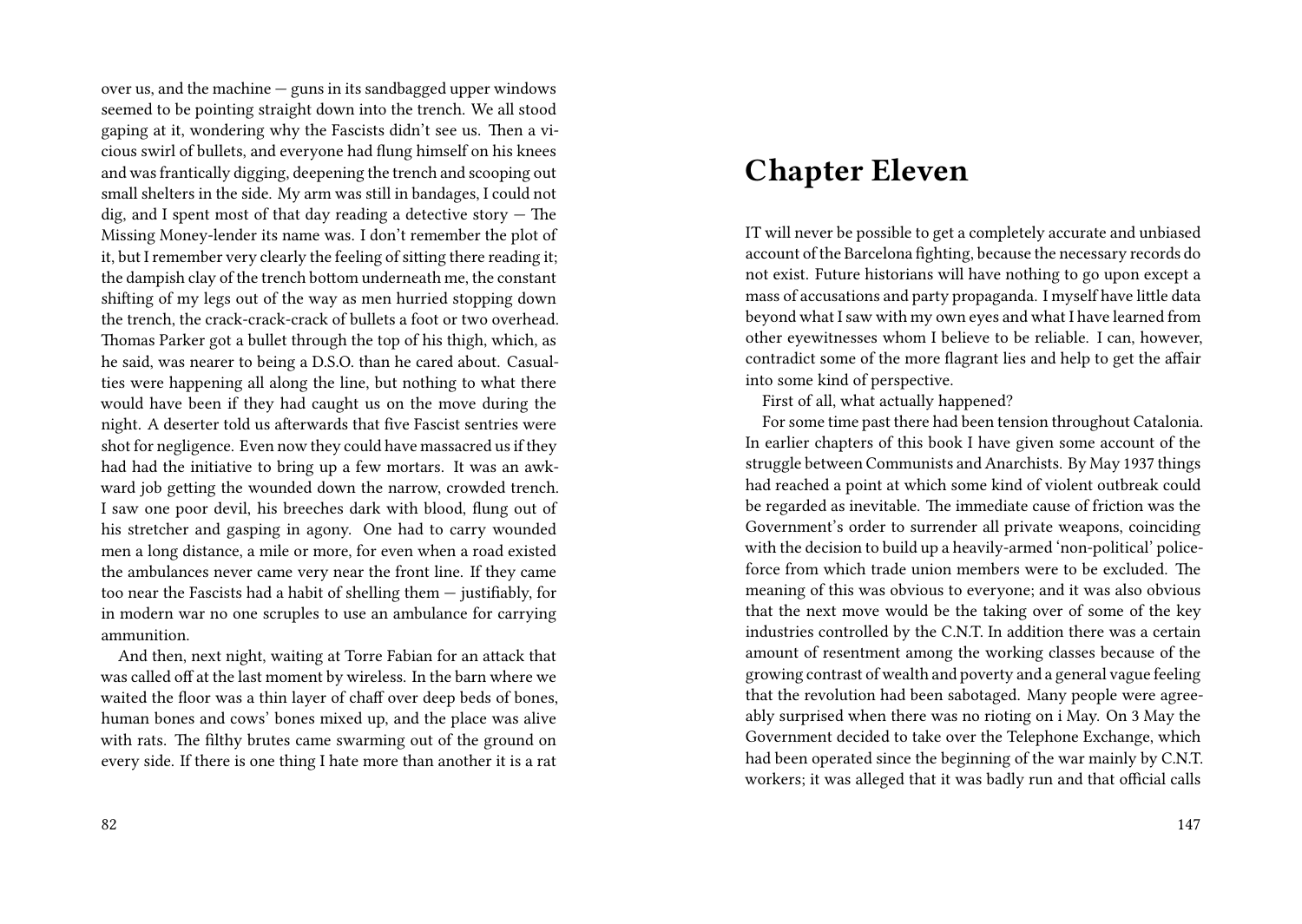tionally misleading. As usual, only one side of the question has been allowed to get to the wider public. Like everyone who was in Barcelona at the time. I saw only what was happening in my immediate neighbourhood, but I saw and heard quite enough to be able to contradict many of the lies that have been circulated. As before, if you are not interested in political controversy and the mob of parties and sub-parties with their confusing names (rather like the names of the generals in a Chinese war), please skip. It is a horrible thing to have to enter into the details of inter-party polemics; it is like diving into a cesspool. But it is necessary to try and establish the truth, so far as it is possible. This squalid brawl in a distant city is more important than might appear at first sight. running over me in the darkness. However, I had the satisfaction of catching one of them a good punch that sent him flying.

And then waiting fifty or sixty yards from the Fascist parapet for the order to attack. A long line of men crouching in an irrigation ditch with their bayonets peeping over the edge and the whites of their eyes shining through the darkness. Kopp and Benjamin squatting behind us with a man who had a wireless receiving-box strapped to his shoulders. On the western horizon rosy gun-flashes followed at intervals of several seconds by enormous explosions. And then a pip-pip-pip noise from the wireless and the whispered order that we were to get out of it while the going was good. We did so, but not quickly enough. Twelve wretched children of the J.C.I. (the Youth League of the P.O.U.M., corresponding to the J.S.U. of the P.S.U.C.) who had been posted only about forty yards from the Fascist parapet, were caught by the dawn and unable to escape. All day they had to lie there, with only tufts of grass for cover, the Fascists shooting at them every time they moved. By nightfall seven were dead, then the other five managed to creep away in the darkness.

And then, for many mornings to follow, the sound of the Anarchist attacks on the other side of Huesca. Always the same sound. Suddenly, at some time in the small hours, the opening crash of several score bombs bursting simultaneously  $-$  even from miles away a diabolical, rending crash — and then the unbroken roar of massed rifles and machine-guns, a heavy rolling sound curiously similar to the roll of drums. By degrees the firing would spread all round the lines that encircled Huesca, and we would stumble out into the trench to lean sleepily against the parapet while a ragged meaningless fire swept overhead.

In the daytime the guns thundered fitfully. Torre Fabian, now our cookhouse, was shelled and partially destroyed. It is curious that when you are watching artillery-fire from a safe distance you always want the gunner to hit his mark, even though the mark contains your dinner and some of your comrades. The Fascists were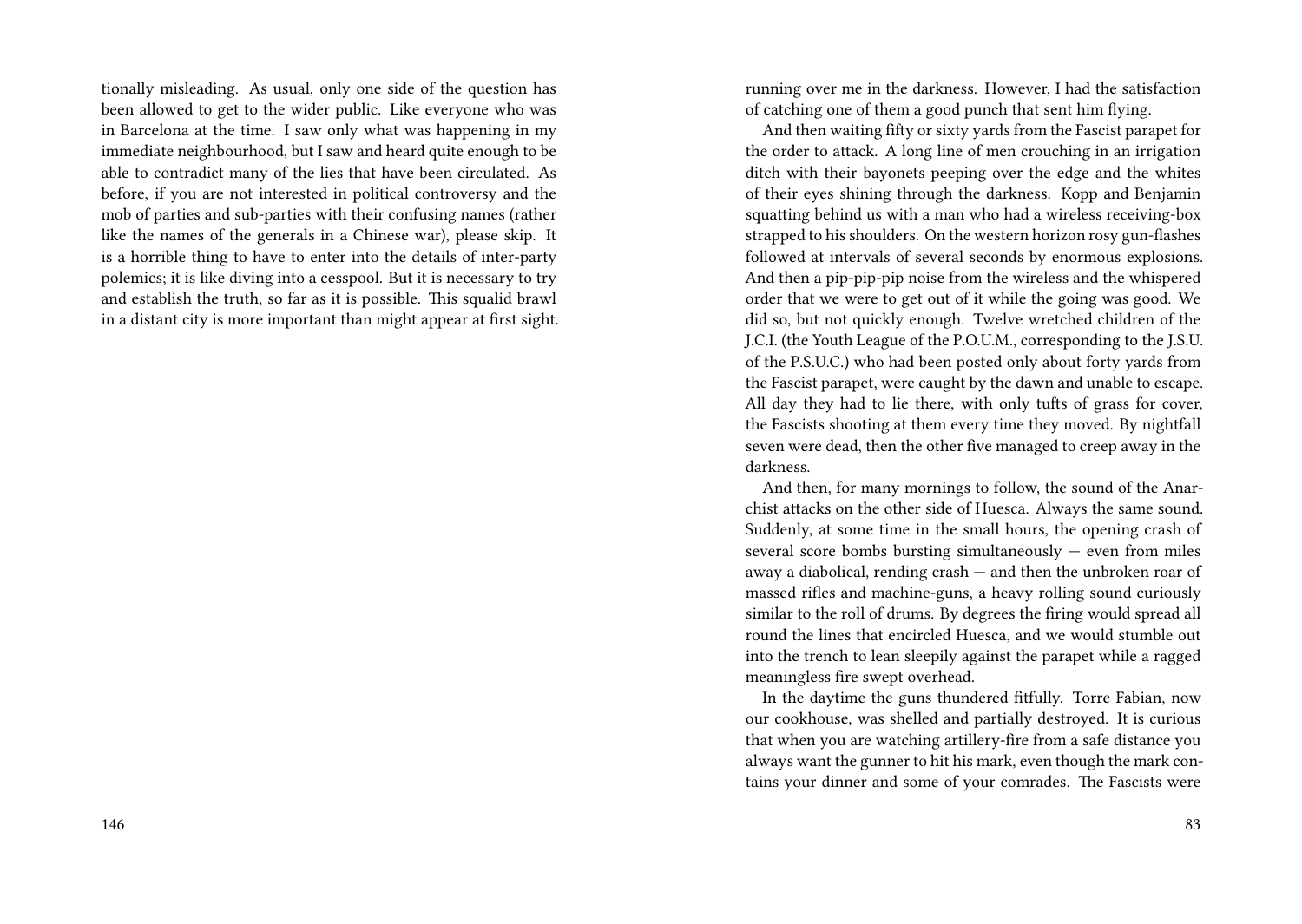shooting well that morning; perhaps there were German gunners on the job. They bracketed neatly on Torre Fabian. One shell beyond it, one shell short of it, then whizz-BOOM' Burst rafters leaping upwards and a sheet of uralite skimming down the air like a nicked playing-card. The next shell took off a corner of a building as neatly as a giant might do it with a knife. But the cooks produced dinner on time — a memorable feat.

As the days went on the unseen but audible guns began each to assume a distinct personality. There were the two batteries of Russian 75-mm. guns which fired from close in our rear and which somehow evoked in my mind the picture of a fat man hitting a golf-ball. These were the first Russian guns I had seen — or heard, rather. They had a low trajectory and a very high velocity, so that you heard the cartridge explosion, the whizz, and the shell-burst almost simultaneously. Behind Monflorite were two very heavy guns which fired a few times a day, with a deep, muffled roar that was like the baying of distant chained-up monsters. Up at Mount Aragon, the medieval fortress which the Government troops had stormed last year (the first time in its history, it was said), and which guarded one of the approaches to Huesca, there was a heavy gun which must have dated well back into the nineteenth century. Its great shells whistled over so slowly that you felt certain you could run beside them and keep up with them. A shell from this gun sounded like nothing so much as a man riding along on a bicycle and whistling. The trench-mortars, small though they were, made the most evil sound of all. Their shells are really a kind of winged torpedo, shaped like the darts thrown in public-houses and about the size of a quart bottle; they go off with a devilish metallic crash, as of some monstrous globe of brittle steel being shattered on an anvil. Sometimes our aeroplanes flew over and let loose the aerial torpedoes whose tremendous echoing roar makes the earth tremble even at two miles' distance. The shell-bursts from the Fascist anti — aircraft guns dotted the sky like cloudlets in a bad watercolour, but I never saw them get within a thousand yards of an aero-

caretaker at the museum over the Poliorama and who seemed to regard the whole affair as a social occasion. He was so pleased to have the English visiting him — the English were so simpatico, he said. He hoped we would all come and see him again when the trouble was over; as a matter of fact I did go and see him. And the other little man, sheltering in a doorway, who jerked his head in a pleased manner towards the hell of firing on the Plaza de Cataluna and said (as though remarking that it was a fine morning): 'So we've got the nineteenth of July back again!' And the people in the shoe-shop who were making my marching-boots. I went there before the fighting, after it was over, and, for a very few minutes, during the brief armistice on 5 May. It was an expensive shop, and the shop-people were U.G.T. and may have been P.S.U.C. members — at any rate they were politically on the other side and they knew that I was serving with the P.O.U.M. Yet their attitude was completely indifferent. 'Such a pity, this kind of thing, isn't it? And so bad for business. What a pity it doesn't stop! As though there wasn't enough of that kind of thing at the front!' etc., etc. There must have been quantities of people, perhaps a majority of the inhabitants of Barcelona, who regarded the whole affair without a nicker of interest, or with no more interest than they would have felt in an air-raid. In this chapter I have described only my personal experiences.

may have been a funeral party. And the little man who acted as

In the next chapter I must discuss as best I can the larger issues — what actually happened and with what results, what were the rights and wrongs of the affair, and who if anyone was responsible. So much political capital has been made out of the Barcelona fighting that it is important to try and get a balanced view of it. An immense amount, enough to fill many books, has already been written on the subject, and I do not suppose I should exaggerate if I said that nine-tenths of it is untruthful. Nearly all the newspaper accounts published at the time were manufactured by journalists at a distance, and were not only inaccurate in their facts but inten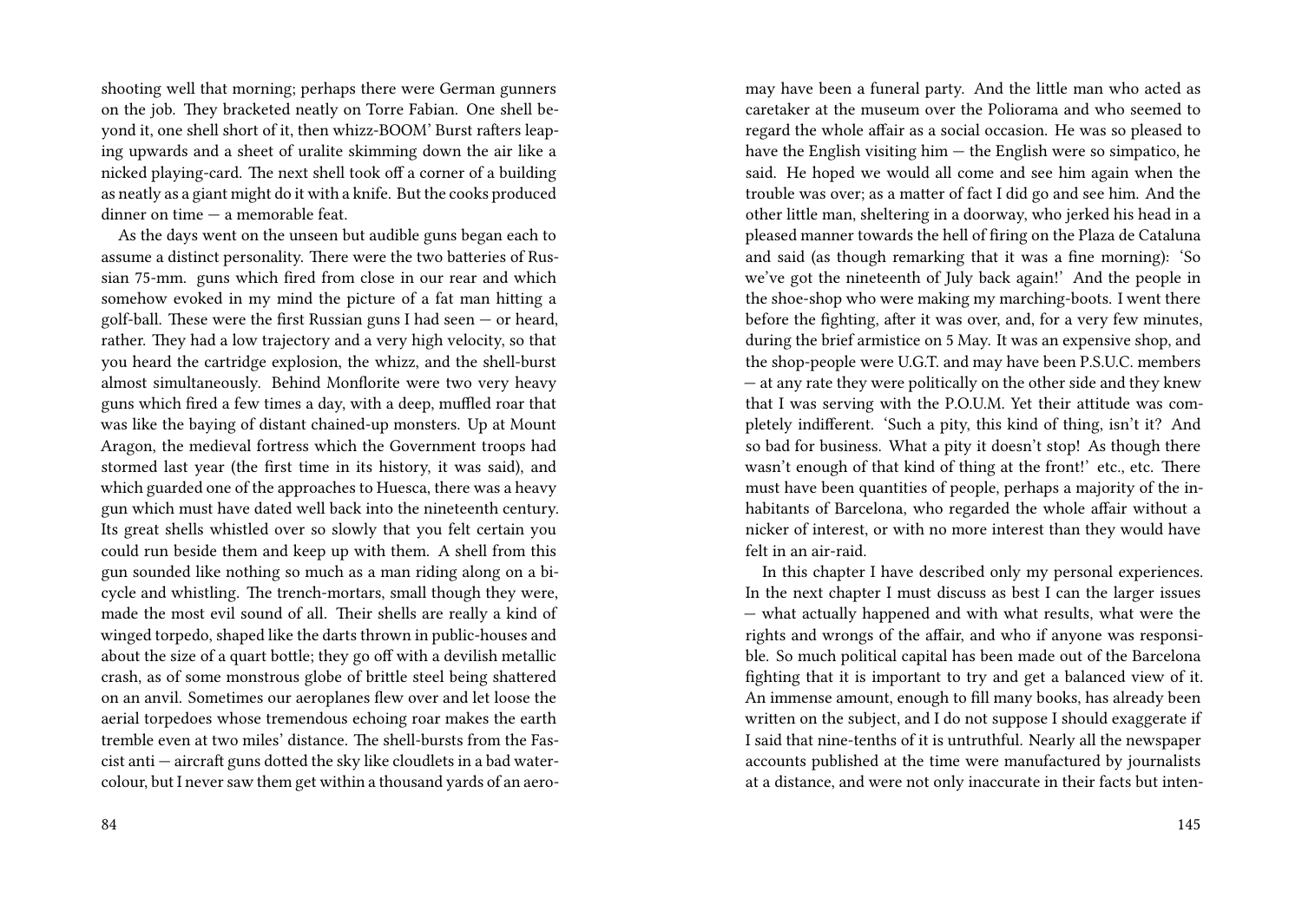ery on the poor girl's face when I accidentally bumped into her coming out of the man's bedroom. Of course she was not his mistress, but no doubt she thought I thought she was. You had all the while a hateful feeling that someone hitherto your friend might be denouncing you to the secret police. The long nightmare of the fighting, the noise, the lack of food and sleep, the mingled strain and boredom of sitting on the roof and wondering whether in another minute I should be shot myself or be obliged to shoot somebody else had put my nerves on edge. I had got to the point when every time a door banged I grabbed for my pistol. On the Saturday morning there was an uproar of shots outside and everyone cried out: 'It's starting again!' I ran into the street to find that it was only some Assault Guards shooting a mad dog. No one who was in Barcelona then, or for months later, will forget the horrible atmosphere produced by fear, suspicion, hatred, censored newspapers, crammed jails, enormous food queues, and prowling gangs of armed men.

I have tried to give some idea of what it felt like to be in the middle of the Barcelona fighting; yet I do not suppose I have succeeded in conveying much of the strangeness of that time. One of the things that stick in my mind when I look back is the casual contacts one made at the time, the sudden glimpses of non-combatants to whom the whole thing was simply a meaningless uproar. I remember the fashionably-dressed woman I saw strolling down the Ramblas, with a shopping-basket over her arm and leading a white poodle, while the rifles cracked and roared a street or two away. It is conceivable that she was deaf. And the man I saw rushing across the completely empty Plaza de Cataluna, brandishing a white handkerchief in each hand. And the large party of people all dressed in black who kept trying for about an hour to cross the Plaza de Cataluna and always failing. Every time they emerged from the side-street at the corner the P.S.U.C. machine-gunners in the Hotel Colon opened fire and drove them back  $-$  I don't know why, for they were obviously unarmed. I have since thought that they plane. When an aeroplane swoops down and uses its machine-gun the sound, from below, is like the fluttering of wings.

On our part of the line not much was happening. Two hundred yards to the right of us, where the Fascists were on higher ground, their snipers picked off a few of our comrades. Two hundred yards to the left, at the bridge over the stream, a sort of duel was going on between the Fascist mortars and the men who were building a concrete barricade across the bridge. The evil little shells whizzed over, zwing-crash! zwing-crash!, making a doubly diabolical noise when they landed on the asphalt road. A hundred yards away you could stand in perfect safety and watch the columns of earth and black smoke leaping into the air like magic trees. The poor devils round the bridge spent much of the daytime cowering in the little man-holes they had scooped in the side of the trench. But there were less casualties than might have been expected, and the barricade rose steadily, a wall of concrete two feet thick, with embrasures for two machine-guns and a small field gun. The concrete was being reinforced with old bedsteads, which apparently was the only iron that could be found for the purpose.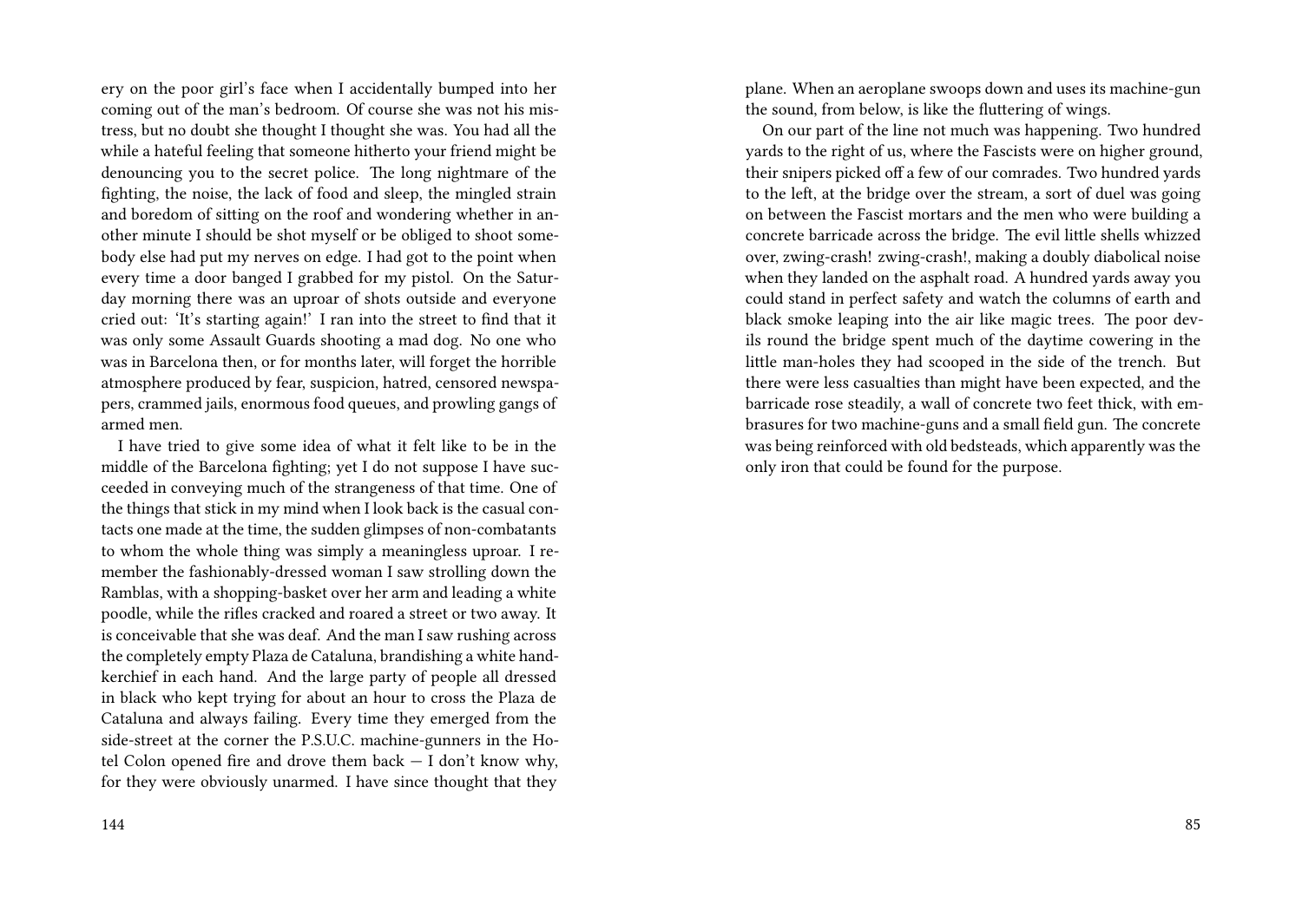## **Chapter Seven**

ONE afternoon Benjamin told us that he wanted fifteen volunteers. The attack on the Fascist redoubt which had been called off on the previous occasion was to be carried out tonight. I oiled my ten Mexican cartridges, dirtied my bayonet (the things give your position away if they flash too much), and packed up a hunk of bread, three inches of red sausage, and a cigar which my wife had sent from Barcelona and which I had been hoarding for a long time. Bombs were served out, three to a man. The Spanish Government had at last succeeded in producing a decent bomb. It was on the principle of a Mills bomb, but with two pins instead of one. After you had pulled the pins out there was an interval of seven seconds before the bomb exploded. Its chief disadvantage was that one pin was very stiff and the other very loose, so that you had the choice of leaving both pins in place and being unable to pull the stiff one out in a moment of emergency, or pulling out the stiff one beforehand and being in a constant stew lest the thing should explode in your pocket. But it was a handy little bomb to throw.

A little before midnight Benjamin led the fifteen of us down to Torre Fabian. Ever since evening the rain had been pelting down. The irrigation ditches were brimming over, and every time you stumbled into one you were in water up to your waist. In the pitch darkness and sheeting rain in the farm-yard a dim mass of men was waiting. Kopp addressed us, first in Spanish, then in English, and explained the plan of attack. The Fascist line here made an Lbend and the parapet we were to attack lay on rising ground at the corner of the L. About thirty of us, half English, and half Spanish, under the command of Jorge Roca, our battalion commander (a batfull and overflowing. After the fighting was over the Anarchists had, of course, released their prisoners, but the Civil Guards had not released theirs, and most of them were thrown into prison and kept there without trial, in many cases for months on end. As usual, completely innocent people were being arrested owing to police bungling. I mentioned earlier that Douglas Thompson was wounded about the beginning of April. Afterwards we had lost touch with him, as usually happened when a man was wounded, for wounded men were frequently moved from one hospital to another. Actually he was at Tarragona hospital and was sent back to Barcelona about the time when the fighting started. On the Tuesday morning I met him in the street, considerably bewildered by the firing that was going on all round. He asked the question everyone was asking:

'What the devil is this all about?'

I explained as well as I could. Thompson said promptly:

'I'm going to keep out of this. My arm's still bad. I shall go back to my hotel and stay there.'

He went back to his hotel, but unfortunately (how important it is in street-fighting to understand the local geography!) it was a hotel in a part of the town controlled by the Civil Guards. The place was raided and Thompson was arrested, flung into jail, and kept for eight days in a cell so full of people that nobody had room to lie down. There were many similar cases. Numerous foreigners with doubtful political records were on the run, with the police on their track and in constant fear of denunciation. It was worst for the Italians and Germans, who had no passports and were generally wanted by the secret police in their own countries. If they were arrested they were liable to be deported to France, which might mean being sent back to Italy or Germany, where God knew what horrors were awaiting them. One or two foreign women hurriedly regularized their position by 'marrying' Spaniards. A German girl who had no papers at all dodged the police by posing for several days as a man's mistress. I remember the look of shame and mis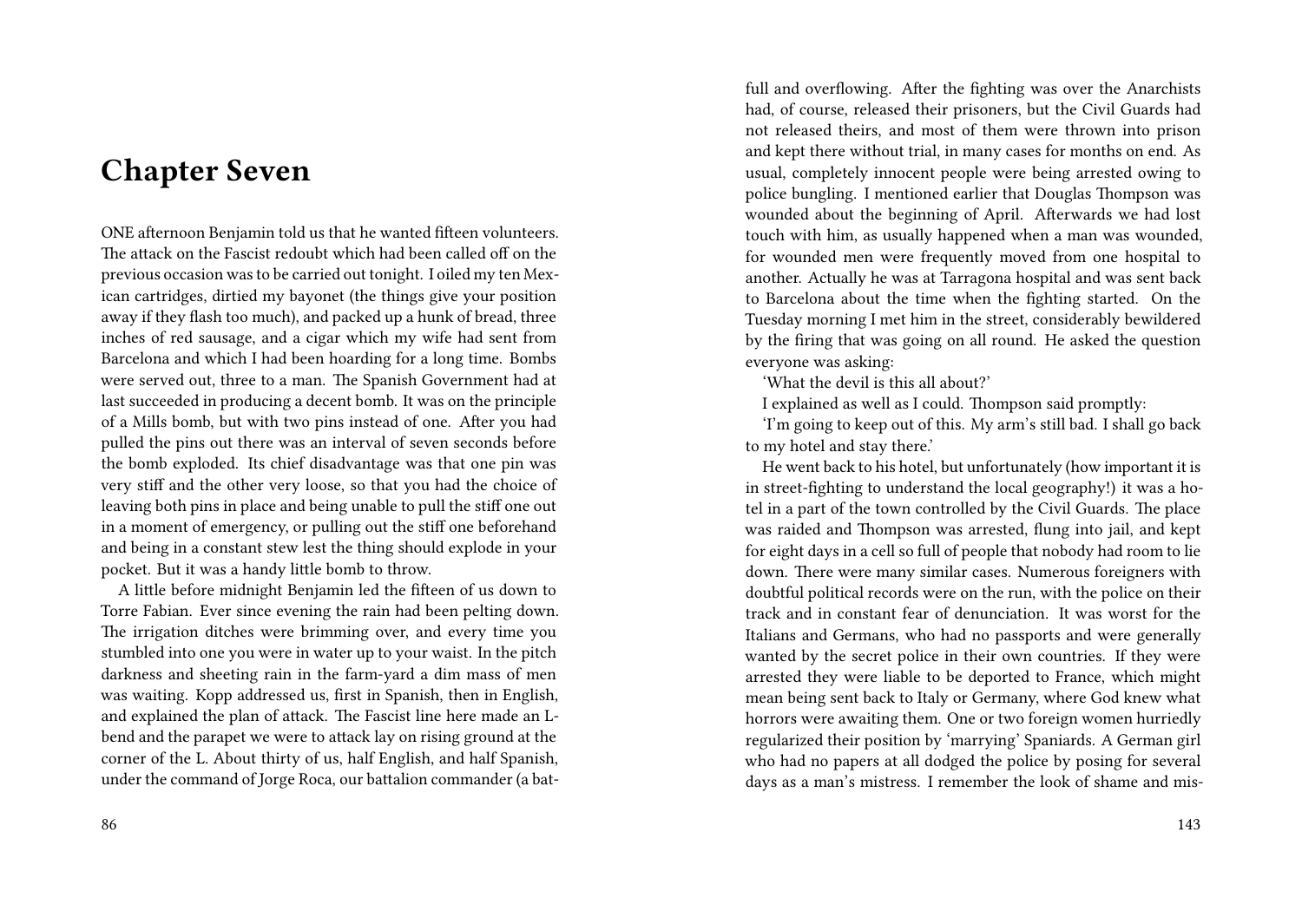be a disguised Fascist organization, and a cartoon representing the P.O.U.M. as a figure slipping of" a mask marked with the hammer and sickle and revealing a hideous, maniacal face marked with the swastika, was being circulated all over the town by P.S.U.C. agents. Evidently the official version of the Barcelona fighting was already fixed upon: it was to be represented as a 'fifth column' Fascist rising engineered solely by the P.O.U.M.

In the hotel the horrible atmosphere of suspicion and hostility had grown worse now that the fighting was over. In the face of the accusations that were being flung about it was impossible to remain neutral. The posts were working again, the foreign Communist papers were beginning to arrive, and their accounts of the fighting were not only violently partisan but, of course, wildly inaccurate as to facts. I think some of the Communists on the spot, who had seen what was actually happening, were dismayed by the interpretation that was being put upon events, but naturally they had to stick to their own side. Our Communist friend approached me once again and asked me whether I would not transfer into the International Column.

I was rather surprised. 'Your papers are saying I'm a Fascist,' I said. 'Surely I should be politically suspect, coming from the P.O.U.M."

'Oh, that doesn't matter. After all, you were only acting under orders.'

I had to tell him that after this affair I could not join any Communist-controlled unit. Sooner or later it might mean being used against the Spanish working class. One could not tell when this kind of thing would break out again, and if I had to use my rifle at all in such an affair I would use it on the side of the working class and not against them. He was very decent about it. But from now on the whole atmosphere was changed. You could not, as before, 'agree to differ' and have drinks with a man who was supposedly your political opponent. There were some ugly wrangles in the hotel lounge. Meanwhile the jails were already talion in the militia was about four hundred men), and Benjamin, were to creep up and cut the Fascist wire. Jorge would fling the first bomb as a signal, then the rest of us were to send in a rain of bombs, drive the Fascists out of the parapet, and seize it before they could rally. Simultaneously seventy Shock Troopers were to assault the next Fascist 'position', which lay two hundred yards to the right of the other, joined to it by a communication-trench. To prevent us from shooting each other in the darkness white armlets would be worn. At this moment a messenger arrived to say that there were no white armlets. Out of the darkness a plaintive voice suggested: 'Couldn't we arrange for the Fascists to wear white armlets instead?'

There was an hour or two to put in. The barn over the mule stable was so wrecked by shell-fire that you could not move about in it without a light. Half the floor had been torn away by a plunging shell and there was a twenty-foot drop on to the stones beneath. Someone found a pick and levered a burst plank out of the floor, and in a few minutes we had got a fire alight and our drenched clothes were steaming. Someone else produced a pack of cards. A rumour — one of those mysterious rumours that are endemic in war — flew round that hot coffee with brandy in it was about to be served out. We filed eagerly down the almost-collapsing staircase and wandered round the dark yard, inquiring where the coffee was to be found. Alas! there was no coffee. Instead, they called us together, ranged us into single file, and then Jorge and Benjamin set off rapidly into the darkness, the rest of us following.

It was still raining and intensely dark, but the wind had dropped. The mud was unspeakable. The paths through the beet-fields were simply a succession of lumps, as slippery as a greasy pole, with huge pools everywhere. Long before we got to the place where we were to leave our own parapet everyone had fallen several times and our rifles were coated with mud. At the parapet a small knot of men, our reserves, were waiting, and the doctor and a row of stretchers. We filed through the gap in the parapet and waded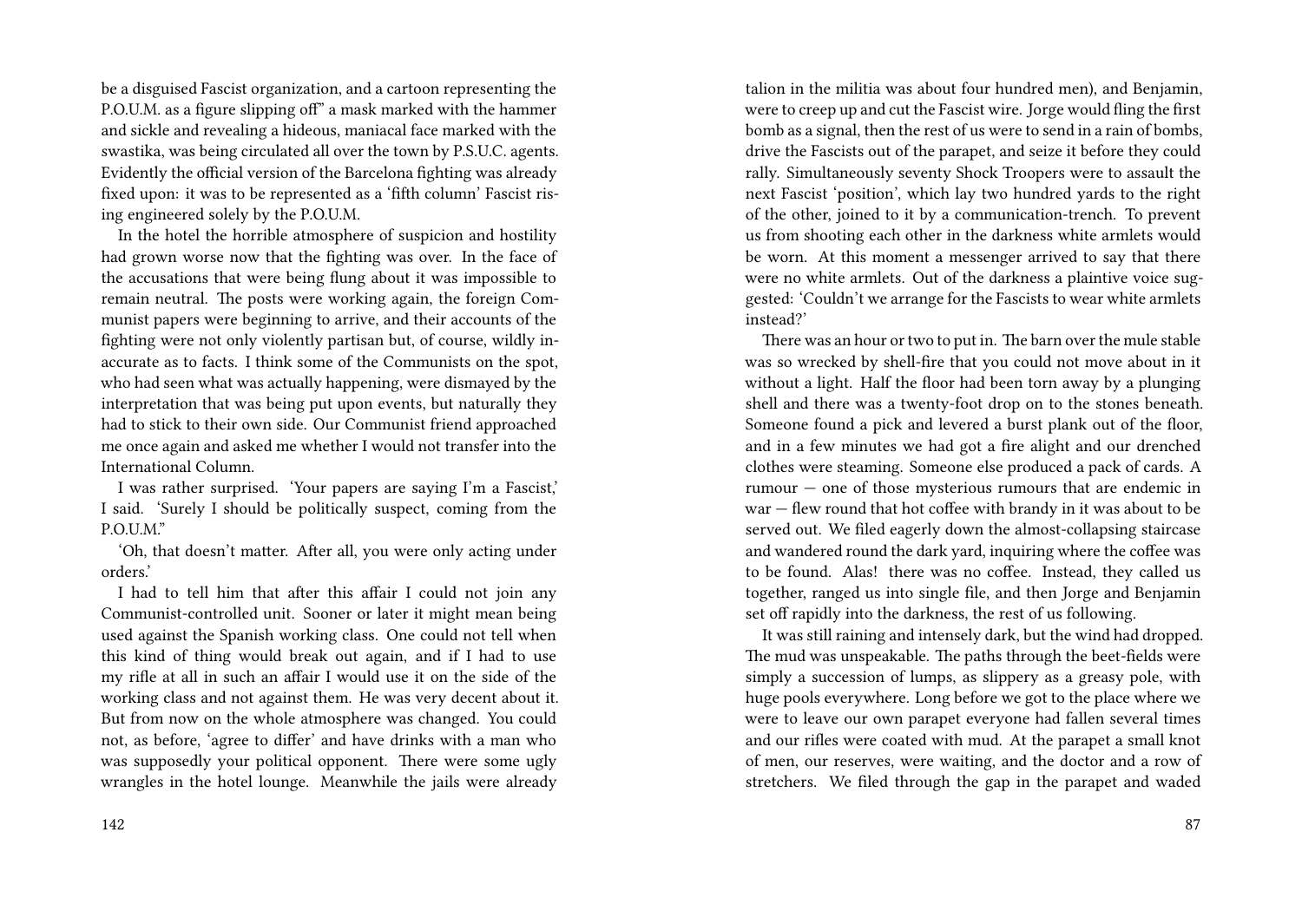through another irrigation ditch. Splash-gurgle! Once again in water up to your waist, with the filthy, slimy mud oozing over your boot-tops. On the grass outside Jorge waited till we were all through. Then, bent almost double, he began creeping slowly forward. The Fascist parapet was about a hundred and fifty yards away. Our one chance of getting there was to move without noise.

I was in front with Jorge and Benjamin. Bent double, but with faces raised, we crept into the almost utter darkness at a pace that grew slower at every step. The rain beat lightly in our faces. When I glanced back I could see the men who were nearest to me, a bunch of humped shapes like huge black mushrooms gliding slowly forward. But every time I raised my head Benjamin, close beside me, whispered fiercely in my ear: 'To keep ze head down! To keep ze head down!' I could have told him that he needn't worry. I knew by experiment that on a dark night you can never see a man at twenty paces. It was far more important to go quietly. If they once heard us we were done for. They had only to spray the darkness with their machine-gun and there was nothing for it but to run or be massacred.

But on the sodden ground it was almost impossible to move quietly. Do what you would your feet stuck to the mud, and every step you took was slop-slop, slop-slop. And the devil of it was that the wind had dropped, and in spite of the rain it was a very quiet night. Sounds would carry a long way. There was a dreadful moment when I kicked against a tin and thought every Fascist within miles must have heard it. But no, not a sound, no answering shot, no movement in the Fascist lines. We crept onwards, always more slowly. I cannot convey to you the depth of my desire to get there. Just to get within bombing distance before they heard us! At such a time you have not even any fear, only a tremendous hopeless longing to get over the intervening ground. I have felt exactly the same thing when stalking a wild animal; the same agonized desire to get within range, the same dreamlike certainty that it is impossible. And how the distance stretched out! I knew the ground well, it we at the front had approximately one machine-gun between fifty men, and as for pistols and revolvers, you could only procure them illegally. As a matter of fact, though I had not noticed it till now, it was the same everywhere. The Civil Guards and Carabineros, who were not intended for the front at all, were better armed and far better clad than ourselves. I suspect it is the same in all wars always the same contrast between the sleek police in the rear and the ragged soldiers in the line. On the whole the Assault Guards got on very well with the population after the first day or two. On the first day there was a certain amount of trouble because some of the Assault Guards — acting on instructions, I suppose — began behaving in a provocative manner. Bands of them boarded trams, searched the passengers, and, if they had C.N.T. membership cards in their pockets, tore them up and stamped on them. This led to scuffles with armed Anarchists, and one or two people were killed. Very soon, however, the Assault Guards dropped their conquering air and relations became more friendly. It was noticeable that most of them had picked up a girl after a day or two.

The Barcelona fighting had given the Valencia Government the long — wanted excuse to assume fuller control of Catalonia. The workers' militias were to be broken' up and redistributed among the Popular Army. The Spanish Republican flag was flying all over Barcelona — the first time I had seen it, I think, except over a Fascist trench. In the working-class quarters the barricades were being pulled down, rather fragmentarily, for it is a lot easier to build a barricade than to put the stones back. Outside the P.S.U.C. buildings the barricades were allowed to remain standing, and indeed many were standing as late as June. The Civil Guards were still occupying strategic points. Huge seizures of arms were being made from C.N.T. strongholds, though I have no doubt a good many escaped seizure. La Batalla was still appearing, but it was censored until the front page was almost completely blank. The P.S.U.C. papers were un-censored and were publishing inflammatory articles demanding the suppression of the P.O.U.M. The P.O.U.M. was declared to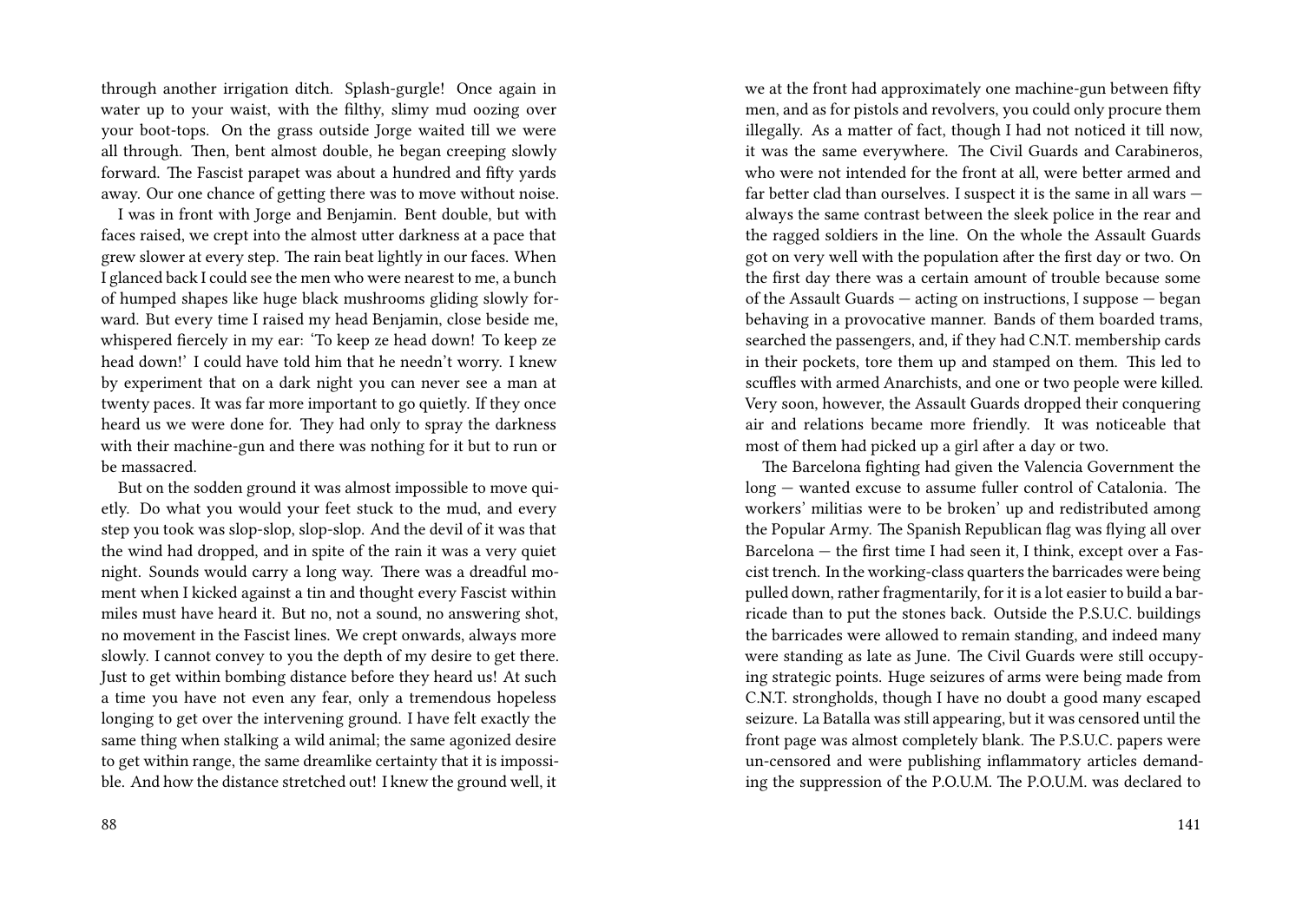rifles in the observatory and might give the show away if they saw us carrying them across. Each of us partially undressed and slung a rifle over the left shoulder, the butt under the armpit, the barrel down the trouser-leg. It was unfortunate that they were long Mausers. Even a man as tall as I am cannot wear a long Mauser down his trouser-leg without discomfort. It was an intolerable job getting down the corkscrew staircase of the observatory with a completely rigid left leg. Once in the street, we found that the only way to move was with extreme slowness, so slowly that you did not have to bend your knees. Outside the picture-house I saw a group of people staring at me with great interest as I crept along at tortoise-speed. I have often wondered what they thought was the matter with me. Wounded in the war, perhaps. However, all the rifles were smuggled across without incident.

Next day the Assault Guards were everywhere, walking the streets like conquerors. There was no doubt that the Government was simply making a display of force in order to overawe a population which it already knew would not resist; if there had been any real fear of further outbreaks the Assault Guards would have been kept in barracks and not scattered through the streets in small bands. They were splendid troops, much the best I had seen in Spain, and, though I suppose they were in a sense 'the enemy', I could not help liking the look of them. But it was with a sort of amazement that I watched them strolling to and fro. I was used to the ragged, scarcely-armed militia on the Aragon front, and I had not known that the Republic possessed troops like these. It was not only that they were picked men physically, it was their weapons that most astonished me. All of them were armed with brand-new rifles of the type known as 'the Russian rifle' (these rifles were sent to Spain by the U.S.S.R., but were, I believe, manufactured in America). I examined one of them. It was a far from perfect rifle, but vastly better than the dreadful old blunderbusses we had at the front. The Assault Guards had one submachine-gun between ten men and an automatic pistol each; was barely a hundred and fifty yards, and yet it seemed more like a mile. When you are creeping at that pace you are aware as an ant might be of the enormous variations in the ground; the splendid patch of smooth grass here, the evil patch of sticky mud there, the tall rustling reeds that have got to be avoided, the heap of stones that almost makes you give up hope because it seems impossible to get over it without noise.

We had been creeping forward for such an age that I began to think we had gone the wrong way. Then in the darkness thin parallel lines of something blacker were faintly visible. It was the outer wire (the Fascists had two lines of wire). Jorge knelt down, fumbled in his pocket. He had our only pair of wire-cutters. Snip, snip. The trailing stuff was lifted delicately aside. We waited for the men at the back to close up. They seemed to be making a frightful noise. It might be fifty yards to the Fascist parapet now. Still onwards, bent double. A stealthy step, lowering your foot as gently as a cat approaching a mousehole; then a pause to listen; then another step. Once I raised my head; in silence Benjamin put his hand behind my neck and pulled it violently down. I knew that the inner wire was barely twenty yards from the parapet. It seemed to me inconceivable that thirty men could get there unheard. Our breathing was enough to give us away. Yet somehow we did get there. The Fascist parapet was visible now, a dim black mound, looming high above us. Once again Jorge knelt and fumbled. Snip, snip. There was no way of cutting the stuff silently.

So that was the inner wire. We crawled through it on all fours and rather more rapidly. If we had time to deploy now all was well. Jorge and Benjamin crawled across to the right. But the men behind, who were spread out, had to form into single file to get through the narrow gap in the wire, and just as this moment there was a flash and a bang from the Fascist parapet. The sentry had heard us at last. Jorge poised himself on one knee and swung his arm like a bowler. Crash! His bomb burst somewhere over the parapet. At once, far more promptly than one would have thought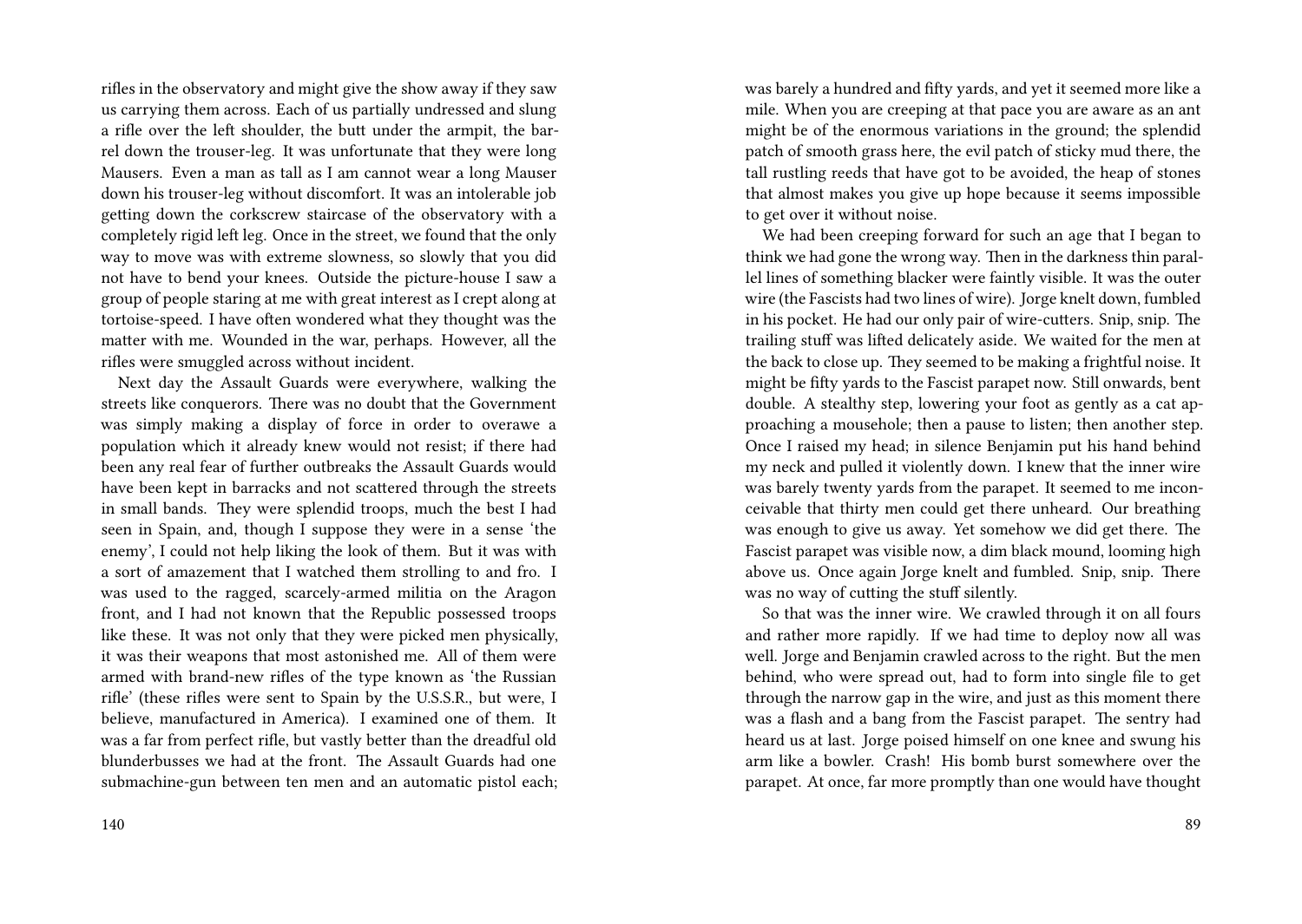possible, a roar of fire, ten or twenty rifles, burst out from the Fascist parapet. They had been waiting for us after all. Momentarily you could see every sand-bag in the lurid light. Men too far back were flinging their bombs and some of them were falling short of the parapet. Every loophole seemed to be spouting jets of flame. It is always hateful to be shot at in the dark  $-$  every rifle  $-$  flash seems to be pointed straight at yourself — but it was the bombs that were the worst. You cannot conceive the horror of these things till you have seen one burst close to you in darkness; in the daytime there is only the crash of the explosion, in the darkness there is the blinding red glare as well. I had flung myself down at the first volley. All this while I was lying on my side in the greasy mud, wrestling savagely with the pin of a bomb. The damned thing would not come out. Finally I realized that I was twisting it in the wrong direction. I got the pin out, rose to my knees, hurled the bomb, and threw myself down again. The bomb burst over to the right, outside the parapet; fright had spoiled my aim. Just at this moment another bomb burst right in front of me, so close that I could feel the heat of the explosion. I flattened myself out and dug my face into the mud so hard that I hurt my neck and thought that I was wounded. Through the din I heard an English voice behind me say quietly: 'I'm hit.' The bomb had, in fact, wounded several people round about me without touching myself. I rose to my knees and flung my second bomb. I forget where that one went.

The Fascists were firing, our people behind were firing, and I was very conscious of being in the middle. I felt the blast of a shot and realized that a man was firing from immediately behind me. I stood up and shouted at him:

'Don't shoot at me, you bloody fool!' At this moment I saw that Benjamin, ten or fifteen yards to my right, was motioning to me with his arm. I ran across to him. It meant crossing the line of spouting loop-holes, and as I went I clapped my left hand over my cheek; an idiotic gesture — as though one's hand could stop a bullet! — but I had a horror of being hit in the face. Benjamin was kneeling ning. The Civil Guards were still holding the Cafe Moka and had not taken down their barricades, but some of them brought chairs out and sat on the pavement with their rifles across their knees. I winked at one of them as I went past and got a not unfriendly grin; he recognized me, of course. Over the Telephone Exchange the Anarchist flag had been hauled down and only the Catalan flag was flying. That meant that the workers were definitely beaten; I realized — though, owing to my political ignorance, not so clearly as I ought to have done — that when the Government felt more sure of itself there would be reprisals. But at the time I was not interested in that aspect of things. All I felt was a profound relief that the devilish din of firing was over, and that one could buy some food and have a bit of rest and peace before going back to the front.

It must have been late that evening that the troops from Valencia first appeared in the streets. They were the Assault Guards, another formation similar to the Civil Guards and the Carabineros (i.e. a formation intended primarily for police work), and the picked troops of the Republic. Quite suddenly they seemed to spring up out of the ground; you saw them everywhere patrolling the streets in groups of ten — tall men in grey or blue uniforms, with long rifles slung over their shoulders, and a sub-machine-gun to each group. Meanwhile there was a delicate job to be done. The six rifles which we had used for the guard in the observatory towers were still lying there, and by hook or by crook we had got to get them back to the P.O.U.M. building. It was only a question of getting them across the street. They were part of the regular armoury of the building, but to bring them into the street was to contravene the Government's order, and if we were caught with them in our hands we should certainly be arrested — worse, the rifles would be confiscated. With only twenty-one rifles in the building we could not afford to lose six of them. After a lot of discussion as to the best method, a redhaired Spanish boy and myself began to smuggle them out. It was easy enough to dodge the Assault Guard patrols; the danger was the Civil Guards in the Moka, who were well aware that we had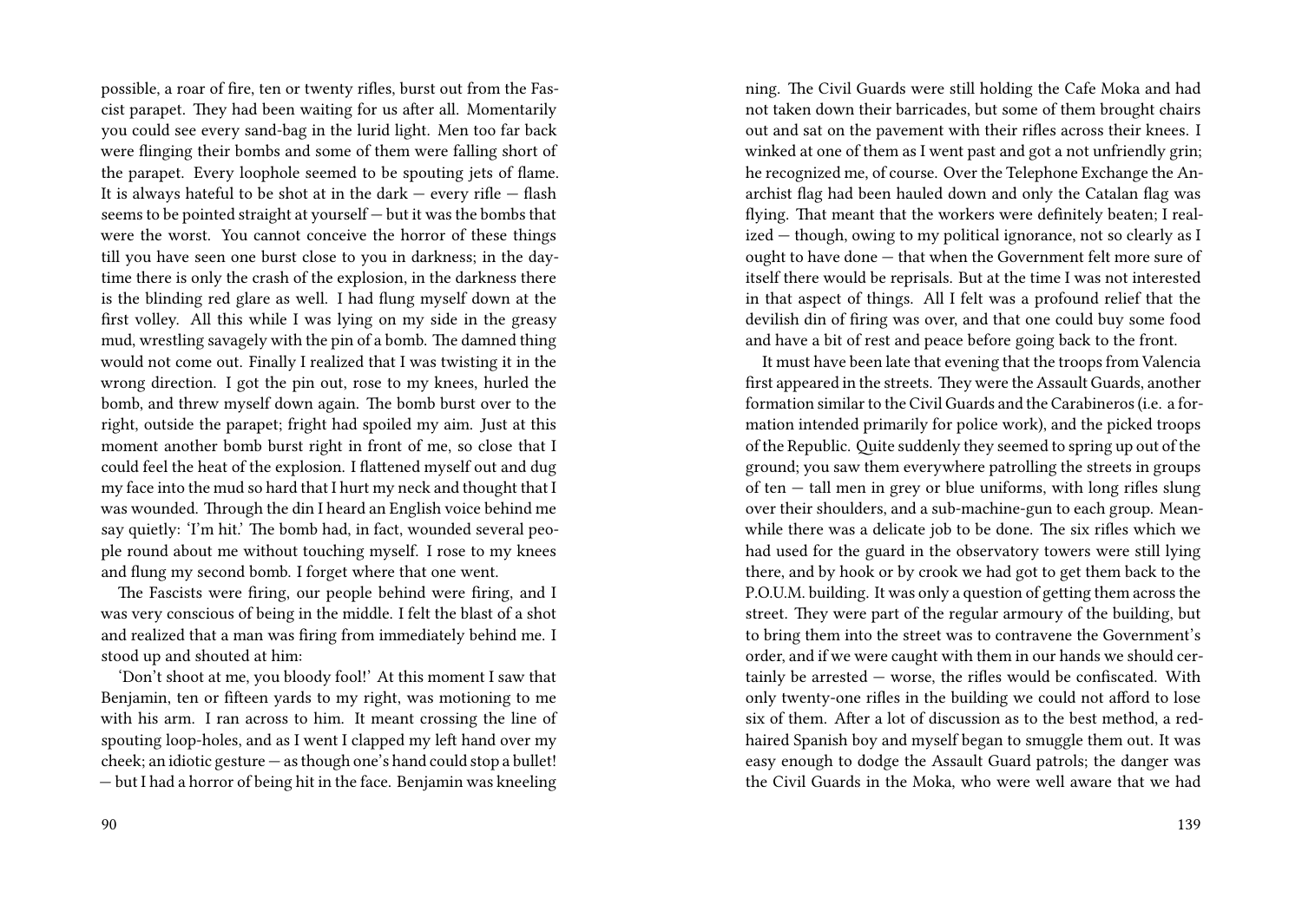principal dish at dinner was one sardine each. The hotel had had no bread for days, and even the wine was running so low that we were drinking older and older wines at higher and higher prices. This shortage of food went on for several days after the fighting was over. Three days running, I remember, my wife and I breakfasted off a little piece of goat's-milk cheese with no bread and nothing to drink. The only thing that was plentiful was oranges. The French lorry drivers brought quantities of their oranges into the hotel. They were a tough — looking bunch; they had with them some flashy Spanish girls and a huge porter in a black blouse. At any other time the little snob of a hotel manager would have done his best to make them uncomfortable, in fact would have refused to have them on the premises, but at present they were popular because, unlike the rest of us, they had a private store of bread which everyone was trying to cadge from them.

I spent that final night on the roof, and the next day it did really look as though the fighting was coming to an end. I do not think there was much firing that day — the Friday. No one seemed to know for certain whether the troops from Valencia were really coining; they arrived that evening, as a matter of fact. The Government was broadcasting half-soothing, half-threatening messages, asking everyone to go home and saying that after a certain hour anyone found carrying arms would be arrested. Not much attention was paid to the Government's broadcasts, but everywhere the people were fading away from the barricades. I have no doubt that it was mainly the food shortage that was responsible. From every side you heard the same remark:' We have no more food, we must go back to work.' On the other hand the Civil Guards, who could count on getting their rations so long as there was any food in the town, were able to stay at their posts. By the afternoon the streets were almost normal, though the deserted barricades were still standing; the Ramblas were thronged with people, the shops nearly all open, and — most reassuring of all — the trams that had stood so long in frozen blocks jerked into motion and began run-

on one knee with a pleased, devilish sort of expression on his face and firing carefully at the rifle-flashes with his automatic pistol. Jorge had dropped wounded at the first volley and was somewhere out of sight. I knelt beside Benjamin, pulled the pin out of my third bomb and flung it. Ah! No doubt about it that time. The bomb crashed inside the parapet, at the corner, just by the machine-gun nest.

The Fascist fire seemed to have slackened very suddenly. Benjamin leapt to his feet and shouted: 'Forward! Charge!' We dashed up the short steep slope on which the parapet stood. I say 'dashed'; 'lumbered' would be a better word; the fact is that you can't move fast when you are sodden and mudded from head to foot and weighted down with a heavy rifle and bayonet and a hundred and fifty cartridges. I took it for granted that there would be a Fascist waiting for me at the top. If he fired at that range he could not miss me, and yet somehow I never expected him to fire, only to try for me with his bayonet. I seemed to feel in advance the sensation of our bayonets crossing, and I wondered whether his arm would be stronger than mine. However, there was no Fascist waiting. With a vague feeling of relief I found that it was a low parapet and the sand-bags gave a good foothold. As a rule they are difficult to get over. Everything inside was smashed to pieces, beams flung all over the place, and great shards of uralite littered everywhere. Our bombs had wrecked all the huts and dug-outs. And still there was not a soul visible. I thought they would be lurking somewhere underground, and shouted in English (I could not think of any Spanish at the moment): 'Come on out of it! Surrender!' No answer. Then a man, a shadowy figure in the half-light, skipped over the roof of one of the ruined huts and dashed away to the left. I started after him, prodding my bayonet ineffectually into the darkness. As I rounded the comer of the hut I saw a man — I don't know whether or not it was the same man as I had seen before — fleeing up the communication-trench that led to the other Fascist position. I must have been very close to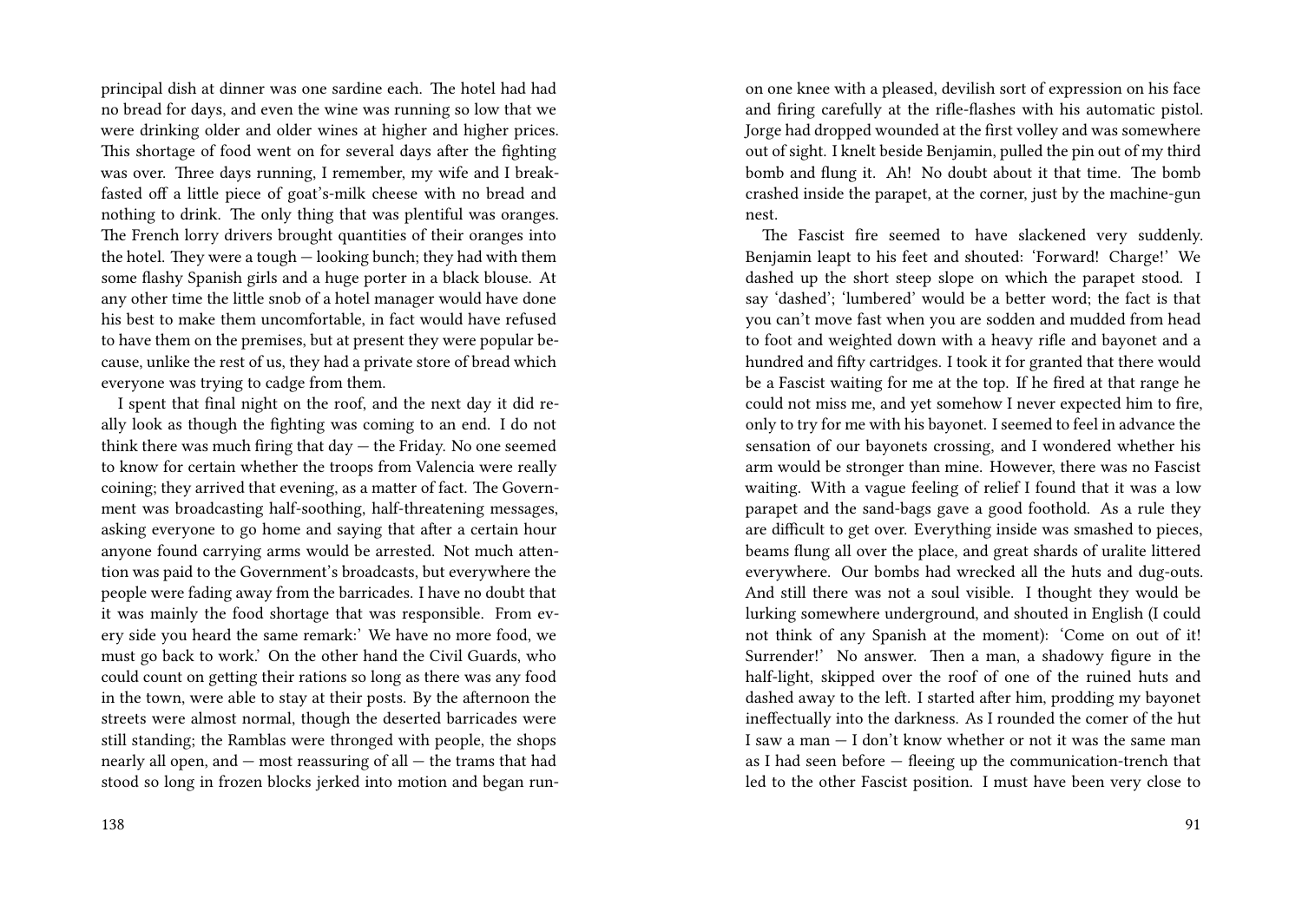him, for I could see him clearly. He was bareheaded and seemed to have nothing on except a blanket which he was clutching round his shoulders. If I had fired I could have blown him to pieces. But for fear of shooting one another we had been ordered to use only bayonets once we were inside the parapet, and in any case I never even thought of firing. Instead, my mind leapt backwards twenty years, to our boxing instructor at school, showing me in vivid pantomime how he had bayoneted a Turk at the Dardanelles. I gripped my rifle by the small of the butt and lunged at the man's back. He was just out of my reach. Another lunge: still out of reach. And for a little distance we proceeded like this, he rushing up the trench and I after him on the ground above, prodding at his shoulder-blades and never quite getting there  $-$  a comic memory for me to look back upon, though I suppose it seemed less comic to him.

Of course, he knew the ground better than I and had soon slipped away from me. When I came back the position was full of shouting men. The noise of firing had lessened somewhat. The Fascists were still pouring a heavy fire at us from three sides, but it was coming from a greater distance.

We had driven them back for the time being. I remember saying in an oracular manner: 'We can hold this place for half an hour, not more.' I don't know why I picked on half an hour. Looking over the right-hand parapet you could see innumerable greenish rifle-flashes stabbing the darkness; but they were a long way back, a hundred or two hundred yards. Our job now was to search the position and loot anything that was worth looting. Benjamin and some others were already scrabbling among the ruins of a big hut or dug-out in the middle of the position. Benjamin staggered excitedly through the ruined roof, tugging at the rope handle of an ammunition box.

'Comrades! Ammunition! Plenty ammunition here!'

'We don't want ammunition,' said a voice, 'we want rifles.'

and the hunger which was growing worse and worse — for none of us had had a proper meal since Monday. It was in my mind all the while that I should have to go back to the front as soon as this business was over. It was infuriating. I had been a hundred and fifteen days in the line and had come back to Barcelona ravenous for a bit of rest and comfort; and instead I had to spend my time sitting on a roof opposite Civil Guards as bored as myself, who periodically waved to me and assured me that they were 'workers' (meaning that they hoped I would not shoot them), but who would certainly open fire if they got the order to do so. If this was history it did not feel like it. It was more like a bad period at the front, when men were short and we had to do abnormal hours of guard-duty; instead of being heroic one just had to stay at one's post, bored, dropping with sleep, and completely uninterested as to what it was all about.

Inside the hotel, among the heterogeneous mob who for the most part had not dared to put their noses out of doors, a horrible atmosphere of suspicion had grown up. Various people were infected with spy mania and were creeping round whispering that everyone else was a spy of the Communists, or the Trotskyists, or the Anarchists, or what-not. The fat Russian agent was cornering all the foreign refugees in turn and explaining plausibly that this whole affair was an Anarchist plot. I watched him with some interest, for it was the first time that I had seen a person whose profession was telling lies — unless one counts journalists. There was something repulsive in the parody of smart hotel life that was still going on behind shuttered windows amid the rattle of rifle-fire. The front dining-room had been abandoned after a bullet came through the window and chipped a pillar, and the guests were crowded into a darkish room at the back, where there were never quite enough tables to go round. The waiters were reduced in numbers — some of them were C.N.T. members and had joined in the general strike — and had dropped their boiled shirts for the time being, but meals were still being served with a pretence of ceremony. There was, however, practically nothing to eat. On that Thursday night the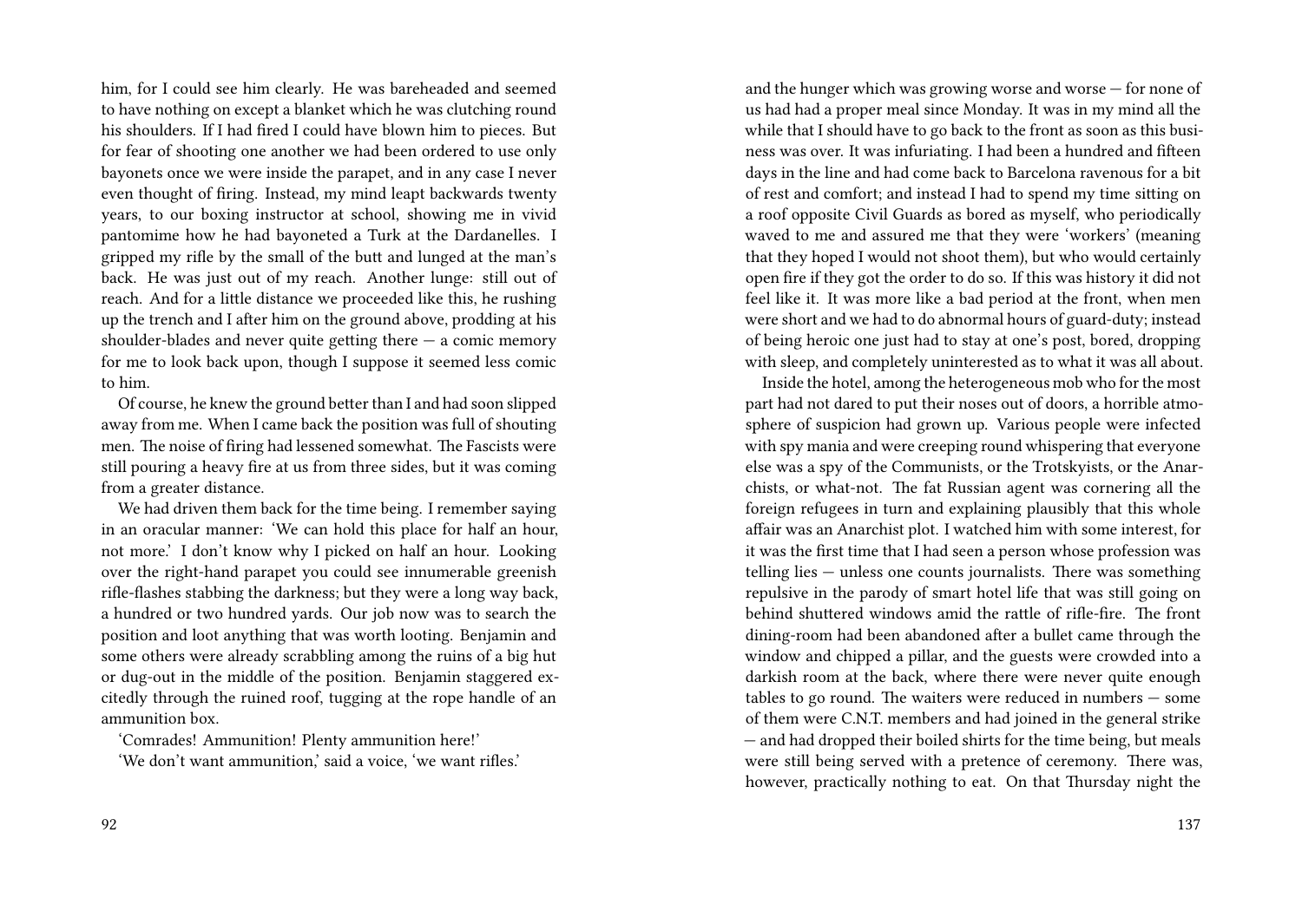nothing had happened, the Government had not declared war on the P.O.U.M., the water had not been cut off, and except for the sporadic firing in the streets everything was normal. My wife said that she had not had the heart to wake me and had slept in an arm-chair in one of the front rooms.

That afternoon there was a kind of armistice. The firing died away and with surprising suddenness the streets filled with people. A few shops began to pull up their shutters, and the market was packed with a huge crowd clamouring for food, though the stalls were almost empty. It was noticeable, however, that the trams did not start running. The Civil Guards were still behind their barricades in the Moka; on neither side were the fortified buildings evacuated. Everyone was rushing round and trying to buy food. And (MI every side you heard the same anxious questions: 'Do you think it's stopped? Do you think it's going to start again?'  $It' - the$ fighting — was now thought of as some kind of natural calamity, like a hurricane or an earthquake, which was happening to us all alike and which we had no power of stopping. And sure enough, almost immediately  $-$  I suppose there must really have been several hours' truce, but they seemed more like minutes than hours a sudden crash of rifle-fire, like a June cloud-burst, sent everyone scurrying; the steel shutters snapped into place, the streets emptied like magic, the barricades were manned, and 'it' had started again.;

I went back to my post on the roof with a feeling of concentrated disgust and fury. When you are taking part in events like these you are, I suppose, in a small way, making history, and you ought by rights to feel like a historical character. But you never do, because at such times the physical details always outweigh everything else. Throughout the fighting I never made the correct 'analysis' of the situation that was so glibly made by journalists hundreds of miles away. What I was chiefly thinking about was not the rights and wrongs of this miserable internecine scrap, but simply the discomfort and boredom of sitting day and night on that intolerable roof,

This was true. Half our rifles were jammed with mud and unusable. They could be cleaned, but it is dangerous to take the bolt out of a rifle in the darkness; you put it down somewhere and then you lose it. I had a tiny electric torch which my wife had managed to buy in Barcelona, otherwise we had no light of any description between us. A few men with good rifles began a desultory fire at the flashes in the distance. No one dared fire too rapidly; even the best of the rifles were liable to jam if they got too hot. There were about sixteen of us inside the parapet, including one or two who were wounded. A number of wounded, English and Spanish, were lying outside. Patrick O'Hara, a Belfast Irishman who had had some training in first-aid, went to and fro with packets of bandages, binding up the wounded men and, of course, being shot at every time he returned to the parapet, in spite of his indignant shouts of 'Poum!'

We began searching the position. There were several dead men lying about, but I did not stop to examine them. The thing I was after was the machine-gun. All the while when we were lying outside I had been wondering vaguely why the gun did not fire. I flashed my torch inside the machine-gun nest. A bitter disappointment! The gun was not there. Its tripod was there, and various boxes of ammunition and spare parts, but the gun was gone. They must have unscrewed it and carried it off at the first alarm. No doubt they were acting under orders, but it was a stupid and cowardly thing to do, for if they had kept the gun in place they could have slaughtered the whole lot of us. We were furious. We had set our hearts on capturing a machine-gun.

We poked here and there but did not find anything of much value. There were quantities of Fascist bombs lying about  $-$  a rather inferior type of bomb, which you touched off by pulling a string — and I put a couple of them in my pocket as souvenirs. It was impossible not to be struck by the bare misery of the Fascist dug-outs. The litter of spare clothes, books, food, petty personal belongings that you saw in our own dug-outs was completely absent; these poor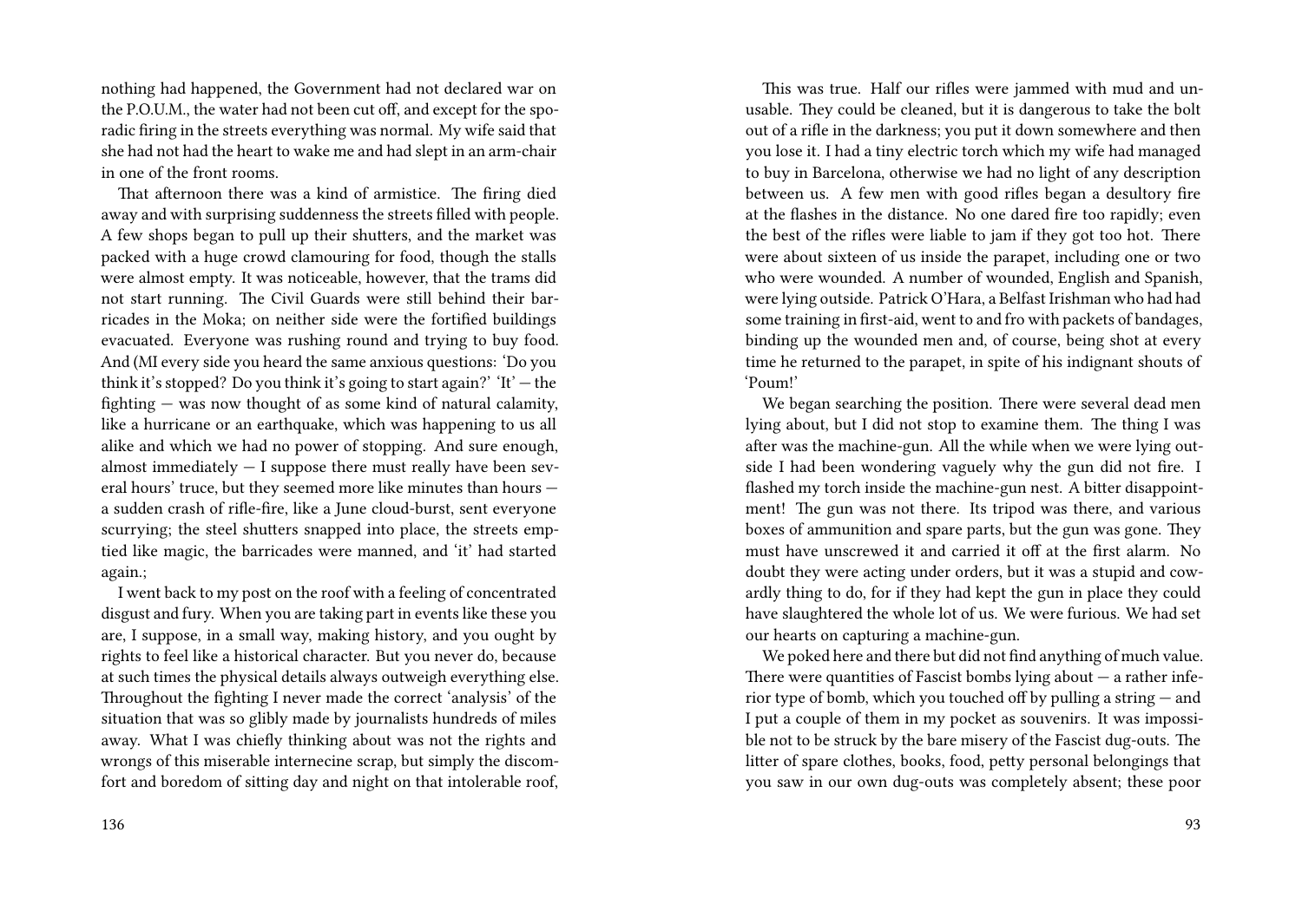unpaid conscripts seemed to own nothing except blankets and a few soggy hunks of bread. Up at the far end there was a small dugout which was partly above ground and had a tiny window. We flashed the torch through the window and instantly raised a cheer. A cylindrical object in a leather case, four feet high and six inches in diameter, was leaning against the wall. Obviously the machinegun barrel. We dashed round and got in at the doorway, to find that the thing in the leather case was not a machine-gun but something which, in our weapon-starved army, was even more precious. It was an enormous telescope, probably of at least sixty or seventy magnifications, with a folding tripod. Such telescopes simply did not exist on our side of the line and they were desperately needed. We brought it out in triumph and leaned it against the parapet, to be carried off after.

At this moment someone shouted that the Fascists were closing in. Certainly the din of firing had grown very much louder. But it was obvious that the Fascists would not counter-attack from the right, which meant crossing no man's land and assaulting their own parapet. If they had any sense at all they would come at us from inside the line. I went round to the other side of the dug-outs. The position was roughly horseshoe-shaped, with the dug-outs in the middle, so that we had another parapet covering us on the left. A heavy fire was coming from that direction, but it did not matter greatly. The danger-spot was straight in front, where there was no protection at all. A stream of bullets was passing just overhead. They must be coming from the other Fascist position farther up the line; evidently the Shock Troopers had not captured it after all. But this time the noise was deafening. It was the unbroken, drum-like roar of massed rifles which I was used to hearing from a little distance; this was the first time I had been in the middle of it. And by now, of course, the firing had spread along the line for miles around. Douglas Thompson, with a wounded arm dangling useless at his side, was leaning against the parapet and firing one-handed

I remember the long, nightmarish evening that we spent in fortifying the building. We locked the steel curtains across the front entrance and behind them built a barricade of slabs of stone left behind by the workmen who had been making some alterations. We went over our stock of weapons. Counting the six rifles that were on the roof of the Poliorama opposite, we had twenty-one rifles, one of them defective, about fifty rounds of ammunition for each rifle, and a few dozen bombs; otherwise nothing except a few pistols and revolvers. About a dozen men, mostly Germans, had volunteered for the attack on the Cafe Moka, if it came off. We should attack from the roof, of course, some time in the small hours, and take them by surprise; they were more numerous, but our morale was better, and no doubt we could storm the place, though people were bound to be killed in doing so. We had no food in the building except a few slabs of chocolate, and the rumour had gone round that 'they' were going to cut off the water supply. (Nobody knew who 'they' were. It might be the Government that controlled the waterworks, or it might be the C.N.T. — nobody knew.) We spent a long time filling up every basin in the lavatories, every bucket we could lay hands on, and, finally, the fifteen beer bottles, now empty, which the Civil Guards had given to Kopp.

I was in a ghastly frame of mind and dog-tired after about sixty hours without much sleep. It was now late into the night. People were sleeping all over the floor behind the barricade downstairs. Upstairs there was a small room, with a sofa in it, which we intended to use as a dressing-station, though, needless to say, we discovered that there was neither iodine nor bandages in the building. My wife had come down from the hotel in case a nurse should be needed. I lay down on the sofa, feeling that I would like half an hour's rest before the attack on the Moka, in which I should presumably be killed. I remember the intolerable discomfort caused by my pistol, which was strapped to my belt and sticking into the small of my back. And the next thing I remember is waking up with a jerk to find my wife standing beside me. It was broad daylight,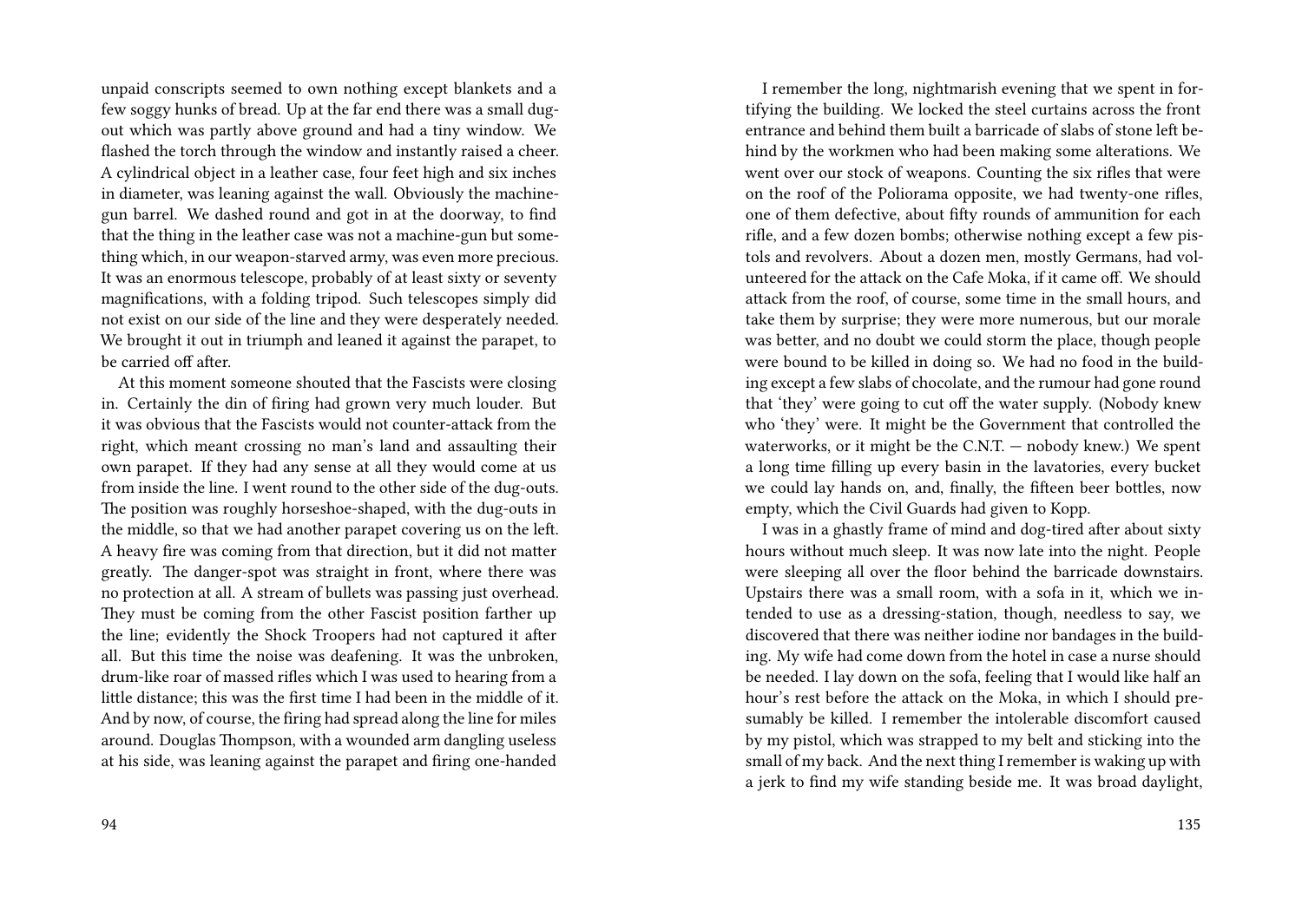arming of the hated Civil Guards. If the Generalite had promised to do these two things, and also promised to put an end to the food profiteering, there is little doubt that the barricades would have been down in two hours. But it was obvious that the Generalite was not going to give in. Ugly rumours were flying round. It was said that the Valencia Government was sending six thousand men to occupy Barcelona, and that five thousand Anarchist and P.O.U.M. troops had left the Aragon front to oppose them. Only the first of these rumours was true. Watching from the observatory tower we saw the low grey shapes of warships closing in upon the harbour. Douglas Moyle, who had been a sailor, said that they looked like British destroyers. As a matter of fact they were British destroyers, though we did not learn this till afterwards.

That evening we heard that on the Plaza de Espana four hundred Civil Guards had surrendered and handed their arms to the Anarchists; also the news was vaguely filtering through that in the suburbs (mainly working-class quarters) the C.N.T. were in control. It looked as though we were winning. But the same evening Kopp sent for me and, with a grave face, told me that according to information he had just received the Government was about to outlaw the P.O.U.M. and declare a state of war upon it. The news gave me a shock. It was the first glimpse I had had of the interpretation that was likely to be put upon this affair later on. I dimly foresaw that when the fighting ended the entire blame would be laid upon the P.O.U.M., which was the weakest party and therefore the most suitable scapegoat. And meanwhile our local neutrality was at an end. If the Government declared war upon us we had no choice but to defend ourselves, and here at the Executive building we could be certain that the Civil Guards next door would get orders to attack us. Our only chance was to attack them first. Kopp was waiting for orders on the telephone; if we heard definitely that the P.O.U.M. was outlawed we must make preparations at once to seize the Cafe Moka.

134

at the flashes. Someone whose rifle had jammed was loading for him.

There were four or five of us round this side. It was obvious what we must do. We must drag the sand-bags from the front parapet and make a barricade across the unprotected side. And we had got to be quick. The fire was high at present, but they might lower it at any moment; by the flashes all round I could see that we had a hundred or two hundred men against us. We began wrenching the sand-bags loose, carrying them twenty yards forward and dumping them into a rough heap. It was a vile job. They were big sandbags, weighing a hundredweight each and it took every ounce of your strength to prise them loose; and then the rotten sacking split and the damp earth cascaded all over you, down your neck and up your sleeves. I remember feeling a deep horror at everything: the chaos, the darkness, the frightful din, the slithering to and fro in the mud, the struggles with the bursting sand-bags  $-$  all the time encumbered with my rifle, which I dared not put down for fear of losing it. I even shouted to someone as we staggered along with a bag between us: 'This is war! Isn't it bloody?' Suddenly a succession of tall figures came leaping over the front parapet. As they came nearer we saw that they wore the uniform of the Shock Troopers, and we cheered, thinking they were reinforcements. However, there were only four of them, three Germans and a Spaniard.

We heard afterwards what had happened to the Shock Troopers. They did not know the ground and in the darkness had been led to the wrong place, where they were caught on the Fascist wire and numbers of them were shot down. These were four who had got lost, luckily for themselves. The Germans did not speak a word of English, French, or Spanish. With difficulty and much gesticulation we explained what we were doing and got them to help us in building the barricade.

The Fascists had brought up a machine-gun now. You could see it spitting like a squib a hundred or two hundred yards away; the bullets came over us with a steady, frosty crackle. Before long we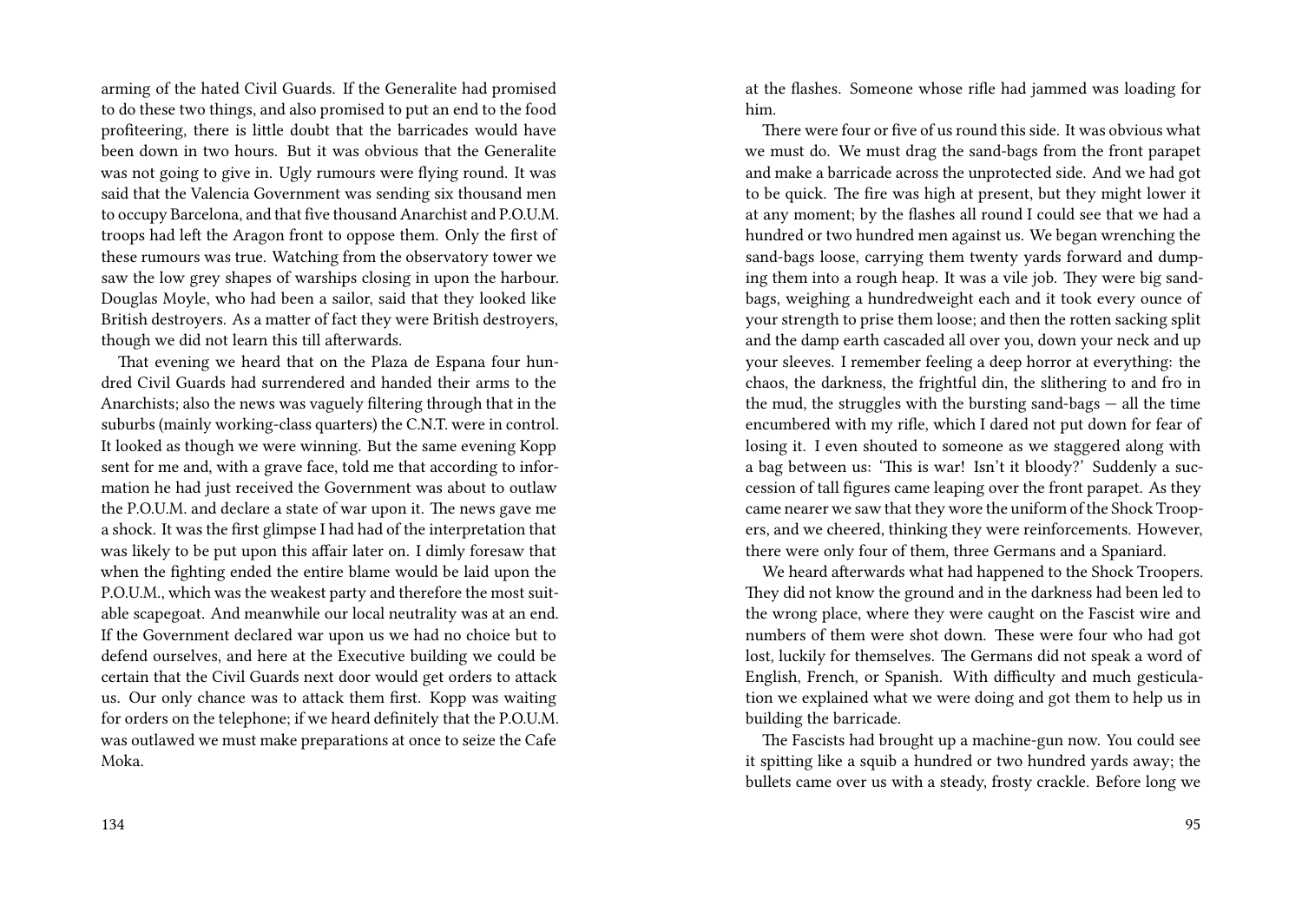had flung enough sand-bags into place to make a low breastwork behind which the few men who were on this side of the position could lie down and fire. I was kneeling behind them. A mortarshell whizzed over and crashed somewhere in no man's land. That was another danger, but it would take them some minutes to find our range. Now that we had finished wrestling with those beastly sand-bags it was not bad fun in a way; the noise, the darkness, the flashes approaching, our own men blazing back at the flashes. One even had time to think a little. I remember wondering whether I was frightened, and deciding that I was not. Outside, where I was probably in less danger, I had been half sick with fright. Suddenly there was another shout that the Fascists were closing in. There was no doubt about it this time, the rifle-flashes were much nearer. I saw a flash hardly twenty yards away. Obviously they were working their way up the communication-trench. At twenty yards they were within easy bombing range; there were eight or nine of us bunched together and a single well-placed bomb would blow us all to fragments. Bob Smillie, the blood running down his face from a small wound, sprang to his knee and flung a bomb. We cowered, waiting for the crash. The fuse fizzled red as it sailed through the air, but the bomb failed to explode. (At least a quarter of these bombs were duds'). I had no bombs left except the Fascist ones and I was not certain how these worked. I shouted to the others to know if anyone had a bomb to spare. Douglas Moyle felt in his pocket and passed one across. I flung it and threw myself on my face. By one of those strokes of luck that happen about once in a year I had managed to drop the bomb almost exactly where the rifle had flashed. There was the roar of the explosion and then, instantly, a diabolical outcry of screams and groans. We had got one of them, anyway; I don't know whether he was killed, but certainly he was badly hurt. Poor wretch, poor wretch! I felt a vague sorrow as I heard him screaming. But at the same instant, in the dim light of the rifle-flashes, I saw or thought I saw a figure standing near the place where the rifle had flashed. I threw up my rifle and let

mean anything.' In spite of the extent of the fighting and the number of casualties I believe this was nearer the truth than the official version which represented the affair as a planned rising. It was about Wednesday (5 May) that a change seemed to come over things. The shuttered streets looked ghastly. A very few pedestrians, forced abroad for one reason or another, crept to and

fro, flourishing white handkerchiefs, and at a spot in the middle of the Ramblas that was safe from bullets some men were crying newspapers to the empty street. On Tuesday Solidaridad Obrera, the Anarchist paper, had described the attack on the Telephone Exchange as a 'monstrous provocation' (or words to that effect), but on Wednesday it changed its tune and began imploring everyone to go back to work. The Anarchist leaders were broadcasting the same message. The office of La Batalla, the P.O.U.M. paper, which was not defended, had been raided and seized by the Civil Guards at about the same time as the Telephone Exchange, but the paper was being printed, and a few copies distributed, from another address. I urged everyone to remain at the barricades. People were divided in their minds and wondering uneasily how the devil this was going to end. I doubt whether anyone left the barricades as yet, but everyone was sick of the meaningless fighting, which could obviously lead to no real decision, because no one wanted this to develop into a full-sized civil war which might mean losing the war against Franco. I heard this fear expressed on all sides. So far as one could gather from what people were saying at the time the C.N.T. rank and file wanted, and had wanted from the beginning, only two things: the handing back of the Telephone Exchange and the dis-

in tired, hungry, and dirty after a night on guard. Their attitude was completely neutral. If they had been good party-men they would, I suppose, have urged me to change sides, or even have pinioned me and taken away the bombs of which my pockets were full; instead they merely commiserated with me for having to spend my leave in doing guard-duty on a roof. The general attitude was: 'This is only a dust-up between the Anarchists and the police — it doesn't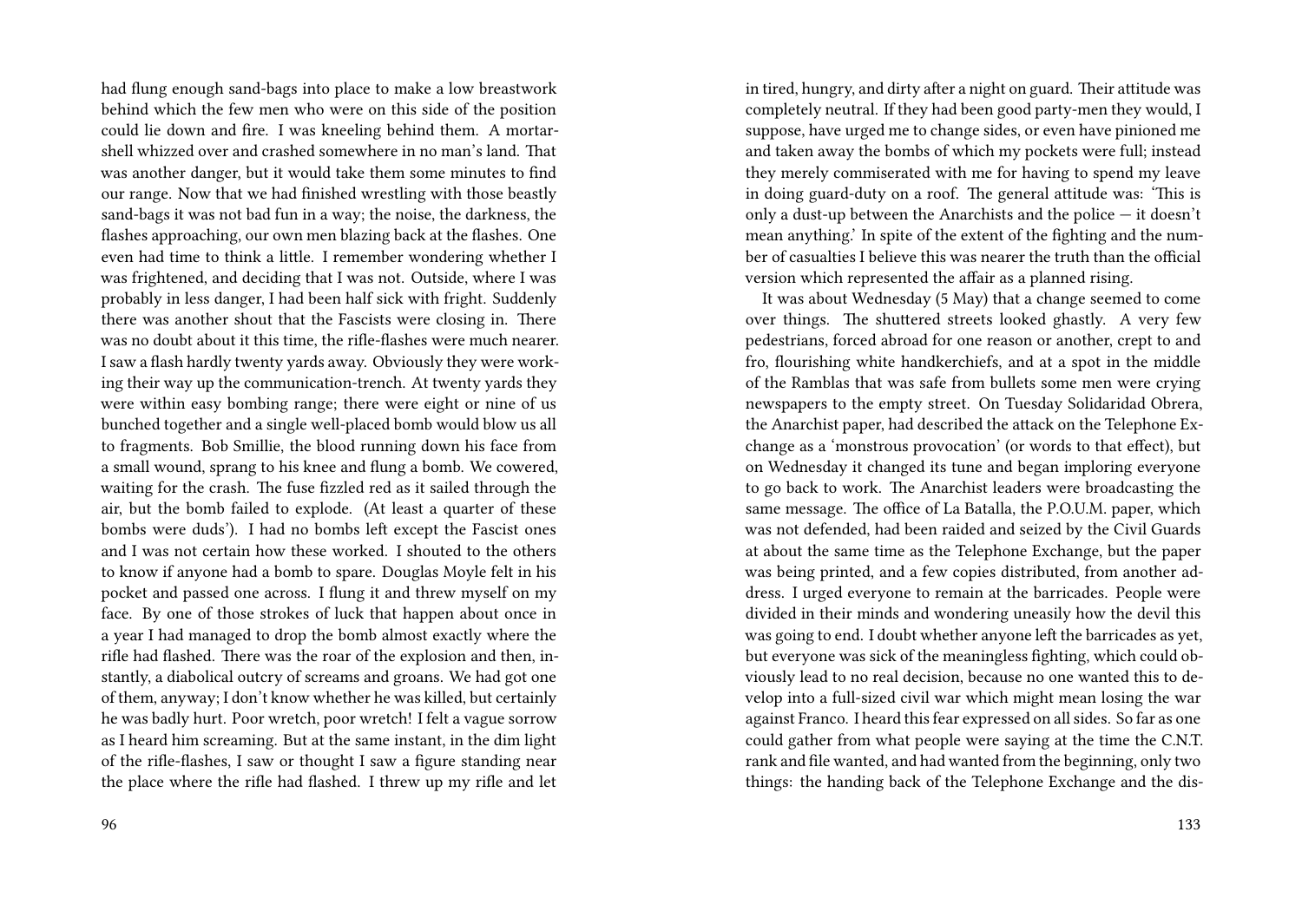sniping into the Ramblas) food was brought from the Hotel Falcon for the fifteen or twenty militiamen who were in the P.O.U.M. Executive Building, but there was barely enough to go round, and as many of us as possible went to the Hotel Continental for our meals. The Continental had been 'collectivized' by the Generalite and not, like most of the hotels, by the C.N.T. or U.G.T., and it was regarded as neutral ground. No sooner had the fighting started than the hotel filled to the brim with a most extraordinary collection of people. There were foreign journalists, political suspects of every shade, an American airman in the service of the Government, various Communist agents, including a fat, sinister-looking Russian, said to be an agent of the Ogpu, who was nicknamed Charlie Chan and wore attached to his waist-band a revolver and a neat little bomb, some families of well — to-do Spaniards who looked like Fascist sympathizers, two or three wounded men from the International Column, a gang of lorry drivers from. some huge French lorries which had been carrying a load of oranges back to France and had been held up by the fighting, and a number of Popular Army officers. The Popular Army, as a body, remained neutral throughout the fighting, though a few soldiers slipped away from the barracks and took part as individuals; on the Tuesday morning I had seen a couple of them at the P.O.U.M. barricades. At the beginning, before the foodshortage became acute and the newspapers began stirring up hatred, there was a tendency to regard the whole affair as a joke. This was the kind of thing that happened every year in Barcelona, people were saying. George Tioli, an Italian journalist, a great friend of ours, came in with his trousers drenched with blood. He had gone out to see what was happening and had been binding up a wounded man on the pavement when someone playfully tossed a hand-grenade at him, fortunately not wounding him seriously. I remember his remarking that the Barcelona paving-stones ought to be numbered; it would save such a lot of trouble in building and demolishing barricades. And I remember a couple of men from the International Column sitting in my room at the hotel when I came

fly. Another scream, but I think it was still the effect of the bomb. Several more bombs were thrown. The next rifle-flashes we saw were a long way off, a hundred yards or more. So we had driven them back, temporarily at least.

Everyone began cursing and saying why the hell didn't they send us some supports. With a sub-machine-gun or twenty men with clean rifles we could hold this place against a battalion. At this moment Paddy Donovan, who was second-in-command to Benjamin and had been sent back for orders, climbed over the front parapet.

'Hi! Come on out of it! All men to retire at once!'

'What?'

'Retire! Get out of it!'

'Why?'

'Orders. Back to our own lines double-quick.'

People were already climbing over the front parapet. Several of them were struggling with a heavy ammunition box. My mind flew to the telescope which I had left leaning against the parapet on the other side of the position. But at this moment I saw that the four Shock Troopers, acting I suppose on some mysterious orders they had received beforehand, had begun running up the communication-trench. It led to the other Fascist position and  $-$  if they got there  $-$  to certain death. They were disappearing into the darkness. I ran after them, trying to think of the Spanish for 'retire'; finally I shouted, 'Atras! Atras!' which perhaps conveyed the right meaning. The Spaniard understood it and brought the others back. Paddy was waiting at the parapet.

'Come on, hurry up.'

'But the telescope!'

'B— the telescope! Benjamin's waiting outside.'

We climbed out. Paddy held the wire aside for me. As soon as we got away from the shelter of the Fascist parapet we were under a devilish fire that seemed to be coming at us from every direction. Part of it, I do not doubt, came from our own side, for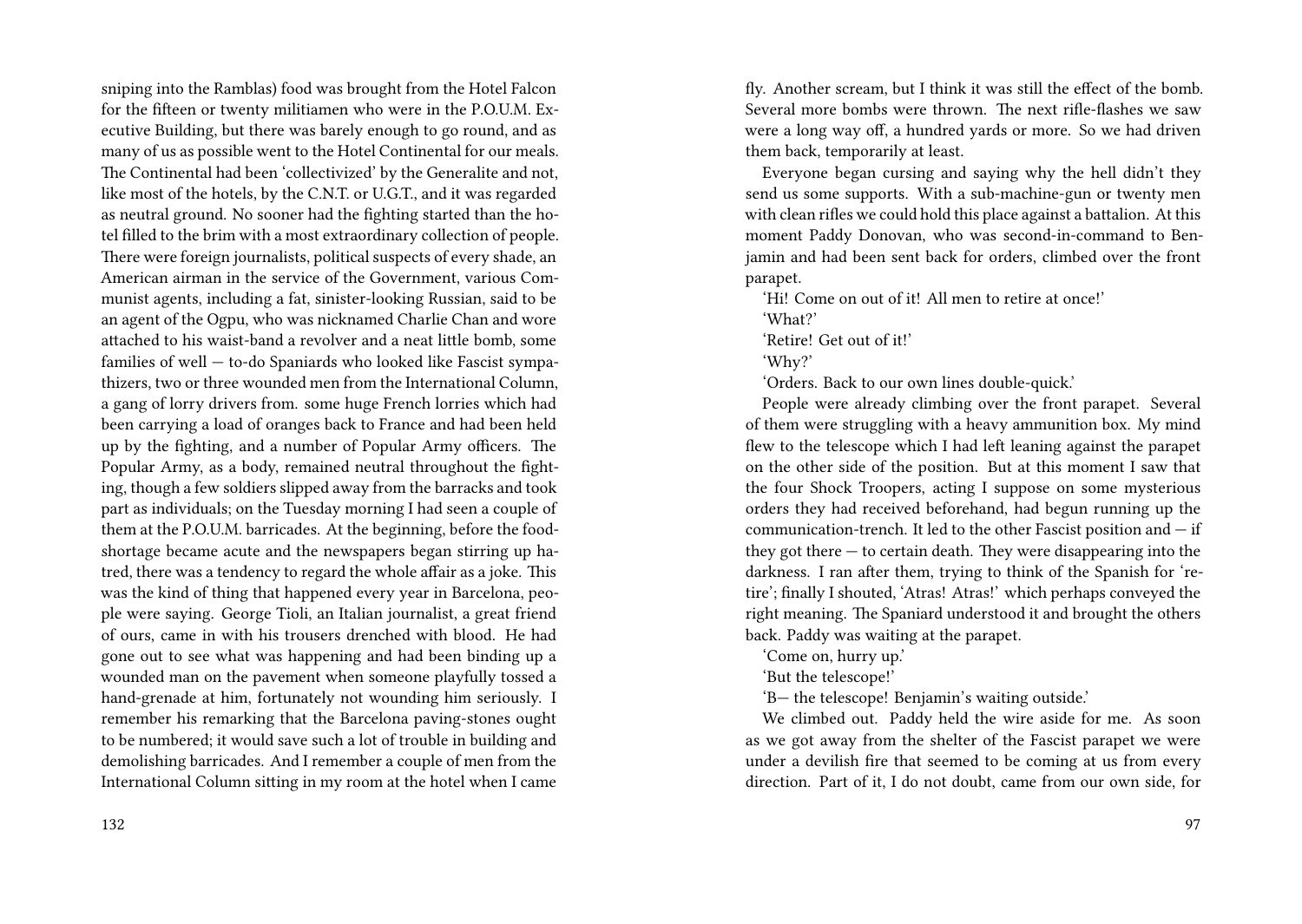everyone was firing all along the line. Whichever way we turned a fresh stream of bullets swept past; we were driven this way and that in the darkness like a flock of sheep. It did not make it any easier that we were dragging a captured box of ammunition — one of those boxes that hold 1750 rounds and weigh about a hundredweight — besides a box of bombs and several Fascist rifles. In a few minutes, although the distance from parapet to parapet was not two hundred yards and most of us knew the ground, we were completely lost. We found ourselves slithering about in a muddy field, knowing nothing except that bullets were coming from both sides. There was no moon to go by, but the sky was growing a little lighter. Our lines lay east ofHuesca; I wanted to stay where we were till the first crack of dawn showed us which was east and which was west; but the others were against it. We slithered onwards, changing our direction several times and taking it in turns to haul at the ammunition-box. At last we saw the low flat line of a parapet looming in front of us. It might be ours or it might be the Fascists'; nobody had the dimmest idea which way we were going. Benjamin crawled on his belly through some tall whitish weed till he was about twenty yards from the parapet and tried a challenge. A shout of 'Poum!' answered him. We jumped to our feet, found our way along the parapet, slopped once more through the irrigation ditch  $-$  splash-gurgle!  $-$  and were in safety.

Kopp was waiting inside the parapet with a few Spaniards. The doctor and the stretchers were gone. It appeared that all the wounded had been got in except Jorge and one of our own men, Hiddlestone by name, who were missing. Kopp was pacing up and down, very pale. Even the fat folds at the back of his neck were pale; he was paying no attention to the bullets that streamed over the low parapet and cracked close to his head. Most of us were squatting behind the parapet for cover. Kopp was muttering. 'Jorge! Cogno! Jorge!' And then in English. 'If Jorge is gone it is terreeble, terreeble!' Jorge was his personal friend and one of his best officers. Suddenly he turned to us and asked for five

The same day, for no apparent reason, a man in the J.S.U. building farther down the street suddenly raised his rifle and let fly at me when I was leaning out of the window. Perhaps I made a tempting mark. I did not fire back. Though he was only a hundred yards away the bullet went so wide that it did not even hit the roof of the observatory. As usual, Spanish standards of marksmanship had saved me. I was fired at several times from this building.

The devilish racket of firing went on and on. But so far as I could see, and from all I heard, the fighting was defensive on both sides. People simply remained in their buildings or behind their barricades and blazed away at the people opposite. About half a mile away from us there was a street where some of the main offices of the C.N.T. and the U.G.T. were almost exactly facing one another; from that direction the volume of noise was terrific. I passed down that street the day after the fighting was over and the panes of the shop-windows were like sieves. (Most of the shopkeepers in Barcelona had their windows criss-crossed with strips of paper, so that when a bullet hit a pane it did not shiver to pieces.) Sometimes the rattle of rifle and machine-gun fire was punctuated by the crash of hand-grenades. And at long intervals, perhaps a dozen times in all, there were tremendously heavy explosions which at the time I could not account for; they sounded like aerial bombs, but that was impossible, for there were no aeroplanes about. I was told afterwards — quite possibly it was true — that agents provocateurs were touching off masses of explosive in order to increase the general noise and panic. There was, however, no artillery-fire. I was listening for this, for if the guns began to fire it would mean that the affair was becoming serious (artillery is the determining factor in street warfare). Afterwards there were wild tales in the newspapers about batteries of guns firing in the streets, but no one was able to point to a building that had been hit by a shell. In any case the sound of gunfire is unmistakable if one is used to it.

Almost from the start food was running short. With difficulty and under cover of darkness (for the Civil Guards were constantly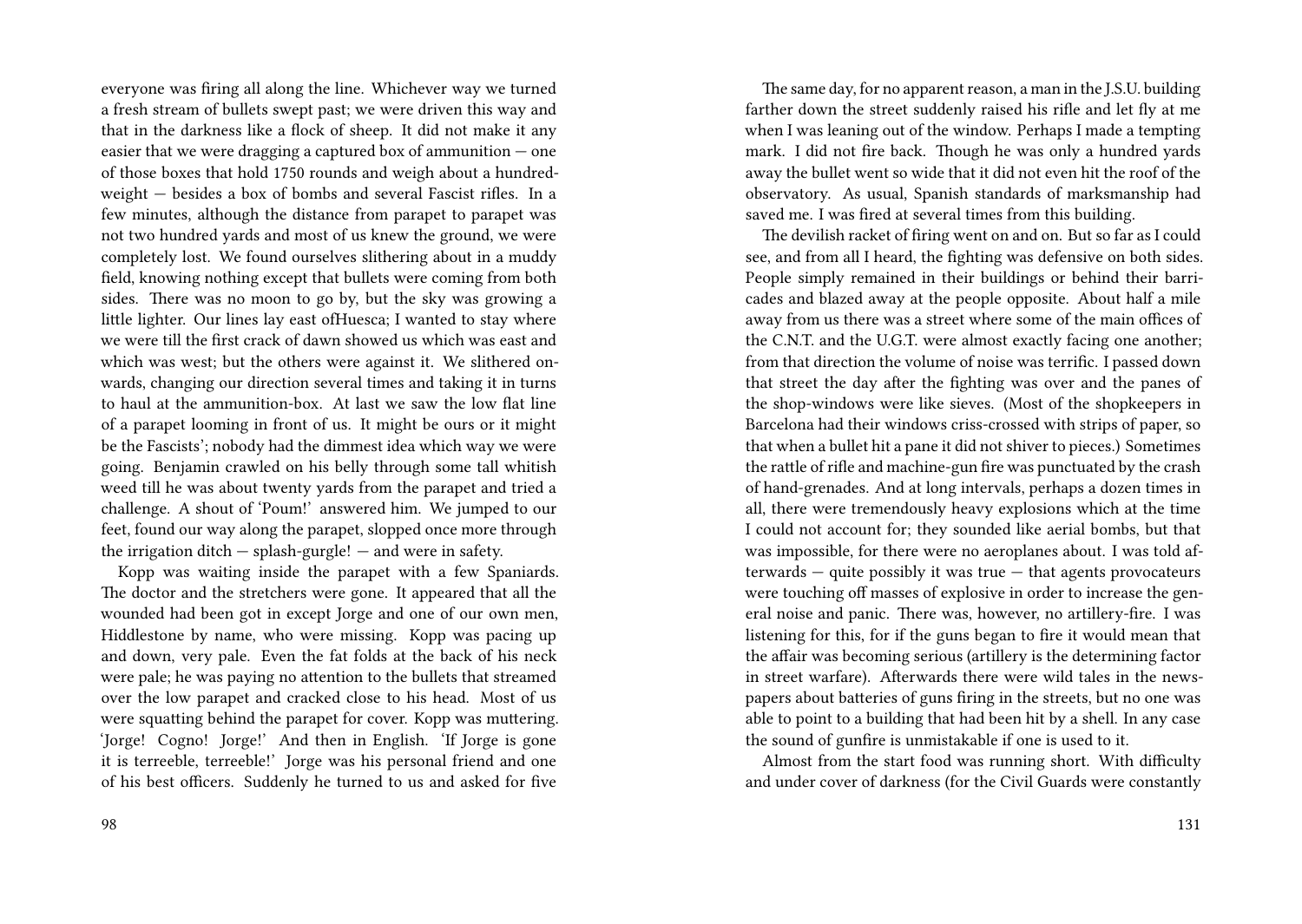rifles to make up for one they had somehow lost on the previous day. Nevertheless, it was a queer feeling sitting on that roof. Sometimes I was merely bored with the whole affair, paid no attention to the hellish noise, and spent hours reading a succession of Penguin Library books which, luckily, I had bought a few days earlier; sometimes I was very conscious of the armed men watching me fifty yards away. It was a little like being in the trenches again; several times I caught myself, from force of habit, speaking of the Civil Guards as 'the Fascists'. There were generally about six of us up there. We placed a man on guard in each of the observatory towers, and the rest of us sat on the lead roof below, where there was no cover except a stone palisade. I was well aware that at any moment the Civil Guards might receive telephone orders to open fire. They had agreed to give us warning before doing so, but there was no certainty that they would keep to their agreement. Only once, however, did trouble look like starting. One of the Civil Guards opposite knelt down and began firing across the barricade. I was on guard in the observatory at the time. I trained my rifle on him and shouted across:

'Hi! Don't you shoot at us!'

'What?'

'Don't you fire at us or we'll fire back!'

'No, no! I wasn't firing at you. Look — down there!'

He motioned with his rifle towards the side-street that ran past the bottom of our building. Sure enough, a youth in blue overalls, with a rifle in his hand, was dodging round the corner. Evidently he had just taken a shot at the Civil Guards on the roof.

'I was firing at him. He fired first.' (I believe this was true.) 'We don't want to shoot you. We're only workers, the same as you are.'

He made the anti-Fascist salute, which I returned. I shouted across:

'Have you got any more beer left?'

'No, it's all gone.'

volunteers, two English and three Spanish, to go and look for the missing men. Moyle and I volunteered with three Spaniards.

As we got outside the Spaniards murmured that it was getting dangerously light. This was true enough; the sky was dimly blue. There was a tremendous noise of excited voices coming from the Fascist redoubt. Evidently they had re-occupied the place in much greater force than before. We were sixty or seventy yards from the parapet when they must have seen or heard us, for they sent over a heavy burst of fire which made us drop on our faces. One of them flung a bomb over the parapet  $-$  a sure sign of panic. We were lying in the grass, waiting for an opportunity to move on, when we heard or thought we heard — I have no doubt it was pure imagination, but it seemed real enough at the time — that the Fascist voices were much closer. They had left the parapet and were coming after us. 'Run!' I yelled to Moyle, and jumped to my feet. And heavens, how I ran! I had thought earlier in the night that you can't run when you are sodden from head to foot and weighted down with a rifle and cartridges; I learned now you can always run when you think you have fifty or a hundred armed men after you. But if I could run fast, others could run faster. In my flight something that might have been a shower of meteors sped past me. It was the three Spaniards, who had been in front. They were back to our own parapet before they stopped and I could catch up with them. The truth was that our nerves were all to pieces. I knew, however, that in a half light one man is invisible where five are clearly visible, so I went back alone. I managed to get to the outer wire and searched the ground as well as I could, which was not very well, for I had to lie on my belly. There was no sign ofJorge or Hiddlestone, so I crept back. We learned afterwards that both Jorge and Hiddlestone had been taken to the dressing-station earlier. Jorge was lightly wounded through the shoulder. Hiddlestone had received a dreadful wound — a bullet which travelled right up his left arm, breaking the bone in several places; as he lay helpless on the ground a bomb had burst near him and torn various other parts of his body. He recovered, I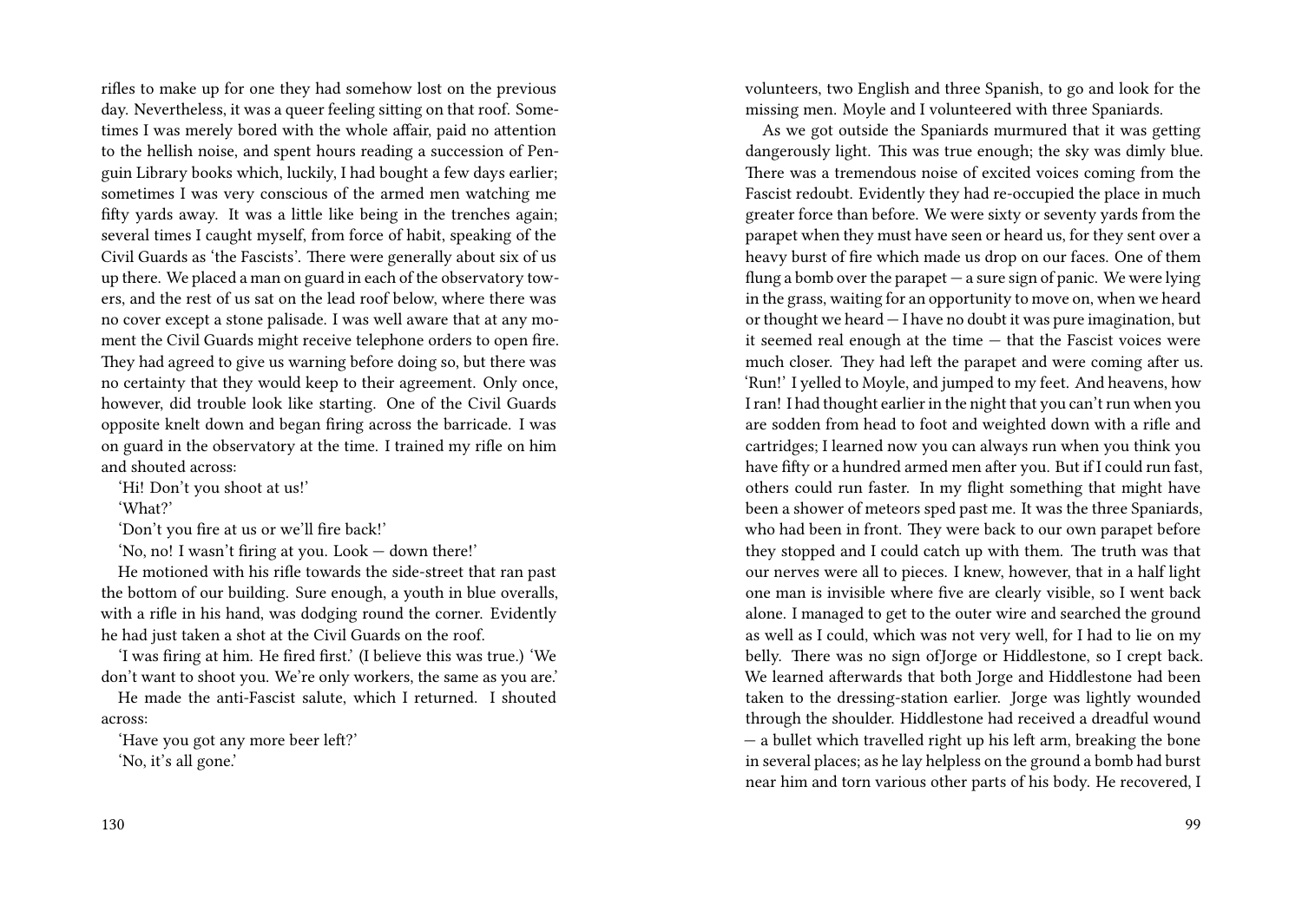am glad to say. Later he told me that he had worked his way some distance lying on his back, then had clutched hold of a wounded Spaniard and they had helped one another in.

It was getting light now. Along the line for miles around a ragged meaningless fire was thundering, like the rain that goes on raining after a storm. I remember the desolate look of everything, the morasses of mud, the weeping poplar trees, the yellow water in the trench-bottoms; and men's exhausted faces, unshaven, streaked with mud, and blackened to the eyes with smoke. When I got back to my dug — out the three men I shared it with were already fast sleep. They had flung themselves down with all their equipment on and their muddy rifles clutched against them. Everything was sodden, inside the dug  $-$  out as well as outside. By long searching I managed to collect enough chips of dry wood to make a tiny fire. Then I smoked the cigar which I had been hoarding and which, surprisingly enough, had not got broken during the night.

Afterwards we learned that the action had been a success, as such things go. It was merely a raid to make the Fascists divert troops from the other side of Huesca, where the Anarchists were attacking again. I had judged that the Fascists had thrown a hundred or two hundred men into the counter-attack, but a deserter told us later on that it was six hundred. I dare say he was lying deserters, for obvious reasons, often try to curry favour. It was a great pity about the telescope. The thought of losing that beautiful bit of loot worries me even now.

tory, I could grasp that the Ramblas, which is one of the principal streets of the town, formed a dividing line. To the right of the Ramblas the working-class quarters were solidly Anarchist; to the left a confused fight was going on among the tortuous by-streets, but on that side the P.S.U.C. and the Civil Guards were more or less in control. Up at our end of the Ramblas, round the Plaza de Cataluna, the position was so complicated that it would have been quite unintelligible if every building had not flown a party flag. The principal landmark here was the Hotel Colon, the headquarters of the P.S.U.C., dominating the Plaza de Cataluna. In a window near the last 0 but one in the huge 'Hotel Colon' that sprawled across its face they had a machine-gun that could sweep the square with deadly effect. A hundred yards to the right of us, down the Ramblas, the J.S.U., the youth league of the P.S.U.C. (corresponding to the Young Communist League in England), were holding a big department store whose sandbagged side-windows fronted our observatory. They had hauled down their red flag and hoisted the Catalan national flag. On the Telephone Exchange, the starting-point of all the trouble, the Catalan national flag and the Anarchist flag were flying side by side. Some kind of temporary compromise had been arrived at there, the exchange was working uninterruptedly and there was no firing from the building.

In our position it was strangely peaceful. The Civil Guards in the Cafe Moka had drawn down the steel curtains and piled up the cafe furniture to make a barricade. Later half a dozen of them came on to the roof, opposite to ourselves, and built another barricade of mattresses, over which they hung a Catalan national flag. But it was obvious that they had no wish to start a fight. Kopp had made a definite agreement with them: if they did not fire at us we would not fire at them. He had grown quite friendly with the Civil Guards by this time, and had been to visit them several times in the Cafe Moka. Naturally they had looted everything drinkable the cafe possessed, and they made Kopp a present of fifteen bottles of beer. In return Kopp had actually given them one of our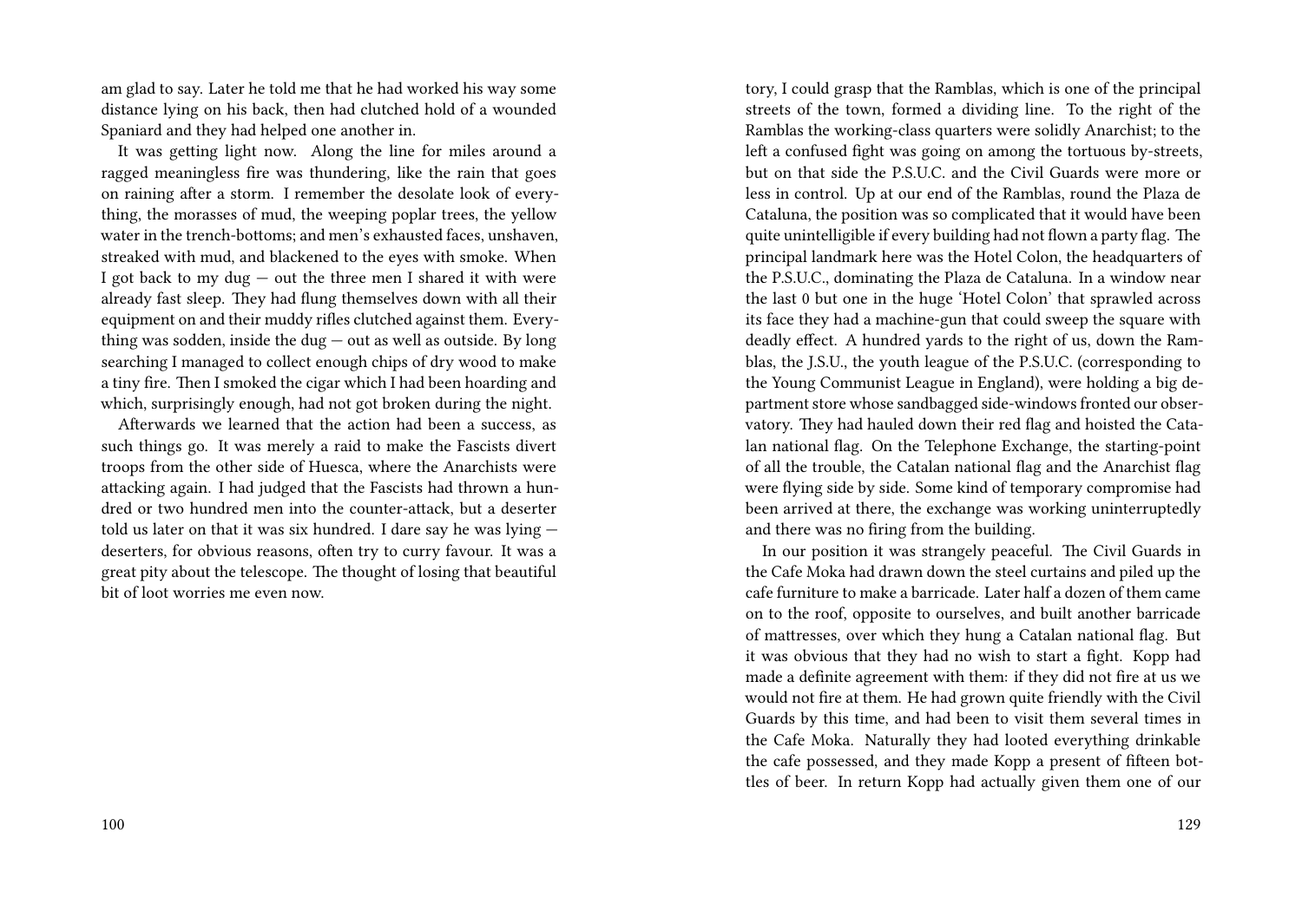being dragged into this affair, but felt that they had got to stand by the C.N.T.

They had already placed guards in the observatory. The next three days and nights I spent continuously on the roof of the Poliorama, except for brief intervals when I slipped across to the hotel for meals. I was in no danger, I suffered from nothing worse than hunger and boredom, yet it was one of the most unbearable periods of my whole life. I think few experiences could be more sickening, more disillusioning, or, finally, more nerve-racking than those evil days of street warfare.

I used to sit on the roof marvelling at the folly of it all. From the little windows in the observatory you could see for miles around — vista after vista of tall slender buildings, glass domes, and fantastic curly roofs with brilliant green and copper tiles; over to eastward the glittering pale blue  $sea$  — the first glimpse of the sea that I had had since coming to Spain. And the whole huge town of a million people was locked in a sort of violent inertia, a nightmare of noise without movement. The sunlit streets were quite empty. Nothing was happening except the streaming of bullets from barricades and sand-bagged windows. Not a vehicle was stirring in the streets; here and there along the Ramblas the trams stood motionless where their drivers had jumped out of them when the fighting started. And all the while the devilish noise, echoing from thousands of stone buildings, went on and on and on, like a tropical rainstorm. Crack-crack, rattle — rattle, roar — sometimes it died away to a few shots, sometimes it quickened to a deafening fusillade, but it never stopped while daylight lasted, and punctually next dawn it started again.

What the devil was happening, who was fighting whom, and who was winning, was at first very difficult to discover. The people of Barcelona are so used to street-fighting and so familiar with the local geography that they knew by a kind of instinct which political party will hold which streets and which buildings. A foreigner is at a hopeless disadvantage. Looking out from the observa-

## **Chapter Eight**

THE days grew hotter and even the nights grew tolerably warm. On a bullet — chipped tree in front of our parapet thick clusters of cherries were forming. Bathing in the river ceased to be an agony and became almost a pleasure. Wild roses with pink blooms the size of saucers straggled over the shell-holes round Torre Fabian. Behind the line you met peasants wearing wild roses over their ears. In the evenings they used to go out with green nets, hunting quails. You spread the net over the tops of the grasses and then lay down and made a noise like a female quail. Any male quail that was within hearing then came running towards you, and when he was underneath the net you threw a stone to scare him, whereupon he sprang into the air and was entangled in the net. Apparently only male quails were caught, which struck me as unfair.

There was a section of Andalusians next to us in the line now. I do not know quite how they got to this front. The current explanation was that they had run away from Malaga so fast that they had forgotten to stop at Valencia; but this, of course, came from the Catalans, who professed to look down on the Andalusians as a race of semi-savages. Certainly the Andalusians were very ignorant. Few if any of them could read, and they seemed not even to know the one thing that everybody knows in Spain — which political party they belonged to. They thought they were Anarchists, but were not quite certain; perhaps they were Communists. They were gnarled, rustic-looking men, shepherds or labourers from the olive groves, perhaps, with faces deeply stained by the ferocious suns of farther south. They were very useful to us, for they had an extraordinary dexterity at rolling the dried-up Spanish tobacco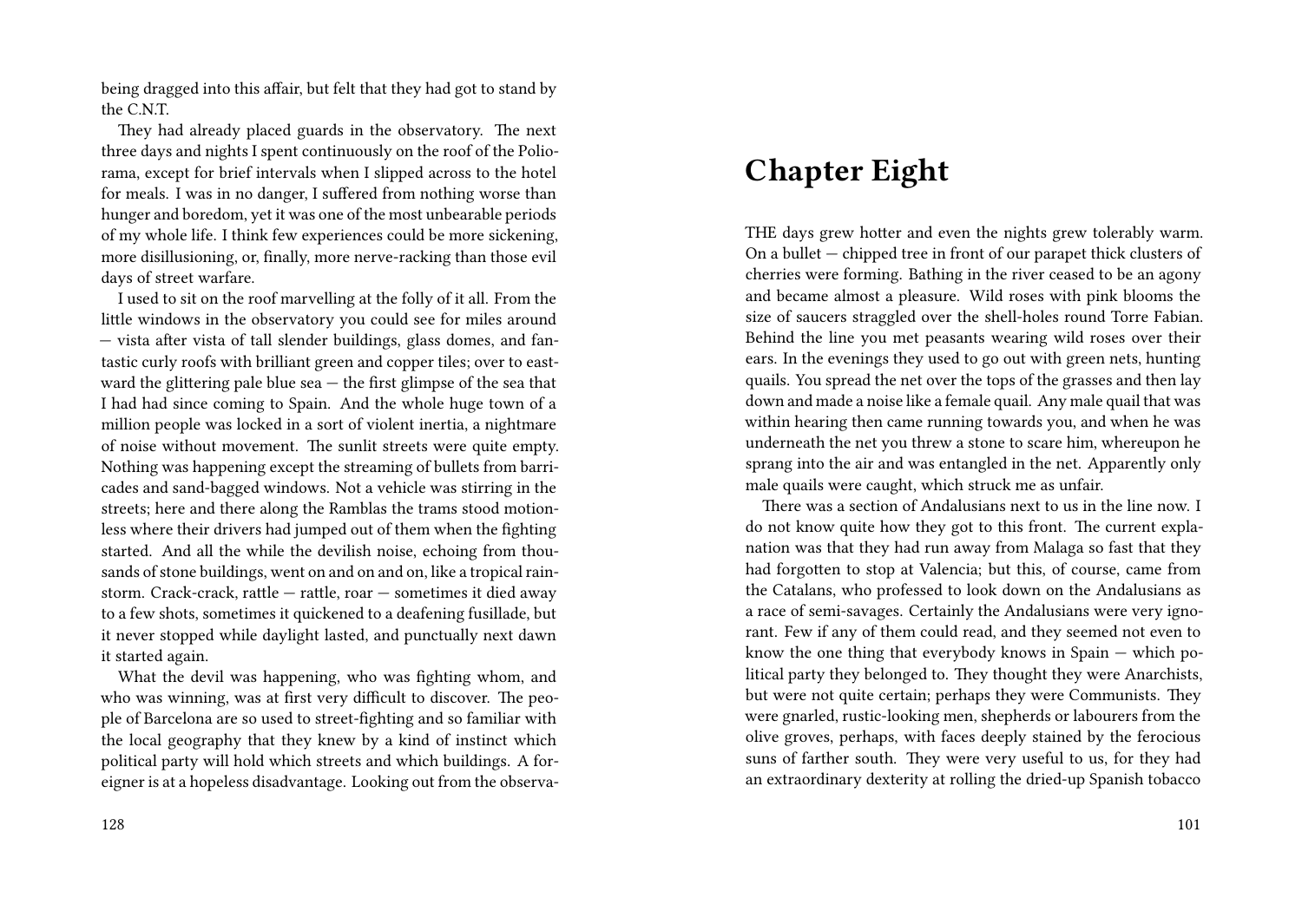into cigarettes. The issue of cigarettes had ceased, but in Monflorite it was occasionally possible to buy packets of the cheapest kind of tobacco, which in appearance and texture was very like chopped chaff. Its flavour was not bad, but it was so dry that even when you had succeeded in making a cigarette the tobacco promptly fell out and left an empty cylinder. The Andalusians, however, could roll admirable cigarettes and had a special technique for tucking the ends in.

Two Englishmen were laid low by sunstroke. My salient memories of that time are the heat of the midday sun, and working halfnaked with sand — bags punishing one's shoulders which were already flayed by the sun; and the lousiness of our clothes and boots, which were literally dropping to pieces; and the struggles with the mule which brought our rations and which did not mind rifle-fire but took to flight when shrapnel burst in the air; and the mosquitoes (just beginning to be active) and the rats, which were a public nuisance and would even devour leather belts and cartridgepouches. Nothing was happening except an occasional casualty from a sniper's bullet and the sporadic artillery-fire and air-raids on Huesca. Now that the trees were in full leaf we had constructed snipers' platforms, like machans, in the poplar trees that fringed the line. On the other side of Huesca the attacks were petering out. The Anarchists had had heavy losses and had not succeeded in completely cutting the Jaca road. They had managed to establish themselves close enough on either side to bring the road itself under machine-gun fire and make it impassable for traffic; but the gap was a kilometre wide and the Fascists had constructed a sunken road, a sort of enormous trench, along which a certain number of lorries could come and go. Deserters reported that in Huesca there were plenty of munitions and very little food. But the town was evidently not going to fall. Probably it would have been impossible to take it with the fifteen thousand ill-armed men who were available. Later, in June, the Government brought troops from the Madrid

102

tiously took off his pistol and laid it on the ground. Two Spanish militia officers did the same, and the three of them walked slowly up to the doorway where the Civil Guards were huddling. It was a thing I would not have done for twenty pounds. They were walking, unarmed, up to men who were frightened out of their wits and had loaded guns in their hands. A Civil Guard, in shirt-sleeves and livid with fright, came out of the door to parley with Kopp. He kept pointing in an agitated manner at two unexploded bombs that were lying on the pavement. Kopp came back and told us we had better touch the bombs off. Lying there, they were a danger to anyone who passed. A Shock Trooper fired his rifle at one of the bombs and burst it, then fired at the other and missed. I asked him to give me his rifle, knelt down and let fly at the second bomb. I also missed it, I am sorry to say.

This was the only shot I fired during the disturbances. The pavement was covered with broken glass from the sign over the Cafe Moka, and two cars that were parked outside, one of them Kopp's official car, had been riddled with bullets and their windscreens smashed by bursting bombs.

Kopp took me upstairs again and explained the situation. We had got to defend the P.O.U.M. buildings if they were attacked, but the P.O.U.M. leaders had sent instructions that we were to stand on the defensive and not open fire if we could possibly avoid it. Immediately opposite there was a cinematograph, called the Poliorama, with a museum above it, and at the top, high above the general level of the roofs, a small observatory with twin domes. The domes commanded the street, and a few men posted up there with rifles could prevent any attack on the P.O.U.M. buildings. The caretakers at the cinema were C.N.T. members and would let us come and go. As for the Civil Guards in the Cafe Moka, there would be no trouble with them; they did not want to fight and would be only too glad to live and let live. Kopp repeated that our orders were not to fire unless we were fired on ourselves or our buildings attacked. I gathered, though he did not say so, that the P.O.U.M. leaders were furious at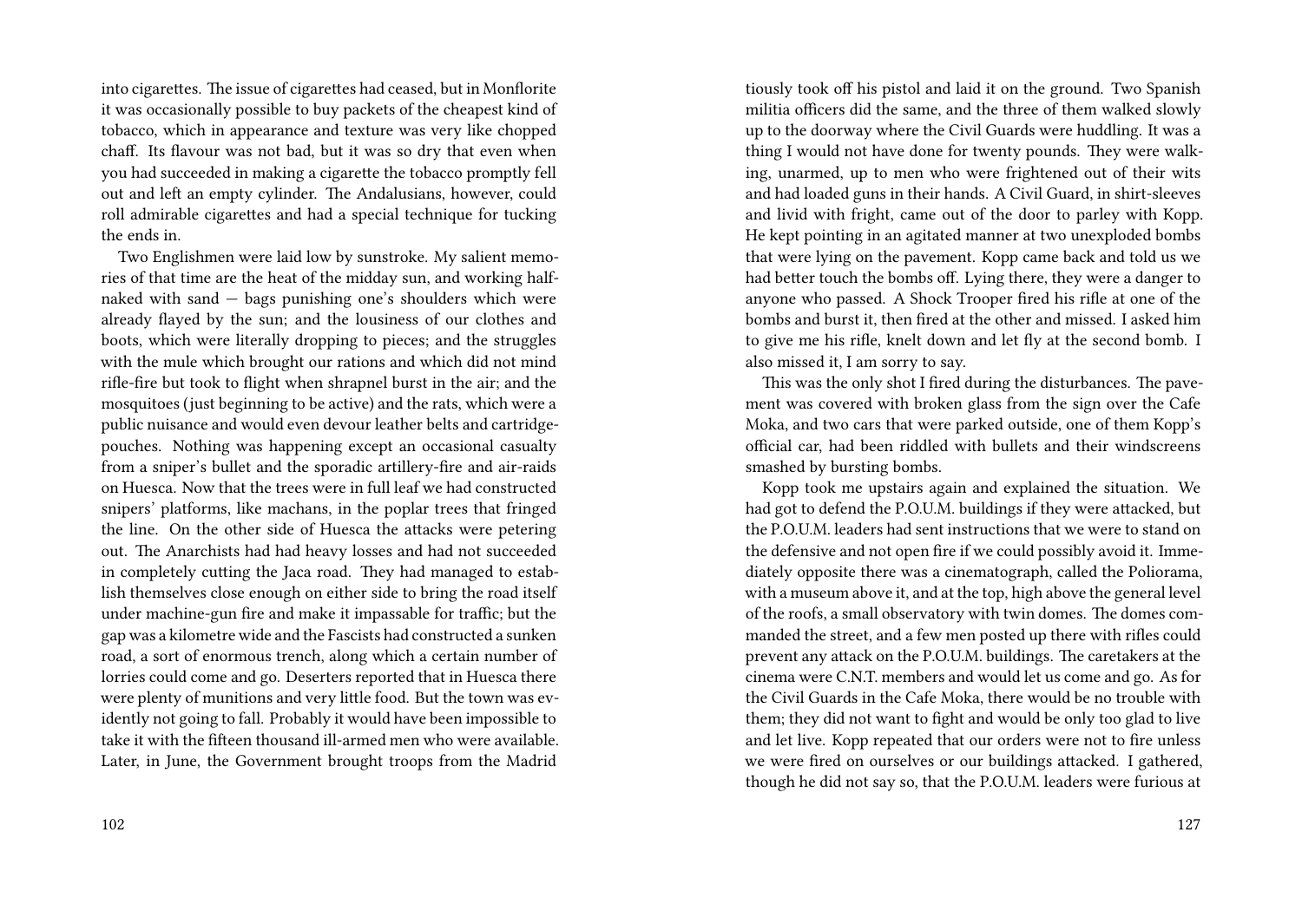palling crashes down below. The din was so loud that I made sure someone must be firing at us with a field-gun. Actually it was only hand-grenades, which make double their usual noise when they burst among stone buildings.

Kopp glanced out of the window, cocked his stick behind his back, said: 'Let us investigate,' and strolled down the stairs in his usual unconcerned manner, I following. Just inside the doorway a group of Shock Troopers were bowling bombs down the pavement as though playing skittles. The bombs were bursting twenty yards away with a frightful, ear-splitting crash which was mixed up with the banging of rifles. Half across the street, from behind the newspaper kiosk, a head  $-$  it was the head of an American militiaman whom I knew well — was sticking up, for all the world like a coconut at a fair. It was only afterwards that I grasped what was really happening. Next door to the P.O.U.M. building there was a cafe with a hotel above it, called the Cafe Moka. The day before twenty or thirty armed Civil Guards had entered the cafe and then, when the fighting started, had suddenly seized the building and barricaded themselves in. Presumably they had been ordered to seize the cafe as a preliminary to attacking the P.O.U.M. offices later. Early in the morning they had attempted to come out, shots had been exchanged, and one Shock Trooper was badly wounded and a Civil Guard killed. The Civil Guards had fled back into the cafe, but when the American came down the street they had opened fire on him, though he was not armed. The American had flung himself behind the kiosk for cover, and the Shock Troopers were flinging bombs at the Civil Guards to drive them indoors again.

Kopp took in the scene at a glance, pushed his way forward and hauled back a red-haired German Shock Trooper who was just drawing the pin out of a bomb with his teeth. He shouted to everyone to stand back from the doorway, and told us in several languages that we had got to avoid bloodshed. Then he stepped out on to the pavement and, in sight of the Civil Guards, ostentafront and concentrated thirty thousand men on Huesca, with an enormous quantity of aeroplanes, but still the town did not fall.

When we went on leave I had been a hundred and fifteen days in the line, and at the time this period seemed to me to have been one of the most futile of my whole life. I had joined the militia in order to fight against Fascism, and as yet I had scarcely fought at all, had merely existed as a sort of passive object, doing nothing in return for my rations except to suffer from cold and lack of sleep. Perhaps that is the fate of most soldiers in most wars. But now that I can see this period in perspective I do not altogether regret it. I wish, indeed, that I could have served the Spanish Government a little more effectively; but from a personal point of view — from the point of view of my own development — those first three or four months that I spent in the line were less futile than I then thought. They formed a kind of interregnum in my life, quite different from anything that had gone before and perhaps from anything that is to come, and they taught me things that I could not have learned in any other way.

The essential point is that all this time I had been isolated  $-$  for at the front one was almost completely isolated from the outside world: even of what was happening in Barcelona one had only a dim conception — among people who could roughly but not too inaccurately be described as revolutionaries. This was the result of the militia — system, which on the Aragon front was not radically altered till about June 1937. The workers' militias, based on the trade unions and each composed of people of approximately the same political opinions, had the effect of canalizing into one place all the most revolutionary sentiment in the country. I had dropped more or less by chance into the only community of any size in Western Europe where political consciousness and disbelief in capitalism were more normal than their opposites. Up here in Aragon one was among tens of thousands of people, mainly though not entirely of working-class origin, all living at the same level and mingling on terms of equality. In theory it was perfect equality, and even in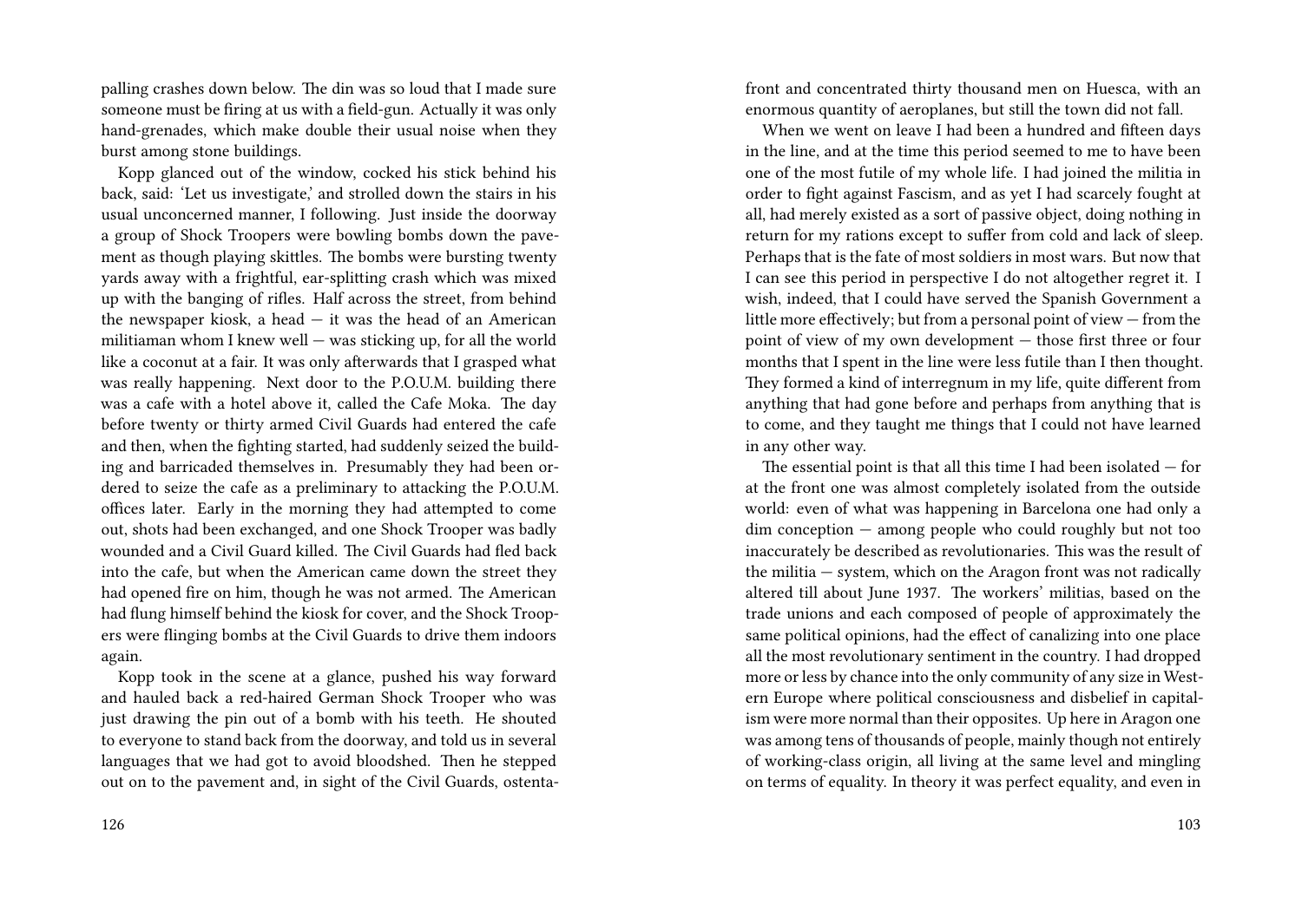practice it was not far from it. There is a sense in which it would be true to say that one was experiencing a foretaste of Socialism, by which I mean that the prevailing mental atmosphere was that of Socialism. Many of the normal motives of civilized life — snobbishness, money-grubbing, fear of the boss, etc. — had simply ceased to exist. The ordinary class-division of society had disappeared to an extent that is almost unthinkable in the money — tainted air of England; there was no one there except the peasants and ourselves, and no one owned anyone else as his master. Of course such a state of affairs could not last. It was simply a temporary and local phase in an enormous game that is being played over the whole surface of the earth. But it lasted long enough to have its effect upon anyone who experienced it. However much one cursed at the time, one realized afterwards that one had been in contact with something strange and valuable. One had been in a community where hope was more normal than apathy or cynicism, where the word 'comrade' stood for comradeship and not, as in most countries, for humbug. One had breathed the air of equality. I am well aware that it is now the fashion to deny that Socialism has anything to do with equality. In every country in the world a huge tribe of party-hacks and sleek little professors are busy 'proving' that Socialism means no more than a planned state-capitalism with the grab-motive left intact. But fortunately there also exists a vision of Socialism quite different from this. The thing that attracts ordinary men to Socialism and makes them willing to risk their skins for it, the 'mystique' of Socialism, is the idea of equality; to the vast majority of people Socialism means a classless society, or it means nothing at all. And it was here that those few months in the militia were valuable to me. For the Spanish militias, while they lasted, were a sort of microcosm of a classless society. In that community where no one was on the make, where there was a shortage of everything but no privilege and no boot-licking, one got, perhaps, a crude forecast of what the opening stages of Socialism might be like. And, after all, instead of disillusioning me it deeply attracted me. The effect was

posted at the loopholes, and behind one barricade a fire was burning and men were frying eggs.

They had taken my rifle away again, and there seemed to be nothing that one could usefully do. Another Englishman and myself decided to go back to the Hotel Continental. There was a lot of firing in the distance, but seemingly none in the Ramblas. On the way up we looked in at the food-market. A very few stalls had opened; they were besieged by a crowd of people from the working-class quarters south of the Ramblas. Just as we got there, there was a heavy crash of rifle — fire outside, some panes of glass in the roof were shivered, and the crowd went flying for the back exits. A few stalls remained open, however; we managed to get a cup of coffee each and buy a wedge of goat's-milk cheese which I tucked in beside my bombs. A few days later I was very glad of that cheese.

At the street-corner where I had seen the Anarchists begin. firing the day before a barricade was now standing. The man behind it (I was on the other side of the street) shouted to me to be careful. The Civil Guards in the church tower were firing indiscriminately at everyone who passed. I paused and then crossed the opening at a run; sure enough, a bullet cracked past me, uncomfortably close. When I neared the P.O.U.M. Executive Building, still on the other side of the road, there were fresh shouts of warning from some Shock Troopers standing in the doorway — shouts which, at the moment, I did not understand. There were trees and a newspaper kiosk between myself and the building (streets of this type in Spain have a broad walk running down the middle), and I could not see what they were pointing at. I went up to the Continental, made sure that all was well, washed my face, and then went back to the P.O.U.M. Executive Building (it was about a hundred yards down the street) to ask for orders. By this time the roar of rifle and machine-gun fire from various directions was almost comparable to the din of a battle. I had just found Kopp and was asking him what we were supposed to do when there was a series of ap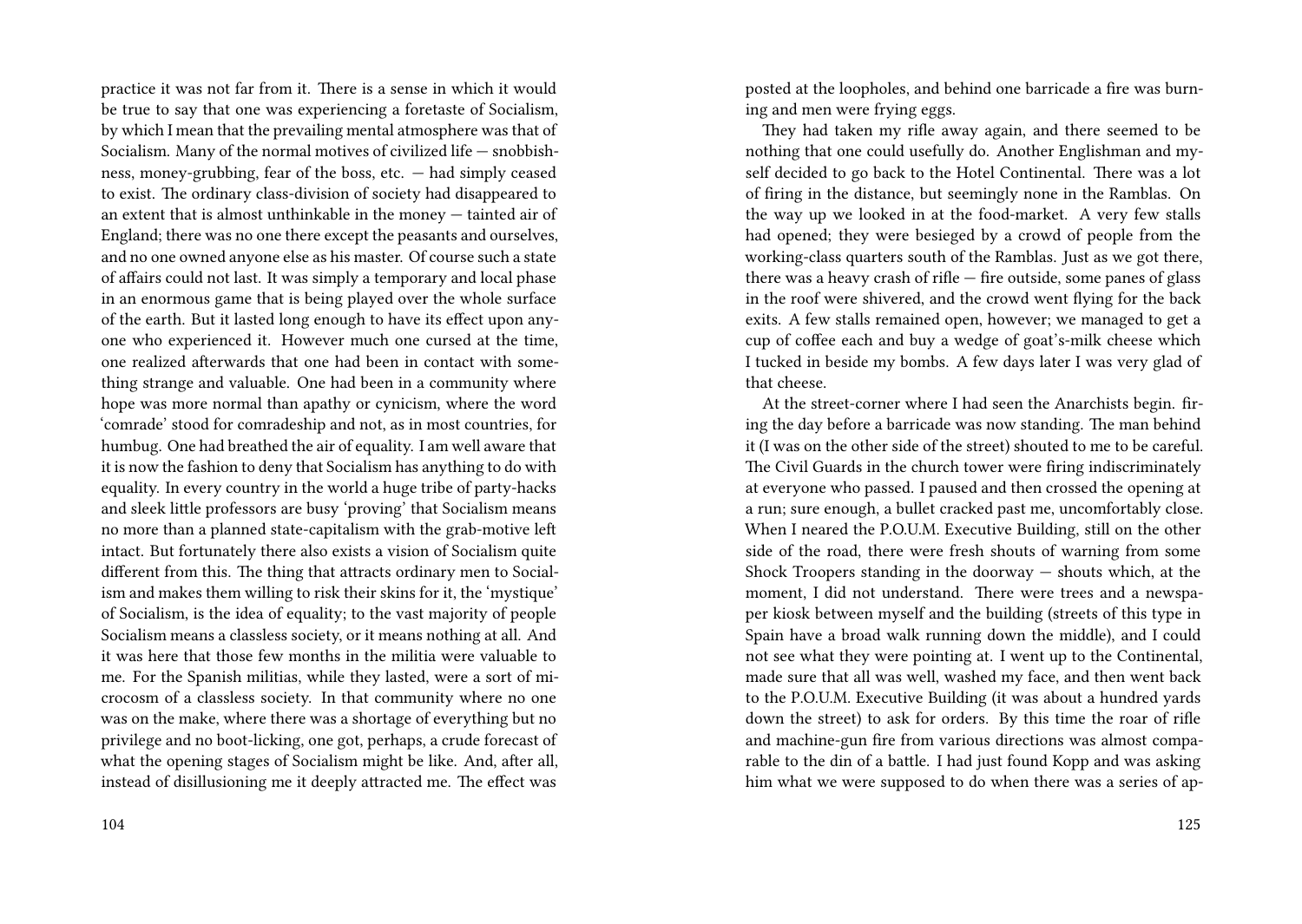however, which one of the Anarchist patrol cars had brought us. I put a couple in one of my cartridge-boxes. They were a crude type of bomb, ignited by rubbing a sort of match at the top and very liable to go off of their own accord.

People were sprawling asleep all over the floor. In one room a baby was crying, crying ceaselessly. Though this was May the night was getting cold. On one of the cabaret-stages the curtains were still up, so I ripped a curtain down with my knife, rolled myself up in it, and had a few hours' sleep. My sleep was disturbed, I remember, by the thought of those beastly bombs, which might blow me into the air if I rolled on them too vigorously. At three in the morning the tall handsome man who seemed to be in command woke me up, gave me a rifle, and put me on guard at one of the windows. He told me that Salas, the Chief of Police responsible for the attack on the Telephone Exchange, had been placed under arrest. (Actually, as we learned later, he had only been deprived of his post. Nevertheless the news confirmed the general impression that the Civil Guards had acted without orders.) As soon as it was dawn the people downstairs began building two barricades, one outside the Comite Local and the other outside the Hotel Falcon. The Barcelona streets are paved with square cobbles, easily built up into a wall, and under the cobbles is a kind of shingle that is good for filling sand-bags. The building of those barricades was a strange and wonderful sight; I would have given something to be able to photograph it. With the kind  $-$  of passionate energy that Spaniards display when they have definitely decided to begin upon any job of work, long lines of men, women, and quite small children were tearing up the cobblestones, hauling them along in a hand-cart that had been found somewhere, and staggering to and fro under heavy sacks of sand. In the doorway of the Comite Local a German-Jewish girl, in a pair of militiaman's trousers whose knee — buttons just reached her ankles, was watching with a smile. In a couple of hours the barricades were head-high, with riflemen

to make my desire to see Socialism established much more actual than it had been before. Partly, perhaps, this was due to the good luck of being among Spaniards, who, with their innate decency and their ever-present Anarchist tinge, would make even the opening stages of Socialism tolerable if they had the chance.

Of course at the time I was hardly conscious of the changes that were occurring in my own mind. Like everyone about me I was chiefly conscious of boredom, heat, cold, dirt, lice, privation, and occasional danger. It is quite different now. This period which then seemed so futile and eventless is now of great importance to me. It is so different from the rest of my life that already it has taken on the magic quality which, as a rule, belongs only to memories that are years old. It was beastly while it was happening, but it is a good patch for my mind to browse upon. I wish I could convey to you the atmosphere of that time. I hope I have done so, a little, in the earlier chapters of this book. It is all bound up in my mind with the winter cold, the ragged uniforms of militiamen, the oval Spanish faces, the morse-like tapping of machine-guns, the smells of urine and rotting bread, the tinny taste of bean-stews wolfed hurriedly out of unclean pannikins.

The whole period stays by me with curious vividness. In my memory I live over incidents that might seem too petty to be worth recalling. I am in the dug-out at Monte Pocero again, on the ledge of limestone that serves as a bed, and young Ram6n is snoring with his nose flattened between my shoulder-blades. I am stumbling up the mucky trench, through the mist that swirls round me like cold steam. I am half-way up a crack in the mountain-side, struggling to keep my balance and to tug a root of wild rosemary out of the ground. High overhead some meaningless bullets are singing.

I am lying hidden among small fir-trees on the low ground west of Monte Oscuro, with Kopp and Bob Edwards and three Spaniards. Up the naked grey hill to the right of us a string of Fascists are climbing like ants. Close in front a bugle-call rings out from the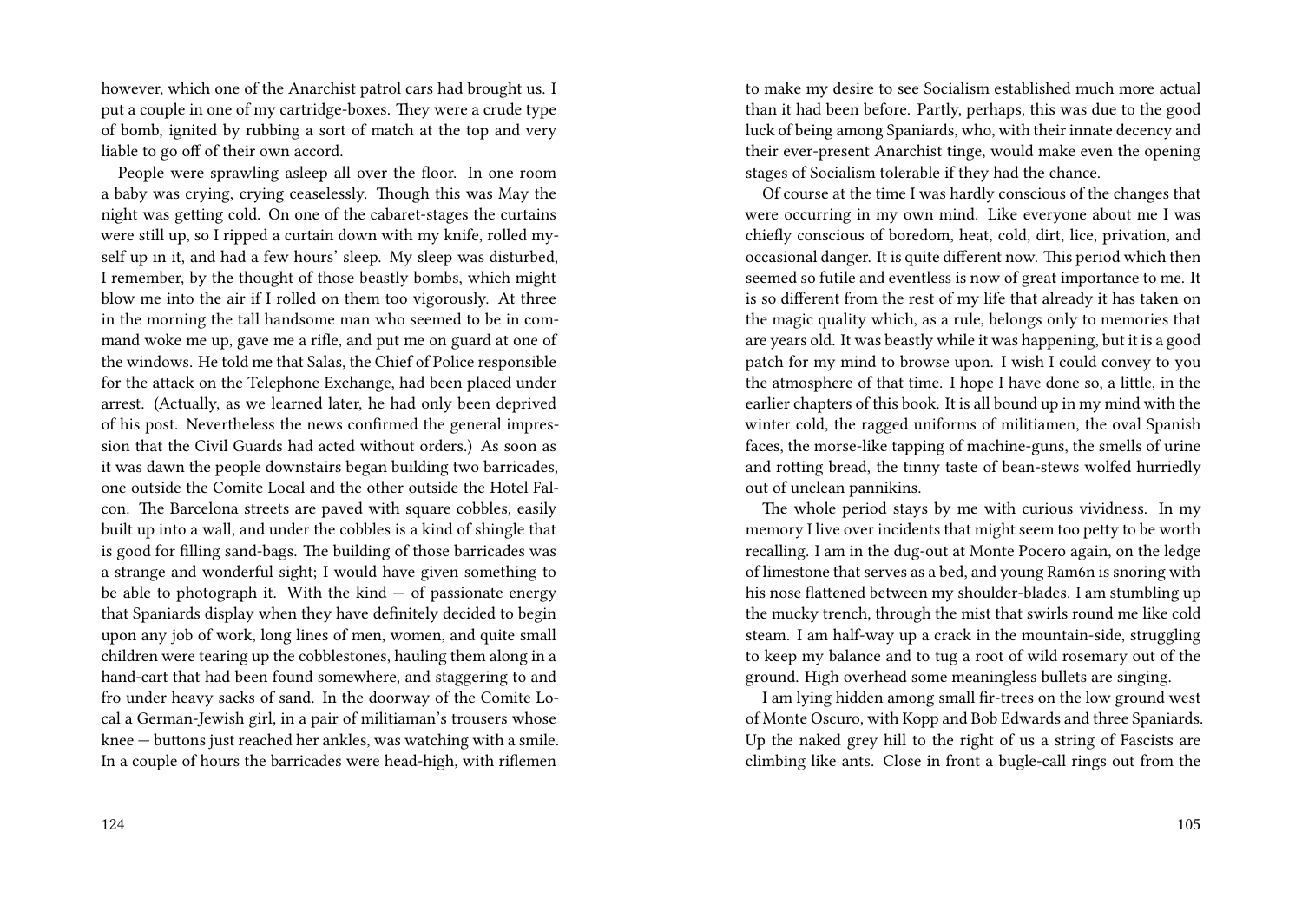Fascist lines. Kopp catches my eye and, with a schoolboy gesture, thumbs his nose at the sound.

I am in the mucky yard at La Granja, among the mob of men who are struggling with their tin pannikins round the cauldron of stew. The fat and harassed cook is warding them off with the ladle. At a table nearby a bearded man with a huge automatic pistol strapped to his belt is hewing loaves of bread into five pieces. Behind me a Cockney voice (Bill Chambers, with whom I quarrelled bitterly and who was afterwards killed outside Huesca) is singing:

There are rats, rats, Rats as big as cats, In the …

A shell comes screaming over. Children of fifteen fling themselves on their faces. The cook dodges behind the cauldron. Everyone rises with a sheepish expression as the shell plunges and booms a hundred yards away.

I am walking up and down the line of sentries, under the dark boughs of the poplars. In the flooded ditch outside the rats are paddling about, making as much noise as otters. As the yellow dawn comes up behind us, the Andalusian sentry, mufHed in his cloak, begins singing. Across no man's land, a hundred or two hundred yards away, you can hear the Fascist sentry also singing.

On 25 April, after the usual mananas, another section relieved us and we handed over our rifles, packed our kits, and marched back to Monflorite. I was not sorry to leave the line. The lice were multiplying in my trousers far faster than I could massacre them, and for a month past I had had no socks and my boots had very little sole left, so that I was walking more or less barefoot. I wanted a hot bath, clean clothes, and a night between sheets more passionately than it is possible to want anything when one has been living a normal civilized life. We slept a few hours in a barn in Monflorite, jumped a lorry in the small hours, caught the five o'clock train at Barbastro, and — having the luck to connect with a fast train at Lerida — were in Barcelona by three o'clock in the afternoon of the 26<sup>th</sup>. And after that the trouble began.

106

the Comite Local. I said that we should be all right if we had some cigarettes. I only meant this as a joke; nevertheless half an hour later McNair appeared with two packets of Lucky Strike. He had braved the pitch-dark streets, roamed by Anarchist patrols who had twice stopped him at the pistol's point and examined his papers. I shall not forget this small act of heroism. We were very glad of the cigarettes.

They had placed armed guards at most of the windows, and in the street below a little group of Shock Troopers were stopping and questioning the few passers-by. An Anarchist patrol car drove up, bristling with weapons. Beside the driver a beautiful dark-haired girl of about eighteen was nursing a sub-machine-gun across her knees. I spent a long time wandering about the building, a great rambling place of which it was impossible to learn the geography. Everywhere was the usual litter, the broken furniture and torn paper that seem to be the inevitable products of revolution. All over the place people were sleeping; on a broken sofa in a passage two poor women from the quayside were peacefully snoring. The place had been a cabaret-theatre before the P.O.U.M. took it over. There were raised stages in several of the rooms; on one of them was a desolate grand piano. Finally I discovered what I was looking for the armoury. I did not know how this affair was going to turn out, and I badly wanted a weapon. I had heard it said so often that all the rival parties, P.S.U.C., P.O.U.M., and C.N.T.–F.A.I. alike, were hoarding arms in Barcelona, that I could not believe that two of the principal P.O.U.M. buildings contained only the fifty or sixty rifles that I had seen. The room which acted as an armoury was unguarded and had a flimsy door; another Englishman and myself had no difficulty in prizing it open. When we got inside we found that what they had told us was true — there were no more weapons. All we found there were about two dozen small-bore rifles of an obsolete pattern and a few shot  $-$  guns, with no cartridges for any of them. I went up to the office and asked if they had any spare pistol ammunition; they had none. There were a few boxes of bombs,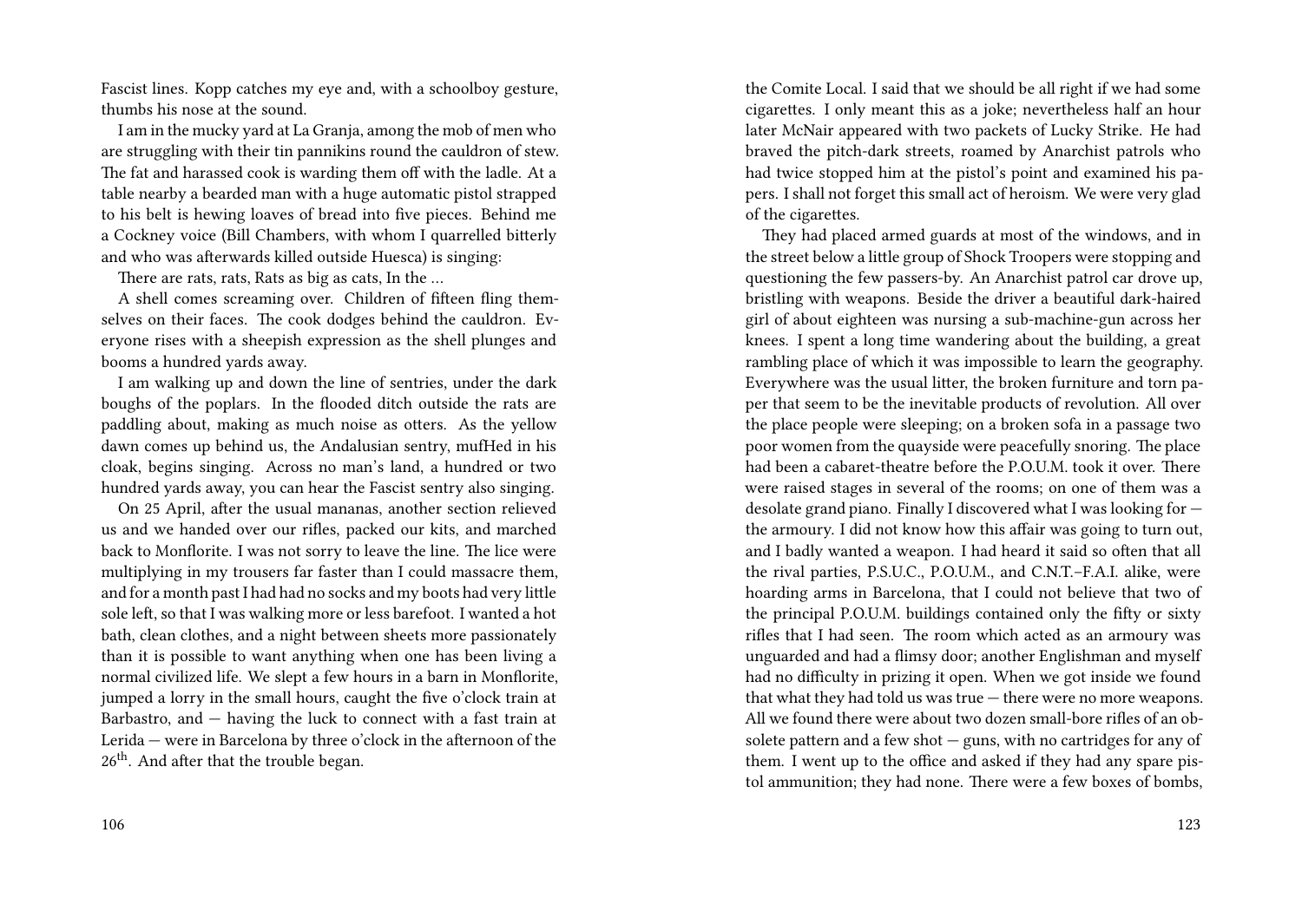the Telephone Exchange would have stopped working — though, as a matter of fact, it was only out of action for a couple of hours. There seemed to be about three hundred people in the two buildings. Predominantly they were people of the poorest class, from the back-streets down by the quays; there was a number of women among them, some of them carrying babies, and a crowd of little ragged boys. I fancy that many of them had no notion what was happening and had simply fled into the P.O.U.M. buildings for protection. There was also a number of militiamen on leave, and a sprinkling of foreigners. As far as I could estimate, there were only about sixty rifles between the lot of us. The office upstairs was ceaselessly besieged by a crowd of people who were demanding rifles and being told that there were none left. The younger militia boys, who seemed to regard the whole affair as a kind of picnic, were prowling round and trying to wheedle or steal rifles from anyone who had them. It was not long before one of them got my rifle away from me by a clever dodge and immediately made himself scarce. So I was unarmed again, except for my tiny automatic pistol, for which I had only one clip of cartridges.

It grew dark, I was getting hungry, and seemingly there was no food in the Falcon. My friend and I slipped out to his hotel, which was not far away, to get some dinner. The streets were utterly dark and silent, not a soul stirring, steel shutters drawn over all the shop windows, but no barricades built yet. There was a great fuss before they would let us into the hotel, which was locked and barred. When we got back I learned that the Telephone Exchange was working and went to the telephone in the office upstairs to ring up my wife. Characteristically, there was no telephone directory in the building, and I did not know the number of the Hotel Continental; after a searching from room to room for about an hour I came upon a guide-book which gave me the number. I could not make contact with my wife, but I managed to get hold of John Mc-Nair, the I.L.P. representative in Barcelona. He told me that all was well, nobody had been shot, and asked me if we were all right at

## **Chapter Nine**

FROM Mandalay, in Upper Burma, you can travel by train to Maymyo, the principal hill-station of the province, on the edge of the Shan plateau. It is rather a queer experience. You start off in the typical atmosphere of an eastern city  $-$  the scorching sunlight, the dusty palms, the smells of fish and spices and garlic, the squashy tropical fruits, the swarming dark-faced human beings — and because you are so used to it you carry this atmosphere intact, so to speak, in your railway carriage. Mentally you are still in Mandalay when the train stops at Maymyo, four thousand feet above sea — level. But in stepping out of the carriage you step into a different hemisphere. Suddenly you are breathing cool sweet air that might be that of England, and all round you are green grass, bracken, fir-trees, and hill — women with pink cheeks selling baskets of strawberries.

Getting back to Barcelona, after three and a half months at the front, reminded me of this. There was the same abrupt and startling change of atmosphere. In the train, all the way to Barcelona, the atmosphere of the front persisted; the dirt, the noise, the discomfort, the ragged clothes the feeling of privation, comradeship, and equality. The train, already full of militiamen when it left Barbastro, was invaded by more and more peasants at every station on the line; peasants with bundles of vegetables, with terrified fowls which they carried head — downwards, with sacks which looped and writhed all over the floor and were discovered to be full of live rabbits — finally with a quite considerable flock of sheep which were driven into the compartments and wedged into every empty space. The militiamen shouted revolutionary songs which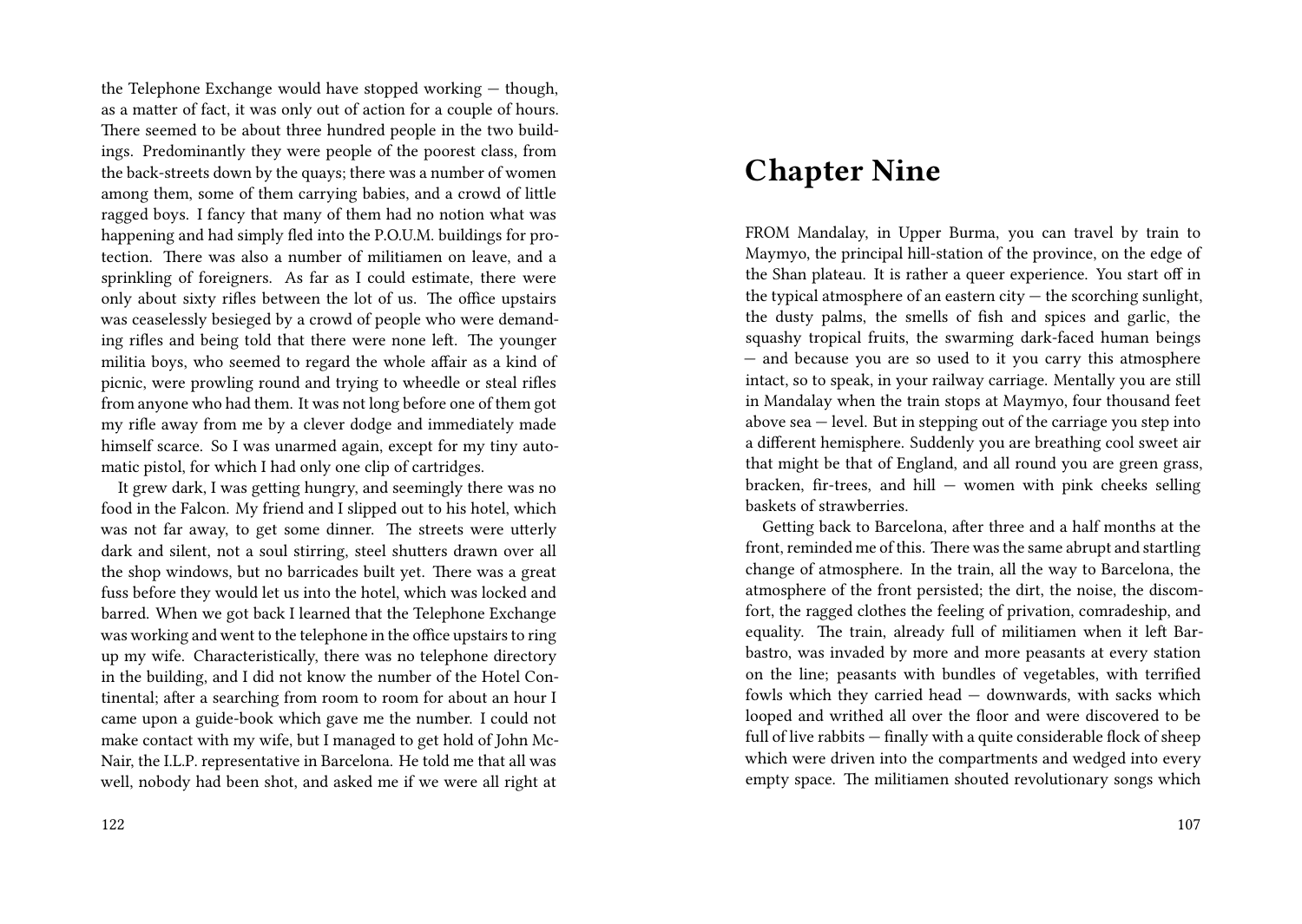drowned the rattle of the train and kissed their hands or waved red and black handkerchiefs to every pretty girl along the line. Bottles of wine and of anis, the filthy Aragonese liqueur, travelled from hand to hand. With the Spanish goat-skin water-bottles you can squirt a jet of wine right across a railway carriage into your friend's mouth, which saves a lot of trouble. Next to me a black-eyed boy of fifteen was recounting sensational and, I do not doubt, completely untrue stories of his own exploits at the front to two old leatherfaced peasants who listened open-mouthed. Presently the peasants undid their bundles and gave us some sticky dark-red wine. Everyone was profoundly happy, more happy than I can convey. But when the train had rolled through Sabadell and into Barcelona, we stepped into an atmosphere that was scarcely less alien and hostile to us and our kind than if this had been Paris or London.

Everyone who has made two visits, at intervals of months, to Barcelona during the war has remarked upon the extraordinary changes that took place in it. And curiously enough, whether they went there first in August and again in January, or, like myself, first in December and again in April, the thing they said was always the same: that the revolutionary atmosphere had vanished. No doubt to anyone who had been there in August, when the blood was scarcely dry in the streets and militia were quartered in the smart hotels, Barcelona in December would have seemed bourgeois; to me, fresh from England, it was liker to a workers' city than anything I had conceived possible. Now the tide had rolled back. Once again it was an ordinary city, a little pinched and chipped by war, but with no outward sign of working-class predominance.

The change in the aspect of the crowds was startling. The militia uniform and the blue overalls had almost disappeared; everyone seemed to be wearing the smart summer suits in which Spanish tailors specialize. Fat prosperous men, elegant women, and sleek cars were everywhere. (It appeared that there were still no private cars; nevertheless, anyone who 'was anyone' seemed able to command a car.) The officers of the new Popular Army, a type that had scarcely

bringing out armfuls of rifles and handing them round. The other Englishman and myself, as foreigners, were slightly under suspicion and at first nobody would give us a rifle. Then a militiaman whom I had known at the front arrived and recognized me, after which we were given rifles and a. few clips of cartridges, somewhat grudgingly.

There was a sound of firing in the distance and the streets were completely empty of people. Everyone said that it was impossible to go up the Ramblas. The Civil Guards had seized buildings in commanding positions and were letting fly at everyone who passed. I would have risked it and gone back to the hotel, but there was a vague idea floating round that the Comite Local was likely to be attacked at any moment and we had better stand by. All over the building, on the stairs, and on the pavement outside, small knots of people were standing and talking excitedly. No one seemed to have a very clear idea of what was happening. All I could gather was that the Civil Guards had attacked the Telephone Exchange and seized various strategic spots that commanded other buildings belonging to the workers. There was a general impression that the Civil Guards were 'after' the C.N.T. and the working class generally. It was noticeable that, at this stage, no one seemed to put the blame on the Government. The poorer classes in Barcelona looked upon the Civil Guards as something rather resembling the Black and Tans, and it seemed to be taken for granted that they had started this attack on their own initiative. Once I heard how things stood I felt easier in my mind. The issue was clear enough. On one side the C.N.T., on the other side the police. I have no particular love for the idealized 'worker' as he appears in the bourgeois Communist's mind, but when I see an actual flesh-and-blood worker in conflict with his natural enemy, the policeman, I do not have to ask myself which side I am on.

A long time passed and nothing seemed to be happening at our end of the town. It did not occur to me that I could ring up the hotel and find out whether my wife was all right; I took it for granted that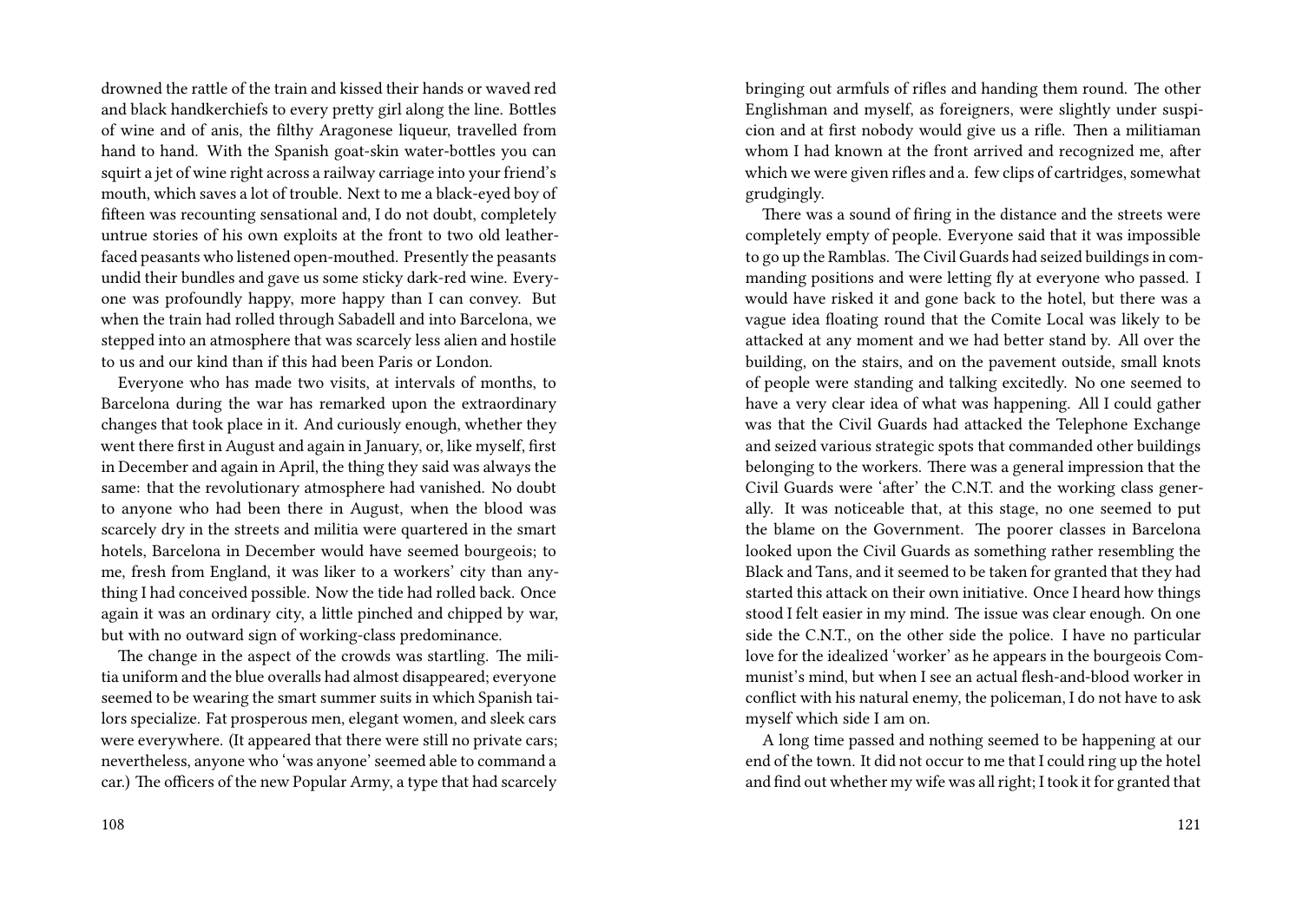At this moment an American doctor who had been with us at the front ran up to me and grabbed me by the arm. He was greatly excited.

'Come on, we must get down to the Hotel Falcon.' (The Hotel Falcon was a sort of boarding-house maintained by the P.O.U.M. and used chiefly by militiamen on leave.) 'The P.O.U.M. chaps will be meeting there. The trouble's starting. We must hang together.'

'But what the devil is it all about?' I said.

The doctor was hauling me along by the arm. He was too excited to give a very clear statement. It appeared that he had been in the Plaza de Cataluna when several lorry-loads of armed Civil Guards had driven up to the Telephone Exchange, which was operated mainly by C.N.T. workers, and made a sudden assault upon it. Then some Anarchists had arrived and there had been a general affray. I gathered that the 'trouble' earlier in the day had been a demand by the Government to hand over the Telephone Exchange, which, of course, was refused.

As we moved down the street a lorry raced past us from the opposite direction. It was full of Anarchists with rifles in their hands. In front a ragged youth was lying on a pile of mattresses behind a light machine-gun. When we got to the Hotel Falcon, which was at the bottom of the Ramblas, a crowd of people was seething in the entrance-hall; there was a great confusion, nobody seemed to know what we were expected to do, and nobody was armed except the handful of Shock Troopers who usually acted as guards for the building. I went across to the Comite Local of the P.O.U.M., which was almost opposite. Upstairs, in the room where militiamen normally went to draw their pay, another crowd was seething. A tall, pale, rather handsome man of about thirty, in civilian clothes, was trying to restore order and handing out belts and cartridge-boxes from a pile in the corner. There seemed to be no rifles as yet. The doctor had disappeared — I believe there had already been casualties and a call for doctors — but another Englishman had arrived. Presently, from an inner office, the tall man and some others began

120

existed when I left Barcelona, swarmed in surprising numbers. The Popular Army was officered at the rate of one officer to ten men. A certain number of these officers had served in the militia and been brought back from the front for technical instruction, but the majority were young men who had gone to the School of War in preference to joining the militia. Their relation to their men was not quite the same as in a bourgeois army, but there was a definite social difference, expressed by the difference of pay and uniform. The men wore a kind of coarse brown overalls, the officers wore an elegant khaki uniform with a tight waist, like a British Army officer's uniform, only a little more so. I do not suppose that more than one in twenty of them had yet been to the front, but all of them had automatic pistols strapped to their belts; we, at the front, could not get pistols for love or money. As we made our way up the street I noticed that people were staring at our dirty exteriors. Of course, like all men who have been several months in the line, we were a dreadful sight. I was conscious of looking like a scarecrow. My leather jacket was in tatters, my woollen cap had lost its shape and slid perpetually over one eye, my boots consisted of very little beyond splayed-out uppers. All of us were in more or less the same state, and in addition we were dirty and unshaven, so it was no wonder that the people stared. But it dismayed me a little, and brought it home to me that some queer things had been happening in the last three months.

During the next few days I discovered by innumerable signs that my first impression had not been wrong. A deep change had come over the town. There were two facts that were the keynote of all else. One was that the people — the civil population — had lost much of their interest in the war; the other was that the normal division of society into rich and poor, upper class and lower class, was reasserting itself.

The general indifference to the war was surprising and rather disgusting. It horrified people who came to Barcelona from Madrid or even from Valencia. Partly it was due to the remoteness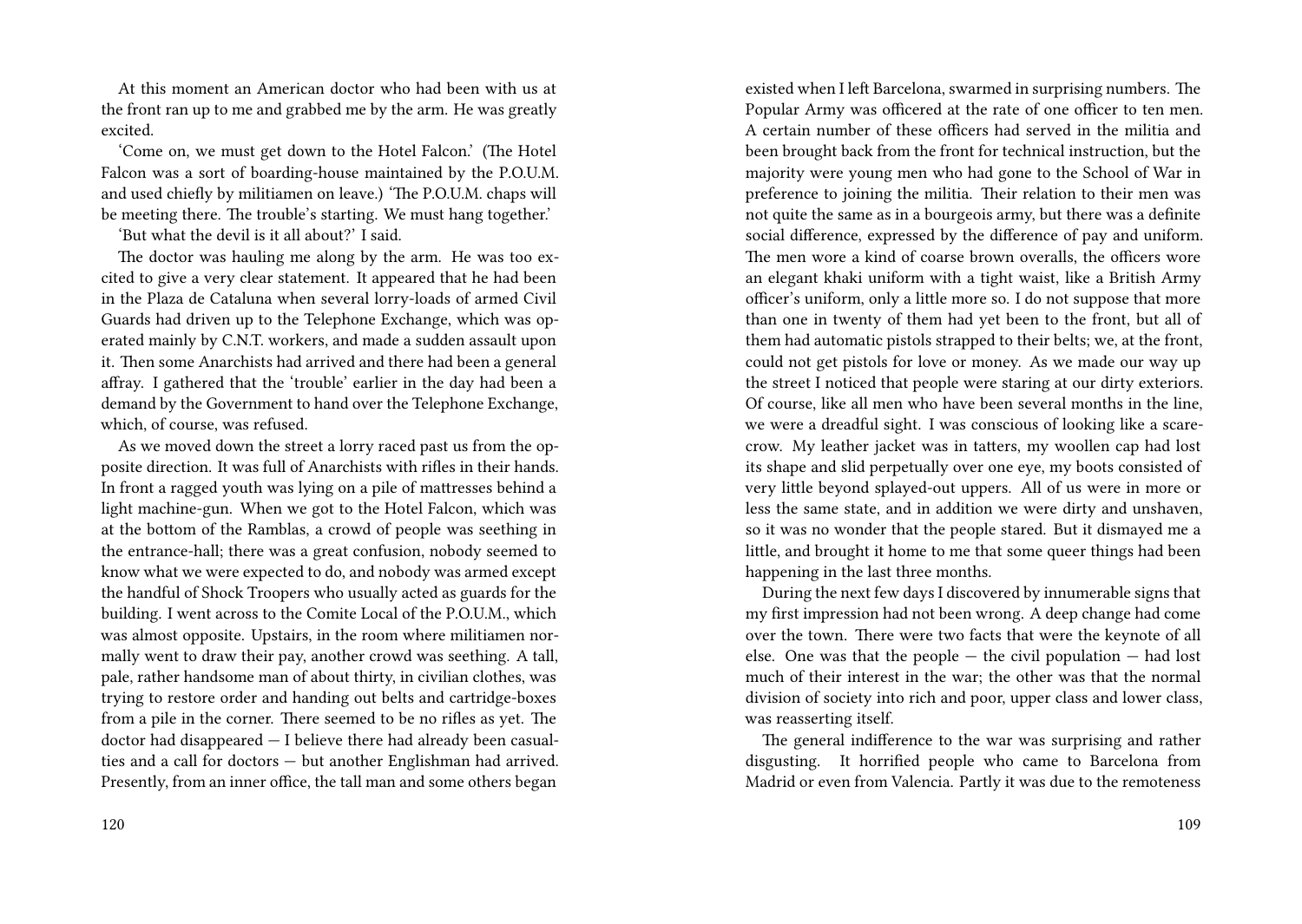of Barcelona from the actual fighting; I noticed the same thing a month later in Tarragona, where the ordinary life of a smart seaside town was continuing almost undisturbed. But it was significant that all over Spain voluntary enlistment had dwindled from about January onwards. In Catalonia, in February, there had been a wave of enthusiasm over the first big drive for the Popular Army, but it had not led to any great increase in recruiting. The war was only six months old or thereabouts when the Spanish Government had to resort to conscription, which would be natural in a foreign war, but seems anomalous in a civil war. Undoubtedly it was bound up with the disappointment of the revolutionary hopes with which the war had started. The trade union members who formed themselves into militias and chased the Fascists back to Zaragoza in the first few weeks of war had done so largely because they believed themselves to be fighting for working-class control; but it was becoming more and more obvious that workingclass control was a lost cause, and the common people, especially the town proletariat, who have to fill the ranks in any war, civil or foreign, could not be blamed for a certain apathy. Nobody wanted to lose the war, but the majority were chiefly anxious for it to be over. You noticed this wherever you went. Everywhere you met with the same perfunctory remark:' This war – terrible, isn't it? When is it going to end?' Politically conscious people were far more aware of the internecine struggle between Anarchist and Communist than of the fight against Franco. To the mass of the people the food shortage was the most important thing. 'The front' had come to be thought of as a mythical far-off place to which young men disappeared and either did not return or returned after three or four months with vast sums of money in their pockets. (A militiaman usually received his back pay when he went on leave.) Wounded men, even when they were hopping about on crutches, did not receive any special consideration. To be in the militia was no longer fashionable. The shops, always the barometers of public taste, showed this clearly. When I first reached Barcelona

# **Chapter Ten**

ABOUT midday on 3 May a friend crossing the lounge of the hotel said casually: 'There's been some kind of trouble at the Telephone Exchange, I hear.' For some reason I paid no attention to it at the time.

That afternoon, between three and four, I was half-way down the Ramblas when I heard several rifle-shots behind me. I turned round and saw some youths, with rifles in their hands and the red and black handkerchiefs of the Anarchists round their throats, edging up a side — street that ran off the Ramblas northward. They were evidently exchanging shots with someone in a tall octagonal tower — a church, I think — that commanded the side-street. I thought instantly: 'It's started!' But I thought it without any very great feeling of surprise — for days past everyone had been expecting 'it' to start at any moment. I realized that I must get back to the hotel at once and see if my wife was all right. But the knot of Anarchists round the opening of the side-street were motioning the people back and shouting to them not to cross the line of fire. More shots rang out. The bullets from the tower were flying across the street and a crowd of panic-stricken people was rushing down the Ramblas, away from the firing; up and down the street you could hear  $snap - snap - snap$  as the shopkeepers slammed the steel shutters over their windows. I saw two Popular Army officers retreating cautiously from tree to tree with their hands on their revolvers. In front of me the crowd was surging into the Metro station in the middle of the Ramblas to take cover. I immediately decided not to follow them. It might mean being trapped underground for hours.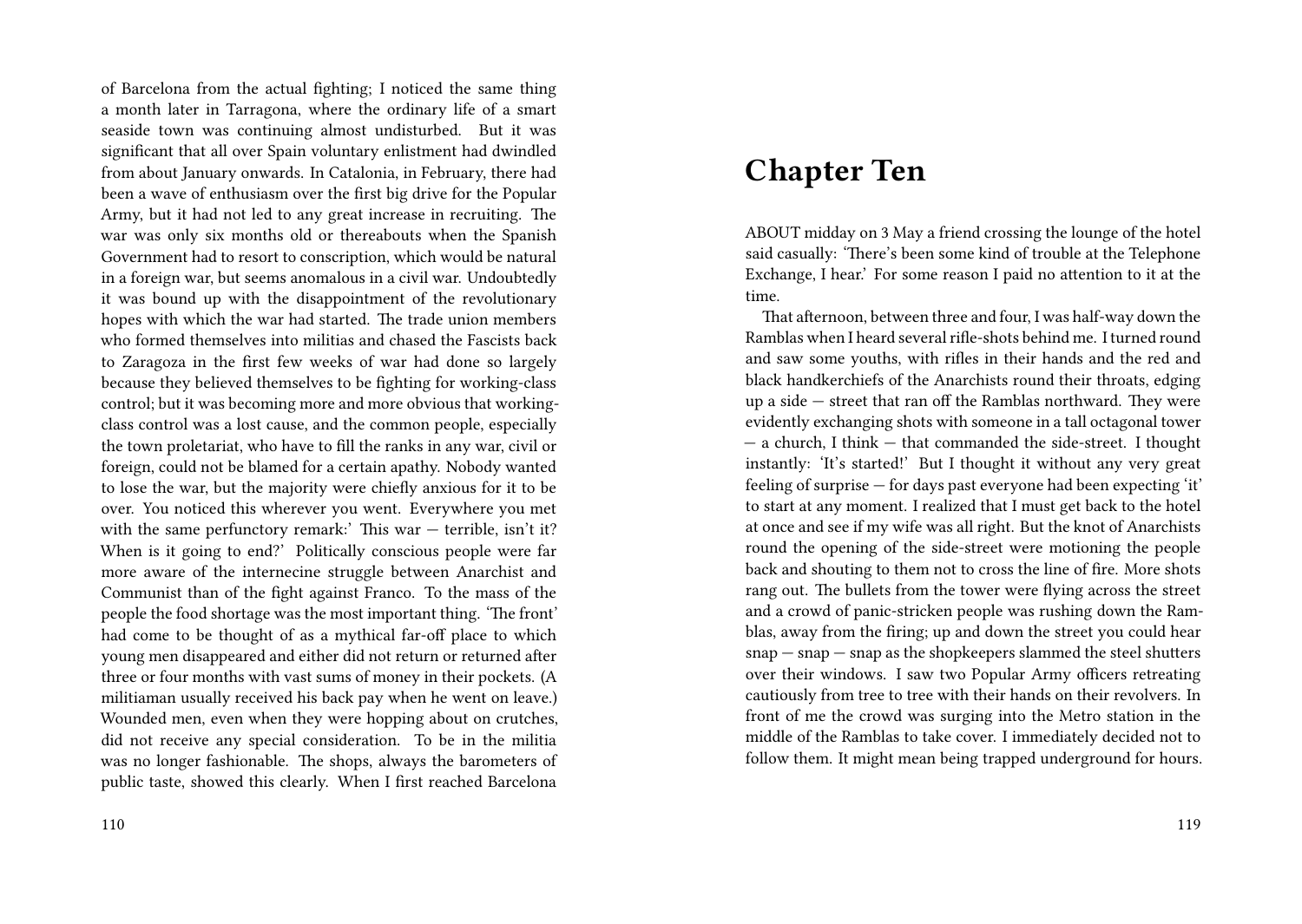the fact that Roldan's murder was given wide publicity, while the answering murder was carefully unmentioned.

The  $1<sup>st</sup>$  of May was approaching, and there was talk of a monster demonstration in which both the C.N.T. and the U.G.T. were to take part. The C.N.T. leaders, more moderate than many of their followers, had long been working for a reconciliation with the U.G.T.; indeed the keynote of their policy was to try and form the two blocks of unions into one huge coalition. The idea was that the C.N.T. and U.G.T. should march together and display their solidarity. But at the last moment the demonstration was called off. It was perfectly clear that it would only lead to rioting. So nothing happened on 1 May. It was a queer state of affairs. Barcelona, the so-called revolutionary city, was probably the only city in non-Fascist Europe that had no celebrations that day. But I admit I was rather relieved. The I.L.P. contingent was expected to march in the P.O.U.M. section of the procession, and everyone expected trouble. The last thing I wished for was to be mixed up in some meaningless street-fight. To be marching up the street behind red flags inscribed with elevating slogans, and then to be bumped off from an upper window by some total stranger with a sub-machine-gun — that is not my idea of a useful way to die.

the shops, poor and shabby though they were, had specialized in militiamen's equipment. Forage-caps, zipper jackets, Sam Browne belts, hunting-knives, water-bottles, revolver-holsters were displayed in every window. Now the shops were markedly smarter, but the war had been thrust into the background. As I discovered later, when buying my kit before going back to the front, certain things that one badly needed at the front were very difficult to procure.

Meanwhile there was going on a systematic propaganda against the party militias and in favour of the Popular Army. The position here was rather curious. Since February the entire armed forces had theoretically been incorporated in the Popular Army, and the militias were, on paper, reconstructed along Popular Army lines, with differential pay-rates, gazetted rank, etc., etc. The divisions were made up of 'mixed brigades', which were supposed to consist partly of Popular Army troops and partly of militia. But the only changes that had actually taken place were changes of name. The P.O.U.M. troops, for instance, previously called the Lenin Division, were now known as the 29<sup>th</sup> Division. Until June very few Popular Army troops reached the Aragon front, and in consequence the militias were able to retain their separate structure and their special character. But on every wall the Government agents had stencilled: 'We need a Popular Army', and over the radio and in the Communist Press there was a ceaseless and sometimes very malignant jibing against the militias, who were described as ill-trained, undisciplined, etc., etc.; the Popular Army was always described as 'heroic'. From much of this propaganda you would have derived the impression that there was something disgraceful in having gone to the front voluntarily and something praiseworthy in waiting to be conscripted. For the time being, however, the militias were holding the line while the Popular Army was training in the rear, and this fact had to be advertised as little as possible. Drafts of militia returning to the front were no longer marched through the streets with drums beating and flags flying. They were smug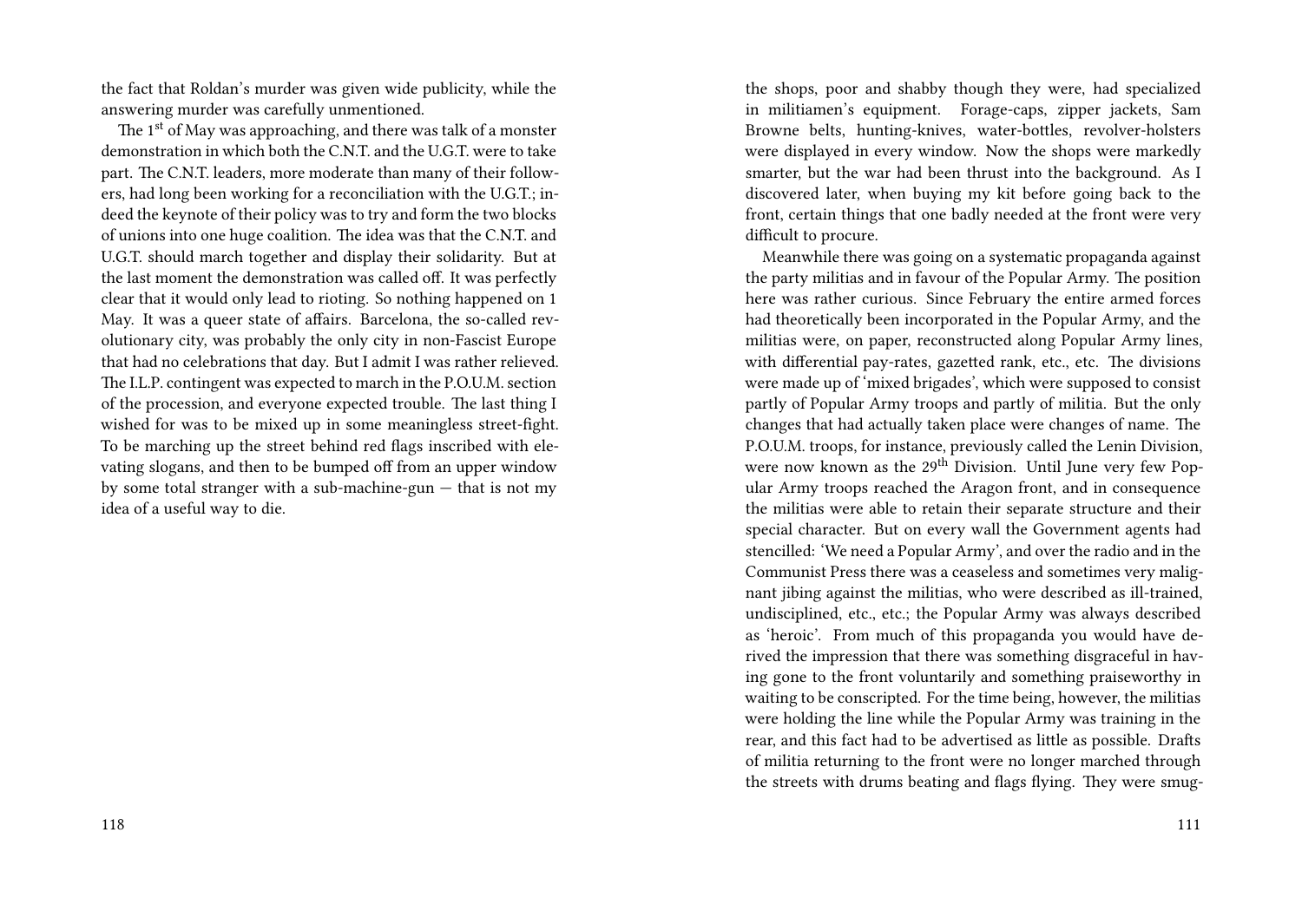gled away by train or lorry at five o'clock in the morning. A few drafts of the Popular Army were now beginning to leave for the front, and these, as before, were marched ceremoniously through the streets; but even they, owing to the general waning of interest in the war, met with comparatively little enthusiasm. The fact that the militia troops were also, on paper. Popular Army troops, was skilfully used in the Press propaganda. Any credit that happened to be going was automatically handed to the Popular Army, while all blame was reserved for the militias. It sometimes happened that the same troops were praised in one capacity and blamed in the other.

But besides all this there was the startling change in the social atmosphere — a thing difficult to conceive unless you have actually experienced it. When I first reached Barcelona I had thought it a town where class distinctions and great differences of wealth hardly existed. Certainly that was what it looked like. 'Smart' clothes were an abnormality, nobody cringed or took tips, waiters and flower-women and bootblacks looked you in the eye and called you 'comrade'. I had not grasped that this was mainly a mixture of hope and camouflage. The working class believed in a revolution that had been begun but never consolidated, and the bourgeoisie were scared and temporarily disguising themselves as workers. In the first months of revolution there must have been many thousands of people who deliberately put on overalls and shouted revolutionary slogans as a way of saving their skins. Now things were returning to normal. The smart restaurants and hotels were full of rich people wolfing expensive meals, while for the working-class population food-prices had jumped enormously without any corresponding rise in wages. Apart from the expensiveness of everything, there were recurrent shortages of this and that, which, of course, always hit the poor rather than the rich. The restaurants and hotels seemed to have little difficulty in getting whatever they wanted, but in the working-class quarters the queues for bread, olive oil, and other necessaries were hundreds of yards long. Previof the possessing class. Meanwhile a decree had been issued that all arms held by private persons were to be surrendered. Naturally this order had not been obeyed; it was clear that the Anarchists' weapons could only be taken from them by force. Throughout this time there were rumours, always vague and contradictory owing to newspaper censorship, of minor clashes that were occurring all over Catalonia. In various places the armed police forces had made attacks on Anarchist strongholds. At Puigcerda, on the French frontier, a band of Carabineros were sent to seize the Customs Office, previously controlled by Anarchists and Antonio Martin, a well-known Anarchist, was killed. Similar incidents had occurred at Figueras and, I think, at Tarragona. In Barcelona there' had been a series of more or less unofficial brawls in the workingclass suburbs. C.N.T. and U.G.T. members had been murdering one another for some time past; on several occasions the murders were followed by huge, provocative funerals which were quite deliberately intended to stir up political hatred. A short time earlier a C.N.T. member had been murdered, and the C.N.T. had turned out in hundreds of thousands to follow the cortege. At the end of April, just after I got to Barcelona, Roldan, a prominent member of the U.G.T., was murdered, presumably by someone in the C.N.T. The Government ordered all shops to close and staged ah enormous funeral procession, largely of Popular Army troops, which took two hours to pass a given point. From the hotel window I watched it without enthusiasm. It was obvious that the so-called funeral was merely a display of strength; a little more of this kind of thing and there might be bloodshed. The same night my wife and I were woken by a fusillade of shots from the Plaza de Cataluna, a hundred or two hundred yards away. We learned next day that it was a C.N.T. man being bumped off, presumably by someone in the U.G.T. It was of course distinctly possible that all these murders were committed by agents provocateurs. One can gauge the attitude of the foreign capitalist Press towards the Communist-Anarchist feud by

tal type, who for nearly a century past had acted as the bodyguards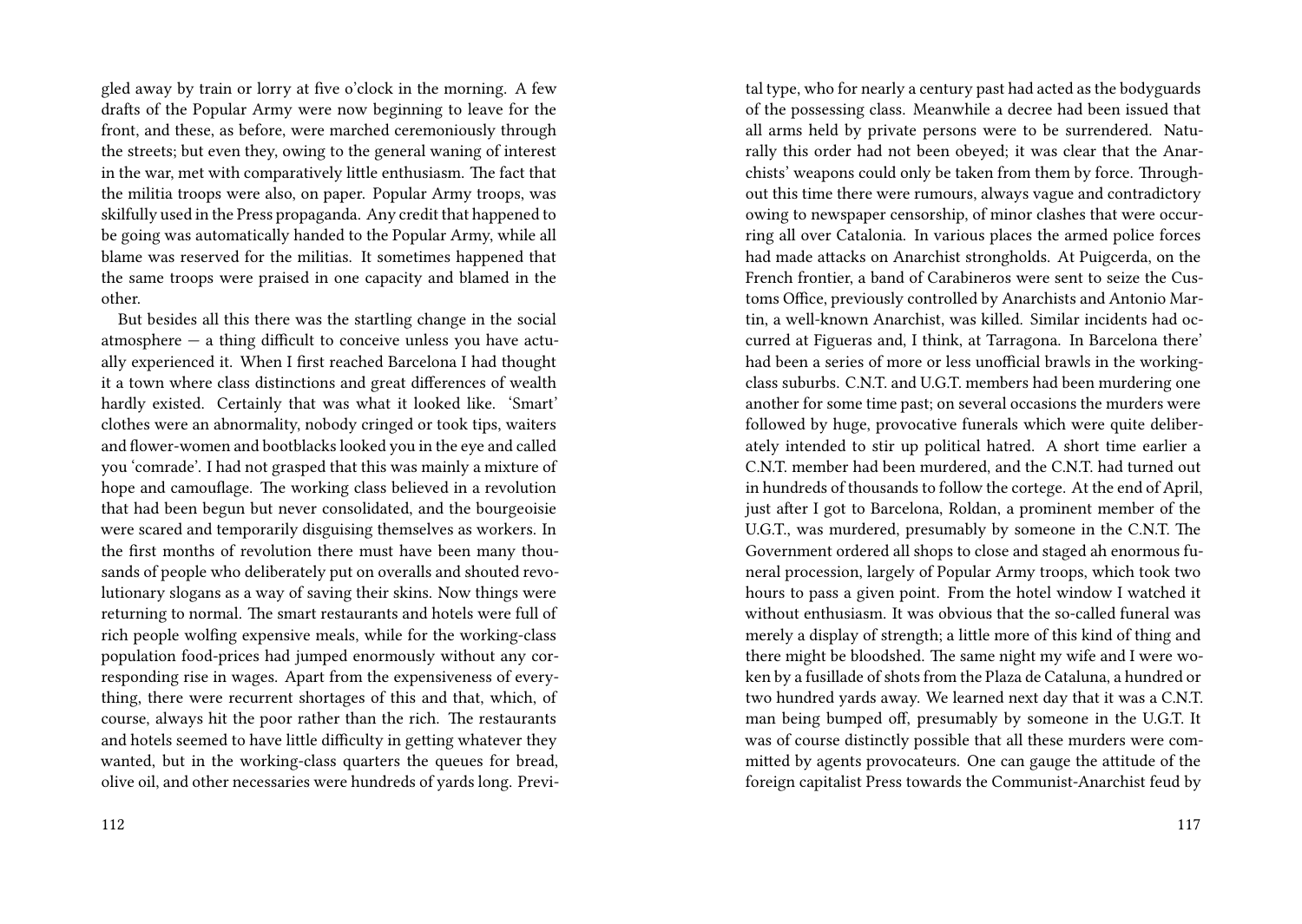to me and I was very anxious to get my health back before returning to the line. Also  $-$  the kind of detail that is always deciding one's destiny — I had to wait while the boot-makers made me a new pair of marching boots. (The entire Spanish army had failed to produce a pair of boots big enough to fit me.) I told my Communist friend that I would make definite arrangements later. Meanwhile I wanted a rest. I even had a notion that we  $-$  my wife and I $-$  might go to the seaside for two or three days. What an idea! The political atmosphere ought to have warned me that that was not the kind of thing one could do nowadays.

For under the surface-aspect of the town, under the luxury and growing poverty, under the seeming gaiety of the streets, with their flower — stalls, their many-coloured flags, their propagandaposters, and thronging crowds, there was an unmistakable and horrible feeling of political rivalry and hatred. People of all shades of opinion were saying forebodingly: 'There's going to be trouble before long.' The danger was quite simple and intelligible. It was the antagonism between those who wished the revolution to go forward and those who wished to check or prevent it  $-$  ultimately, between Anarchists and Communists. Politically there was now no power in Catalonia except the P.S.U.C. and their Liberal allies. But over against this there was the uncertain strength of the C.N.T., less well-armed and less sure of what they wanted than their adversaries, but powerful because of their numbers and their predominance in various key industries. Given this alignment of forces there was bound to be trouble. From the point of view of the P.S.U.C.-controlled Generalite, the first necessity, to make their position secure, was to get the weapons out of the C.N.T. workers' hands. As I have pointed out earlier, the move to break up the party militias was at bottom a manoeuvre towards this end. At the same time the pre-war armed police forces. Civil Guards, and so forth, had been brought back into use and were being heavily reinforced and armed. This could mean only one thing. The Civil Guards, in particular, were a gendarmerie of the ordinary continen-

there were quantities of them. Outside the delicatessen shop at the top of the Ramblas gangs of barefooted children were always waiting to swarm round anyone who came out and clamour for scraps of food. The 'revolutionary' forms of speech were dropping out of use. Strangers seldom addressed you as tu and camarada nowadays; it was usually senor and usted. Buenos dias was beginning to replace salud. The waiters were back in their boiled shirts and the shop-walkers were cringing in the familiar manner. My wife and I went into a hosiery shop on the Ramblas to buy some stockings. The shopman bowed and rubbed his hands as they do not do even in England nowadays, though they used to do it twenty or thirty years ago. In a furtive indirect way the practice of tipping was coming back. The workers' patrols had been ordered to dissolve and the pre-war police forces were back on the streets. One result of this was that the cabaret show and high-class brothels, many of which had been closed by the workers' patrols, had promptly reopened.8 A small but significant instance of the way in which everything was now orientated in favour of the wealthier classes could be seen in the tobacco shortage. For the mass of the people the shortage of tobacco was so desperate that cigarettes filled with sliced liquoriceroot were being sold in the streets. I tried some of these once. (A lot of people tried them once.) Franco held the Canaries, where all the Spanish tobacco is grown; consequently the only stocks of tobacco left on the Government side were those that had been in existence before the war. These were running so low that the tobacconists' shops only opened once a week; after waiting for a couple of hours in a queue you might, if you were lucky, get a three-quarter-ounce packet of tobacco. Theoretically the Government would not allow tobacco to be purchased from abroad, because this meant reducing the gold-reserves, which had got to be kept for arms and other necessities. Actually there was a steady supply of smuggled foreign cigarettes of the more expensive kinds. Lucky Strikes and so forth, which gave a grand opportunity for profiteering. You could

ously in Barcelona I had been struck by the absence of beggars; now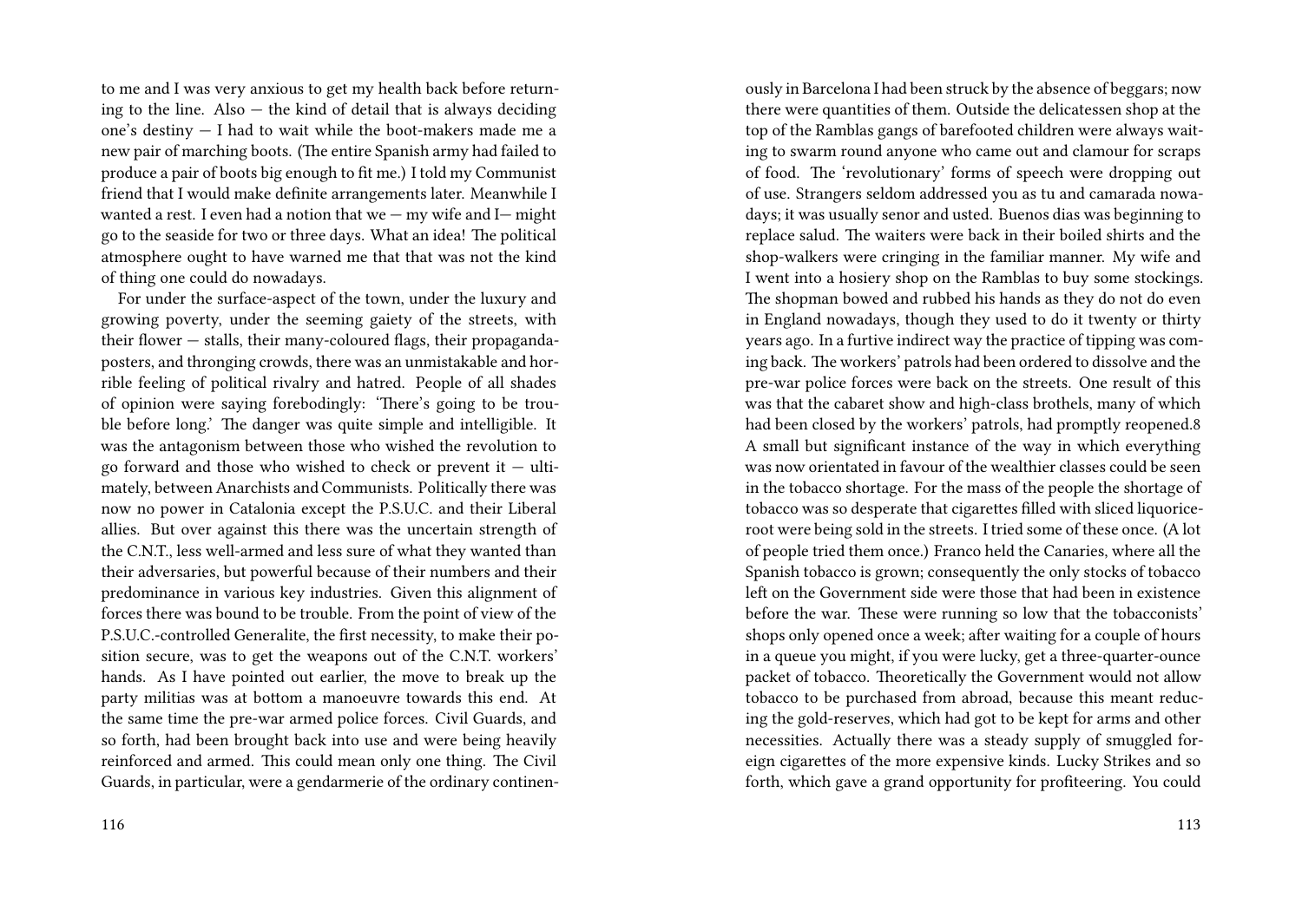buy the smuggled cigarettes openly in the smart hotels and hardly less openly in the streets, provided that you could pay ten pesetas (a militiaman's daily wage) for a packet. The smuggling was for the benefit of wealthy people, and was therefore connived at. If you had enough money there was nothing that you could not get in any quantity, with the possible exception of bread, which was rationed fairly strictly. This open contrast of wealth and poverty would have been impossible a few months earlier, when the working class still were or seemed to be in control. But it would not be fair to attribute it solely to the shift of political power. Partly it was a result of the safety of life in Barcelona, where there was little to remind one of the war except an occasional air-raid. Everyone who had been in Madrid said that it was completely different there. In Madrid the common danger forced people of almost all kinds into some sense of comradeship. A fat man eating quails while children are begging for bread is a disgusting sight, but you are less likely to see it when you are within sound of the guns.

8 The workers' patrols are said to have closed 75 per cent of the brothels.

A day or two after the street-fighting I remember passing through one of the fashionable streets and coming upon a confectioner's shop with a window full of pastries and bonbons of the most elegant kinds, at staggering prices. It was the kind of shop you see in Bond Street or the Rue de la Paix. And I remember feeling a vague horror and amazement that money could still be wasted upon such things in a hungry war-stricken country. But God forbid that I should pretend to any personal superiority. After several months of discomfort I had a ravenous desire for decent food and wine, cocktails, American cigarettes, and so forth, and I admit to having wallowed in every luxury that I had money to buy. During that first week, before the street-fighting began, I had several preoccupations which interacted upon one another in a curious way. In the first place, as I have said, I was busy making myself as comfortable as I could. Secondly, thanks to over-eating and over-drinking, I was slightly out of health all that week. I would feel a little unwell, go to bed for half a day, get up and eat another excessive meal, and then feel ill again. At the same time I was making secret negotiations to buy a revolver. I badly wanted a revolver  $-$  in trench-fighting much more useful than a rifle  $$ and they were very difficult to get hold of. The Government issued them to policemen and Popular Army officers, but refused to issue them to the militia; you had to buy them, illegally, from the secret stores of the Anarchists. After a lot of fuss and nuisance an Anarchist friend managed to procure me a tiny 26-mm. automatic pistol, a wretched weapon, useless at more than five yards but better than nothing. And besides all this I was making preliminary arrangements to leave the P.O.U.M. militia and enter some other unit that would ensure my being sent to the Madrid front.

I had told everyone for a long time past that I was going to leave the P.O.U.M. As far as my purely personal preferences went I would have liked to join the Anarchists. If one became a member of the C.N.T. it was possible to enter the F.A.I. militia, but I was told that the F.A.I. were likelier to send me to Teruel than to Madrid. If I wanted to go to Madrid I must join the International Column, which meant getting a recommendation from a member of the Communist Party. I sought out a Communist friend, attached to the Spanish Medical Aid, and explained my case to him. He seemed very anxious to recruit me and asked me, if possible, to persuade some of the other I.L.P. Englishmen to come with me. If I had been in better health I should probably have agreed there and then. It is hard to say now what difference this would have made. Quite possibly I should have been sent to Albacete before the Barcelona fighting started; in which case, not having seen the fighting at close quarters, I might have accepted the official version of it as truthful. On the other hand, if I had been in Barcelona during the fighting, under Communist orders but still with a sense of personal loyalty to my comrades in the P.O.U.M., my position would have been impossible. But I had another week's leave due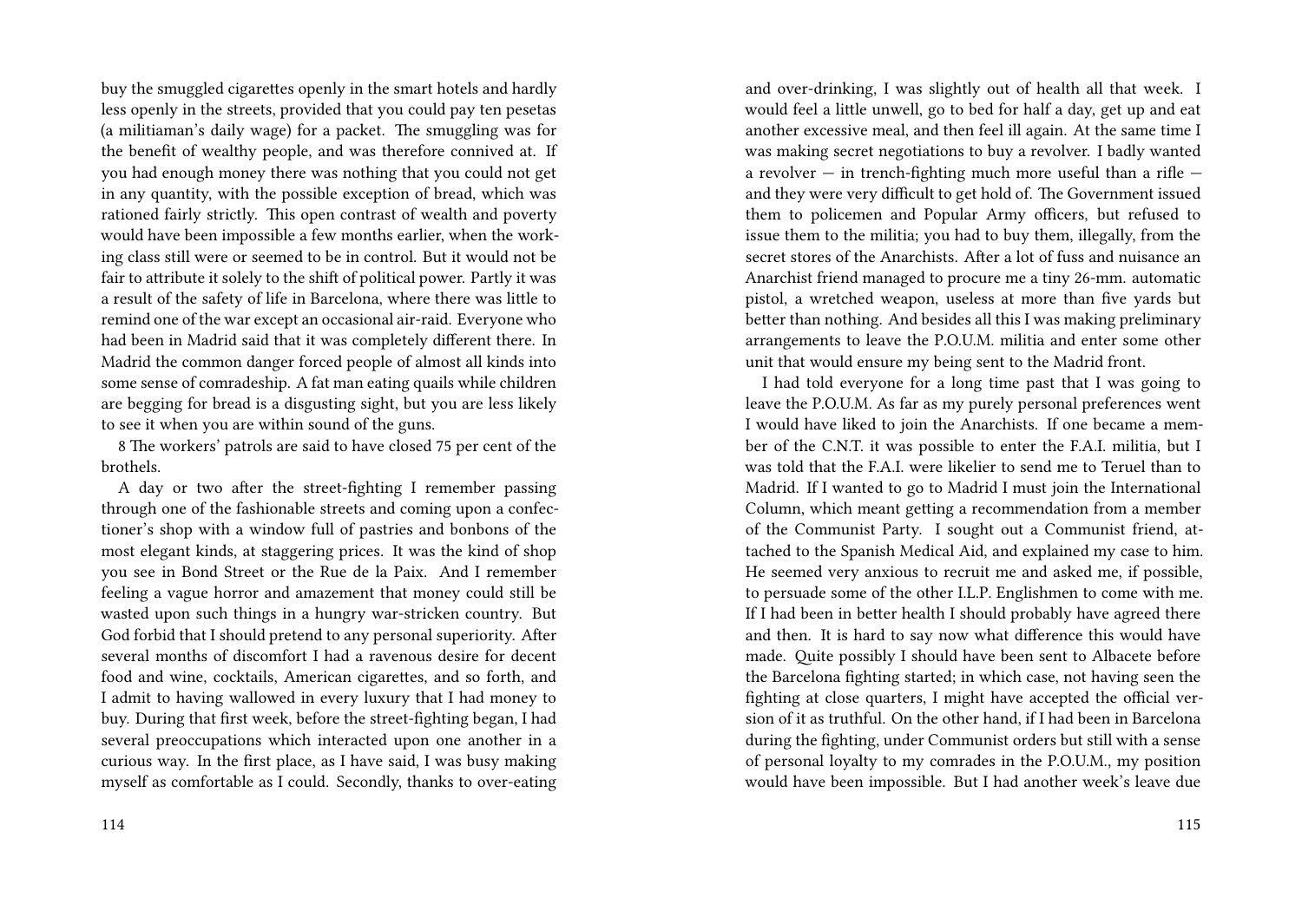The Anarchist Library (Mirror) Anti-Copyright



George Orwell Homage to Catalonia 1938

Retrieved on December 22nd, 2013 from http://ebooks.adelaide.edu.au/o/orwell/george/o79h/ This web edition published by eBooks@Adelaide. Rendered into HTML by Steve Thomas.

**usa.anarchistlibraries.net**

plan. More exactly it was a riot — a very bloody riot, because both sides had fire-arms in their hands and were willing to use them.

But what about the intentions on the other side? If it was not an Anarchist coup d'etat, was it perhaps a Communist coup d'etat a planned effort to smash the power of the C.N.T. at one blow?

I do not believe it was, though certain things might lead one to suspect it. It is significant that something very similar (seizure of the Telephone Exchange by armed police acting under orders from Barcelona) happened in Tarragona two days later. And in Barcelona the raid on the Telephone Exchange was not an isolated act. In various parts of the town bands of Civil Guards and P.S.U.C. adherents seized buildings in strategic spots, if not actually before the fighting started, at any rate with surprising promptitude. But what one has got to remember is that these things were happening in Spain and not in England. Barcelona is a town with a long history of street-fighting. In such places things happen quickly, the factions are ready-made, everyone knows the local geography, and when the guns begin to shoot people take their places almost as in a fire-drill. Presumably those responsible for the seizure of the Telephone Exchange expected trouble — though not on the scale that actually happened — and had made ready to meet it. But it does not follow that they were planning a general attack on the C.N.T. There are two reasons why I do not believe that either side had made preparations for large-scale fighting:

(i) Neither side had brought troops to Barcelona beforehand. The fighting was only between those who were in Barcelona already, mainly civilians and police.

(ii) The food ran short almost immediately. Anyone who has served in Spain knows that the one operation of war that Spaniards really perform really well is that of feeding their troops. It is most unlikely that if either side had contemplated a week or two of street — fighting and a general strike they would not have stored food beforehand.

Finally, as to the rights and wrongs of the affair.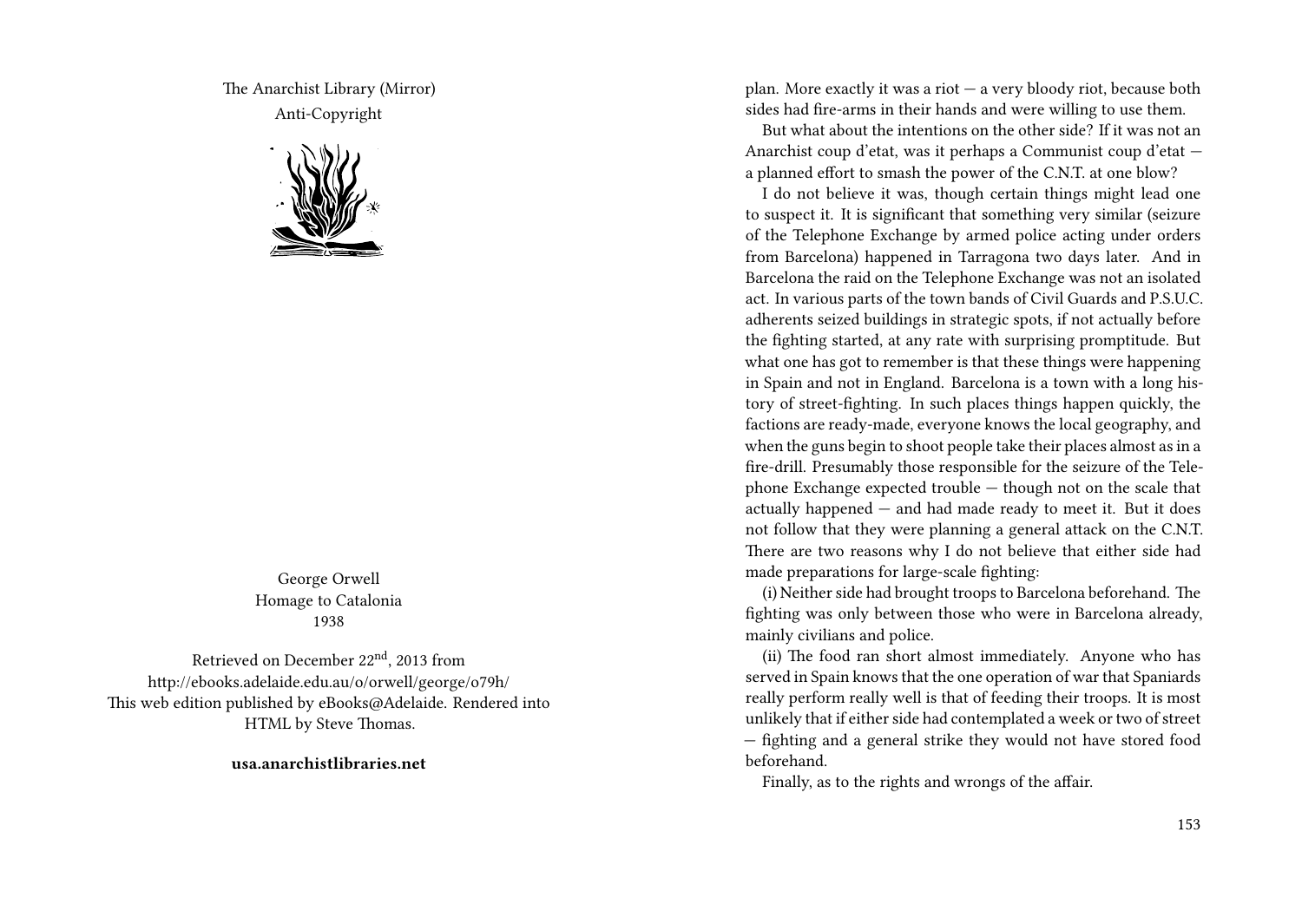A tremendous dust was kicked up in the foreign anti-Fascist press, but, as usual, only one side of the case has had anything like a hearing. As a result the Barcelona fighting has been represented as an insurrection by disloyal Anarchists and Trotskyists who were 'stabbing the Spanish Government in the back', and so forth. The issue was not quite so simple as that. Undoubtedly when you are at war with a deadly enemy it is better not to begin fighting among yourselves; but it is worth remembering that it takes two to make a quarrel and that people do not begin building barricades unless they have received something that they regard as a provocation.

The trouble sprang naturally out of the Government's order to the Anarchists to surrender their arms. In the English press this was translated into English terms and took this form: that arms were desperately needed on the Aragon front and could not be sent there because the unpatriotic Anarchists were holding them back. To put it like this is to ignore the conditions actually existing in Spain. Everyone knew that both the Anarchists and the P.S.U.C. were hoarding arms, and when the fighting broke out in Barcelona this was made clearer still; both sides produced arms in abundance. The Anarchists were well aware that even if they surrendered their arms, the P.S.U.C., politically the main power in Catalonia, would still retain theirs; and this in fact was what happened after the fighting was over. Meanwhile actually visible on the streets, there were quantities of arms which would have been very welcome at the front, but which were being retained for the 'non-political' police forces in the rear. And underneath this there was the irreconcilable difference between Communists and Anarchists, which was bound to lead to some kind of struggle sooner or later. Since the beginning of the war the Spanish Communist Party had grown enormously in numbers and captured most of the political power, and there had come into Spain thousands of foreign Communists, many of whom were openly expressing their intention of 'liquidating' Anarchism as soon as the war against Franco was won. In the circumstances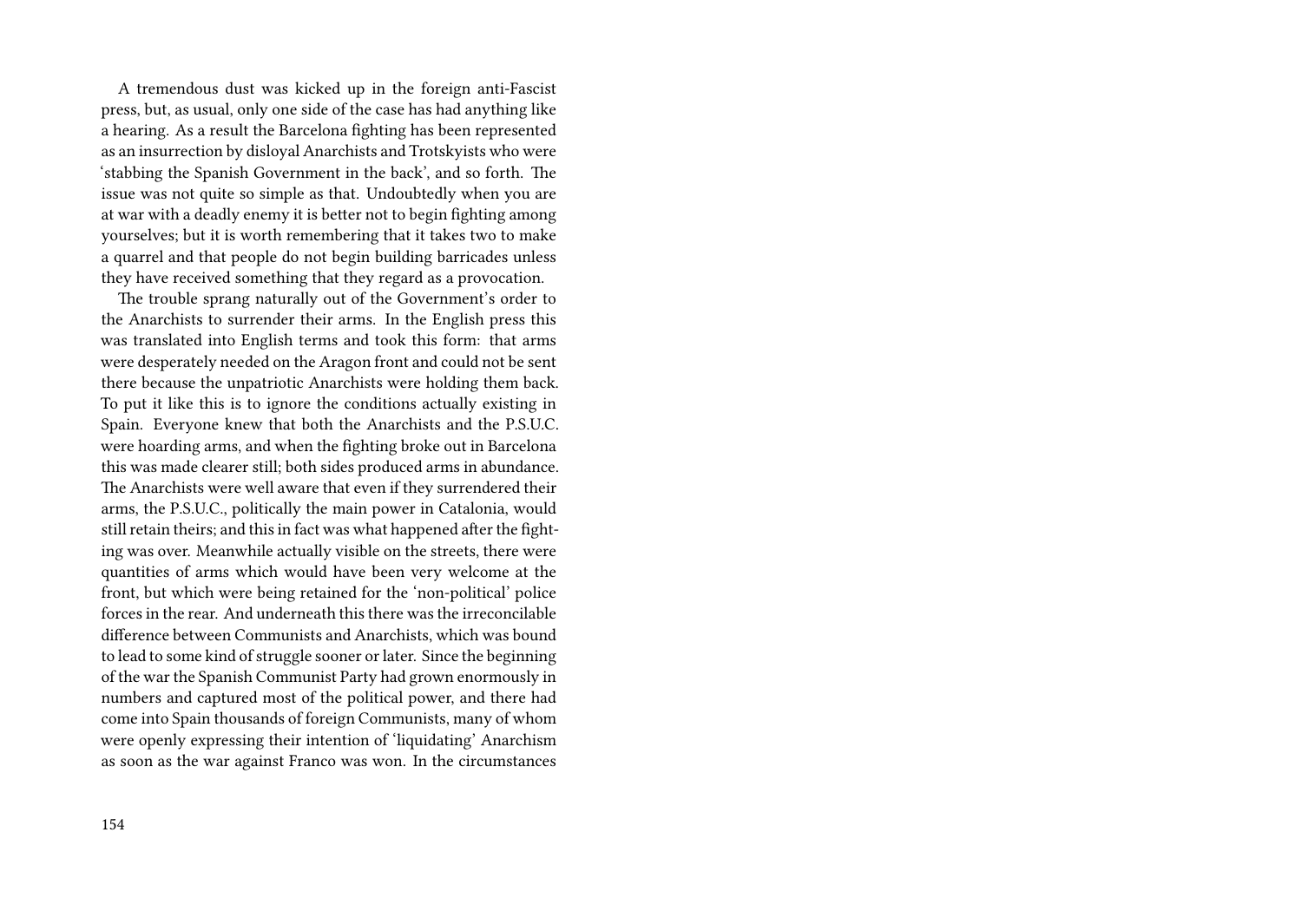one could hardly expect the Anarchists to hand over the weapons which they had got possession of in the summer of 1936.

The seizure of the Telephone Exchange was simply the match that fired an already existing bomb. It is perhaps just conceivable that those responsible imagined that it would not lead to trouble. Company, the Catalan President, is said to have declared laughingly a few days earlier that the Anarchists would put up with anything.10 But certainly it was not a wise action. For months past there had been a long series of armed clashes between Communists and Anarchists in various parts of Spain. Catalonia and especially Barcelona was in a state of tension that had already led to street affrays, assassinations, and so forth. Suddenly the news ran round the city that armed men were attacking the buildings that the workers had captured in the July fighting and to which they attached great sentimental importance. One must remember that the Civil Guards were not loved by the working-class population. For generations past la guardia. had been simply an appendage of the landlord and the boss, and the Civil Guards were doubly hated because they were suspected, quite justly, of being of very doubtful loyalty against the Fascists.11 It is probable that the emotion that brought people into the streets in the first few hours was much the same emotion as had led them to resist the rebel generals at the beginning of the war. Of course it is arguable that the C.N.T. workers ought to have handed over the Telephone Exchange without protest. One's opinion here will be governed by one's attitude on the question of centralized government and working-class control. More relevantly it may be said: 'Yes, very likely the C.N.T. had a case. But, after all, there was a war on, and they had no business to start a fight behind the lines.' Here I agree entirely. Any internal disorder was likely to aid Franco. But what actually precipitated the fighting? The Government may or may not have had the right to seize the Telephone Exchange; the point is that in the actual circumstances it was bound to lead to a fight. It was a provocative action, a gesture which said in effect, and presumably was meant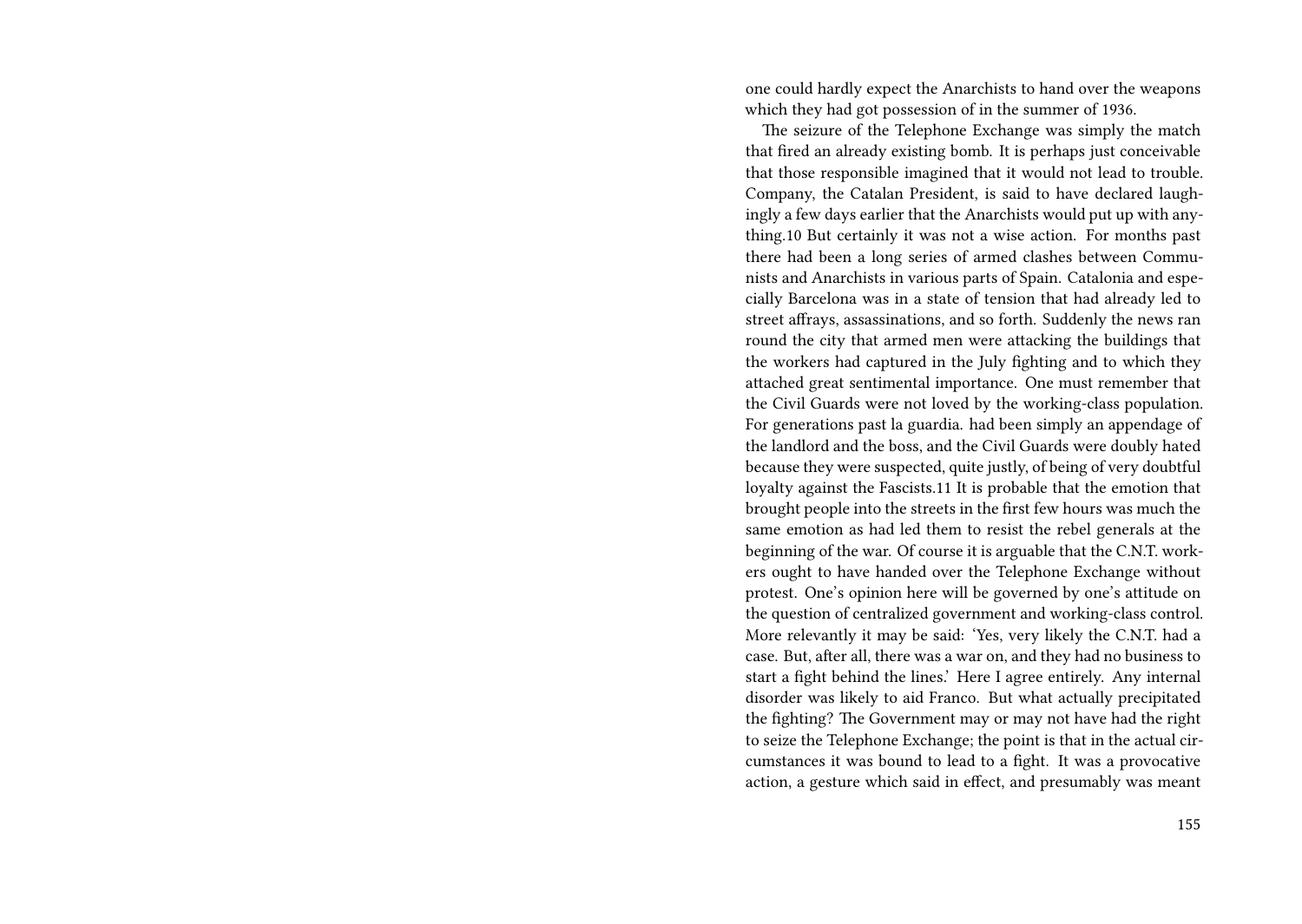to say: 'Your power is at an end — we are taking over.' It was not common sense to expect anything but resistance. If one keeps a sense of proportion one must realize that the fault was not — could not be, in a matter of this kind — entirely on one side. The reason why a one-sided version has been accepted is simply that the Spanish revolutionary parties have no footing in the foreign press. In the English press, in particular, you would have to search for a long time before finding any favourable reference, at any period of the war, to the Spanish Anarchists. They have been systematically denigrated, and, as I know by my own experience, it is almost impossible to get anyone to print anything in their defence.

10 New Statesman (14 May).

11 At the outbreak of war the Civil Guards had everywhere sided with the stronger party. On several occasions later in the war, e.g. at Santander, the local Civil Guards went over to the Fascists in a body.

I have tried to write objectively about the Barcelona fighting, though, obviously, no one can be completely objective on a question of this kind. One is practically obliged to take sides, and it must be clear enough which side I am on. Again, I must inevitably have made mistakes of fact, not only here but in other parts of this narrative. It is very difficult to write accurately about the Spanish war, because of the lack of non-propagandist documents. I warn everyone against my bias, and I warn everyone against my mistakes. Still, I have done my best to be honest. But it will be seen that the account I have given is completely different from that which appeared in the foreign and especially the Communist press. It is necessary to examine the Communist version, because it was published all over the world, has been supplemented at short intervals ever since, and is probably the most widely accepted one.

In the Communist and pro-Communist press the entire blame for the Barcelona fighting was laid upon the P.O.U.M. The affair was represented not as a spontaneous outbreak, but as a deliberate, planned insurrection against the Government, engineered solely Exhibition was in full swing, though we managed to avoid visiting it.

And then England — southern England, probably the sleekest landscape in the world. It is difficult when you pass that way, especially when you are peacefully recovering from sea-sickness with the plush cushions of a boat-train carriage under your bum, to believe that anything is really happening anywhere. Earthquakes in Japan, famines in China, revolutions in Mexico? Don't worry, the milk will be on the doorstep tomorrow morning, the New Statesman will come out on Friday. The industrial towns were far away, a smudge of smoke and misery hidden by the curve of the earth's surface. Down here it was still the England I had known in my childhood: the railway-cuttings smothered in wild flowers, the deep meadows where the great shining horses browse and meditate, the slow-moving streams bordered by willows, the green bosoms of the elms, the larkspurs in the cottage gardens; and then the huge peaceful wilderness of outer London, the barges on the miry river, the familiar streets, the posters telling of cricket matches and Royal weddings, the men in bowler hats, the pigeons in Trafalgar Square, the red buses, the blue policemen  $-$  all sleeping the deep, deep sleep of England, from which I sometimes fear that we shall never wake till we are jerked out of it by the roar of bombs.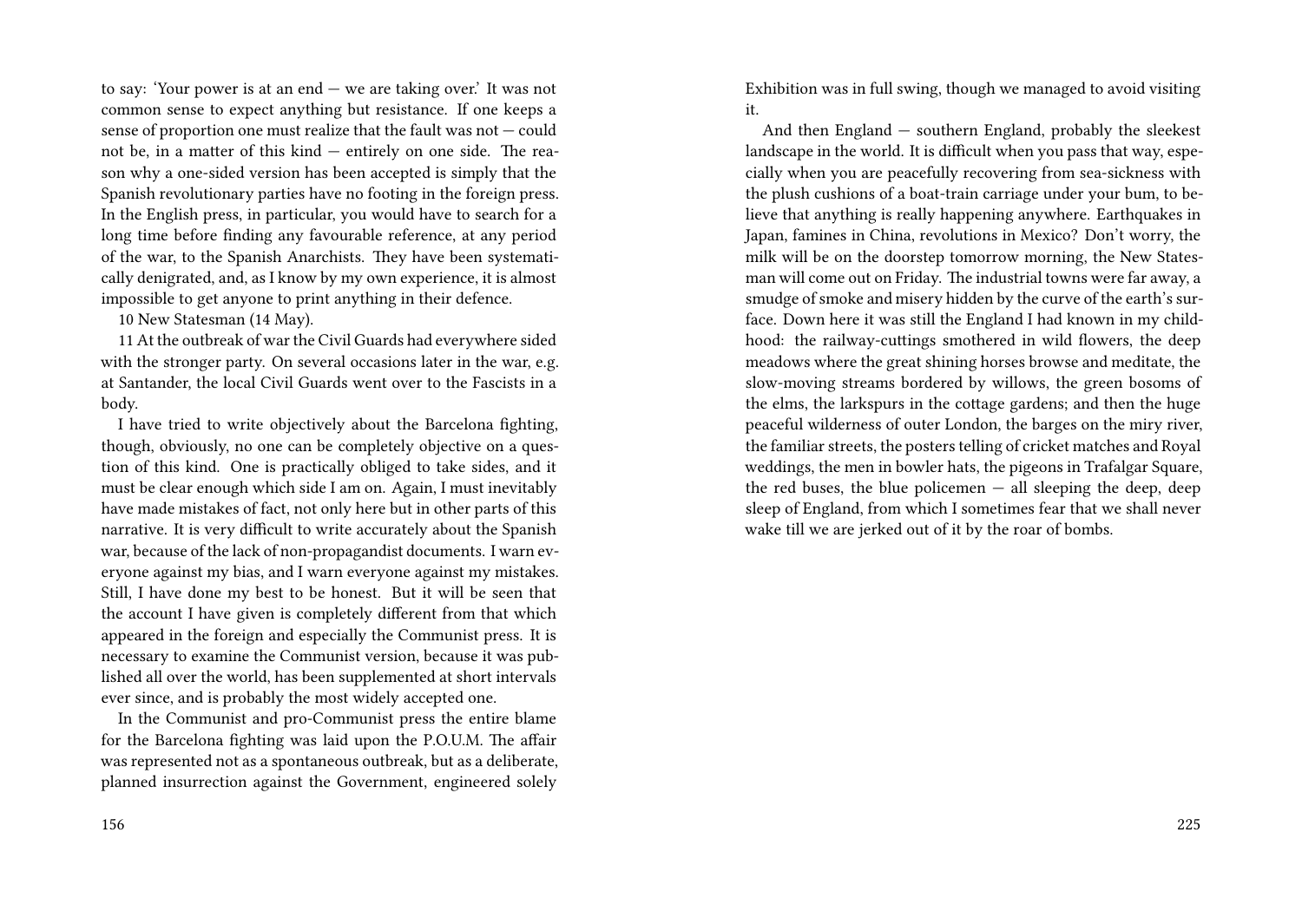whom I knew in the line and who are now scattered Lord knows where, some killed in battle, some maimed, some in prison — most of them, I hope, still safe and sound. Good luck to them all; I hope they win their war and drive all the foreigners out of Spain, Germans, Russians, and Italians alike. This war, in which I played so ineffectual a part, has left me with memories that are mostly evil, and yet I do not wish that I had missed it. When you have had a glimpse of such a disaster as this — and however it ends the Spanish war will turn out to have been an appalling disaster, quite apart from the slaughter and physical suffering — the result is not necessarily disillusionment and cynicism. Curiously enough the whole experience has left me with not less but more belief in the decency of human beings. And I hope the account I have given is not too misleading. I believe that on such an issue as this no one is or can be completely truthful. It is difficult to be certain about anything except what you have seen with your own eyes, and consciously or unconsciously everyone writes as a partisan. In case I have not said this somewhere earlier in the book I will say it now: beware of my partisanship, my mistakes of fact, and the distortion inevitably caused by my having seen only one corner of events. And beware of exactly the same things when you read any other book on this period of the Spanish war.

Because of the feeling that we ought to be doing something, though actually there was nothing we could do, we left Banyuls earlier than we had intended. With every mile that you went northward France grew greener and softer. Away from the mountain and the vine, back to the meadow and the elm. When I had passed through Paris on my way to Spain it had seemed to me decayed and gloomy, very different from the Paris I had known eight years earlier, when living was cheap and Hitler was not heard of. Half the cafes I used to know were shut for lack of custom, and everyone was obsessed with the high cost of living and the fear of war. Now, after poor Spain, even Paris seemed gay and prosperous. And the

224

by the P.O.U.M. with the aid of a few misguided 'uncontrollables'. More than this, it was definitely a Fascist plot, carried out under Fascist orders with the idea of starting civil war in the rear and thus paralysing the Government. The P.O.U.M. was 'Franco's Fifth Column'  $-$  a 'Trotskyist' organization working in league with the Fascists. According to the Daily Worker (11 May):

The German and Italian agents, who poured into Barcelona ostensibly to 'prepare' the notorious 'Congress of the Fourth International', had one big task. It was this:

They were  $-$  in cooperation with the local Trotskyists  $-$  to prepare a situation of disorder and bloodshed, in which it would be possible for the Germans and Italians to declare that they were 'unable to exercise naval control of the Catalan coasts effectively because of the disorder prevailing in Barcelona' and were, therefore, 'unable to do otherwise than land forces in Barcelona'.

In other words, what was being prepared was a situation in which the German and Italian Governments could land troops or marines quite openly on the Catalan coasts, declaring that they were doing so 'in order to preserve order'…

The instrument for all this lay ready to hand for the Germans and Italians in the shape of the Trotskyist organization known as the P.O.U.M.

The P.O.U.M., acting in cooperation with well-known criminal elements, and with certain other deluded persons in the Anarchist organizations planned, organized, and led the attack in the rearguard, accurately timed to coincide with the attack on the front at Bilbao, etc., etc.

Later in the article the Barcelona fighting becomes 'the P.O.U.M. attack', and in another article in the same issue it is stated that there is 'no doubt that it is at the door of the P.O.U.M. that the responsibility for the bloodshed in Catalonia must be laid'. Inprecor (29 May) states that those who erected the barricades in Barcelona were 'only members of the P.O.U.M. organized from that party for this purpose'.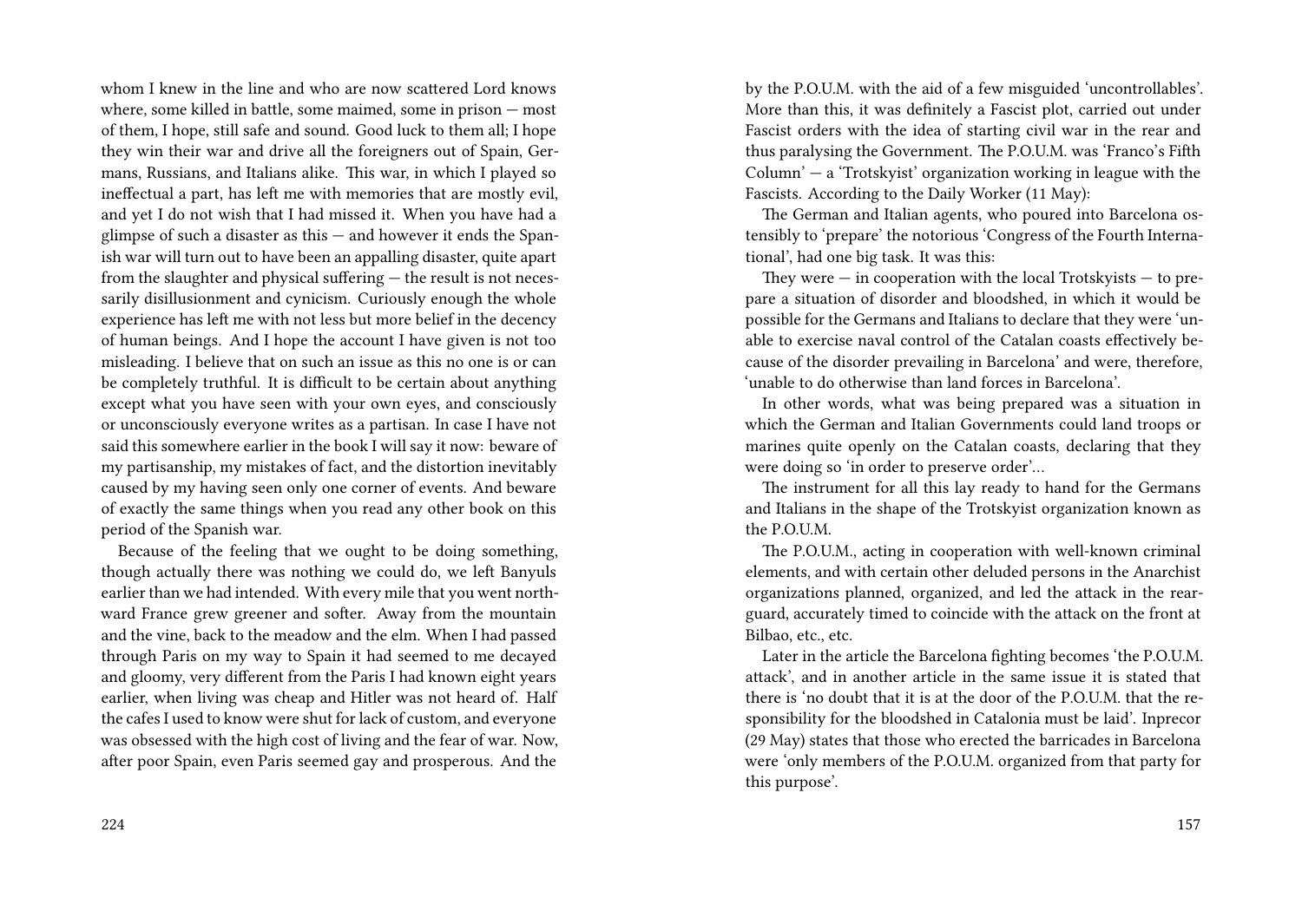I could quote a great deal more, but this is clear enough. The P.O.U.M. was wholly responsible and the P.O.U.M. was acting under Fascist orders. In a moment I will give some more extracts from the accounts that appeared in the Communist press; it will be seen that they are so self-contradictory as to be completely worthless. But before doing so it is worth pointing to several a priori reasons why this version of the May fighting as a Fascist rising engineered by the P.O.U.M. is next door to incredible.

(i) The P.O.U.M. had not the numbers or influence to provoke disorders of this magnitude. Still less had it the power to call a general strike. It was a political organization with no very definite footing in the trade unions, and it would have been hardly more capable of producing a strike throughout Barcelona than (say) the English Communist Party would be of producing a general strike throughout Glasgow. As I said earlier, the attitude of the P.O.U.M. leaders may have helped to prolong the fighting to some extent; but they could not have originated it even if they had wanted to.

(ii) The alleged Fascist plot rests on bare assertion and all the evidence points in the other direction. We are told that the plan was for the German and Italian Governments to land troops in Catalonia; but no German or Italian troopships approached the coast. As to the 'Congress of the Fourth International' and the' German and Italian agents', they are pure myth. So far as I know there had not even been any talk of a Congress of the Fourth International. There were vague plans for a Congress of the P.O.U.M. and its brother-parties (English I.L.P., German S.A.P., etc., etc.); this had been tentatively fixed for some time in July — two months later and not a single delegate had yet arrived. The 'German and Italian agents' have no existence outside the pages of the Daily Worker. Anyone who crossed the frontier at that time knows that it was not so easy to 'pour' into Spain, or out of it, for that matter.

(iii) Nothing happened either at Lerida, the chief stronghold of the P.O.U.M., or at the front. It is obvious that if the P.O.U.M. leaders had wanted to aid the Fascists they would have ordered their ing glances as he served me with an aperitif. It was otherwise in Perpignan, which was stiff with Government partisans and where all the different factions were caballing against one another almost as in Barcelona. There was one cafe where the word 'P.O.U.M.' immediately procured you French friends and smiles from the waiter.

I think we stayed three days in Banyuls. It was a strangely restless time. In this quiet fishing-town, remote from bombs, machineguns, food-queues, propaganda, and intrigue, we ought to have felt profoundly relieved and thankful. We felt nothing of the kind. The things we had seen in Spain did not recede and fall into proportion now that we were away from them; instead they rushed back upon us and were far more vivid than before. We thought, talked, dreamed incessantly of Spain. For months past we had been telling ourselves that 'when we get out of Spain' we would go somewhere beside the Mediterranean and be quiet for a little while and perhaps do a little fishing, but now that we were here it was merely a bore and a disappointment. It was chilly weather, a persistent wind blew off the sea, the water was dull and choppy, round the harbour's edge a scum of ashes, corks, and fish-guts bobbed against the stones. It sounds like lunacy, but the thing that both of us wanted was to be back in Spain. Though it could have done no good to anybody, might indeed have done serious harm, both of us wished that we had stayed to be imprisoned along with the others. I suppose I have failed to convey more than a little of what those months in Spain meant to me. I have recorded some of the outward events, but I cannot record the feeling they have left me with. It is all mixed up with sights, smells, and sounds that cannot be conveyed in writing: the smell of the trenches, the mountain dawns stretching away into inconceivable distances, the frosty crackle of bullets, the roar and glare of bombs; the clear cold light of the Barcelona mornings, and the stamp of boots in the barrack yard, back in December when people still believed in the revolution; and the food-queues and the red and black flags and the faces of Spanish militiamen; above all the faces of militiamen — men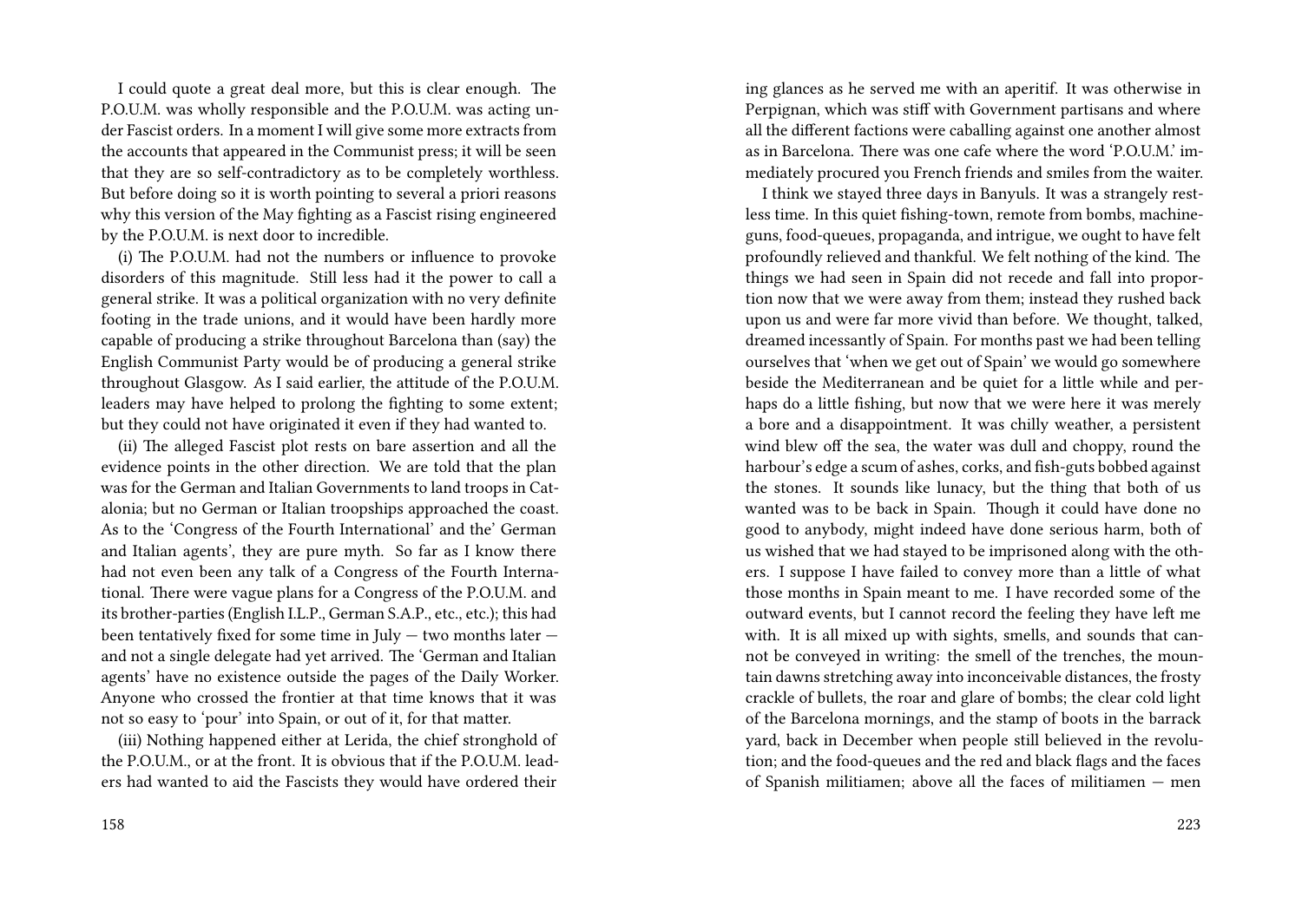pects, but thanks to the inefficiency of the police our names were not listed, not even McNair's. We were searched from head to foot, but we possessed nothing incriminating, except my discharge — papers, and the carabineros who searched me did not know that the 29th Division was the P.O.U.M. So we slipped through the barrier, and after just six months I was on French soil again. My only souvenirs of Spain were a goatskin water-bottle and one of those tiny iron lamps in which the Aragon peasants bum olive oil — lamps almost exactly the shape of the terra-cotta lamps that the Romans used two thousand years ago — which I had picked up in some ruined hut, and which had somehow got stuck in my luggage.

After all, it turned out that we had come away none too soon. The very first newspaper we saw announced McNair's arrest for espionage. The Spanish authorities had been a little premature in announcing this. Fortunately, 'Trotskyism'is not extraditable.

I wonder what is the appropriate first action when you come from a country at war and set foot on peaceful soil. Mine was to rush to the tobacco-kiosk and buy as many cigars and cigarettes as I could stuf" into my pockets. Then we all went to the buffet and had a cup of tea, the first tea with fresh milk in it that we had had for many months. It was several days before I could get used to the idea that you could buy cigarettes whenever you wanted them. I always half-expected to see the tobacconists' doors barred and the forbidding notice 'No hay tabaco' in the window.

McNair and Cottman were going on to Paris. My wife and I got off the train at Banyuls, the first station up the line, feeling that we would like a rest. We were not too well received in Banyuls when they discovered that we had come from Barcelona. Quite a number of times I was involved in the same conversation: 'You come from Spain? Which side were you fighting on? The Government? Oh!' — and then a marked coolness. The little town seemed solidly pro-Franco, no doubt because of the various Spanish Fascist refugees who had arrived there from time to time. The waiter at the cafe I frequented was a pro-Franco Spaniard and used to give me lower-

militia to walk out of the line and let the Fascists through. But nothing of the kind was done or suggested. Nor were any extra men brought out of the line beforehand, though it would have been easy enough to smuggle, say, a thousand or two thousand men back to Barcelona on various pretexts. And there was no attempt even at indirect sabotage of the front. The transport of food, munitions, and so forth continued as usual; I verified this by inquiry afterwards. Above all, a planned rising of the kind suggested would have needed months of preparation, subversive propaganda among the militia, and so forth. But there was no sign or rumour of any such thing. The fact that the militia at the front played no part in the 'rising' should be conclusive. If the P.O.U.M. were really planning a coup d'etat it is inconceivable that they would not have used the ten thousand or so armed men who were the only striking force they had.

It will be clear enough from this that the Communist thesis of a P.O.U.M. 'rising' under Fascist orders rests on less than no evidence. I will add a few more extracts from the Communist press. The Communist accounts of the opening incident, the raid on the Telephone Exchange, are illuminating; they agree in nothing except in putting the blame on the other side. It is noticeable that in the English Communist papers the blame is put first upon the Anarchists and only later upon the P.O.U.M. There is a fairly obvious reason for this. Not everyone in England has heard of'Trotskyism', whereas every English-speaking person shudders at the name of 'Anarchist'. Let it once be known that 'Anarchists' are implicated, and the right atmosphere of prejudice is established; after that the blame can safely be transferred to the 'Trotskyists'. The Daily Worker begins thus (6 May):

A minority gang of Anarchists on Monday and Tuesday seized and attempted to hold the telephone and telegram buildings, and started firing into the street.

There is nothing like starting off with a reversal of roles. The Civil Guards attack a building held by the C.N.T.; so the C.N.T. are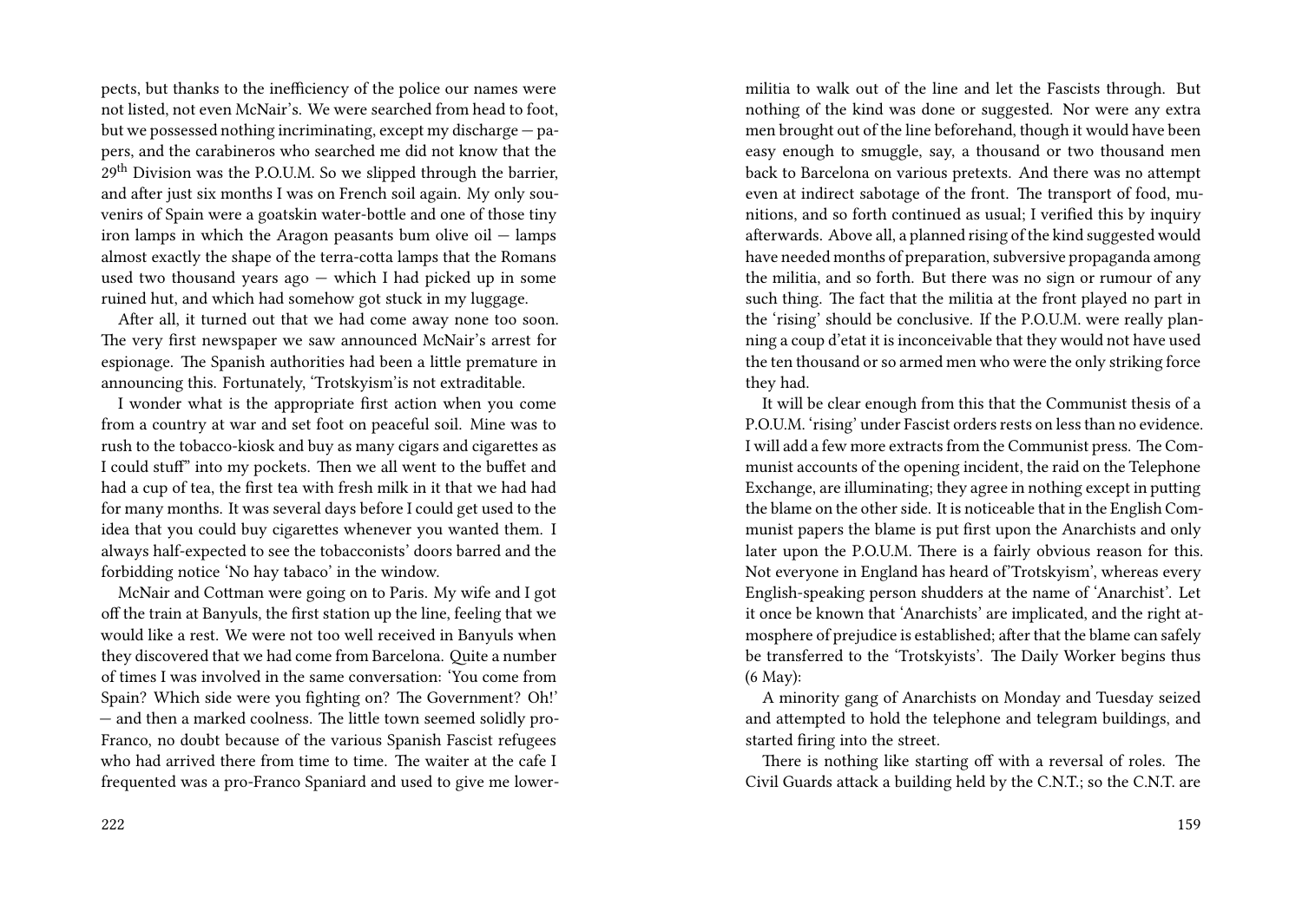represented as attacking their own building attacking themselves, in fact. On the other hand, the Daily Worker of 11 May states:

The Left Catalan Minister of Public Security, Aiguade, and the United Socialist General Commissar of Public Order, Rodrigue Salas, sent the armed republican police into the Telef6nica building to disarm the employees there, most of them members of C.N.T. unions.

This does not seem to agree very well with the first statement; nevertheless the Daily Worker contains no admission that the first statement was wrong. The Daily Worker of 11 May states that the leaflets of the Friends of Durruti, which were disowned by the C.N.T., appeared on 4 May and 5 May, during the fighting. Inprecor (22 May) states that they appeared on 3 May, before the fighting, and adds that 'in view of these facts' (the appearance of various leaflets):

The police, led by the Prefect of Police in person, occupied the central telephone exchange in the afternoon of 3 May. The police were shot at while discharging their duty. This was the signal for the provocateurs to begin shooting affrays all over the city.

And here is Inprecor for 29 May:

At three o'clock in the afternoon the Commissar for Public Security, Comrade Salas, went to the Telephone Exchange, which on the previous night had been occupied by 50 members of the P.O.U.M. and various uncontrollable elements.

This seems rather curious. The occupation of the Telephone Exchange by 50 P.O.U.M. members is what one might call a picturesque circumstance, and one would have expected somebody to notice it at the time. Yet it appears that it was discovered only three or four weeks later. In another issue of Inprecor the 50 P.O.U.M. members become 50 P.O.U.M. militiamen. It would be difficult to pack together more contradictions than are contained in these few short passages. At one moment the C.N.T. are attacking the Telephone Exchange, the next they are being attacked there; a leaflet appears before the seizure of the Telephone Exchange and is the

he was urgently needed at the front, that countless people would testify that he was innocent of any offence, etc., etc., etc. I wonder if anyone read that letter, written on pages torn out of a note-book in wobbly handwriting (my fingers were still partly paralysed) and still more wobbly Spanish. At any rate, neither this letter nor anything else took effect. As I write, six months after the event, Kopp (if he has not been shot) is still in jail, untried and uncharged. At the beginning we had two or three letters from him, smuggled out by released prisoners and posted in France. They all told the same story — imprisonment in filthy dark dens, bad and insufficient food, serious illness due to the conditions of imprisonment, and refusal of medical attention. I have had all this confirmed from several other sources, English and French. More recently he disappeared into one of the 'secret prisons' with which it seems impossible to make any kind of communication. His case is the case of scores or hundreds of foreigners and no one knows how many thousands of Spaniards.

In the end we crossed the frontier without incident. The train had a first class and a dining-car, the first I had seen in Spain. Until recently there had been only one class on the trains in Catalonia. Two detectives came round the train taking the names of foreigners, but when they saw us in the dining-car they seemed satisfied that we were respectable. It was queer how everything had changed. Only six months ago, when the Anarchists still reigned, it was looking like a proletarian that made you respectable. On the way down from Perpignan to Cerberes a French commercial traveller in my carriage had said to me in all solemnity: 'You mustn't go into Spain looking like that. Take off that collar and tie. They'll tear them off you in Barcelona.' He was exaggerating, but it showed how Catalonia was regarded. And at the frontier the Anarchist guards had turned back a smartly dressed Frenchman and his wife, solely  $-$  I think  $-$  because they looked too bourgeois. Now it was the other way about; to look bourgeois was the one salvation. At the passport office they looked us up in the card  $-$  index of sus-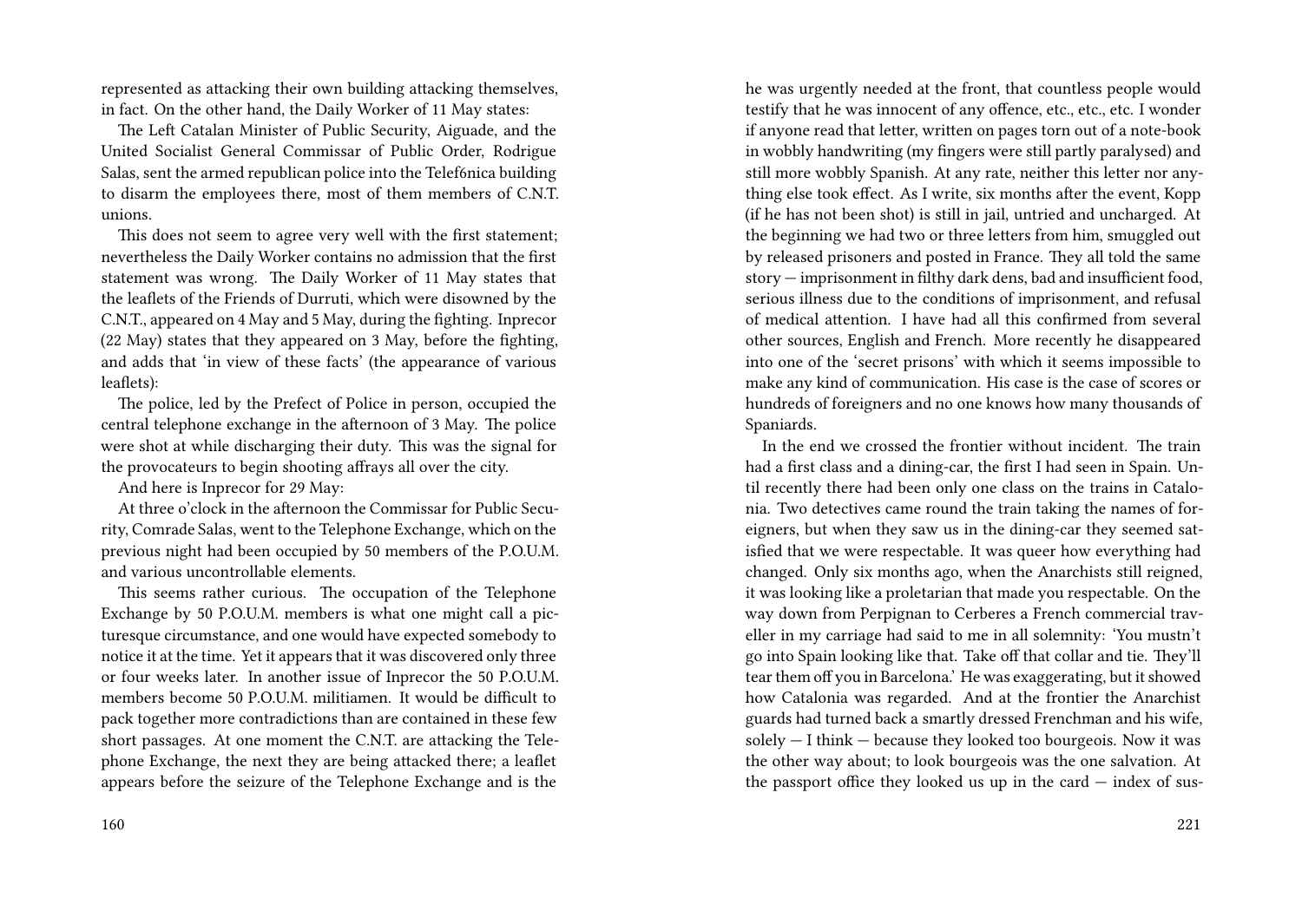eral smart restaurants had 'Visca P.O.U.M.!' scrawled on them as large as I could write it. All the while, though I was technically in hiding, I could not feel myself in danger. The whole thing seemed too absurd. I had the ineradicable English belief that' they' cannot arrest you unless you have broken the law. It is a most dangerous belief to have during a political pogrom. There was a warrant out for McNair's arrest, and the chances were that the rest of us were on the list as well. The arrests, raids, searchings were continuing without pause; practically everyone we knew, except those who were still at the front, was in jail by this time. The police were even boarding the French ships that periodically took off refugees and seizing suspected 'Trotskyists'.

Thanks to the kindness of the British consul, who must have had a very trying time during that week, we had managed to get our passports into order. The sooner we left the better. There was a train that was due to leave for Port Bou at half past seven in the evening and might normally be expected to leave at about half past eight. We arranged that my wife should order a taxi beforehand and then pack her bags, pay her bill, and leave the hotel at the last possible moment. If she gave the hotel people too much notice they would be sure to send for the police. I got down to the station at about seven to find that the train had already gone — it had left at ten to seven. The engine — driver had changed his mind, as usual. Fortunately we managed to warn my wife in time. There was another train early the following morning. McNair, Cottman, and I had dinner at a little restaurant near the station and by cautious questioning discovered that the restaurant — keeper was a C.N.T. member and friendly. He let us a three-bedded room and forgot to warn the police. It was the first time in five nights that I had been able to sleep with my clothes off.

Next morning my wife slipped out of the hotel successfully. The train was about an hour late in starting. I filled in the time by writing a long letter to the Ministry of War, telling them about Kopp's case — that without a doubt he had been arrested by mistake, that cause of it, or, alternatively, appears afterwards and is the result of it; the people in the Telephone Exchange are alternatively C.N.T. members and P.O.U.M. members — and so on. And in a still later issue of the Daily Worker (3 June) Mr J. R. Campbell informs us that the Government only seized the Telephone Exchange because the barricades were already erected!

For reasons of space I have taken only the reports of one incident, but the same discrepancies run all through the accounts in the Communist press. In addition there are various statements which are obviously pure fabrication. Here for instance is something quoted by the Daily Worker (7 May) and said to have been issued by the Spanish Embassy in Paris:

A significant feature of the uprising has been that the old monarchist flag was flown from the balcony of various houses in Barcelona, doubtless in the belief that those who took part in the rising had become masters of the situation.

The Daily Worker very probably reprinted this statement in good faith, but those responsible for it at the Spanish Embassy must have been quite deliberately lying. Any Spaniard would understand the internal situation better than that. A monarchist flag in Barcelona! It was the one thing that could have united the warring factions in a moment. Even the Communists on the spot were obliged to smile when they read about it. It is the same with the reports in the various Communist papers upon the arms supposed to have been used by the P.O.U.M. during the 'rising'. They would be credible only if one knew nothing whatever of the facts. In the Daily Worker of 17 May Mr Frank Pitcairn states:

There were actually all sorts of arms used by them in the outrage. There were the arms which they have been stealing for months past, and hidden, and there were arms such as tanks, which they stole from the barracks just at the beginning of the rising. It is clear that scores of machine-guns and several thousand rifles are still in their possession.

Inprecor (29 May) also states: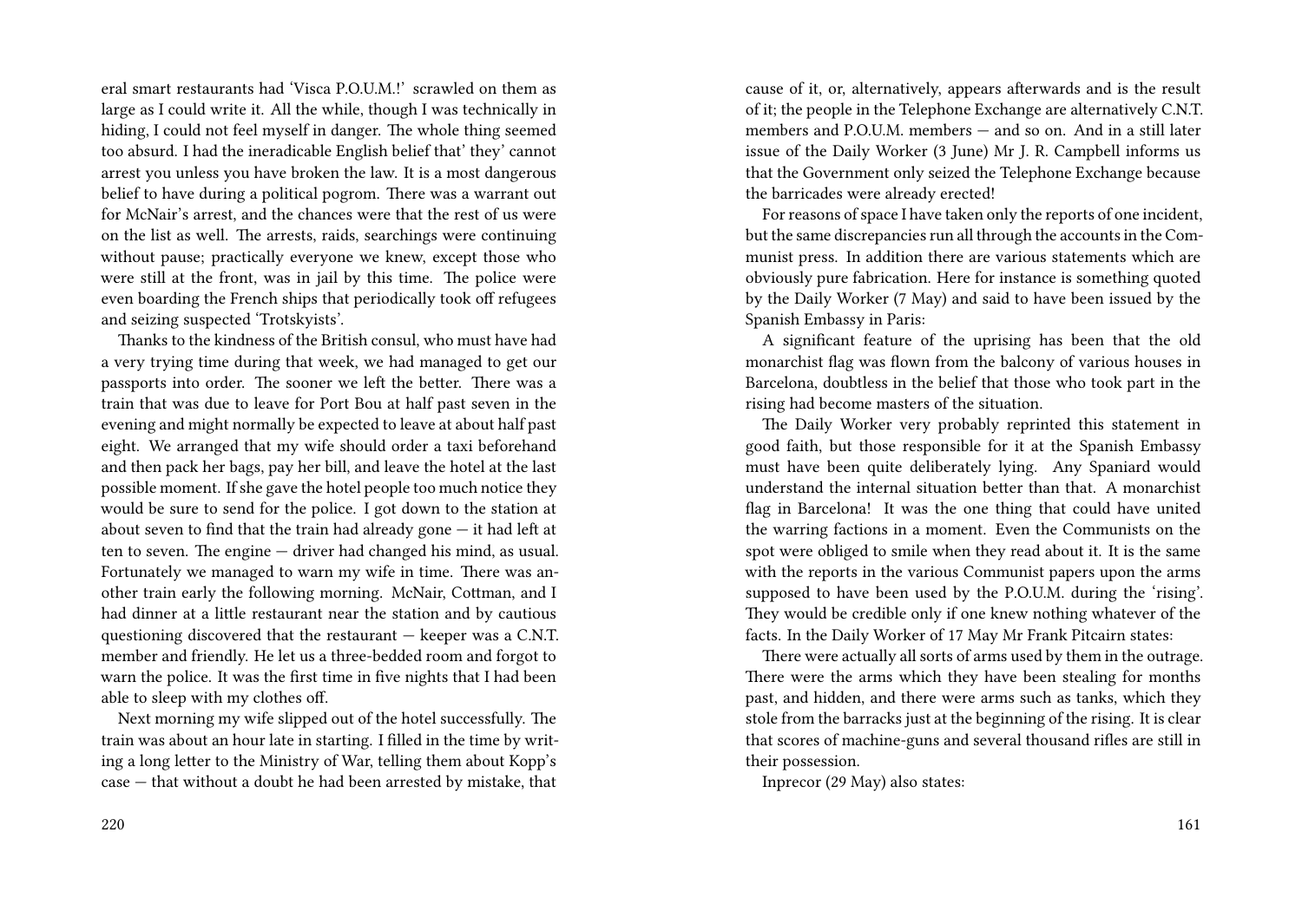On 3 May the P.O.U.M. had at its disposal some dozens of machine-guns and several thousand rines… On the Plaza de Espana the Trotskyists brought into action batteries of'75' guns which were destined for the front in Aragon and which the militia had carefully concealed on their premises.

Mr Pitcairn does not tell us how and when it became dear that the P.O.U.M. possessed scores of machine-guns and several thousand rifles. I have given an estimate of the arms which were at three of the principal P.O.U.M. buildings — about eighty rifles, a few bombs, and no machine-guns; i.e. about sufficient for the armed guards which, at that time, all the political parties placed on their buildings. It seems strange that afterwards, when the P.O.U.M. was suppressed and all its buildings seized, these thousands of weapons never came to light; especially the tanks and field-guns, which are not the kind of thing that can be hidden up the chimney. But what is revealing in the two statements above is the complete ignorance they display of the local circumstances. According to Mr Pitcairn the P.O.U.M. stole tanks 'from the barracks'. He does not tell us which barracks. The P.O.U.M. militiamen who were in Barcelona (now comparatively few, as direct recruitment to the party militias had ceased) shared the Lenin Barracks with a considerably larger number of Popular Army troops. Mr Pitcaim is asking us to believe, therefore, that the P.O.U.M. stole tanks with the connivance of the Popular Army. It is the same with the 'premises' on which the 75-mm. guns were concealed. There is no mention of where these 'premises' were. Those batteries of guns, firing on the Plaza de Espana, appeared in many newspaper reports, but I think we can say with certainty that they never existed. As I mentioned earlier, I heard no artillery-fire during the fighting, though the Plaza de Espana was only a mile or so away. A few days later I examined the Plaza de Espana and could find no buildings that showed marks of shell-fire. And an eye-witness who was in that neighbourhood throughout the fighting declares that no guns ever appeared there. (Incidentally, the tale of the stolen guns may have originated

162

bye and leave money with Spanish friends who would take him food and cigarettes. A little while later, however, after we had left Barcelona, he was placed incommunicado and not even food could be sent to him. That night, walking down the Ramblas, we passed the Cafe Moka, which the Civil Guards were still holding in force. On an impulse I went in and spoke to two of them who were leaning against the counter with their rifles slung over their shoulders. I asked them if they knew which of their comrades had been on duty here at the time of the May fighting. They did not know, and, with the usual Spanish vagueness, did not know how one could find out. I said that my friend Jorge Kopp was in prison and would perhaps be put on trial for something in connexion with the May fighting; that the men who were on duty here would know that he had stopped the fighting and saved some of their lives; they ought to come forward and give evidence to that effect. One of the men I was talking to was a dull, heavy-looking man who kept shaking his head because he could not hear my voice in the din of the traffic. But the other was different. He said he had heard of Kopp's action from some of his comrades; Kopp was buen chico (a good fellow). But even at the time I knew that it was all useless. If Kopp were ever tried, it would be, as in all such trials, with faked evidence. If he has been shot (and I am afraid it is quite likely), that will be his epitaph: the buen chico of the poor Civil Guard who was part of a dirty system but had remained enough of a human being to know a decent action when he saw one.

It was an extraordinary, insane existence that we were leading. By night we were criminals, but by day we were prosperous English visitors — that was our pose, anyway. Even after a night in the open, a shave, a bath, and a shoe-shine do wonders with your appearance. The safest thing at present was to look as bourgeois as possible. We frequented the fashionable residential quarter of the town, where our faces were not known, went to expensive restaurants, and were very English with the waiters. For the first time in my life I took to writing things on walls. The passage-ways of sev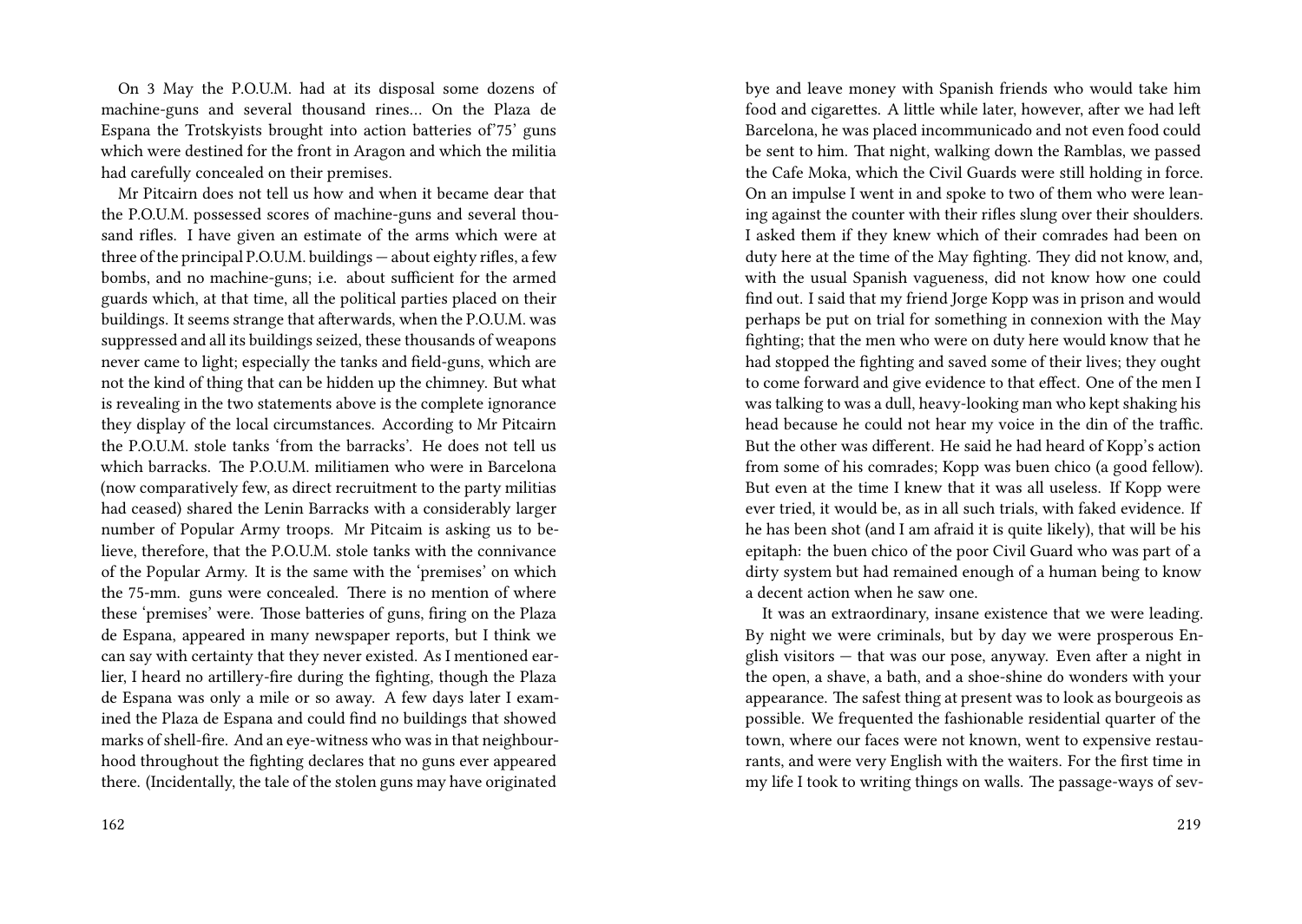that had been the only book they found our doom would have been sealed. It is obvious that a person who reads Mein Kampf must be a Fascist. The next moment, however, they came upon a copy of Stalin's pamphlet. Ways of Liquidating Trotskyists and other Double Dealers, which reassured them somewhat. In one drawer there was a number of packets of cigarette papers. They picked each packet to pieces and examined each paper separately, in case there should be messages written on them. Altogether they were on the job for nearly two hours. Yet all this time they never searched the bed. My wife was lying in bed all the while; obviously there might have been half a dozen sub — machine-guns under the mattress, not to mention a library ofTrotskyist documents under the pillow. Yet the detectives made no move to touch the bed, never even looked underneath it. I cannot believe that this is a regular feature of the Ogpu routine. One must remember that the police were almost entirely under Communist control, and these men were probably Communist Party members themselves. But they were also Spaniards, and to turn a woman out of bed was a little too much for them. This part of the job was silently dropped, making the whole search meaningless.

That night McNair, Cottman, and I slept in some long grass at the edge of a derelict building-lot. It was a cold night for the time of year and no one slept much. I remember the long dismal hours of loitering about before one could get a cup of coffee. For the first time since I had been in Barcelona I went to have a look at the cathedral  $-$  a modern cathedral, and one of the most hideous buildings in the world. It has four crenellated spires exactly the shape of hock bottles. Unlike most of the churches in Barcelona it was not damaged during the revolution  $-$  it was spared because of its 'artistic value', people said. I think the Anarchists showed bad taste in not blowing it up when they had the chance, though they did hang a red and black banner between its spires. That afternoon my wife and I went to see Kopp for the last time. There was nothing that we could do for him, absolutely nothing, except to say goodwith Antonov-Ovseenko, the Russian Consul-General. He, at any rate, communicated it to a well-known English journalist, who afterwards repeated it in good faith in a weekly paper. Antonov-Ovseenko has since been 'purged'. How this would affect his credibility I do not know.) The truth is, of course, that these tales about tanks, field-guns, and so forth have only been invented because otherwise it is difficult to reconcile the scale of the Barcelona fighting with the P.O.U.M.'S small numbers. It was necessary to claim that the P.O.U.M. was wholly responsible for the fighting; it was also necessary to claim that it was an insignificant party with no following and 'numbered only a few thousand members', according to Inprecor. The only hope of making both statements credible was to pretend that the P.O.U.M. had all the weapons of a modern mechanized army.

It is impossible to read through the reports in the Communist Press without realizing that they are consciously aimed at a public ignorant of the facts and have no other purpose than to work up prejudice. Hence, for instance, such statements as Mr Pitcairn's in the Daily Worker of 11 May that the 'rising' was suppressed by the Popular Army. The idea here is to give outsiders the impression that all Catalonia was solid against the 'Trotskyists'. But the Popular Army remained neutral throughout the fighting; everyone in Barcelona knew this, and it is difficult to believe that Mr Pitcairn did not know it too. Or again, the juggling in the Communist Press with the figures for killed and wounded, with the object of exaggerating the scale of the disorders. Diaz, General Secretary of the Spanish Communist Party, widely quoted in the Communist Press, gave the numbers as 900 dead and 2500 wounded. The Catalan Minister of Propaganda, who was hardly likely to underestimate, gave the numbers as 400 killed and 1000 wounded. The Communist Party doubles the bid and adds a few more hundreds for luck.

The foreign capitalist newspapers, in general, laid the blame for the fighting upon the Anarchists, but there were a few that followed the Communist line. One of these was the English News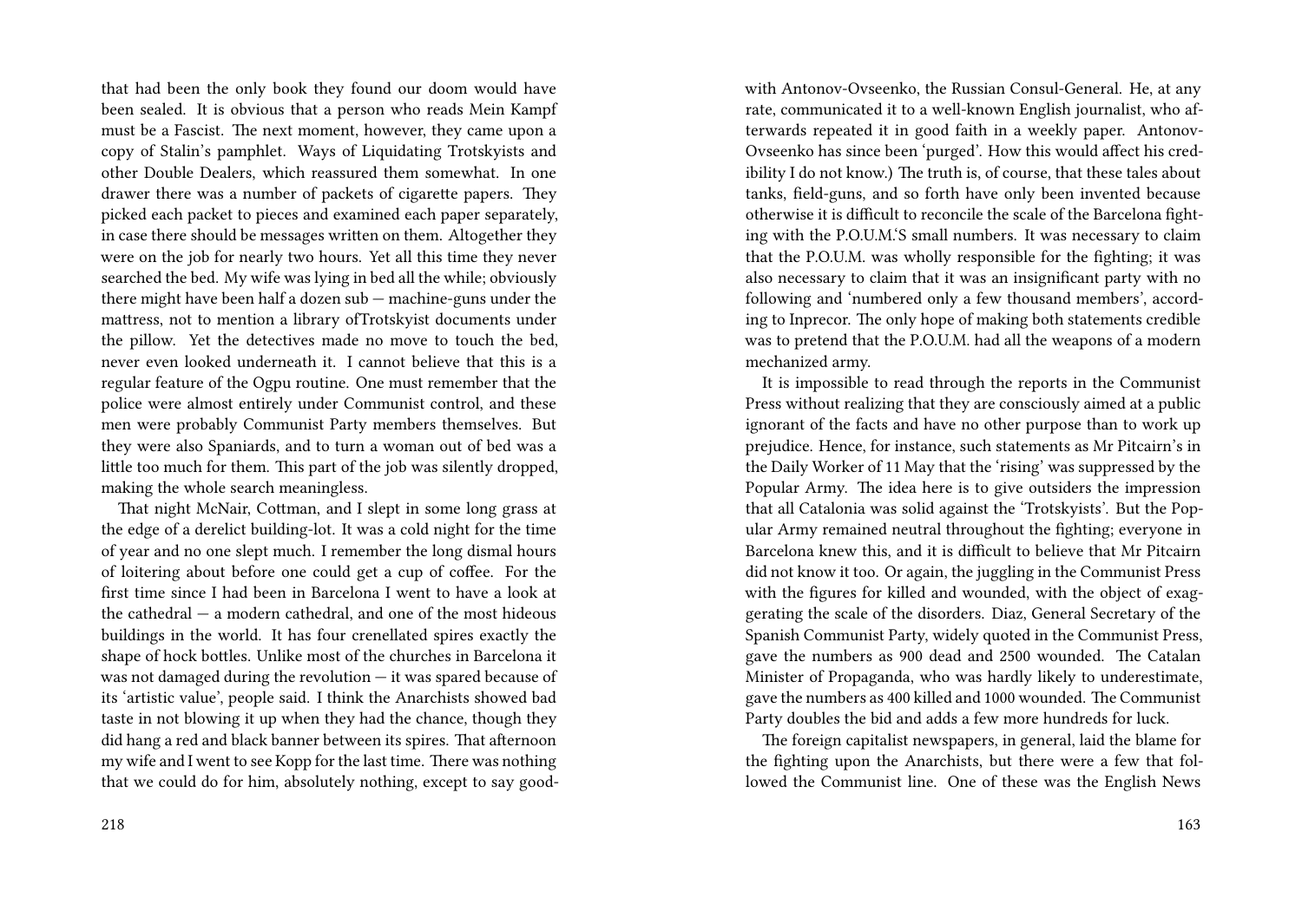Chronicle, whose correspondent, Mr John Langdon-Davies, was in Barcelona at the tune I quote portions of his article here:

### A TROTSKYIST REVOLT

… This has not been an Anarchist uprising. It is a frustrated putsch of the 'Trotskyist' P.O.U.M., working through their controlled organizations, 'Friends of Durruti' and Libertarian Youth… The tragedy began on Monday afternoon when the Government sent armed police into the Telephone Building, to disarm the workers there, mostly C.N.T. men. Grave irregularities in the service had been a scandal for some time. A large crowd gathered in the Plaza de Cataluna outside, while the C.N.T. men resisted, retreating floor by floor to the top of the building… The incident was very obscure, but word went round that the Government was out against the Anarchists. The streets filled with armed men… By nightfall every workers' centre and Government building was barricaded, and at ten o'clock the first volleys were fired and the first ambulances began ringing their way through the streets. By dawn all Barcelona was under fire… As the day wore on and the dead mounted to over a hundred, one could make a guess at what was happening. The Anarchist C.N.T. and Socialist U.G.T. were not technically 'out in the street'. So long as they remained behind the barricades they were merely watchfully waiting, an attitude which included the right to shoot at anything armed in the open street … (the) genera] bursts were invariably aggravated by pacos — hidden solitary men, usually Fascists, shooting from roof — tops at nothing in particular, but doing all they could to add to the general panic… By Wednesday evening, however, it began to be clear who was behind the revolt. All the walls had been plastered with an inflammatory poster calling for an immediate revolution and for the shooting of Republican and Socialist leaders. It was signed by the 'Friends of Durruti'. On Thursday morning the Anarchists daily denied all knowledge or sympathy with it, but La Batalla, the P.O.U.M. paper, reprinted the document with the highest praise. Barcelona, the first city of front of that filthy gang of tale-bearers and agents provocateurs, any one of whom might know that I was 'wanted' by the police. It was like publicly shaking hands with a German during the Great War. I suppose he had decided in some way that I was not really a Fascist spy; still, it was good of him to shake hands.

I record this, trivial though it may sound, because it is somehow typical of Spain — of the flashes of magnanimity that you get from Spaniards in the worst of circumstances. I have the most evil memories of Spain, but I have very few bad memories of Spaniards. I only twice remember even being seriously angry with a Spaniard, and on each occasion, when I look back, I believe I was in the wrong myself. They have, there is no doubt, a generosity, a species of nobility, that do not really belong to the twentieth century. It is this that makes one hope that in Spain even Fascism may take a comparatively loose and bearable form. Few Spaniards possess the damnable efficiency and consistency that a modern totalitarian state needs. There had been a queer little illustration of this fact a few nights earlier, when the police had searched my wife's room. As a matter of fact that search was a very interesting business, and I wish I had seen it, though perhaps it is as well that I did not, for I might not have kept my temper.

The police conducted the search in the recognized Ogpu or Gestapo style. In the small hours of the morning there was a pounding on the door, and six men marched in, switched on the light, and immediately took up various positions about the room, obviously agreed upon beforehand. They then searched both rooms (there was a bathroom attached) with inconceivable thoroughness. They sounded the walls, took up the mats, examined the floor, felt the curtains, probed under the bath and the radiator, emptied every drawer and suitcase and felt every garment and held it up to the light. They impounded all papers, including the contents of the waste-paper basket, and all our books into the bargain. They were thrown into ecstasies of suspicion by finding that we possessed a French translation of Hitler's Mein Kampf. If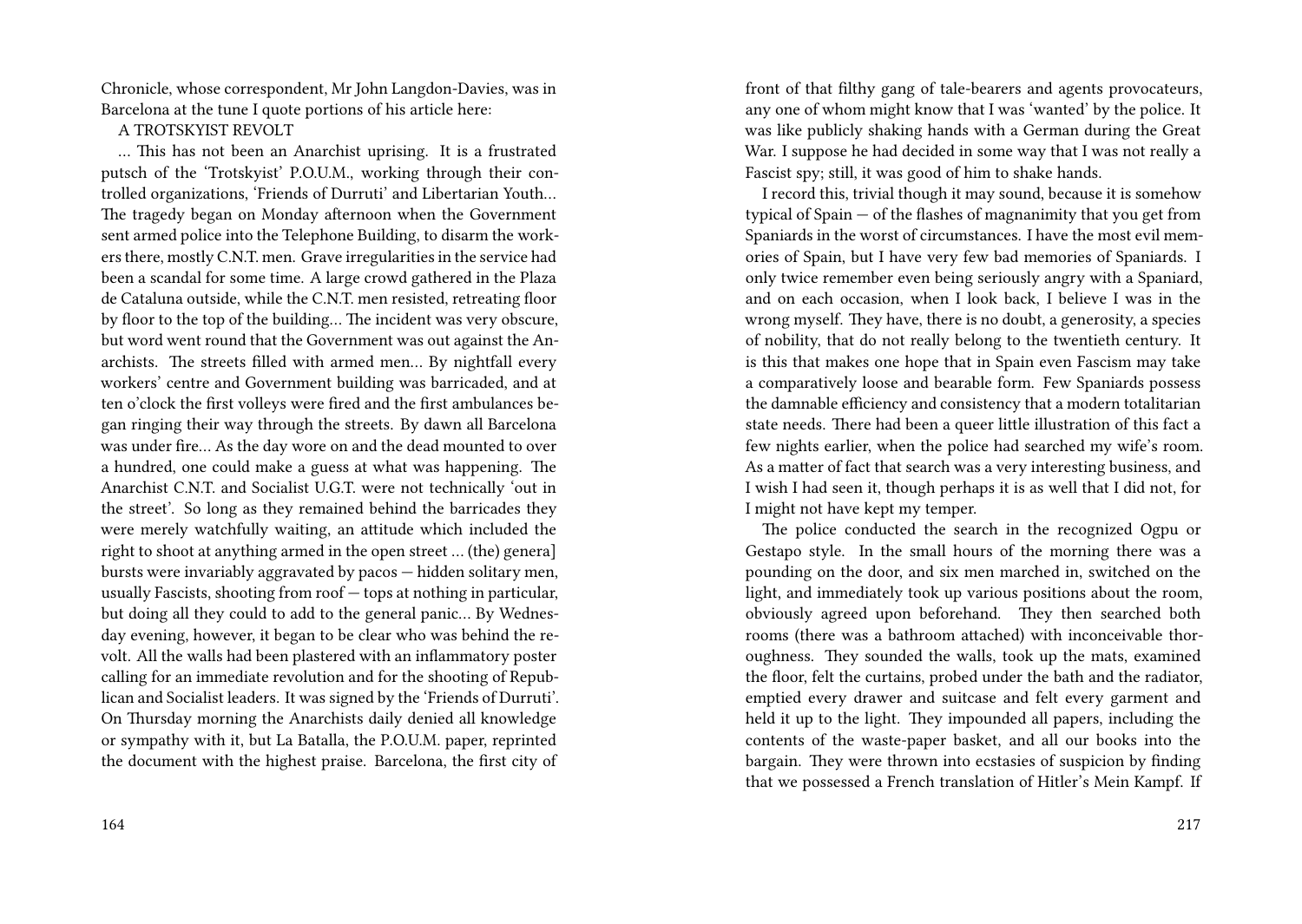get Kopp's letter back. Moreover I had had to confess that I was in the P.O.U.M. myself, and no doubt they would ring up the police and get me arrested, just to add another Trotskyist to the bag. Presently, however, the officer reappeared, fitting on his cap, and sternly signed to me to follow. We were going to the Chief of Police's office. It was a long way, twenty minutes' walk. The little officer marched stiffly in front with a military step. We did not exchange a single word the whole way. When we got to the Chief of Police's office a crowd of the most dreadful-looking scoundrels, obviously police narks, informers, and spies of every kind, were hanging about outside the door. The little officer went in; there was a long, heated conversation. You could hear voices furiously raised; you pictured violent gestures, shrugging of the shoulders, hangings on the table. Evidently the police were refusing to give the letter up. At last, however, the officer emerged, flushed, but carrying a large official envelope. It was Kopp's letter. We had won a tiny victory  $-$  which, as it turned out, made not the slightest difference. The letter was duly delivered, but Kopp's military superiors were quite unable to get him out of jail.

The officer promised me that the letter should be delivered. But what about Kopp? I said. Could we not get him released? He shrugged his shoulders. That was another matter. They did not know what Kopp had been arrested for. He would only tell me that the proper inquiries would be made. There was no more to be said; it was time to part. Both of us bowed slightly. And then there happened a strange and moving thing. The little officer hesitated a moment, then stepped across, and shook hands with me.

I do not know if I can bring home to you how deeply that action touched me. It sounds a small thing, but it was not. You have got to realize what was the feeling of the time — the horrible atmosphere of suspicion and hatred, the lies and rumours circulating everywhere, the posters screaming from the hoardings that I and everyone like me was a Fascist spy. And you have got to remember that we were standing outside the Chief of Police's office, in Spain, was plunged into bloodshed by agents provocateurs using this subversive organization.

This does not agree very completely with the Communist versions I have quoted above, but it will be seen that even as it stands it is self — contradictory. First the affair is described as 'a Trotskyist revolt', then it is shown to have resulted from a raid on the Telephone building and the general belief that the Government was 'out against' the Anarchists. The city is barricaded and both C.N.T. and U.G.T. are behind the barricades; two days afterwards the inflammatory poster (actually a leaflet) appears, and this is declared by implication to have started the whole business — effect preceding cause. But there is a piece of very serious misrepresentation here. Mr Langdon-Davies describes the Friends of Durruti and Libertarian Youth as 'controlled organizations' of the P.O.U.M. Both were Anarchist organizations and had no connexion with the P.O.U.M. The Libertarian Youth was the youth league of the Anarchists, corresponding to the J.S.U. of the P.S.U.C., etc. The Friends of Durruti was a small organization within the F.A.I., and was in general bitterly hostile to the P.O.U.M. So far as I can discover, there was no one who was a member of both. It would be about equally true to say that the Socialist League is a 'controlled organization' of the English Liberal Party. Was Mr Langdon-Davies unaware of this? If he was, he should have written with more caution about this very complex subject.

I am not attacking Mr Langdon-Davies's good faith; but admittedly he left Barcelona as soon as the fighting was over, i.e. at the moment when he could have begun serious inquiries, and throughout his report there are clear signs that he has accepted the official version of a 'Trotskyist revolt' without sufficient verification. This is obvious even in the extract I have quoted. 'By nightfall' the barricades are built, and 'at ten o'clock' the first volleys are fired. These are not the words of an eye-witness. From this you would gather that it is usual to wait for your enemy to build a barricade before beginning to shoot at him. The impression given is that some hours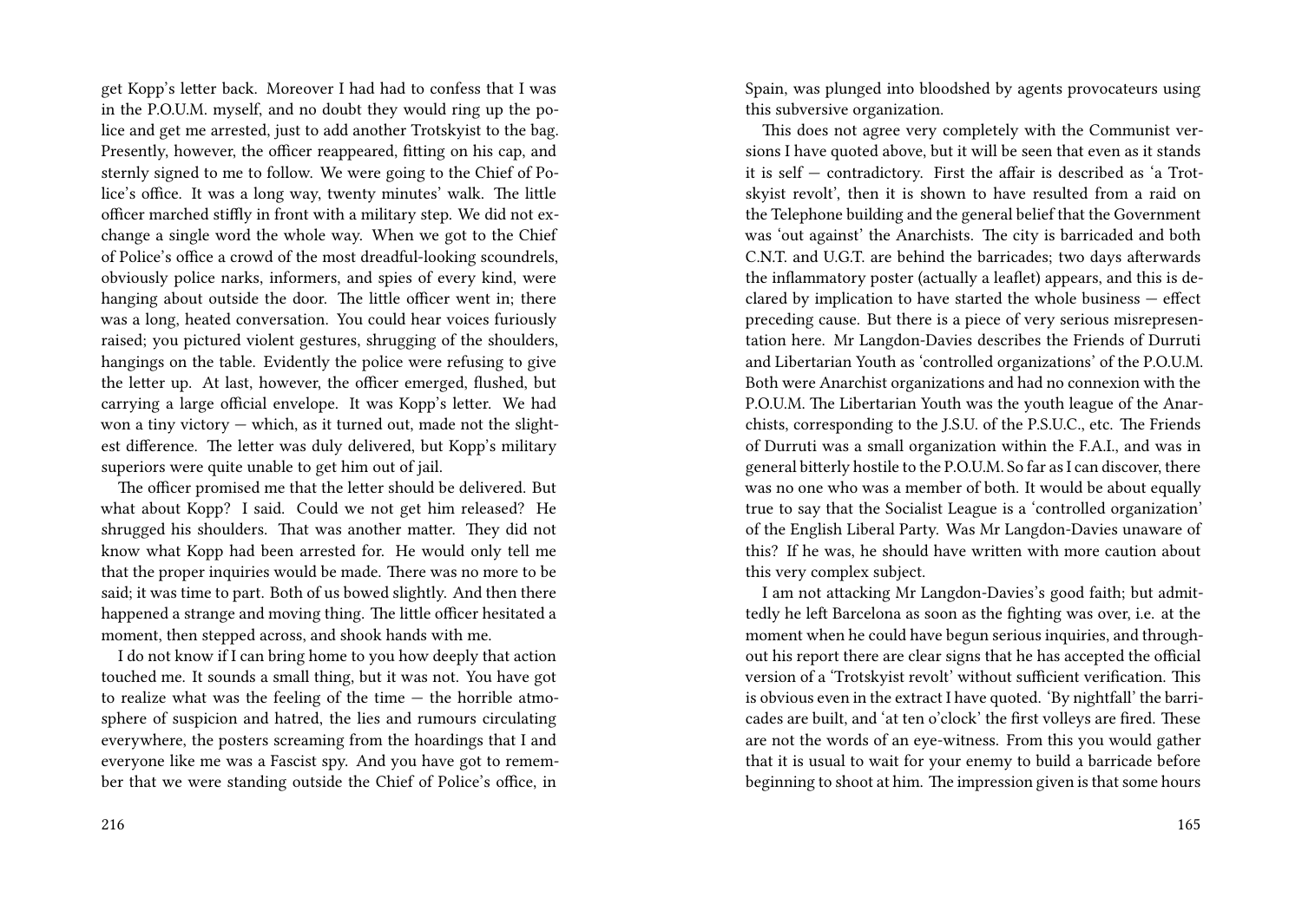elapsed between the building of the barricades and the firing of the first volleys; whereas  $-$  naturally  $-$  it was the other way about. I and many others saw the first volleys fired early in the afternoon. Again, there are the solitary men, 'usually Fascists', who are shooting from the roof — tops. Mr Langdon-Davies does not explain how he knew that these men were Fascists. Presumably he did not climb on to the roofs and ask them. He is simply repeating what he has been told and, as it fits in with the official version, is not questioning it. As a matter of fact, he indicates one probable source of much of his information by an incautious reference to the Minister of Propaganda at the beginning of his article. Foreign journalists in Spain were hopelessly at the mercy of the Ministry of Propaganda, though one would think that the very name of this ministry would be a sufficient warning. The Minister of Propaganda was, of course, about as likely to give an objective account of the Barcelona trouble as (say) the late Lord Carson would have been to give an objective account of the Dublin rising of 1916.

I have given reasons for thinking that the Communist version of the Barcelona fighting cannot be taken seriously. In addition I must say something about the general charge that the P.O.U.M. was a secret Fascist organization in the pay of Franco and Hitler.

This charge was repeated over and over in the Communist Press, especially from the beginning of 1937 onwards. It was part of the world-wide drive of the official Communist Party against 'Trotskyism', of which the P.O.U.M. was supposed to be representative in Spain. 'Trotskyism', according to Frente Rojo (the Valencia Communist paper) 'is not a political doctrine. Trotskyism is an official capitalist organization, a Fascist terrorist band occupied in crime and sabotage against the people.' The P.O.U.M. was a 'Trotskyist' organization in league with the Fascists and part of 'Franco's Fifth Column'. What was noticeable from the start was that no evidence was produced in support of this accusation; the thing was simply asserted with an air of authority. And the attack was made with the maximum of personal libel and with complete irresponsibility as

166

highest character, obviously his arrest was a mistake, the police had confused him with someone else, etc., etc., etc. I kept piling it on about the urgency of Kopp's mission to the front, knowing that this was the strongest point. But it must have sounded a strange tale, in my villainous Spanish which elapsed into French at every crisis. The worst was that my voice gave out almost at once and it was only by violent straining that I could produce a sort of croak. I was in dread that it would disappear altogether and the little officer would grow tired of trying to listen to me. I have often wondered what he thought was wrong with my Voice — whether he thought I was drunk or merely suffering from a guilty conscience.

However, he heard me patiently, nodded his head a great number of times, and gave a guarded assent to what I said. Yes, it sounded as though there might have been a mistake. Clearly the matter should be looked into. Manana — I protested. Not manana! The matter was urgent; Kopp was due at the front already. Again the officer seemed to agree. Then came the question I was dreading:

'This Major Kopp — what force was he serving in?'

The terrible word had to come out: 'In the P.O.U.M. militia.' 'P.O.U.M.!'

I wish I could convey to you the shocked alarm in his voice. You have got to remember how the P.O.U.M. was regarded at that moment. The  $spy - \text{score}$  was at its height; probably all good Republicans did believe for a day or two that the P.O.U.M. was a huge spying organization in German pay. To have to say such a thing to an officer in the Popular Army was like going into the Cavalry Club immediately after the Red Letter scare and announcing yourself a Communist. His dark eyes moved obliquely across my face. Another long pause, then he said slowly:

'And you say you were with him at the front. Then you were serving in the P.O.U.M. militia yourself?'

### 'Yes.'

He turned and dived into the colonel's room. I could hear an agitated conversation. 'It's all up,' I thought. We should never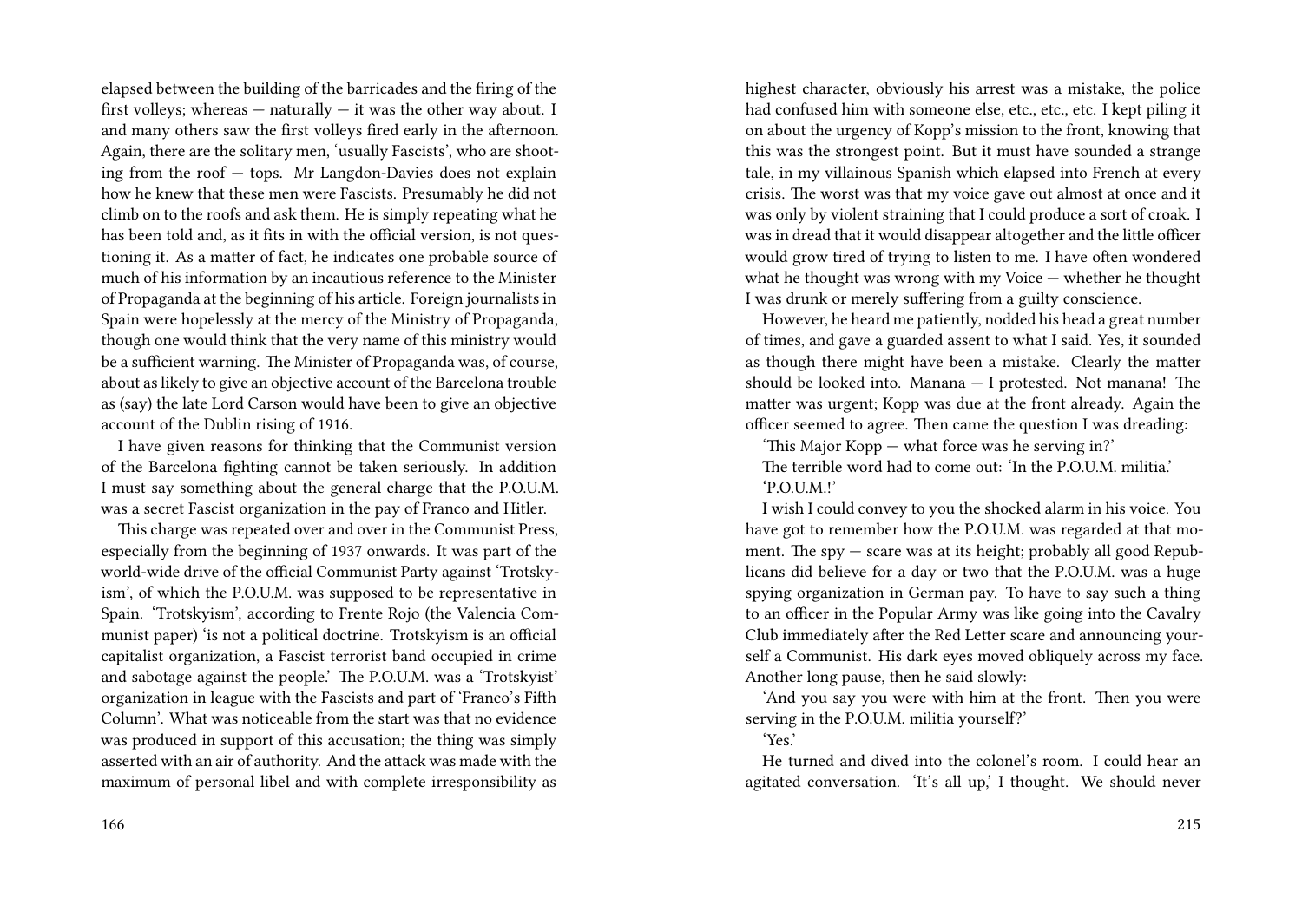But it was obviously quicker and surer to go in person. I left my wife with Kopp, rushed out, and, after a long search, found a taxi. I knew that time was everything. It was now about half past five, the colonel would probably leave his office at six, and by tomorrow the letter might be God knew where — destroyed, perhaps, or lost somewhere in the chaos of documents that was presumably piling up as suspect after suspect was arrested. The colonel's office was at the War Department down by the quay. As I hurried up the steps the Assault Guard on duty at the door barred the way with his long bayonet and demanded 'papers'. I waved my discharge ticket at him; evidently he could not read, and he let me pass, impressed by the vague mystery of' papers'. Inside, the place was a huge complicated warren running round a central courtyard, with hundreds of offices on each floor; and, as this was Spain, nobody had the vaguest idea where the office I was looking for was. I kept repeating: 'El coronet —, jefe de ingenieros, Ejercito de Este!' People smiled and shrugged their shoulders gracefully. Everyone who had an opinion sent me in a different direction; up these stairs, down those, along interminable passages which turned out to be blind alleys. And time was slipping away. I had the strangest sensation of being in a nightmare: the rushing up and down flights of stairs, the mysterious people coming and going, the glimpses through open doors of chaotic offices with papers strewn everywhere and typewriters clicking; and time slipping away and a life perhaps in the balance.

However, I got there in time, and slightly to my surprise I was granted a hearing. I did not see Colonel —, but his aide-de-camp or secretary, a little slip of an officer in smart uniform, with large and squinting eyes, came out to interview me in the ante-room. I began to pour forth my story. I had come on behalf of my superior officer. Major Jorge Kopp, who was on an urgent mission to the front and had been arrested by mistake. The letter to Colonel was of a confidential nature and should be recovered without delay. I had served with Kopp for months, he was an officer of the to any effects it might have upon the war. Compared with the job of libelling the P.O.U.M., many Communist writers appear to have considered the betrayal of military secrets unimportant. In a February number of the Daily Worker, for instance, a writer (Winifred Bates) is allowed to state that the P.O.U.M. had only half as many troops on its section of the front as it pretended. This was not true, but presumably the writer believed it to be true. She and the Daily Worker were perfectly willing, therefore, to hand to the enemy one of the most important pieces of information that can be handed through the columns of a newspaper. In the New Republic Mr Ralph Bates stated that the P.O.U.M. troops were 'playing football with the Fascists in no man's land' at a time when, as a matter of fact, the P.O.U.M. troops were suffering heavy casualties and a number of my personal friends were killed and wounded. Again, there was the malignant cartoon which was widely circulated, first in Madrid and later in Barcelona, representing the P.O.U.M. as slipping off a mask marked with the hammer and sickle and revealing a face marked with the swastika. Had the Government not been virtually under Communist control it would never have permitted a thing of this kind to be circulated in wartime. It was a deliberate blow at the morale not only of the P.O.U.M. militia, but of any others who happened to be near them; for it is not encouraging to be told that the troops next to you in the line are traitors. As a matter of fact, I doubt whether the abuse that was heaped upon them from the rear actually had the effect of demoralizing the P.O.U.M. militia. But certainly it was calculated to do so, and those responsible for it must be held to have put political spite before anti-Fascist unity.

The accusation against the P.O.U.M. amounted to this: that a body of some scores of thousands of people, almost entirely working class, besides numerous foreign helpers and sympathizers, mostly refugees from Fascist countries, and thousands of militia, was simply a vast spying organization in Fascist pay. The thing was opposed to common sense, and the past history of the P.O.U.M. was enough to make it incredible. All the P.O.U.M.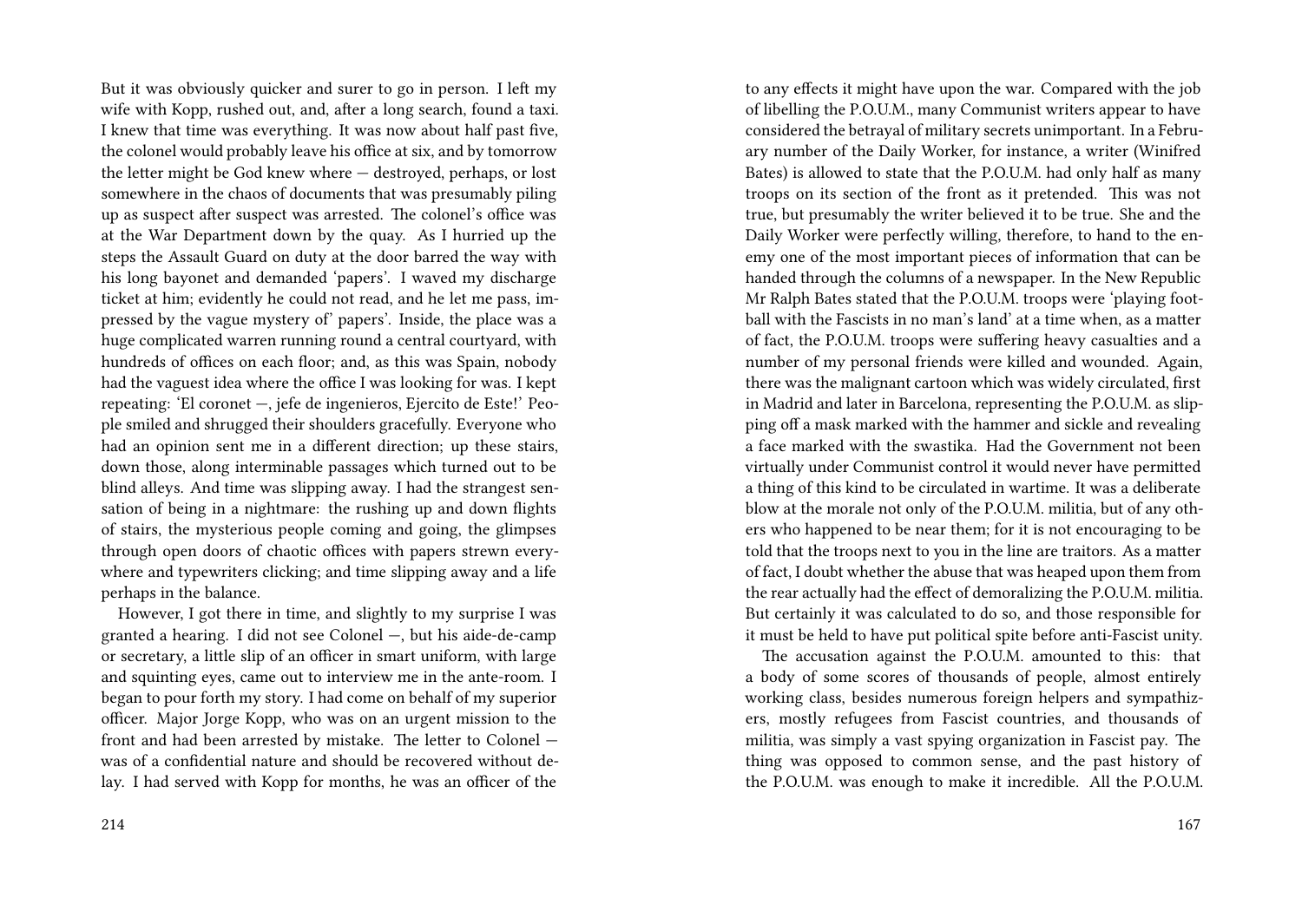leaders had revolutionary histories behind them. Some of them had been mixed up in the 1934 revolt, and most of them had been imprisoned for Socialist activities under the Lerroux Government or the monarchy. In 1936 its then leader, Joaquin Maurin, was one of the deputies who gave warning in the Cortes of Franco's impending revolt. Some time after the outbreak of war he was taken prisoner by the Fascists while trying to organize resistance in Franco's rear. When the revolt broke out the P.O.U.M. played a conspicuous part in resisting it, and in Madrid, in particular, many of its members were killed in the street-fighting. It was one of the first bodies to form columns of militia in Catalonia and Madrid. It seems almost impossible to explain these as the actions of a party in Fascist pay. A party in Fascist pay would simply have joined in on the other side.

Nor was there any sign of pro-Fascist activities during the war. It was arguable — though finally I do not agree — that by pressing for a more revolutionary policy the P.O.U.M. divided the Government forces and thus aided the Fascists;

I think any Government of reformist type would be justified in regarding a party like the P.O.U.M. as a nuisance. But this is a very different matter from direct treachery. There is no way of explaining why, if the P.O.U.M. was really a Fascist body, its militia remained loyal. Here were eight or ten thousand men holding important parts of the line during the intolerable conditions of the winter of 1936–7. Many of them were in the trenches four or five months at a stretch. It is difficult to see why they did not simply walk out of the line or go over to the enemy. It was always in their power to do so, and at times the effect might have been decisive. Yet they continued to fight, and it was shortly after the P.O.U.M. was suppressed as a political party, when the event was fresh in everyone's mind, that the militia — not yet redistributed among the Popular Army — took part in the murderous attack to the east of Huesca when several thousand men were killed in one or two days. At the very least one would have expected fraternization

bullet had entered my own body recently and the feeling of it was fresh in my memory; it is not nice to think of that happening to anyone you know well. At that time I took it for granted that all the principal people in the P.O.U.M., and Kopp among them, would be shot. The first rumour of Nin's death had just filtered through, and we knew that the P.O.U.M. were being accused of treachery and espionage. Everything pointed to a huge frame-up trial followed by a massacre of leading 'Trotskyists.' It is a terrible thing to see your friend in jail and to know yourself impotent to help him. For there was nothing that one could do; useless even to appeal to the Belgian authorities, for Kopp had broken the law of his own country by coming here. I had to leave most of the talking to my wife; with my squeaking voice I could not make myself heard in the din. Kopp was telling us about the friends he had made among the other prisoners, about the guards, some of whom were good fellows, but some of whom abused and beat the more timid prisoners, and about the food, which was 'pig-wash'. Fortunately we had thought to bring a packet of food, also cigarettes. Then Kopp began telling us about the papers that had been taken from him when he was arrested. Among them was his letter from the Ministry of War, addressed to the colonel commanding engineering operations in the Army of the East. The police had seized it and refused to give it back; it was said to be lying in the Chief of Police's office. It might make a very great difference if it were recovered.

I saw instantly how important this might be. An official letter of that kind, bearing the recommendation of the Ministry of War and of General Pozas, would establish Kopp's bona fides. But the trouble was to prove that the letter existed; if it were opened in the Chief of Police's office one could be sure that some nark or other would destroy it. There was only one person who might possibly be able to get it back, and that was the officer to whom it was addressed. Kopp had already thought of this, and he had written a letter which he wanted me to smuggle out of the jail and post.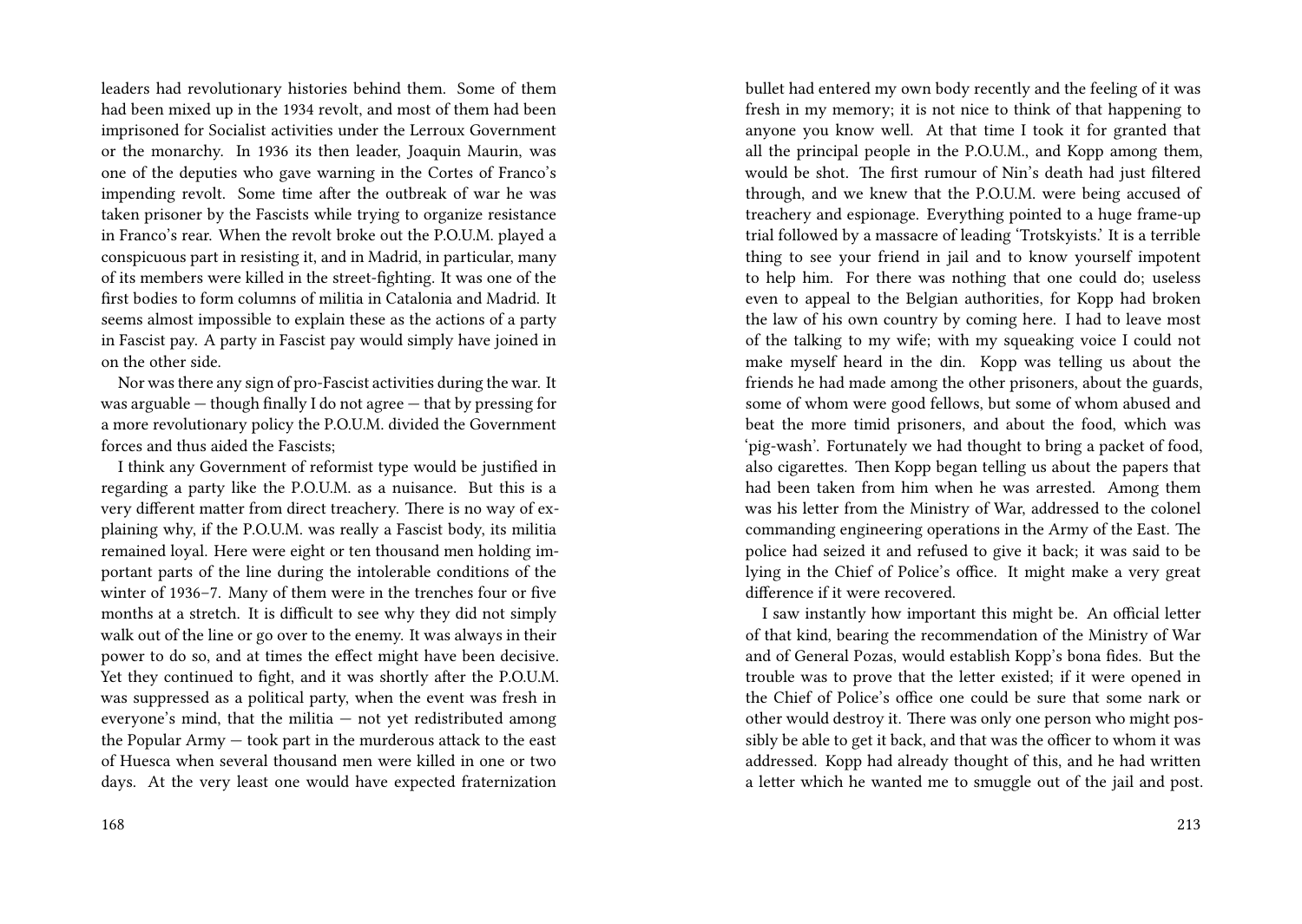had known him. for months, had shared a dug-out with him, he had helped to carry me down the line when I was wounded; but it was the only thing one could do. The blue  $-$  clad guards were snooping everywhere. It would be fatal to recognize too many people.

The so-called jail was really the ground floor of a shop. Into two rooms each measuring about twenty feet square, close on a hundred people were penned. The place had the real eighteenthcentury Newgate Calendar appearance, with its frowsy dirt, its huddle of human bodies, its lack of furniture — just the bare stone floor, one bench, and a few ragged blankets — and its murky light, for the corrugated steel shutters had been drawn over the windows. On the grimy walls revolutionary slogans — 'Visca P.O.U.M.!' 'Viva la Revolucion!' and so forth — had been scrawled. The place had been used as a dump for political prisoners for months past. There was a deafening racket of voices. This was the visiting hour, and the place was so packed with people that it was difficult to move. Nearly all of them were of the poorest of the working-class population. You saw women undoing pitiful packets of food which they had brought for their imprisoned men-folk. There were several of the wounded men from the Sanatorium Maurin among the prisoners. Two of them had amputated legs; one of them had been brought to prison without his crutch and was hopping about on one foot. There was also a boy of not more than twelve; they were even arresting children, apparently. The place had the beastly stench that you always get when crowds of people are penned together without proper sanitary arrangements.

Kopp elbowed his way through the crowd to meet us. His plump fresh — coloured face looked much as usual, and in that filthy place he had kept his uniform neat and had even contrived to shave. There was another officer in the uniform of the Popular Army among the prisoners. He and Kopp saluted as they struggled past one another; the gesture was pathetic, somehow. Kopp seemed in excellent spirits. 'Well, I suppose we shall all be shot,' he said cheerfully. The word 'shot' gave me a sort of inward shudder. A

with the enemy and a constant trickle of deserters. But, as I have pointed out earlier, the number of desertions was exceptionally small. Again, one would have expected pro-Fascist propaganda, 'defeatism', and so forth. Yet there was no sign of any such thing. Obviously there must have been Fascist spies and agents provocateurs in the P.O.U.M.; they exist in all Left-wing parties; but there is no evidence that there were more of them there than elsewhere.

It is true that some of the attacks in the Communist Press said, rather grudgingly, that only the P.O.U.M. leaders were in Fascist pay, and not the rank and file. But this was merely an attempt to detach the rank and file from their leaders. The nature of the accusation implied that ordinary members, militiamen, and so forth, were all in the plot together; for it was obvious that if Nin, Gorkin, and the others were really in Fascist pay, it was more likely to be known to their followers, who were in contact with them, than to journalists in London, Paris, and New York. And in any case, when the P.O.U.M. was suppressed the Communist-controlled secret police acted on the assumption that all were guilty alike, and arrested everyone connected with the P.O.U.M. whom they could lay hands on, including even wounded men, hospital nurses, wives of P.O.U.M. members, and in some cases, even children.

Finally, on 15–16 June, the P.O.U.M. was suppressed and declared an illegal organization. This was one of the first acts of the Negrin Government which came into office in May. When the Executive Committee of the P.O.U.M. had been thrown into jail, the Communist Press produced what purported to be the discovery of an enormous Fascist plot. For a while the Communist Press of the whole world was flaming with this kind of thing (Daily Worker, 21 June, summarizing various Spanish Communist papers):

#### SPANISH TROTSKYISTS PLOT WITH FRANCO

Following the arrest of a large number of leading Trotskyists in Barcelona and elsewhere … there became known, over the weekend, details of one of the most ghastly pieces of espionage ever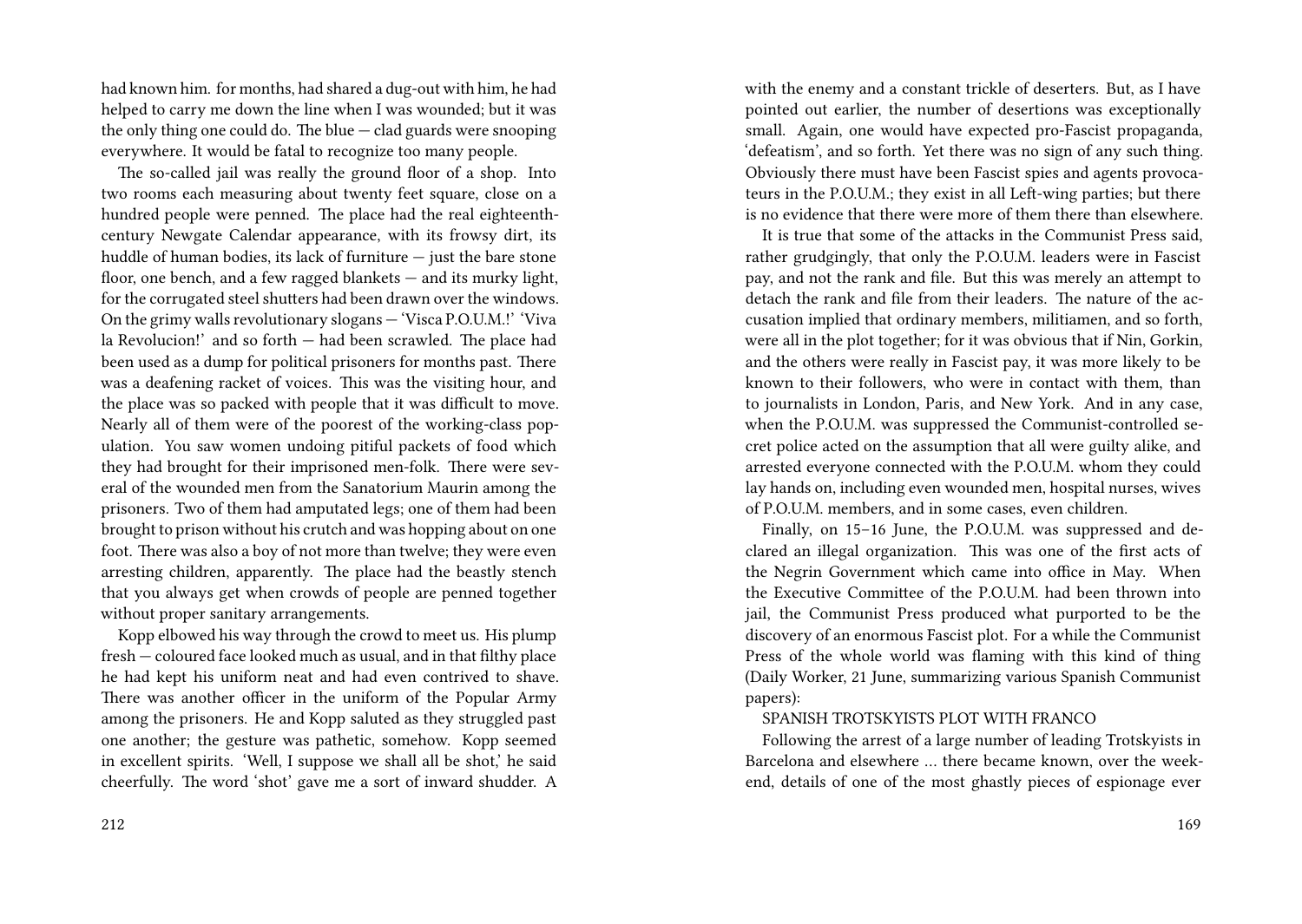known in wartime, and the ugliest revelation of Trotskyist treachery to date … Documents in the possession of the police, together with the full confession of no less than 200 persons under arrest, prove, etc. etc.

What these revelations 'proved' was that the P.O.U.M. leaders were transmitting military secrets to General Franco by radio, were in touch with Berlin, and were acting in collaboration with the secret Fascist organization in Madrid. In addition there were sensational details about secret messages in invisible ink, a mysterious document signed with the letter N. (standing for Nin), and so on and so forth.

But the final upshot was this: six months after the event, as I write, most of the P.O.U.M. leaders are still in jail, but they have never been brought to trial, and the charges of communicating with Franco by radio, etc., have never even been formulated. Had they really been guilty of espionage they would have been tried and shot in a week, as so many Fascist spies had been previously. But not a scrap of evidence was ever produced except the unsupported statements in the Communist Press. As for the two hundred 'full confessions', which, if they had existed, would have been enough to convict anybody, they have never been heard of again. They were, in fact, two hundred efforts of somebody's imagination.

More than this, most of the members of the Spanish Government have disclaimed all belief in the charges against the P.O.U.M. Recently the cabinet decided by five to two in favour of releasing anti-Fascist political prisoners; the two dissentients being the Communist ministers. In August an international delegation headed by James Maxton M.P., went to Spain to inquire into the charges against the P.O.U.M. and the disappearance of Andres Nin. Prieto, the Minister of National Defence, Irujo, the Minister of Justice, Zugazagoitia, Minister of the Interior, Ortega y Gasset, the Procureur-General, Prat Garcia, and others all repudiated any belief in the P.O.U.M. leaders being guilty of espionage. Irujo added that he had been through the dossier of the case, that none of the

170

few glimpses into one Spanish jail myself. Another English friend who was imprisoned later writes that his experiences in jail 'make Smillie's case easier to understand'. Smillie's death is not a thing I can easily forgive. Here was this brave and gifted boy, who had thrown up his career at Glasgow University in order to come and fight against Fascism, and who, as I saw for myself, had done his job at the front with faultless courage and willingness; and all they could find to do with him was to fling him into jail and let him die like a neglected animal. I know that in the middle of a huge and bloody war it is no use making too much fuss over an individual death. One aeroplane bomb in a crowded street causes more suffering than quite a lot of political persecution. But what angers one about a death like this is its utter pointlessness. To be killed in battle  $-$  yes, that is what one expects; but to be flung into jail, not even for any imaginary offence, but simply owing to dull blind spite, and then left to die in solitude — that is a different matter. I fail to see how this kind of thing — and it is not as though Smillie's case were exceptional — brought victory any nearer.

My wife and I visited Kopp that afternoon. You were allowed to visit prisoners who were not incommunicado, though it was not safe to do so more than once or twice. The police watched the people who came and went, and if you visited the jails too often you stamped yourself as a friend of 'Trotskyists' and probably ended in jail yourself. This had already happened to a number of people.

Kopp was not incommunicado and we got a permit to see him without difficulty. As they led us through the steel doors into the jail, a Spanish militiaman whom I had known at the front was being led out between two Civil Guards. His eye met mine; again the ghostly wink. And the first person we saw inside was an American militiaman who had left for home a few days earlier; his papers were in good order, but they had arrested him at the frontier all the same, probably because he was still wearing corduroy breeches and was therefore identifiable as a militiaman. We walked past one another as though we had been total strangers. That was dreadful. I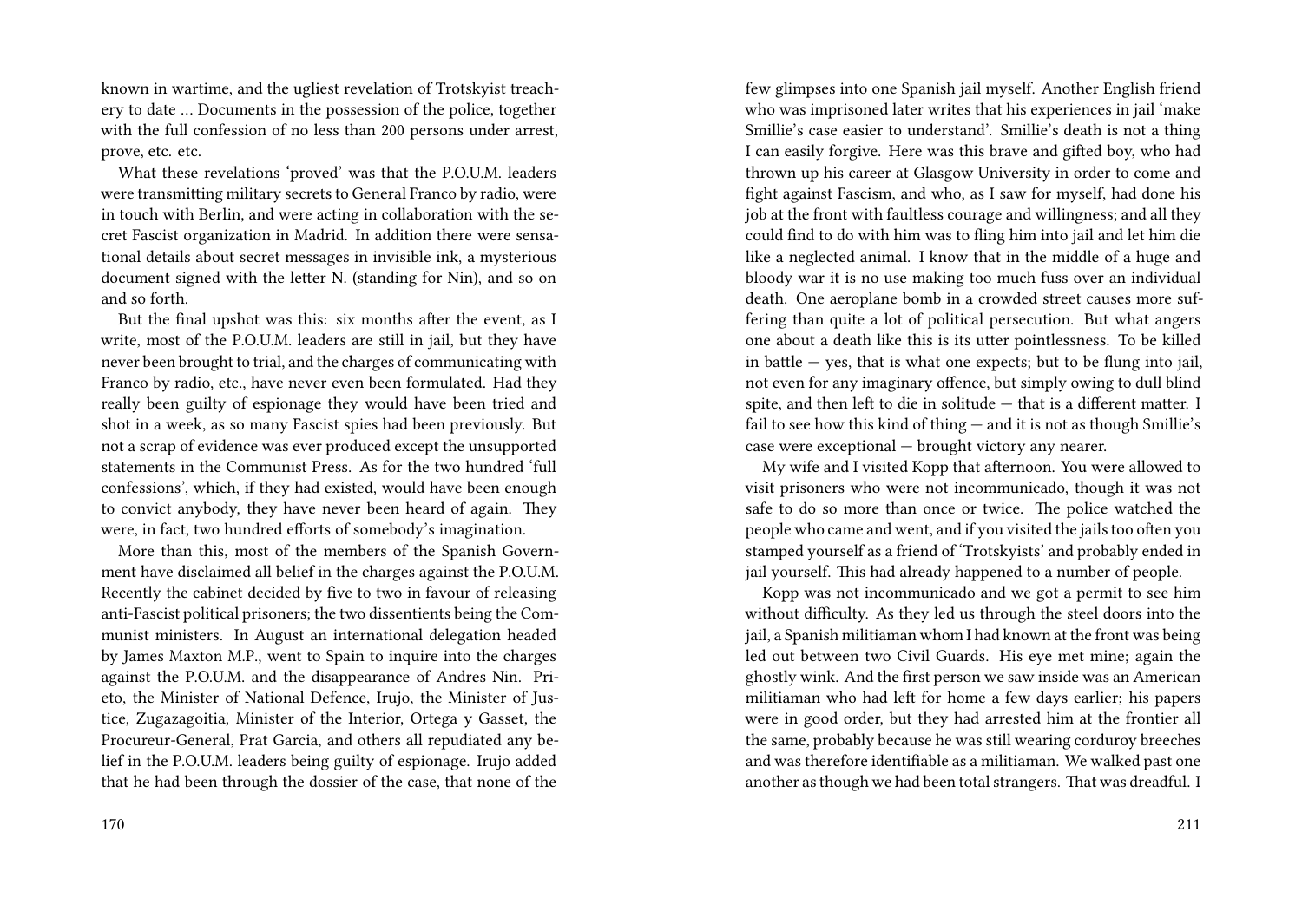I met my wife at the British Consulate at ten o'clock. McNair and Cottman turned up shortly afterwards. The first thing they told me was that Bob Smillie was dead. He had died in prison at Valencia of what, nobody knew for certain. He had been buried immediately, and the I.L.P. representative on the spot, David Murray, had been refused permission to see his body.

Of course I assumed at once that Smillie had been shot. It was what everyone believed at the time, but I have since thought that I may have been wrong. Later the cause of his death was given out as appendicitis, and we heard afterwards from another prisoner who had been released that Smillie had certainly been ill in prison. So perhaps the appendicitis story was true. The refusal to let Murray see his body may have been due to pure spite. I must say this, however. Bob Smillie was only twenty-two years old and physically he was one of the toughest people I have met. He was, I think, the only person I knew, English or Spanish, who went three months in the trenches without a day's illness. People so tough as that do not usually die of appendicitis if they are properly looked after. But when you saw what the Spanish jails were like — the makeshift jails used for political prisoners — you realized how much chance there was of a sick man getting proper attention. The jails were places that could only be described as dungeons. In England you would have to go back to the eighteenth century to find anything comparable. People were penned together in small rooms where there was barely space for them to lie down, and often they were kept in cellars and other dark places. This was not as a temporary measure — there were cases of people being kept four and five months almost without sight of daylight. And they were fed on a filthy and insufficient diet of two plates of soup and two pieces of bread a day. (Some months later, however, the food seems to have improved a little.) I am not exaggerating; ask any political suspect who was imprisoned in Spain. I have had accounts of the Spanish jails from a number of separate sources, and they agree with one another too well to be disbelieved; besides, I had a

so-called pieces of evidence would bear examination, and that the document supposed to have been signed by Nin was 'valueless' i.e. a forgery. Prieto considered the P.O.U.M. leaders to be responsible for the May fighting in Barcelona, but dismissed the idea of their being Fascist spies. 'What is most grave', he added,' is that the arrest of the P.O.U.M. leaders was not decided upon by the Government, and the police carried out these arrests on their own authority. Those responsible are not the heads of the police, but their entourage, which has been infiltrated by the Communists according to their usual custom.' He cited other cases of illegal arrests by the police. Irujo likewise declared that the police had become 'quasiindependent' and were in reality under the control of foreign Communist elements. Prieto hinted fairly broadly to the delegation that the Government could not afford to offend the Communist Party while the Russians were supplying arms. When another delegation, headed by John McGovern M.P., went to Spain in December, they got much the same answers as before, and Zugazagoitia, the Minister of the Interior, repeated Prieto's hint in even plainer terms. 'We have received aid from Russia and have had to permit certain actions which we did not like.' As an illustration of the autonomy of the police, it is interesting to learn that even with a signed order from the Director of Prisons and the Minister of Justice, McGovern and the others could not obtain admission to one of the 'secret prisons' maintained by the Communist Party in Barcelona.12

12 For reports on the two delegations see Le Populaire (7 September), Laleche (18 September), Report on the Maxton delegation published by Independent News (219 Rue Saint-Denis, Paris), and Mc-Govern's pamphlet Terror in Spain.

I think this should be enough to make the matter clear. The accusation of espionage against the P.O.U.M. rested solely upon articles in the Communist press and the activities of the Communistcontrolled secret police. The P.O.U.M. leaders, and hundreds or thousands of their followers, are still in prison, and for six months past the Communist press has continued to clamour for the exe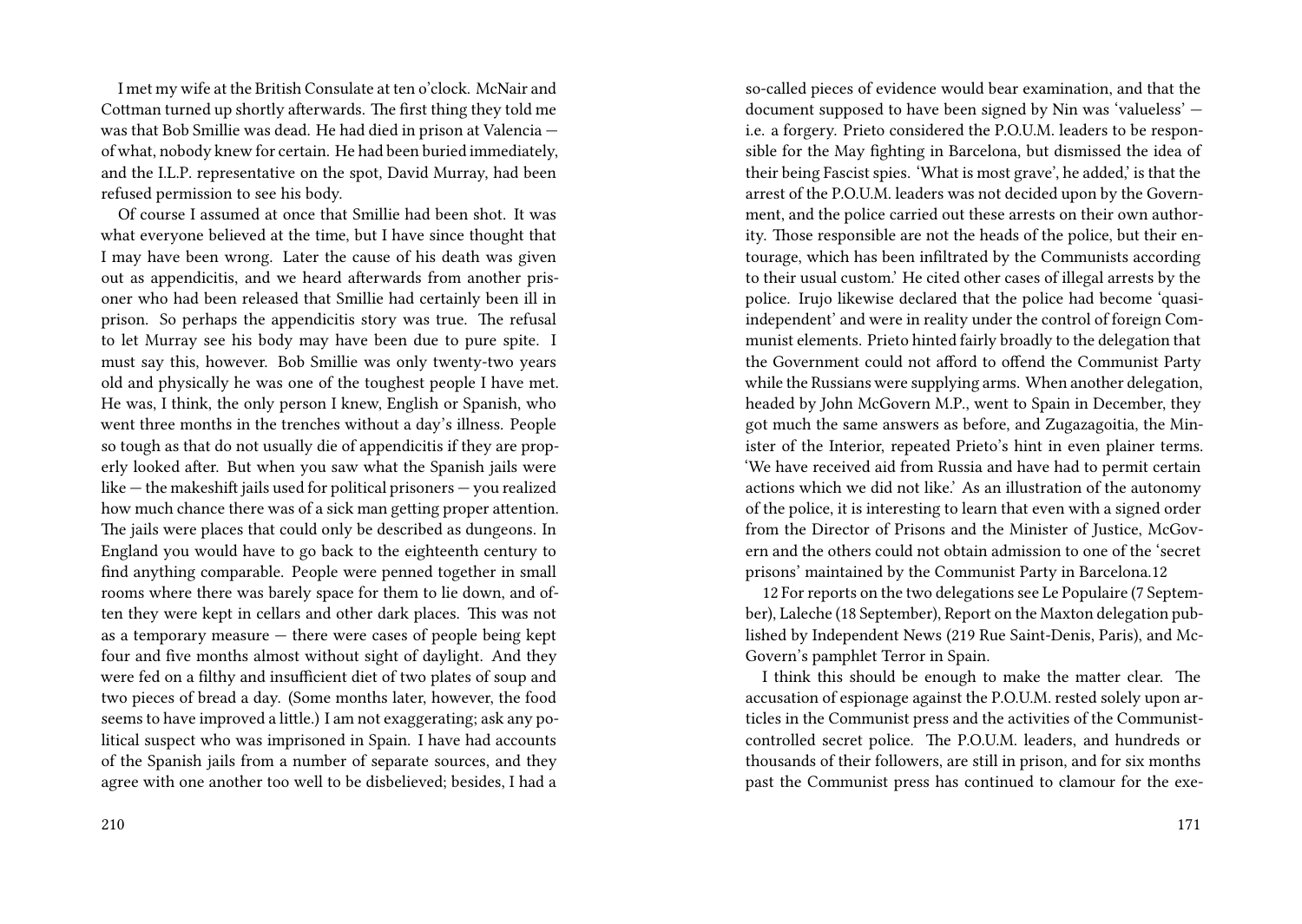cution of the 'traitors' But Negrin and the others have kept their heads and refused to stage a wholesale massacre of'Trotskyists'. Considering the pressure that has been put upon them, it is greatly to their credit that they have done so. Meanwhile, in face of what I have quoted above, it becomes very difficult to believe that the P.O.U.M. was really a Fascist spying organization, unless one also believes that Maxton, Mc-Govern, Prieto, Irujo, Zugazagoitia, and the rest are all in Fascist pay together.

Finally, as to the charge that the P.O.U.M. was 'Trotskyist'. This word is now flung about with greater and greater freedom, and it is used in a way that is extremely misleading and is often intended to mislead. It is worth stopping to define it. The word Trotskyist is used to mean three distinct things:

(i) One who, like Trotsky, advocates 'world revolution' as against 'Socialism in a single country'. More loosely, a revolutionary extremist.

(ii) A member of the actual organization of which Trotsky is head.

(iii) A disguised Fascist posing as a revolutionary who acts especially by sabotage in the U.S.S.R., but, in general, by splitting and undermining the Left-wing forces.

In sense (i) the P.O.U.M. could probably be described as Trotskyist. So can the English I.L.P., the German S.A.P., the Left Socialists in France, and so on. But the P.O.U.M. had no connexion with Trotsky or the Trotskyist ('Bolshevik-Lenninist') organization. When the war broke out the foreign Trotskyists who came to Spain (fifteen or twenty in number) worked at first for the P.O.U.M., as the party nearest to their own viewpoint, but without becoming party-members; later Trotsky ordered his followers to attack the P.O.U.M. policy, and the Trotskyists were purged from the party offices, though a few remained in the militia. Nin, the P.O.U.M. leader after Maurin's capture by the Fascists, was at one time Trotsky's secretary, but had left him some years earlier and formed the P.O.U.M. by the amalgamation of various Opposition Commu-

of going straight into hiding or into jail — not a pleasant reception after three or four months in the line.

It was a queer situation that we were in. At night one was a hunted fugitive, but in the daytime one could live an almost normal life. Every house known to harbour P.O.U.M. supporters was  $-$  or at any rate was likely to be  $-$  under observation, and it was impossible to go to a hotel or boarding-house, because it had been decreed that on the arrival of a stranger the hotel-keeper must inform the police immediately. Practically this meant spending the night out of doors. In the daytime, on the other hand, in a town the size of Barcelona, you were fairly safe. The streets were thronged by Civil Guards, Assault Guards, Carabineros, and ordinary police, besides God knows how many spies in plain clothes; still, they could not stop everyone who passed, and if you looked normal you might escape notice. The thing to do was to avoid hanging round P.O.U.M. buildings and going to cafes and restaurants where the waiters knew you by sight. I spent a long time that day, and the next, in having a bath at one of the public baths. This struck me as a good way of putting in the time and keeping out of sight. Unfortunately the same idea occurred to a lot of people, and a few days later — after I left Barcelona — the police raided one of the public baths and arrested a number of 'Trotskyists' in a state of nature.

Half-way up the Ramblas I ran into one of the wounded men from the Sanatorium Maurin. We exchanged the sort of invisible wink that people were exchanging at that time, and managed in an unobtrusive way to meet in a cafe farther up the street. He had escaped arrest when the Maurin was raided, but, like the others, had been driven into the street. He was in shirt-sleeves — had had to flee without his jacket — and had no money. He described to me how one of the Civil Guards had torn the large coloured portrait of Maurin from the wall and kicked it to pieces. Maurin (one of the founders of the P.O.U.M.) was a prisoner in the hands of the Fascists and at that time was believed to have been shot by them.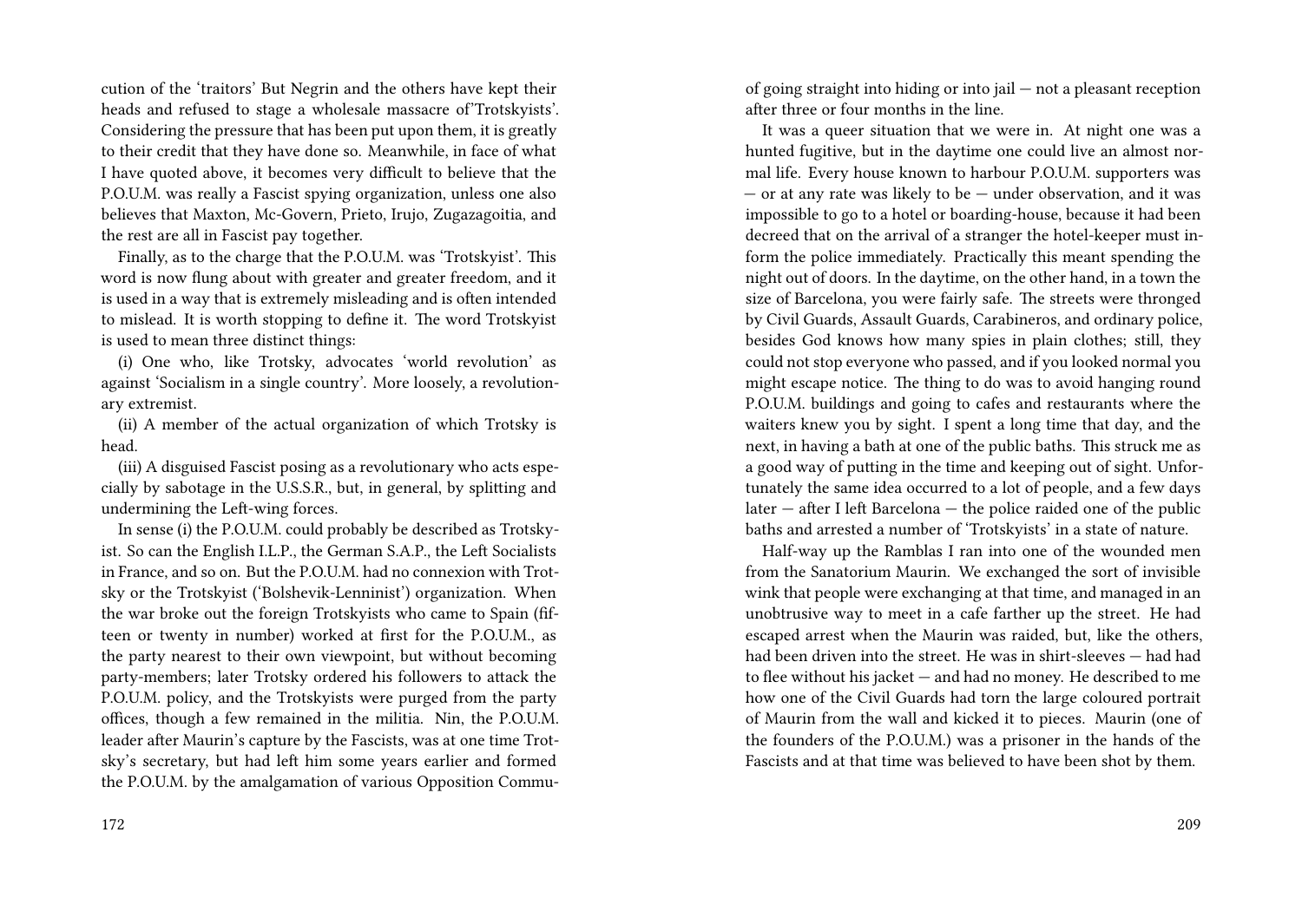# **Chapter Fourteen**

THE worst of being wanted by the police in a town like Barcelona is that everything opens so late. When you sleep out of doors you always wake about dawn, and none of the Barcelona cafes opens much before nine. It was hours before I could get a cup of coffee or a shave. It seemed queer, in the barber's shop, to see the Anarchist notice still on the wall, explaining that tips were prohibited. 'The Revolution has struck off our chains,' the notice said. I felt like telling the barbers that their chains would soon be back again if they didn't look out.

I wandered back to the centre of the town. Over the POUM buildings the red flags had been torn down, Republican flags were floating in their place, and knots of armed Civil Guards were lounging in the doorways. At the Red Aid centre on the corner of the Plaza de Gataluna the police had amused themselves by smashing most of the windows. The P.O.U.M. book-stalls had been emptied of books and the notice-board farther down the Ramblas had been plastered with an anti-P.O.U.M. cartoon — the one representing the mask and the Fascist face beneath. Down at the bottom of the Ramblas, near the quay, I came upon a queer sight; a row of militiamen, still ragged and muddy from the front, sprawling exhaustedly on the chairs placed there for the bootblacks. I knew who they were — indeed, I recognized one of them. They were P.O.U.M. militiamen who had come down the line on the previous day to find that the P.O.U.M. had been suppressed, and had had to spend the night in the streets because their homes had been raided. Any P.O.U.M. militiaman who returned to Barcelona at this time had the choice nists with an earlier party, the Workers' and Peasants' Bloc. Nin's one-time association with Trotsky has been used in the Communist press to show that the P.O.U.M. was really Trotskyist.

By the same line of argument it could be shown that the English Communist Party is really a Fascist organization, because of Mr John Strachey's one-time association with Sir Oswald Mosley.

In sense (ii), the only exactly defined sense of the word, the P.O.U.M. was certainly not Trotskyist. It is important to make this distinction, because it is taken for granted by the majority of Communists that a Trotskyist in sense (ii) is invariably a Trotskyist in sense (iii)  $-$  i.e. that the whole Trotskyist organization is simply a Fascist spying-machine. 'Trotskyism' only came into public notice in the time of the Russian sabotage trials, and to call a man a Trotskyist is practically equivalent to calling him a murderer, agent provocateur, etc. But at the same time anyone who criticizes Communist policy from a Left-wing standpoint is liable to be denounced as a Trotskyist. Is it then asserted that everyone professing revolutionary extremism is in Fascist pay?

In practice it is or is not, according to local convenience. When Maxton went to Spain with the delegation I have mentioned above, Verdad, Frente Rojo, and other Spanish Communist papers instantly denounced him as a 'Trotsky-Fascist', spy of the Gestapo, and so forth. Yet the English Communists were careful not to repeat this accusation. In the English Communist press Maxton becomes merely a 'reactionary enemy of the working class', which is conveniently vague. The reason, of course, is simply that several sharp lessons have given the English Communist press a wholesome dread of the law of libel. The fact that the accusation was not repeated in a country where it might have to be proved is sufficient confession that it is a lie.

It may seem that I have discussed the accusations against the P.O.U.M. at greater length than was necessary. Compared with the huge miseries of a civil war, this kind of internecine squabble between parties, with its inevitable injustices and false accusations,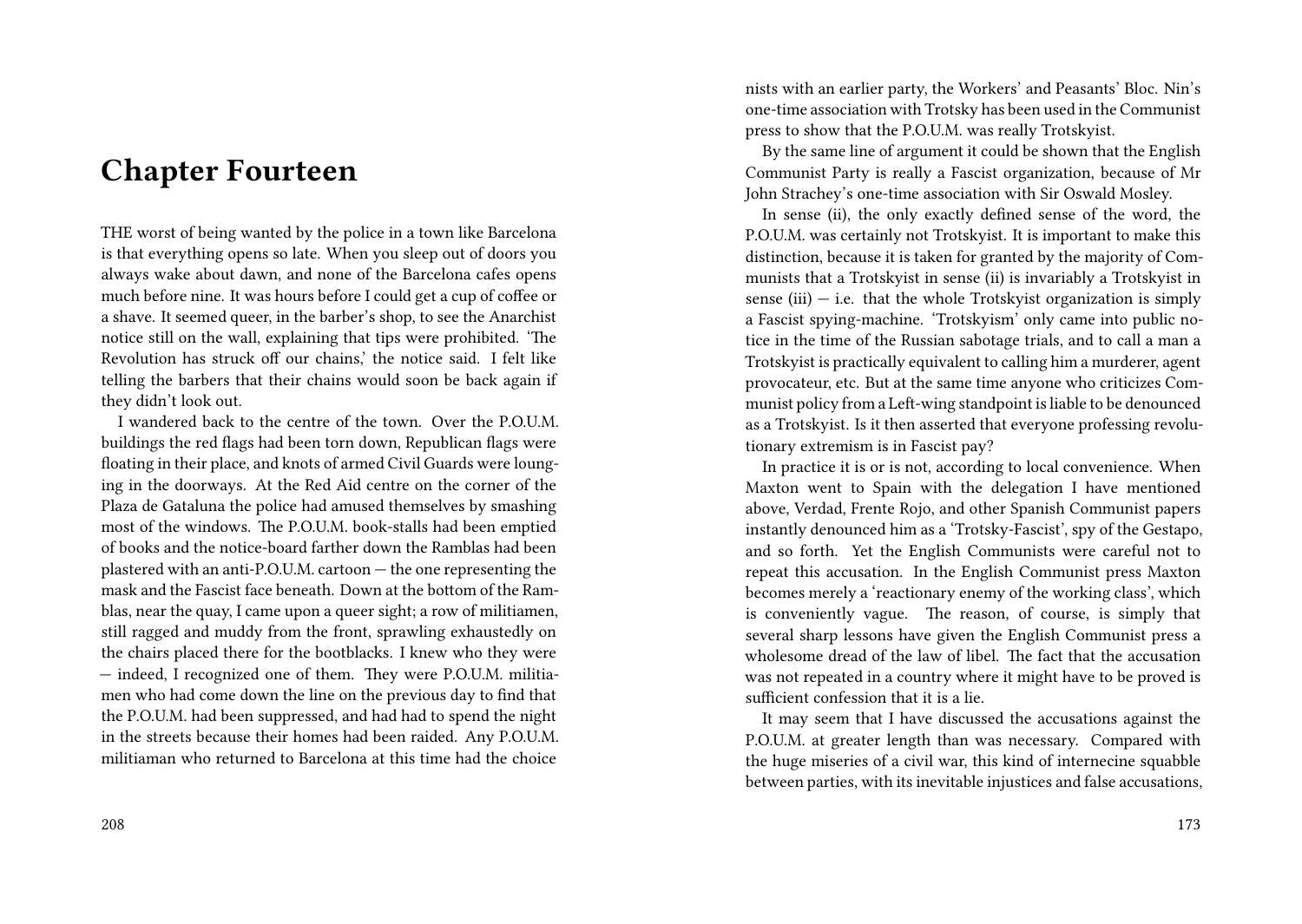may appear trivial. It is not really so. I believe that libels and press — campaigns of this kind, and the habits of mind they indicate, are capable of doing the most deadly damage to the anti-Fascist cause.

Anyone who has given the subject a glance knows that the Communist tactic of dealing with political opponents by means of trumped-up accusations is nothing new. Today the key-word is 'Trotsky-Fascist'; yesterday it was 'Social-Fascist'. It is only six or seven years since the Russian State trials 'proved' that the leaders of the Second International, including, for instance, Leon Blum and prominent members of the British Labour Party, were hatching a huge plot for the military invasion of the U.S.S.R. Yet today the French Communists are glad enough to accept Blum as a leader, and the English Communists are raising heaven and earth to get inside the Labour Party. I doubt whether this kind of thing pays, even from a sectarian point of view. And meanwhile there is no possible doubt about the hatred and dissension that the 'Trotsky-Fascist' accusation is causing. Rank-and — file Communists everywhere are led away on a senseless witch-hunt after 'Trotskyists', and parties of the type of the P.O.U.M. are driven back into the terribly sterile position of being mere anti-Communist parties. There is already the beginning of a dangerous split in the world working-class movement. A few more libels against life-long Socialists, a few more frame-ups like the charges against the P.O.U.M., and the split may become irreconcilable. The only hope is to keep political controversy on a plane where exhaustive discussion is possible. Between the Communists and those who stand or claim to stand to the Left of them there is a real difference. The Communists hold that Fascism can be beaten by alliance with sections of the capitalist class (the Popular Front); their opponents hold that this manoeuvre simply gives Fascism new breeding-grounds. The question has got to be settled; to make the wrong decision may be to land ourselves in for centuries of semi-slavery. But so long as no argument is produced except a scream of 'Trotsky-Fascist!' the discussion cannot even begin. ought to possess as a matter of course did not exist. Goodness knows how many people — people whose homes had been raided by the police — were sleeping in the streets that night. I had had five days of tiresome journeys, sleeping in impossible places, my arm was hurting damnably, and now these fools were chasing me to and fro and I had got to sleep on the ground again. That was about as far as my thoughts went. I did not make any of the correct political reflections. I never do when things are happening. It seems to be always the case when I get mixed up in war or politics — I am conscious of nothing save physical discomfort and a deep desire for this damned nonsense to be over. Afterwards I can see the significance of events, but while they are happening I merely want to be out of them  $-$  an ignoble trait, perhaps.

I walked a long way and fetched up somewhere near the General Hospital. I wanted a place where I could lie down without some nosing policeman finding me and demanding my papers. I tried an air-raid shelter, but it was newly dug and dripping with damp. Then I came upon the ruins of a church that had been gutted and burnt in the revolution. It was a mere shell, four roofless walls surrounding piles of rubble. In the half-darkness I poked about and found a kind of hollow where I could lie down. Lumps of broken masonry are not good to lie on, but fortunately it was a warm night and I managed to get several hours' sleep.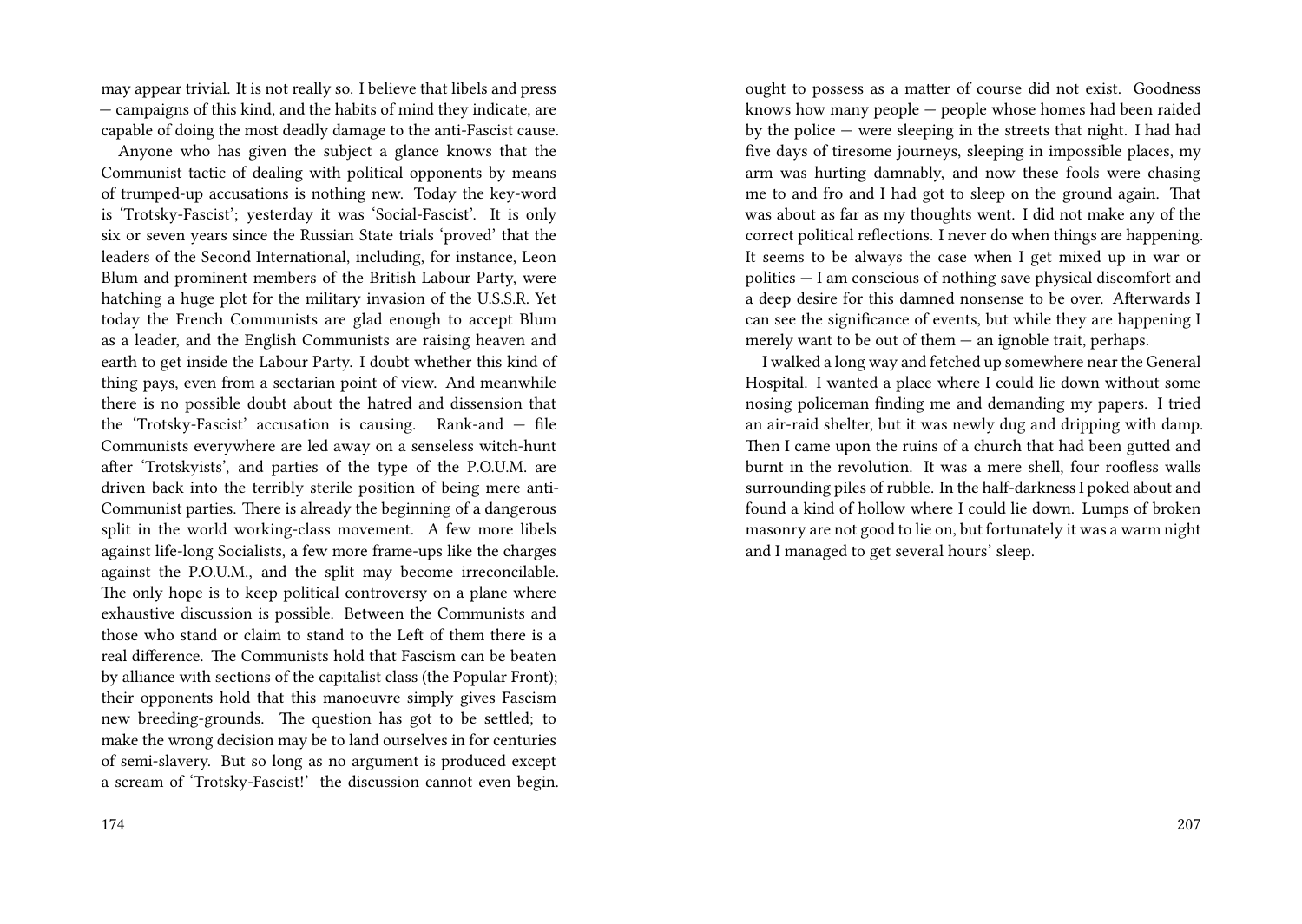The thing we had got to think of now was getting out of Spain. There was no sense in staying here with the certainty of imprisonment sooner or later. As a matter of fact both of us would greatly have liked to stay, just to see what happened. But I foresaw that Spanish prisons would be lousy places (actually they were a lot worse than I imagined), once in prison you never knew when you would get out, and I was in wretched health, apart from the pain in my arm. We arranged to meet next day at the British Consulate, where Cottman and McNair were also coming. It would probably take a couple of days to get our passports in order. Before leaving Spain you had to have your passport stamped in three separate places — by the Chief of Police, by the French Consul, and by the Catalan immigration authorities. The Chief of Police was the danger, of course. But perhaps the British Consul could fix things up without letting it be known that we had anything to do with the P.O.U.M. Obviously there must be a list of foreign 'Trotskyist' suspects, and very likely our names were on it, but with luck we might get to the frontier before the list. There was sure to be a lot of muddle and manana. Fortunately this was Spain and not Germany. The Spanish secret police had some of the spirit of the Gestapo, but not much of its Competence.

So we parted. My wife went back to the hotel and I wandered off into the darkness to find somewhere to sleep. I remember feeling sulky and bored. I had so wanted a night in bed! There was nowhere I could go, no house where I could take refuge. The P.O.U.M. had practically no underground organization. No doubt the leaders had always realized that the party was likely to be suppressed, but they had never expected a wholesale witch-hunt of this description. They had expected it so little, indeed, that they were actually continuing the alterations to the P.O.U.M. buildings (among other things they were constructing a cinema in the Executive Building, which had previously been a bank) up to the very day when the P.O.U.M. was suppressed. Consequently the rendezvous and hiding-places which every revolutionary party It would be impossible for me, for instance, to debate the rights and wrongs of the Barcelona fighting with a Communist Party member, because no Communist — that is to say, no' good' Communist — could admit that I have given a truthful account of the facts. If he followed his party 'line dutifully he would have to declare that I am lying or, at best, that I am hopelessly misled and that anyone who glanced at the Daily Worker headlines a thousand miles from the scene of events knows more of what was happening in Barcelona than I do. In such circumstances there can be no argument; the necessary minimum of agreement cannot be reached. What purpose is served by saying that men like Maxton are in Fascist pay? Only the purpose of making serious discussion impossible. It is as though in the middle of a chess tournament one competitor should suddenly begin screaming that the other is guilty of arson or bigamy. The point that is really at issue remains untouched. Libel settles nothing.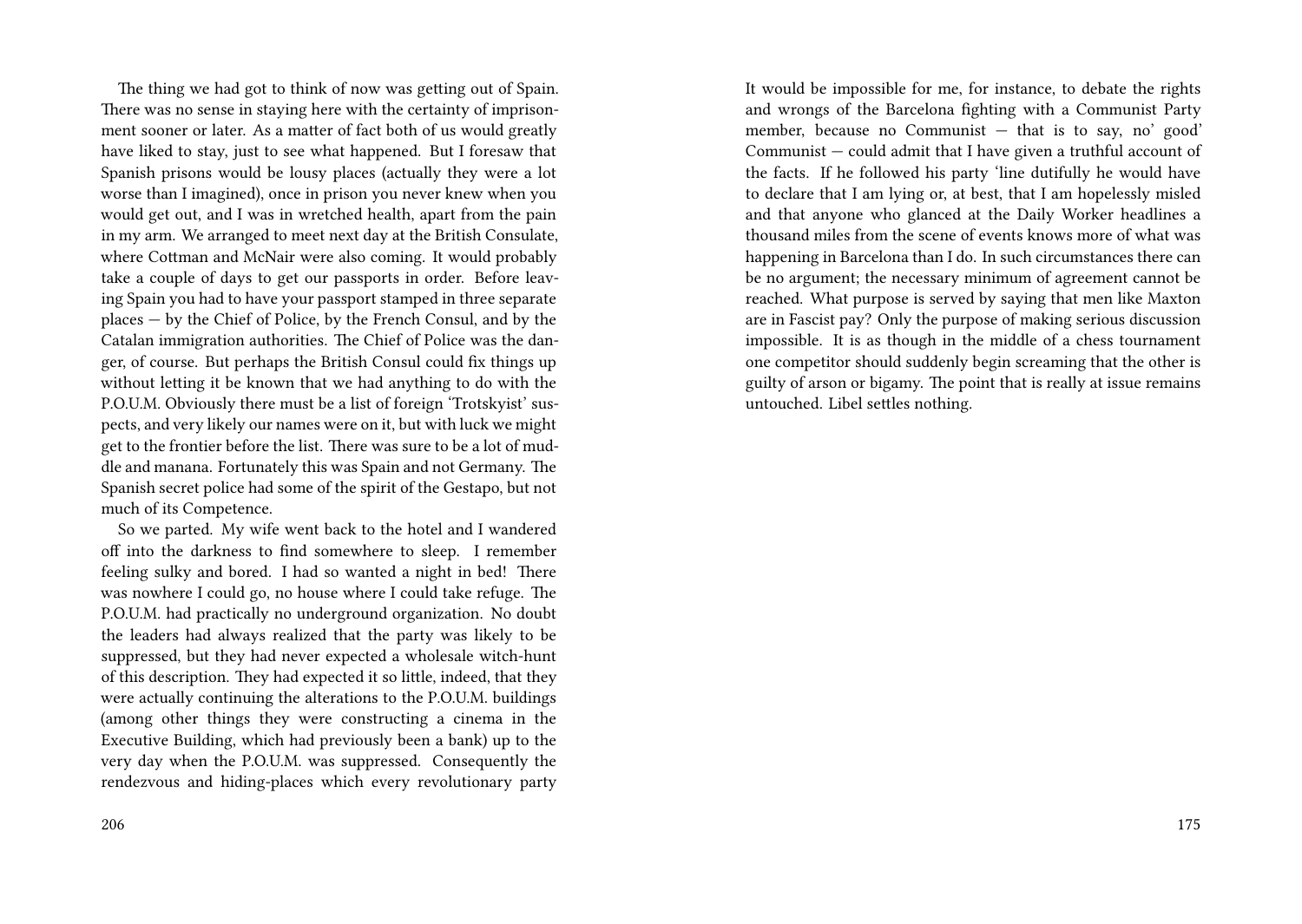# **Chapter Twelve**

IT must have been three days after the Barcelona fighting ended that we returned to the front. After the fighting — more particularly after the slanging-match in the newspapers — it was difficult to think about this war in quite the same naively idealistic manner as before. I suppose there is no one who spent more than a few weeks in Spain without being in some degree disillusioned. My mind went back to the newspaper correspondent whom I had met my first day in Barcelona, and who said to me: 'This war is a racket the same as any other.' The remark had shocked me deeply, and at that time (December) I do not believe it was true; it was not true even now, in May; but it was becoming truer. The fact is that every war suffers a kind of progressive degradation with every month that it continues, because such things as individual liberty and a truthful press are simply not compatible with military efficiency.

One could begin now to make some kind of guess at what was likely to happen. It was easy to see that the Caballero Government would fall and be replaced by a more Right-wing Government with a stronger Communist influence (this happened a week or two later), which would set itself to break the power of the trade unions once and for all. And afterwards, when Franco was beaten — and putting aside the huge problems raised by the reorganization of Spain — the prospect was not rosy. As for the newspaper talk about this being a 'war for democracy', it was plain eyewash. No one in his senses supposed that there was any hope of democracy, even as we understand it in England or France, in a country so divided and exhausted as Spain would be when the war was over. It would have to be a dictatorship, and it was clear that the

terwards that the police had also seized various belongings that I had left at the Sanatorium Maunn. They even carried off a bundle of my dirty linen. Perhaps they thought it had messages written on it in invisible ink.

It was obvious that it would be safer for my wife to stay at the hotel, at any rate for the time being. If she tried to disappear they would be after her immediately. As for myself, I should have to go straight into hiding. The prospect revolted me. In spite of the innumerable arrests it was almost impossible for me to believe that I was in any danger. The whole thing seemed too meaningless. It was the same refusal to take this idiotic onslaught seriously that had led Kopp into jail. I kept saying, but why should anyone want to arrest me? What had I done? I was not even a party member of the P.O.U.M. Certainly I had carried arms during the May fighting, but so had (at a guess) forty or fifty thousand people. Besides, I was badly in need of a proper night's sleep. I wanted to risk it and go back to the hotel. My wife would not hear of it. Patiently she explained the state of affairs. It did not matter what I had done or not done. This was not a round-up of criminals; it was merely a reign of terror. I was not guilty of any definite act, but I was guilty of 'Trotskyism'. The fact that I had served in the P.O.U.M. militia was quite enough to get me into prison. It was no use hanging on to the English notion that you are safe so long as you keep the law. Practically the law was what the police chose to make it. The only thing to do was to lie low and conceal the fact that I had anything to do with the P.O.U.M. We went through the papers in my pockets. My wife made me tear up my militiaman's card, which had P.O.U.M. on it in big letters, also a photo of a group of militiamen with a P.O.U.M. flag in the background; that was the kind of thing that got you arrested nowadays. I had to keep my discharge papers, however. Even these were a danger, for they bore the seal of the  $29<sup>th</sup>$  Division, and the police would probably know that the  $29<sup>th</sup>$ Division was the P.O.U.M.; but without them I could be arrested as a deserter.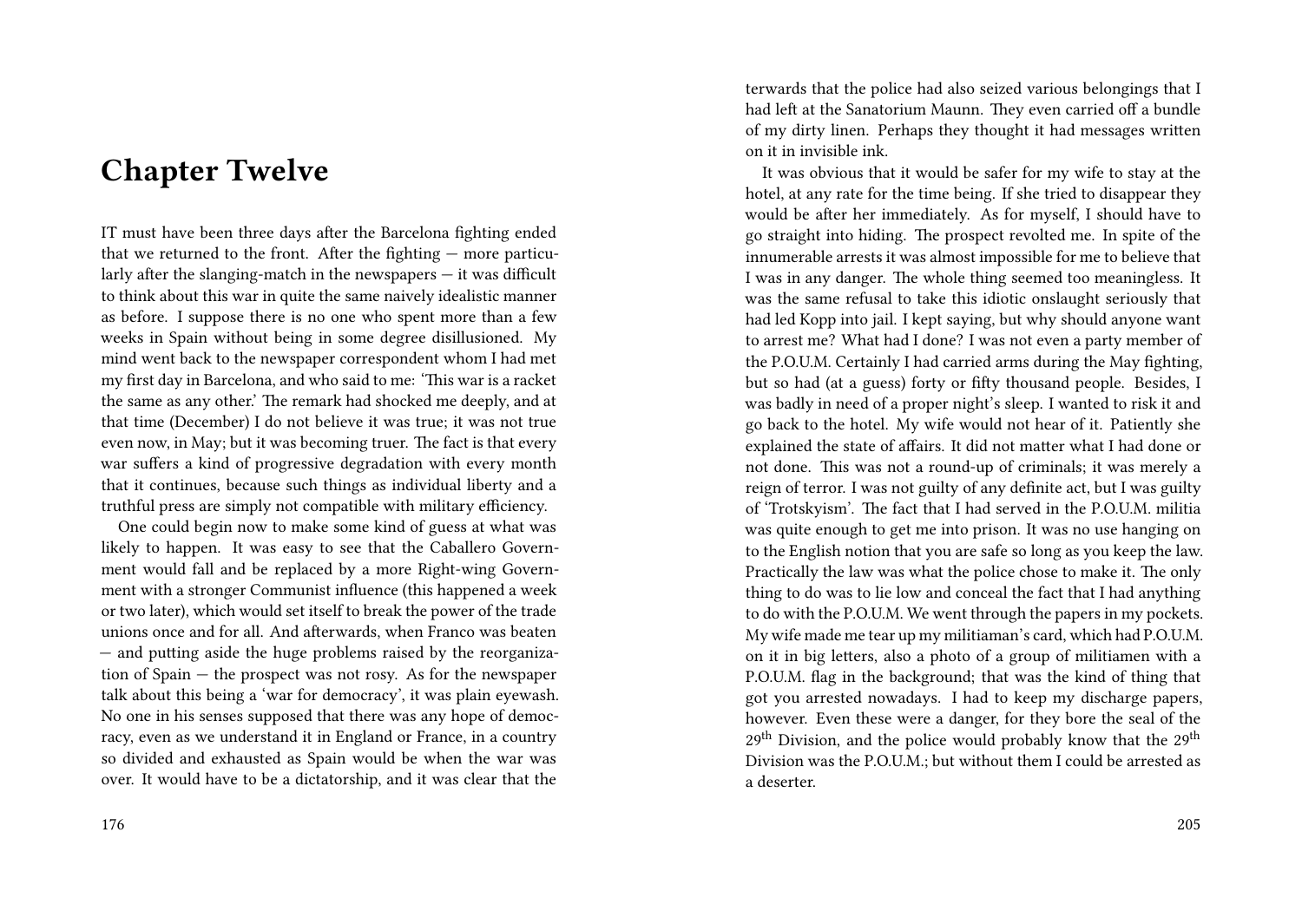round to the Hotel Continental to fetch his kit-bags; my wife had been out at the time, and the hotel people had managed to detain him with some lying story while they rang up the police. I admit I was angry when I heard of Kopp's arrest. He was my personal friend, I had served under him for months, I had been under fire with him, and I knew his history. He was a man who had sacrificed everything — family, nationality, livelihood — simply to come to Spain and fight against Fascism. By leaving Belgium without permission and joining a foreign army while he was on the Belgian Army reserve, and, earlier, by helping to manufacture munitions illegally for the Spanish Government, he had piled up years of imprisonment for himself if he should ever return to his own country. He had been in the line since October 1936, had worked his way up from militiaman to major, had been in action I do not know how many times, and had been wounded once. During the May trouble, as I had seen for myself, he had prevented fighting locally and probably saved ten or twenty lives. And all they could do in return was to fling him into jail. It is waste of time to be angry, but the stupid malignity of this kind of thing does try one's patience.

Meanwhile they had not 'got' my wife. Although she had remained at the Continental the police had made no move to arrest her. It was fairly obvious that she was being used as a decoy duck. A couple of nights earlier, however, in the small hours of the morning, six of the plain — clothes police had invaded our room at the hotel and searched it. They had seized every scrap of paper we possessed, except, fortunately, our passports and cheque-book. They had taken my diaries, all our books, all the press-cuttings that had been piling up for months past (I have often wondered what use those press-cuttings were to them), all my war souvenirs, and all our letters. (Incidentally, they took away a number of letters I had received from readers. Some of them had not been answered, and of course I have not the addresses. If anyone who wrote to me about my last book, and did not get an answer, happens to read these lines, will he please accept this as an apology?) I learned af-

chance of a working-class dictatorship had passed. That meant that the general movement would be in the direction of some kind of Fascism. Fascism called, no doubt, by some politer name, and because this was Spain — more human and less efficient than the German or Italian varieties. The only alternatives were an infinitely worse dictatorship by Franco, or (always a possibility) that the war would end with Spain divided up, either by actual frontiers or into economicszones.

Whichever way you took it it was a depressing outlook. But it did not follow that the Government was not worth fighting for as against the more naked and developed Fascism of Franco and Hitler. Whatever faults the post-war Government might have, Franco's regime would certainly be worse. To the workers — the town proletariat  $-$  it might in the end make very little difference who won, but Spain is primarily an agricultural country and the peasants would almost certainly benefit by a Government victory. Some at least of the seized lands would remain in their possession, in which case there would also be a distribution of land in the territory that had been Franco's, and the virtual serfdom that had existed in some parts of Spain was not likely to be restored. The Government in control at the end of the war would at any rate be anti-clerical and anti-feudal. It would keep the Church in check, at least for the time being, and would modernize the country — build roads, for instance, and promote education and public health; a certain amount had been done in this direction even during the war. Franco, on the other hand, in so far as he was not merely the puppet of Italy and Germany, was tied to the big feudal landlords and stood for a stuffy clerico-military reaction. The Popular Front might be a swindle, but Franco was an anachronism. Only millionaires or romantics could want him to win.

Moreover, there was the question of the international prestige of Fascism, which for a year or two past had been haunting me like a nightmare. Since 1930 the Fascists had won all the victories; it was time they got a beating, it hardly mattered from whom. If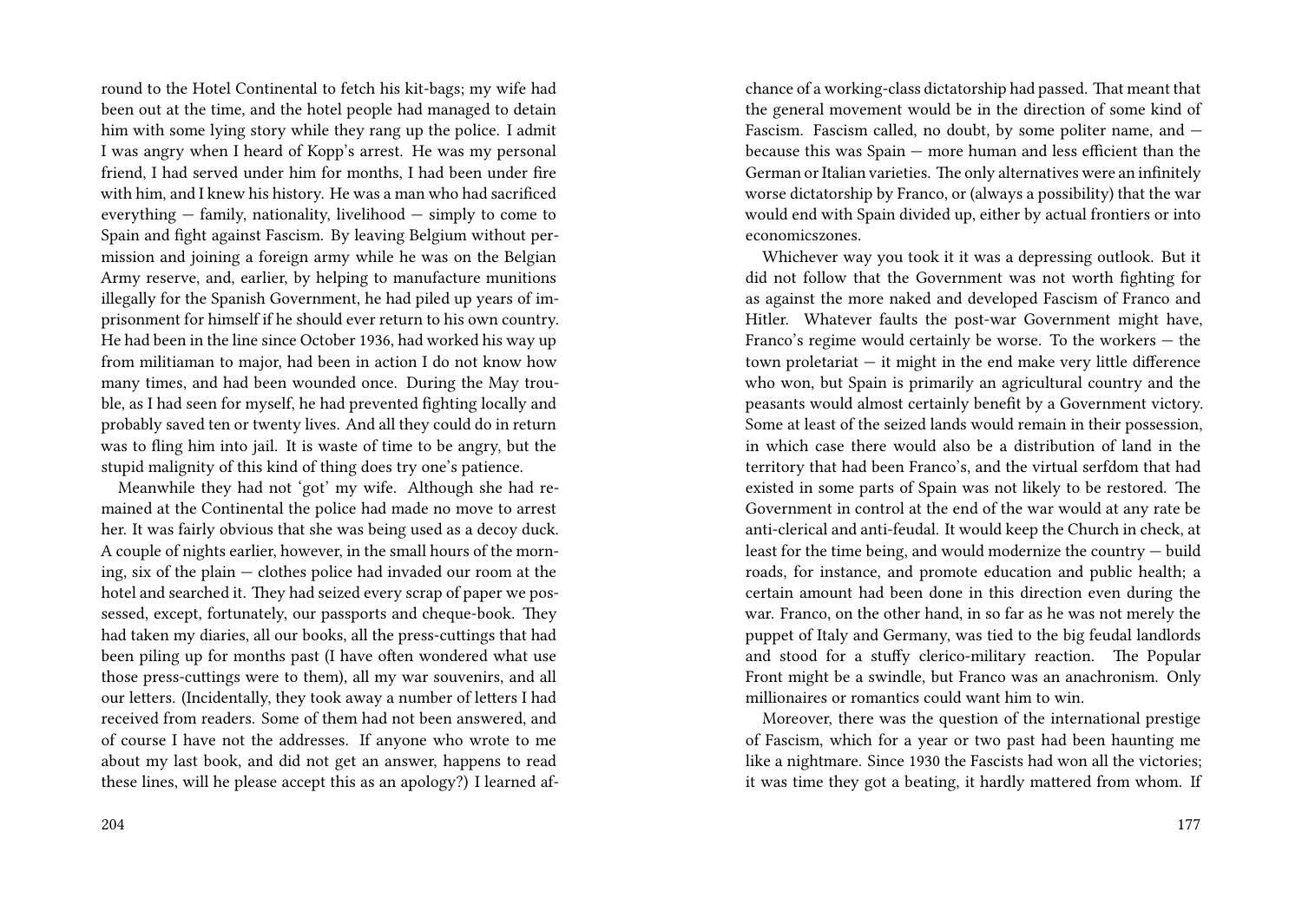we could drive Franco and his foreign mercenaries into the sea it might make an immense improvement in the world situation, even if Spain itself emerged with a stifling dictatorship and all its best men in jail. For that alone the war would have been worth winning.

This was how I saw things at the time. I may say that I now think much more highly of the Negrin Government than I did when it came into office. It has kept up the difficult fight with splendid courage, and it has shown more political tolerance than anyone expected. But I still believe that — unless Spain splits up, with unpredictable consequences — the tendency of the post-war Government is bound to be Fascistic. Once again I let this opinion stand, and take the chance that time will do to me what it does to most prophets.

We had just reached the front when we heard that Bob Smillie, on his way back to England, had been arrested at the frontier, taken down to Valencia, and thrown into jail. Smillie had been in Spain since the previous October. He had worked for several months at the P.O.U.M. office and had then joined the militia when the other I.L.P. members arrived, on the understanding that he was to do three months at the front before going back to England to take part in a propaganda tour. It was some time before we could discover what he had been arrested for. He was being kept incommunicado, so that not even a lawyer could see him. In Spain there is  $-$  at any rate in practice — no habeas corpus, and you can be kept in jail for months at a stretch without even being charged, let alone tried. Finally we learned from a released prisoner that Smillie had been arrested for 'carrying arms'. The 'arms', as I happened to know, were two hand-grenades of the primitive type used at the beginning of the war, which he had been taking home to show off at his lectures, along with shell splinters and other souvenirs. The charges and fuses had been removed from them — they were mere cylinders of steel and completely harmless. It was obvious that this was only a pretext and that he had been arrested because of his known connexion with the P.O.U.M. The Barcelona fighting had only just

178

kept secret, for the supply lorries and so forth were still passing to and fro; but there is no doubt that it was kept secret, and, as I have since learned from a number of others, the men in the front line heard nothing till several days later. The motive for all this is clear enough. The attack on Huesca was beginning, the P.O.U.M. militia was still a separate unit, and it was probably feared that if the men knew what was happening they would refuse to fight. Actually nothing of the kind happened when the news arrived. In the intervening days there must have been numbers of men who were killed without ever learning that the newspapers in the rear were calling them Fascists. This kind of thing is a little difficult to forgive. I know it was the usual policy to keep bad news from the troops, and perhaps as a rule that is justified. But it is a different matter to send men into battle and not even tell them that behind their backs their party is being suppressed, their leaders accused of treachery, and their friends and relatives thrown into prison.

My wife began telling me what had happened to our various friends. Some of the English and other foreigners had got across the frontier. Williams and Stafford Cottman had not been arrested when the Sanatorium Maurin was raided, and were in hiding somewhere. So was John Mc-Nair, who had been in France and had reentered Spain after the P.O.U.M. was declared illegal — a rash thing to do, but he had not cared to stay in safety while his comrades were in danger. For the rest it was simply a chronicle of 'They've got so and so' and 'They've got so and so'. They seemed to have 'got' nearly everyone. It took me aback to hear that they had also 'got' George Kopp.

'What! Kopp? I thought he was in Valencia.'

It appeared that Kopp had come back to Barcelona; he had a letter from the Ministry of War to the colonel commanding the engineering operations on the eastern front. He knew that the P.O.U.M. had been suppressed, of course, but probably it did not occur to him that the police could be such fools as to arrest him when he was on his way to the front on an urgent military mission. He had come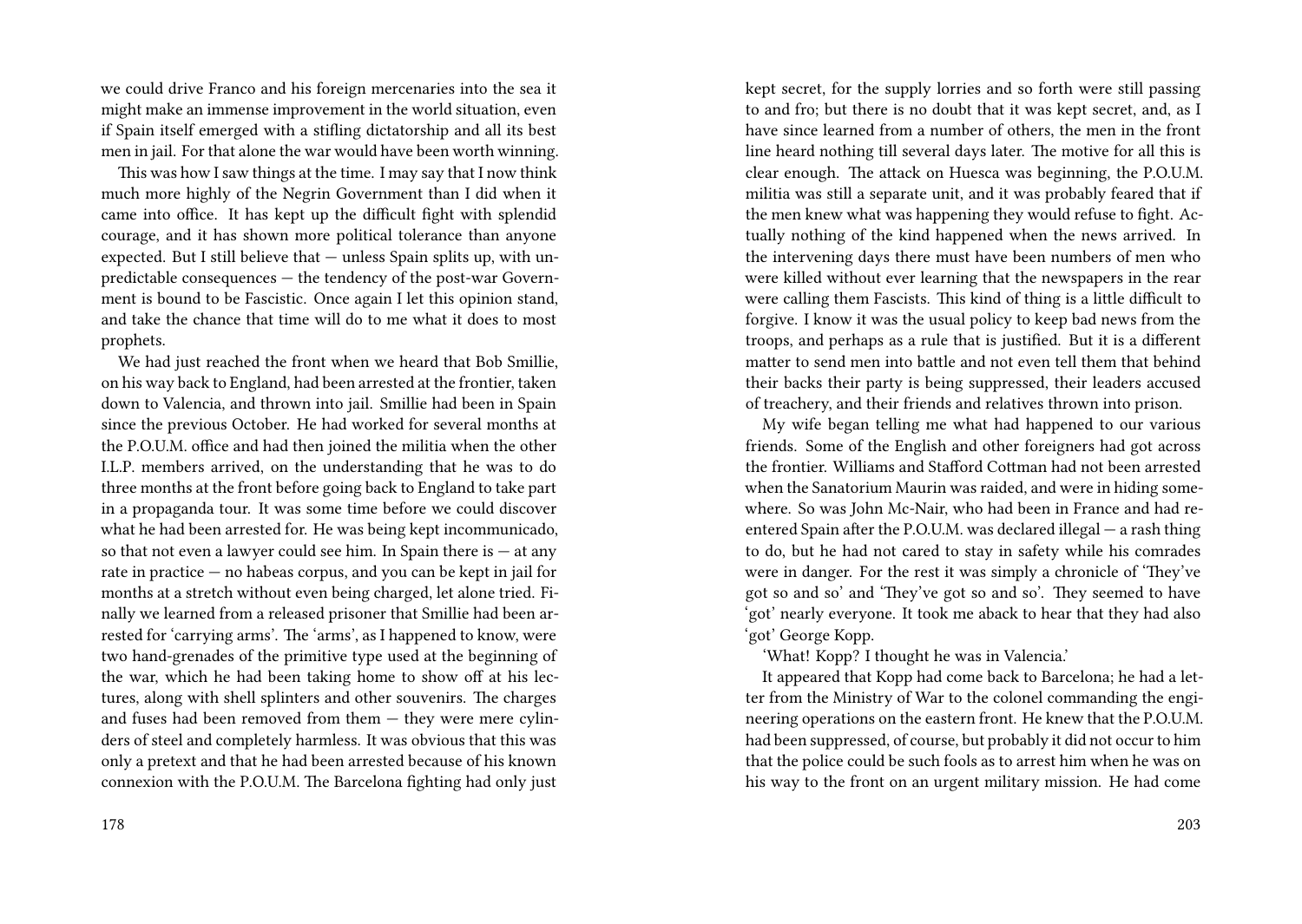lower ranks of the police. Many of the arrests were admittedly illegal, and various people whose release had been ordered by the Chief of Police were  $re$  – arrested at the jail gate and carried off to 'secret prisons'. A typical case is that of Kurt Landau and his wife. They were arrested about 17 June, and Landau immediately 'disappeared'. Five months later his wife was still in jail, untried and without news of her husband. She declared a hunger-strike, after which the Minister of Justice, sent word to assure her that her husband was dead. Shortly afterwards she was released, to be almost immediately re-arrested and flung into prison again. And it was noticeable that the police, at any rate at first, seemed completely indifferent as to any effect their actions might have upon the war. They were quite ready to arrest military officers in important posts without getting permission beforehand. About the end of June Jose Rovira, the general commanding the 29<sup>th</sup> Division, was arrested somewhere near the front line by a party of police who had been sent from Barcelona. His men sent a delegation to protest at the Ministry of War. It was found that neither the Ministry of War, nor Ortega, the chief of Police, had even been informed of Rovira's arrest. In the whole business the detail that most sticks in my throat, though perhaps it is not of great importance, is that all news of what was happening was kept from the troops at the front. As you will have seen, neither I nor anyone else at the front had heard anything about the suppression of the P.O.U.M. All the P.O.U.M. militia headquarters, Red Aid centres, and so forth were functioning as usual, and as late as 20 June and as far down the line as Lerida, only about 100 miles from Barcelona, no one had heard what was happening. All word of it was kept out of the Barcelona papers (the Valencia papers, which were running the spy stories, did not reach the Aragon front), and no doubt one reason for arresting all the P.O.U.M. militiamen on leave in Barcelona was to prevent them from getting back to the front with the news. The draft with which I had gone up the line on 15 June must have been about the last to go. I am still puzzled to know how the thing was

ended and the authorities were, at that moment, extremely anxious not to let anyone out of Spain who was in a position to contradict the official version. As a result people were liable to be arrested at the frontier on more or less frivolous pretexts. Very possibly the intention, at the beginning, was only to detain Smillie for a few days. But the trouble is that, in Spain, once you are in jail you generally stay there, with or without trial.

We were still at Huesca, but they had placed us further to the right, opposite the Fascist redoubt which we had temporarily captured a few weeks earlier. I was now acting as teniente — corresponding to second-lieutenant in the British Army, I suppose in command of about thirty men, English and Spanish. They had sent my name in for a regular commission; whether I should get it was uncertain. Previously the militia officers had refused to accept regular commissions, which meant extra pay and conflicted with the equalitarian ideas of the militia, but they were now obliged to do so. Benjamin had already been gazetted captain and Kopp was in process of being gazetted major. The Government could not, of course, dispense with the militia officers, but it was not confirming any of them in a higher rank than major, presumably in order to keep the higher commands for Regular Army officers and the new officers from the School of War. As a result, in our division, the agth, and no doubt in many others, you had the queer temporary situation of the divisional commander, the brigade commanders, and the battalion commanders all being majors.

There was not much happening at the front. The battle round the Jaca road had died away and did not begin again till mid June. In our position the chief trouble was the snipers. The Fascist trenches were more than a hundred and fifty yards away, but they were on higher ground and were on two sides of us, our line forming a rightangle salient. The corner of the salient was a dangerous spot; there had always been a toll of sniper casualties there. From time to time the Fascists let fly at us with a rifle-grenade or some similar weapon. It made a ghastly crash — unnerving, because you could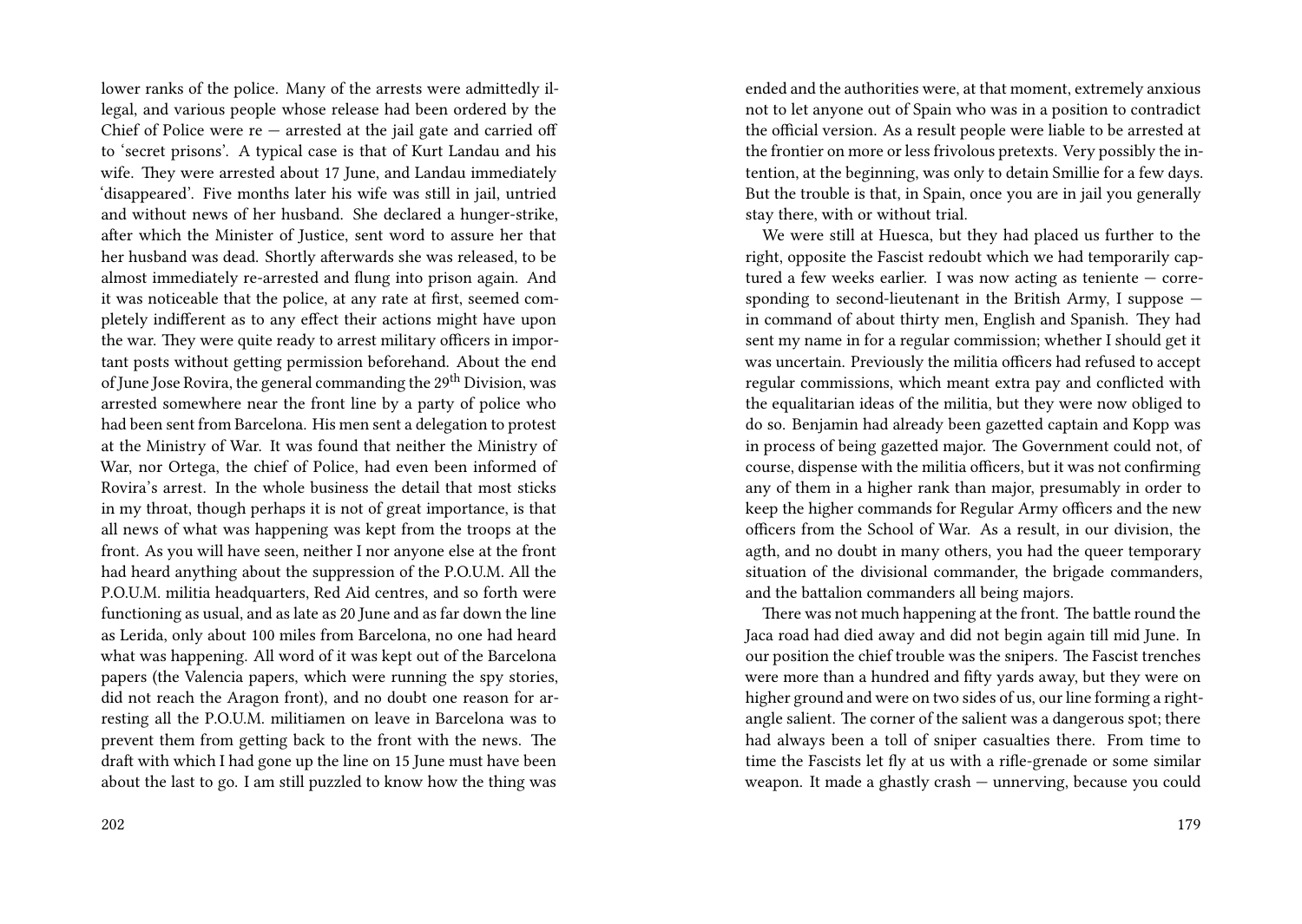not hear it coming in time to dodge — but was not really dangerous; the hole it blew in the ground was no bigger than a wash-tub. The nights were pleasantly warm, the days blazing hot, the mosquitoes were becoming a nuisance, and in spite of the clean clothes we had brought from Barcelona we were almost immediately lousy. Out in the deserted orchards in no man's land the cherries were whitening on the trees. For two days there were torrential rains, the dug-outs flooded, and the parapet sank a foot; after that there were more days of digging out the sticky clay with the wretched Spanish spades which have no handles and bend like tin spoons.

They had promised us a trench-mortar for the company; I was looking forward to it gready. At nights we patrolled as usual more dangerous than it used to be, because the Fascist trenches were better manned and they had grown more alert; they had scattered tin cans just outside their wire and used to open up with the machine-guns when they heard a clank. In the daytime we sniped from no man's land. By crawling a hundred yards you could get to a ditch, hidden by tall grasses, which commanded a gap in the Fascist parapet. We had set up a rifle-rest in the ditch. If you waited long enough you generally saw a khaki-clad figure slip hurriedly across the gap. I had several shots. I don't know whether I hit anyone — it is most unlikely; I am a very poor shot with a rifle. But it was rather fun, the Fascists did not know where the shots were coming from, and I made sure I would get one of them sooner or later. However, the dog it was that died  $-$  a Fascist sniper got me instead. I had been about ten days at the front when it happened. The whole experience of being hit by a bullet is very interesting and I think it is worth describing in detail.

It was at the corner of the parapet, at five o'clock in the morning. This was always a dangerous time, because we had the dawn at our backs, and if you stuck your head above the parapet it was clearly outlined against the sky. I was talking to the sentries preparatory to changing the guard. Suddenly, in the very middle of saying Barcelona papers, Communist, Anarchist, or Republican. We first learned the precise nature of the charges against the P.O.U.M. leaders not from any Spanish paper but from the English papers that reached Barcelona a day or two later. What we could not know at this time was that the Government was not responsible for the charge of treachery and espionage, and that members of the Government were later to repudiate it. We only vaguely knew that the P.O.U.M. leaders, and presumably all the rest of us, were accused of being in Fascist pay. And already the rumours were flying round that people were being secretly shot in jail. There was a lot of exaggeration about this, but it certainly happened in some cases, and there is not much doubt that it happened in the case of Nin. After his arrest Nin was transferred to Valencia and thence to Madrid, and as early as 21 June the rumour reached Barcelona that he had been shot. Later the rumour took a more definite shape: Nin had been shot in prison by the secret police and his body dumped into the street. This story came from several sources, including Federico Montsenys, an ex-member of the Government. From that day to this Nin has never been heard of alive again. When, later, the Government were questioned by delegates from various countries, they shilly-shallied and would say only that Nin had disappeared and they knew nothing of his whereabouts. Some of the newspapers produced a tale that he had escaped to Fascist territory. No evidence was given in support of it, and Irujo, the Minister of Justice, later declared that the Espagne news-agency had falsified his official communique.14 In any case it is most unlikely that a political prisoner of Nin's importance would be allowed to escape. Unless at some future time he is produced alive, I think we must take it that he was murdered in prison.

14 See the reports of the Maxton delegation which I referred to in Chapter II.

The tale of arrests went on and on, extending over months, until the number of political prisoners, not counting Fascists, swelled into thousands. One noticeable thing was the autonomy of the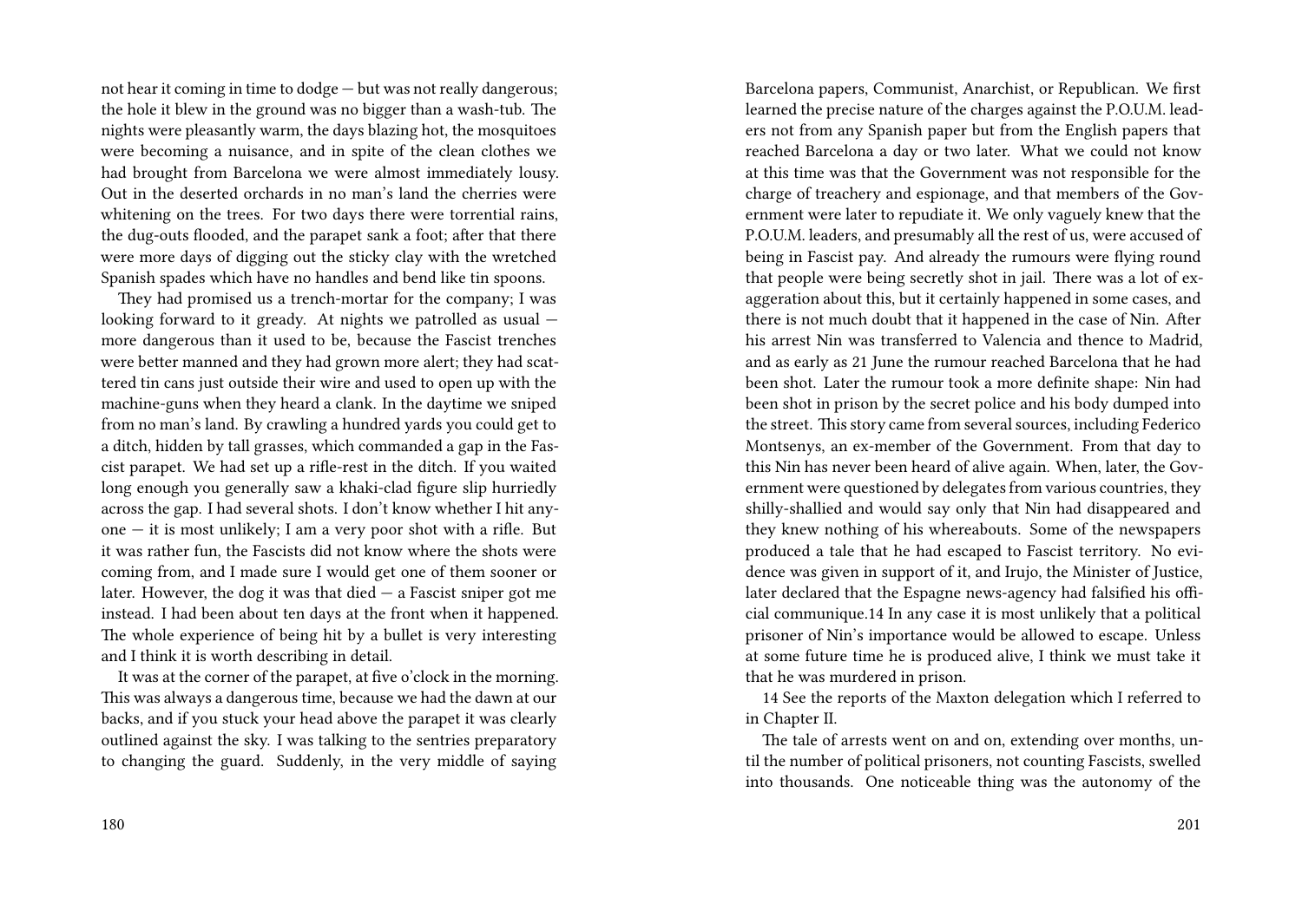quiet cafe in a side street. My wife explained to me what had happened while I was away.

On 15 June the police had suddenly arrested Andres Nin in his office, and the same evening had raided the Hotel Falcon and arrested all the people in it, mostly militiamen on leave. The place was converted immediately into a prison, and in a very little while it was filled to the brim with prisoners of all kinds. Next day the P.O.U.M. was declared an illegal organization and all its offices, book-stalls, sanatoria, Red Aid centres, and so forth were seized. Meanwhile the police were arresting everyone they could lay hands on who was known to have any connexion with the P.O.U.M. Within a day or two all or almost all of the forty members of the Executive Committee were in prison. Possibly one or two had escaped into hiding, but the police were adopting the trick (extensively used on both sides in this war) of seizing a man's wife as a hostage if he disappeared. There was no way of discovering how many people had been arrested. My wife had heard that it was about four hundred in Barcelona alone. I have since thought that even at that time the numbers must have been greater. And the most fantastic people had been arrested. In some cases the police had even gone to the length of dragging wounded militiamen out of the hospitals.

It was all profoundly dismaying. What the devil was it all about? I could understand their suppressing the P.O.U.M., but what were they arresting people for? For nothing, so far as one could discover. Apparently the suppression of the P.O.U.M. had a retrospective effect; the P.O.U.M. was now illegal, and therefore one was breaking the law by having previously belonged to it. As usual, none of the arrested people had been charged. Meanwhile, however, the Valencia Communist papers were naming with the story of a huge 'Fascist plot', radio communication with the enemy, documents signed in invisible ink, etc., etc. I have dealt with this story earlier. The significant thing was that it was appearing only in the Valencia papers; I think I am right in saying that there was not a single word about it, or about the suppression of the P.O.U.M., in any

something, I felt  $-$  it is very hard to describe what I felt, though I remember it with the utmost vividness.

Roughly speaking it was the sensation of being at the centre of an explosion. There seemed to be a loud bang and a blinding flash of light all round me, and I felt a tremendous shock — no pain, only a violent shock, such as you get from an electric terminal; with it a sense of utter weakness, a feeling of being stricken and shrivelled up to nothing. The sand-bags in front of me receded into immense distance. I fancy you would feel much the same if you were struck by lightning. I knew immediately that I was hit, but because of the seeming bang and flash I thought it was a rifle nearby that had gone off accidentally and shot me. All this happened in a space of time much less than a second. The next moment my knees crumpled up and I was falling, my head hitting the ground with a violent bang which, to my relief, did not hurt. I had a numb, dazed feeling, a consciousness of being very badly hurt, but no pain in the ordinary sense.

The American sentry I had been talking to had started forward. 'Gosh! Are you hit?' People gathered round. There was the usual fuss — 'Lift him up! Where's he hit? Get his shirt open!' etc., etc. The American called for a knife to cut my shirt open. I knew that there was one in my pocket and tried to get it out, but discovered that my right arm was paralysed. Not being in pain, I felt a vague satisfaction. This ought to please my wife, I thought; she had always wanted me to be wounded, which would save me from being killed when the great battle came. It was only now that it occurred to me to wonder where I was hit, and how badly; I could feel nothing, but I was conscious that the bullet had struck me somewhere in the front of the body. When I tried to speak I found that I had no voice, only a faint squeak, but at the second attempt I managed to ask where I was hit. In the throat, they said. Harry Webb, our stretcher-bearer, had brought a bandage and one of the little bottles of alcohol they gave us for field-dressings. As they lifted me up a lot of blood poured out of my mouth, and I heard a Spaniard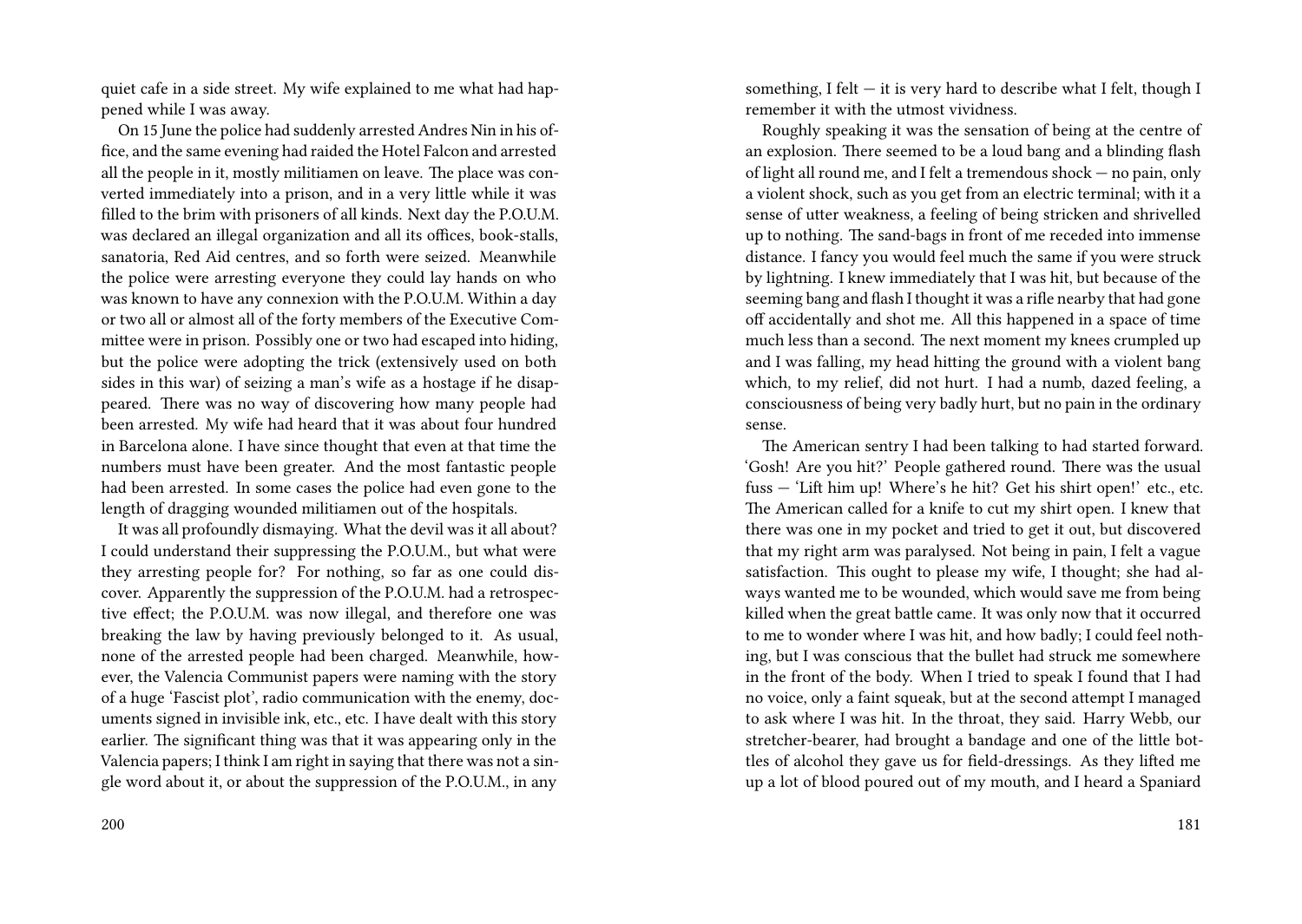behind me say that the bullet had gone clean through my neck. I felt the alcohol, which at ordinary times would sting like the devil, splash on to the wound as a pleasant coolness.

They laid me down again while somebody fetched a stretcher. As soon as I knew that the bullet had gone clean through my neck I took it for granted that I was done for. I had never heard of a man or an animal getting a bullet through the middle of the neck and surviving it. The blood was dribbling out of the comer of my mouth. 'The artery's gone,' I thought. I wondered how long you last when your carotid artery is cut; not many minutes, presumably. Everything was very blurry. There must have been about two minutes during which I assumed that I was killed. And that too was interesting — I mean it is interesting to know what your thoughts would be at such a time. My first thought, conventionally enough, was for my wife. My second was a violent resentment at having to leave this world which, when all is said and done, suits me so well. I had time to feel this very vividly. The stupid mischance infuriated me. The meaninglessness of it! To be bumped off, not even in battle, but in this stale comer of the trenches, thanks to a moment's carelessness! I thought, too, of the man who had shot me — wondered what he was like, whether he was a Spaniard or a foreigner, whether he knew he had got me, and so forth. I could not feel any resentment against him. I reflected that as he was a Fascist I would have killed him if I could, but that if he had been taken prisoner and brought before me at this moment I would merely have congratulated him on his good shooting. It may be, though, that if you were really dying your thoughts would be quite different.

They had just got me on to the stretcher when my paralysed right arm came to life and began hurting damnably. At the time I imagined that I must have broken it in falling; but the pain reassured me, for I knew that your sensations do not become more acute when you are dying. I began to feel more normal and to be sorry for the four poor devils who were sweating and slithering with the stretcher on their shoulders. It was a mile and a half I should come back to Spain. The peaceful quality of this conversation sticks in my memory, because of what happened immediately afterwards.

When I got to the hotel my wife was sitting in the lounge. She got up and came towards me in what struck me as a very unconcerned manner; then she put an arm round my neck and, with a sweet smile for the benefit of the other people in the lounge, hissed in my ear:

'Get out!'

'What?'

'Get out of here at once!'

'What?'

'Don't keep standing here! You must get outside quickly!' 'What? Why? What do you mean?'

She had me by the arm and was already leading me towards the stairs. Half-way down we met a Frenchman — I am not going to give his name, for though he had no connexion with the P.O.U.M. he was a good friend to us all during the trouble. He looked at me with a concerned face.

'Listen! You mustn't come in here. Get out quickly and hide yourself before they ring up the police.'

And behold! at the bottom of the stairs one of the hotel staff, who was a P.O.U.M. member (unknown to the management, I fancy), slipped furtively out of the lift and told me in broken English to get out. Even now I did not grasp what had happened.

'What the devil is all this about?' I said, as soon as we were on the pavement.

'Haven't you heard?'

'No. Heard what? I've heard nothing.'

'The P.O.U.M.'S been suppressed. They've seized all the buildings. Practically everyone's in prison. And they say they're shooting people already.'

So that was it. We had to have somewhere to talk. All the big cafes on the Ramblas were thronged with police, but we found a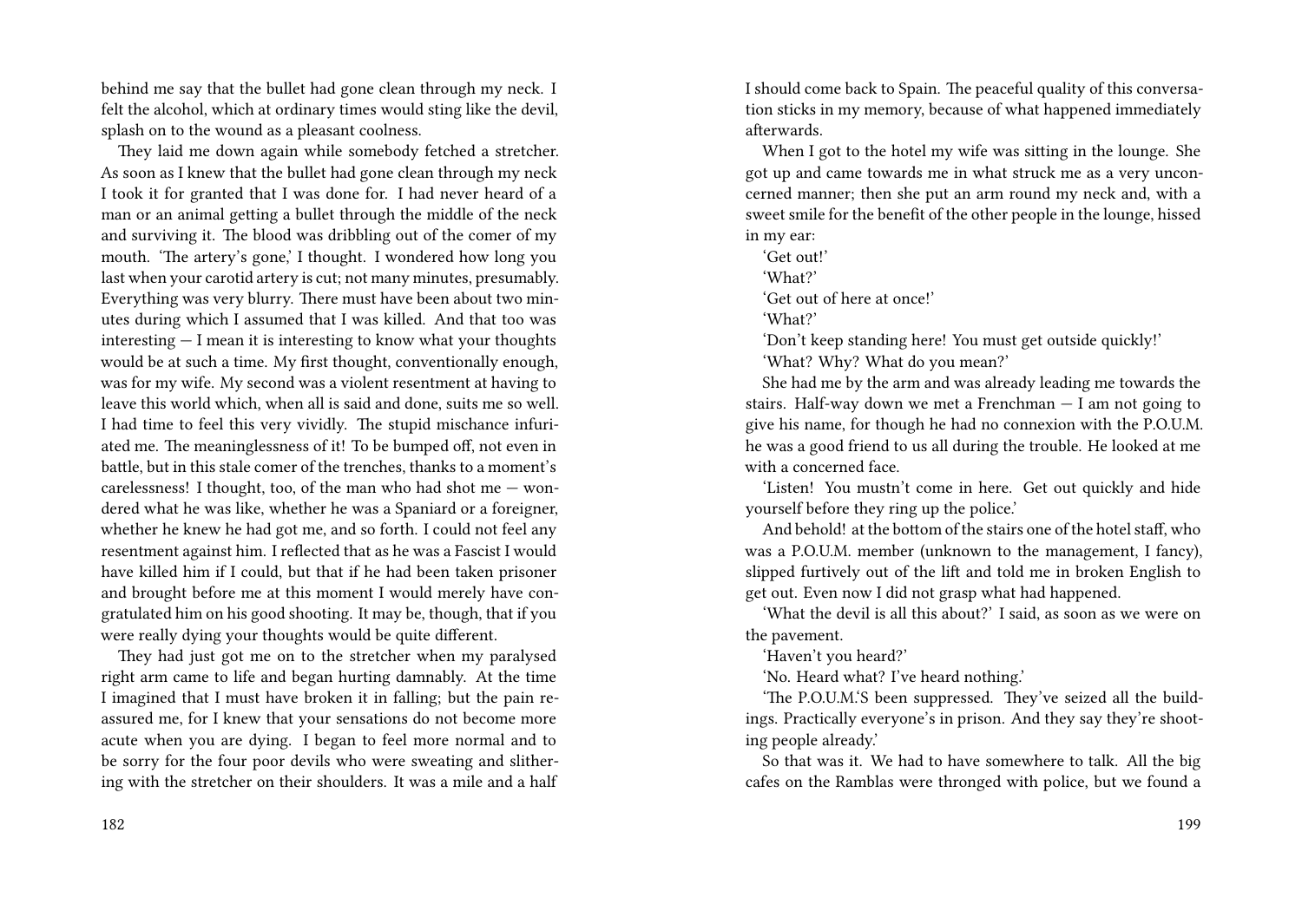it a perpendicular cliff of rock, with houses built into the rock, so that from your bedroom window you could spit straight into the water a hundred feet below. Innumerable doves lived in the holes in the cliff. And in Lerida there were old crumbling buildings upon whose cornices thousands upon thousands of swallows had built their nests, so that at a little distance the crusted pattern of nests was like some florid moulding of the rococo period. It was queer how for nearly six months past I had had no eyes for such things. With my discharge papers in my pocket I felt like a human being again, and also a little like a tourist. For almost the first time I felt that I was really in Spain, in a country that I had longed all my life to visit. In the quiet back streets of Lerida and Barbastro I seemed to catch a momentary glimpse, a sort of far-off rumour of the Spain that dwells in everyone's imagination. White sierras, goatherds, dungeons of the Inquisition, Moorish palaces, black winding trains of mules, grey olive trees and groves of lemons, girls in black mantillas, the wines of Malaga and Alicante, cathedrals, cardinals, bull-fights, gypsies, serenades — in short, Spain. Of all Europe it was the country that had had most hold upon my imagination. It seemed a pity that when at last I had managed to come here I had seen only this north-eastern corner, in the middle of a confused war and for the most part in winter.

It was late when I got back to Barcelona, and there were no taxis. It was no use trying to get to the Sanatorium Maurin, which was right outside the town, so I made for the Hotel Continental, stopping for dinner on the way. I remember the conversation I had with a very fatherly waiter about the oak jugs, bound with copper, in which they served the wine. I said I would like to buy a set of them to take back to England. The waiter was sympathetic. 'Yes, beautiful, were they not? But impossible to buy nowadays. Nobody was manufacturing them any longer — nobody was manufacturing anything. This war  $-$  such a pity!' We agreed that the war was a pity. Once again I felt like a tourist. The waiter asked me gently, had I liked Spain; would I come back to Spain? Oh, yes,

to the ambulance, and vile going, over lumpy, slippery tracks. I knew what a sweat it was, having helped to carry a wounded man down a day or two earlier. The leaves of the silver poplars which, in places, fringed our trenches brushed against my face; I thought what a good thing it was to be alive in a world where silver poplars grow. But all the while the pain in my arm was diabolical, making me swear and then try not to swear, because every time I breathed too hard the blood bubbled out of my mouth.

The doctor re-bandaged the wound, gave me a shot of morphia, and sent me off to Sietamo. The hospitals at Sietamo were hurriedly constructed wooden huts where the wounded were, as a rule, only kept for a few hours before being sent on to Barbastro or Lerida. I was dopey from morphia but still in great pain, practically unable to move and swallowing blood constantly. It was typical of Spanish hospital methods that while I was in this state the untrained nurse tried to force the regulation hospital meal  $-$  a huge meal of soup, eggs, greasy stew, and so forth — down my throat and seemed surprised when I would not take it. I asked for a cigarette, but this was one of the periods of tobacco famine and there was not a cigarette in the place. Presently two comrades who had got permission to leave the line for a few hours appeared at my bedside.

'Hullo! You're alive, are you? Good. We want your watch and your revolver and your electric torch. And your knife, if you've got one.'

They made off with all my portable possessions. This always happened when a man was wounded — everything he possessed was promptly divided up; quite rightly, for watches, revolvers, and so forth were precious at the front and if they went down the line in a wounded man's kit they were certain to be stolen somewhere on the way.

By the evening enough sick and wounded had trickled in to make up a few ambulance-loads, and they sent us on to Barbastro. What a journey! It used to be said that in this war you got well if you were wounded in the extremities, but always died of a wound in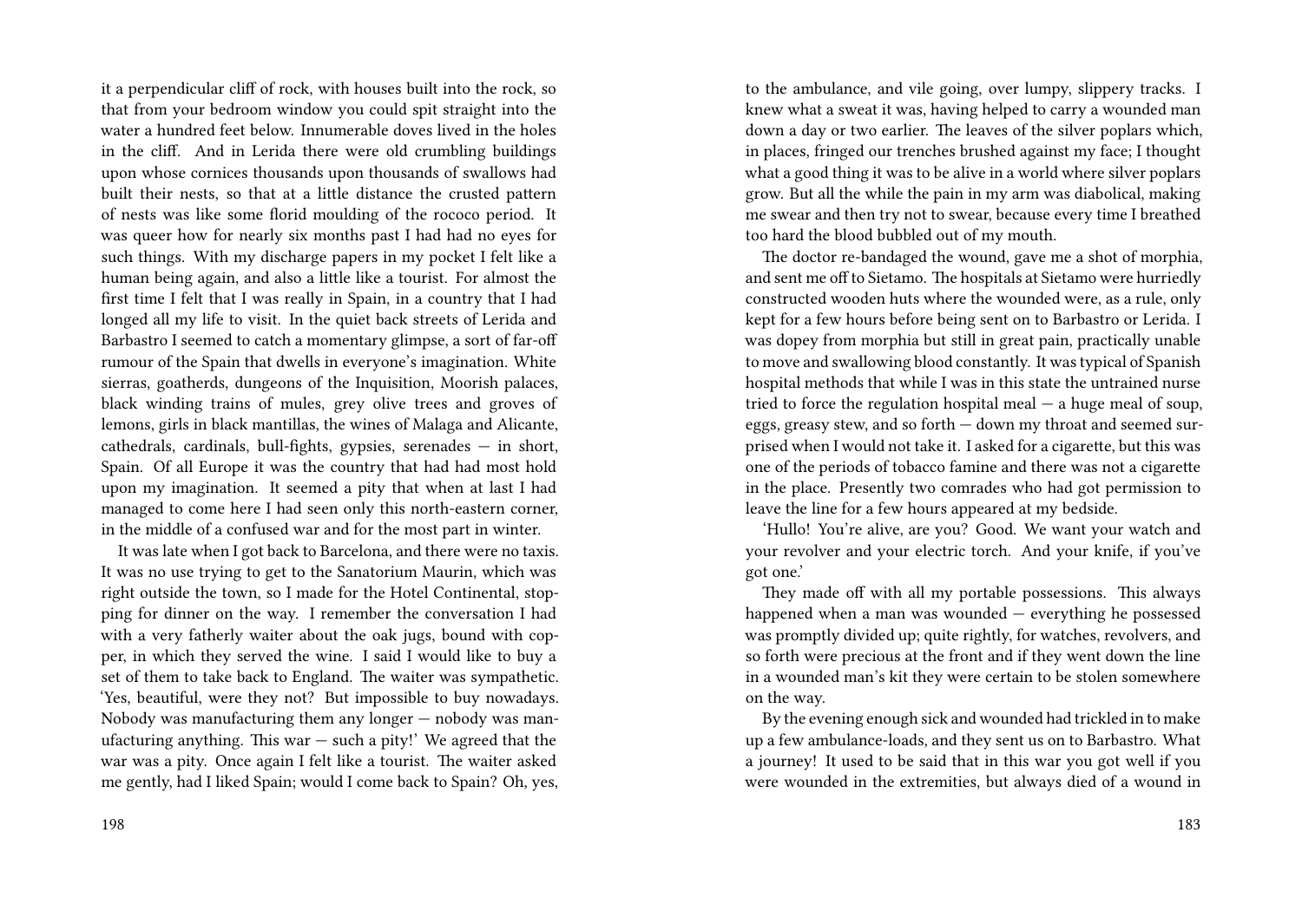the abdomen. I now realized why. No one who was liable to bleed internally could have survived those miles of jolting over metal roads that had been smashed to pieces by heavy lorries and never repaired since the war began. Bang, bump, wallop! It took me back to my early childhood and a dreadful thing called the Wiggle-Woggle at the White City Exhibition. They had forgotten to tie us into the stretchers. I had enough strength in my left arm to hang on, but one poor wretch was spilt on to the floor and suffered God knows what agonies. Another, a walking case who was sitting in the corner of the ambulance, vomited all over the place. The hospital in Barbastro was very crowded, the beds so close together that they were almost touching. Next morning they loaded a number of us on to the hospital train and sent us down to Lerida.

I was five or six days in Lerida. It was a big hospital, with sick, wounded, and ordinary civilian patients more or less jumbled up together. Some of the men in my ward had frightful wounds. In the next bed to me there was a youth with black hair who was suffering from some disease or other and was being given medicine that made his urine as green as emerald. His bed-bottle was one of the sights of the ward. An English-speaking Dutch Communist, having heard that there was an Englishman in the hospital, befriended me and brought me English newspapers. He had been ter-ribly wounded in the October fighting, and had somehow managed to settle down at Lerida hospital and had married one of the nurses. Thanks to his wound, one of his legs had shrivelled till it was no thicker than my arm. Two militiamen on leave, whom I had met my first week at the front, came in to see a wounded friend and recognized me. They were kids of about eighteen. They stood awkwardly beside my bed, trying to think of something to say, and then, as a way of demonstrating that they were sorry I was wounded, suddenly took all the tobacco out of their pockets, gave it to me, and fled before I could give it back. How typically Spanish! I discovered afterwards that you could not buy tobacco

been sent on from Barcelona to take part in the attack on Huesca. The Assault Guards were a corps not intended primarily for the front, and many of them had not been under fire before. Down in Barcelona they were lords of the street, but up here they were quintos (rookies) and palled up with militia children of fifteen who had been in the line for months.

At Monzon Hospital the doctor did the usual tongue-pulling and mirror — thrusting business, assured me in the same cheerful manner as the others that I should never have a voice again, and signed my certificate. While I waited to be examined there was going on inside the surgery some dreadful operation without anaesthetics why without anaesthetics I do not know. It went on and on, scream after scream, and when I went in there were chairs flung about and on the floor were pools of blood and urine.

The details of that final journey stand out in my mind with strange clarity. I was in a different mood, a more observing mood, than I had been in for months past. I had got my discharge, stamped with the seal of the 29<sup>th</sup> Division, and the doctor's certificate in which I was 'declared useless'. I was free to go back to England; consequently I felt able, almost for the first time, to look at Spain. I had a day to put in to Barbastro, for there was only one train a day. Previously I had seen Barbastro in brief glimpses, and it had seemed to me simply a part of the war  $-$  a grey, muddy, cold place, full of roaring lorries and shabby troops. It seemed queerly different now. Wandering through it I became aware of pleasant tortuous streets, old stone bridges, wine shops with great oozy barrels as tall as a man, and intriguing semi-subterranean shops where men were making cartwheels, daggers, wooden spoons, and goatskin water-bottles. I watched a man making a skin bottle and discovered with great interest, what I had never known before, that they are made with the fur inside and the fur is not removed, so that you are really drinking distilled goat's hair. I had drunk out of them for months without knowing this. And at the back of the town there was a shallow jade-green river, and rising out of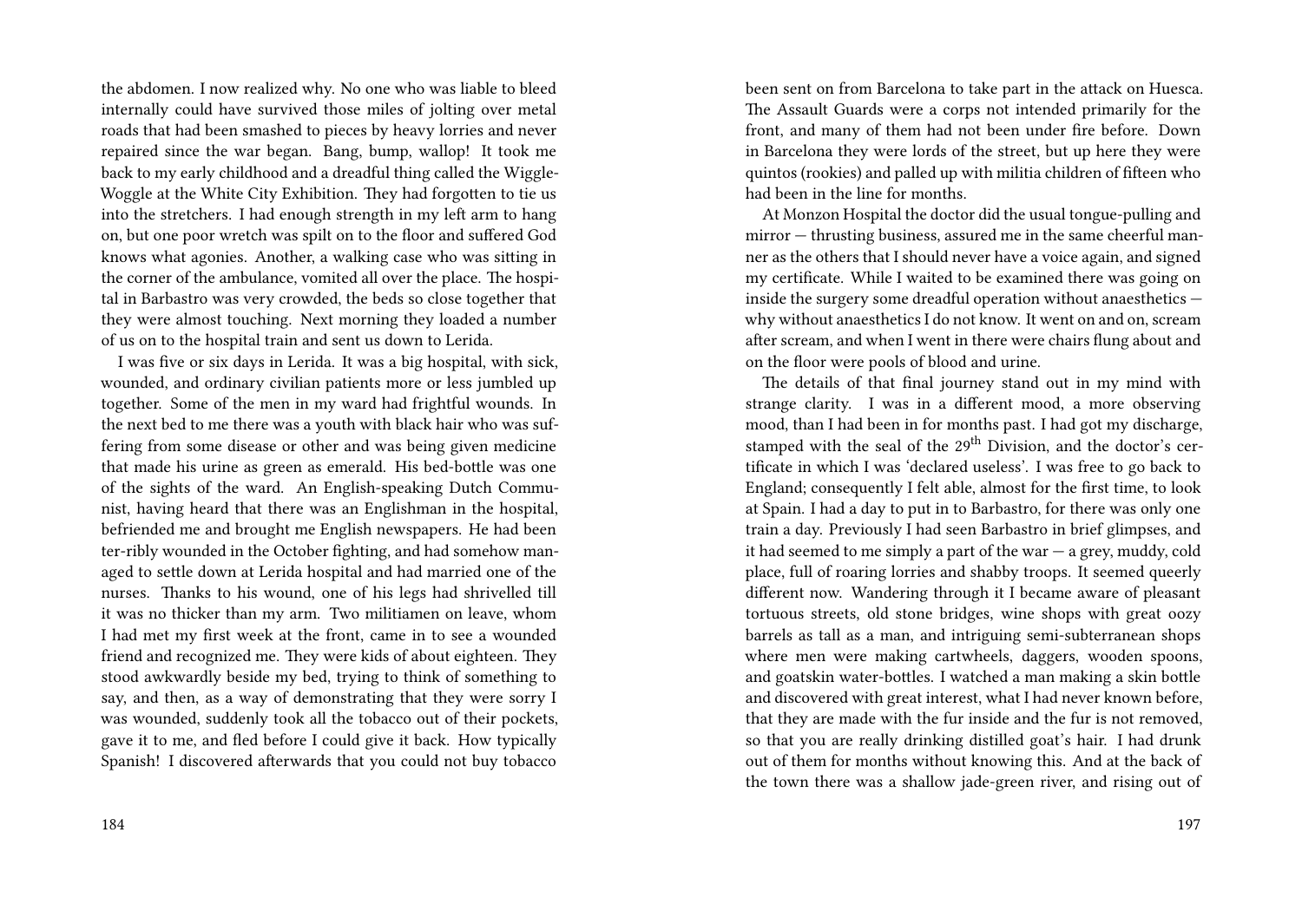this usually happens — and the prospect of being under fire frightened me horribly. However, there was a bit of manana, as usual, we were not called out after all, and next morning I produced my hospital ticket and went in search of my discharge. It meant a series of confused, tiresome journeys. As usual they bandied one to and fro from hospital to hospital — Sietamo, Barbastro, Monzon, then back to Sietamo to get my discharge stamped, then down the line again via Barbastro and Lerida — and the convergence of troops on Huesca had monopolized all the transport and disorganized everything. I remember sleeping in queer places — once in a hospital bed, but once in a ditch, once on a very narrow bench which I fell off in the middle of the night, and once in a sort of municipal lodginghouse in Barbastro. As soon as you got away from the railroad there was no way of travelling except by jumping chance lorries. You had to wait by the roadside for hours, sometimes three or four hours at a stretch, with knots of disconsolate peasants who carried bundles full of ducks and rabbits, waving to lorry after lorry. When finally you struck a lorry that was not chock full of men, loaves of bread, or ammunition-boxes the bumping over the vile roads wallowed you to pulp. No horse has ever thrown me so high as those lorries used to throw me. The only way of travelling was to crowd all together and cling to one another. To my humiliation I found that I was still too weak to climb on to a lorry without being helped.

I slept a night at Monzon Hospital, where I went to see my medical board. In the next bed to me there was an Assault Guard, wounded over the left eye. He was friendly and gave me cigarettes. I said: 'In Barcelona we should have been shooting one another,' and we laughed over this. It was queer how the general spirit seemed to change when you got anywhere near the front line. All or nearly all of the vicious hatred of the political parties evaporated. During all the time I was at the front I never once remember any P.S.U.C. adherent showing me hostility because I was P.O.U.M.That kind of thing belonged in Barcelona or in places even remoter from the war. There were a lot of Assault Guards in Sietamo. They had

anywhere in the town and what they had given me was a week's ration.

After a few days I was able to get up and walk about with my arm in a sling. For some reason it hurt much more when it hung down. I also had, for the time being, a good deal of internal pain from the damage I had done myself in falling, and my voice had disappeared almost completely, but I never had a moment's pain from the bullet wound itself. It seems this is usually the case. The tremendous shock of a bullet prevents sensation locally; a splinter of shell or bomb, which is jagged and usually hits you less hard, would probably hurt like the devil. There was a pleasant garden in the hospital grounds, and in it was a pool with gold-fishes and some small dark grey fish — bleak, I think. I used to sit watching them for hours. The way things were done at Lerida gave me an insight into the hospital system on the Aragon front — whether it was the same on other fronts I do not know. In some ways the hospitals were very good. The doctors were able men and there seemed to be no shortage of drugs and equipment. But there were two bad faults on account of which, I have no doubt, hundreds or thousands of men have died who might have been saved.

One was the fact that all the hospitals anywhere near the front line were used more or less as casualty clearing-stations. The result was that you got no treatment there unless you were too badly wounded to be moved. In theory most of the wounded were sent straight to Barcelona or Tarragona, but owing to the lack of transport they were often a week or ten days in getting there. They were kept hanging about at Sietamo, Barbastro, Monzon, Lerida, and other places, and meanwhile they were getting no treatment except an occasional clean bandage, sometimes not even that. Men with dreadful shell wounds, smashed bones, and so forth, were swathed in a sort of casing made of bandages and plaster of Paris; a description of the wound was written in pencil on the outside, and as a rule the casing was not removed till the man reached Barcelona or Tarragona ten days later. It was almost impossible to get one's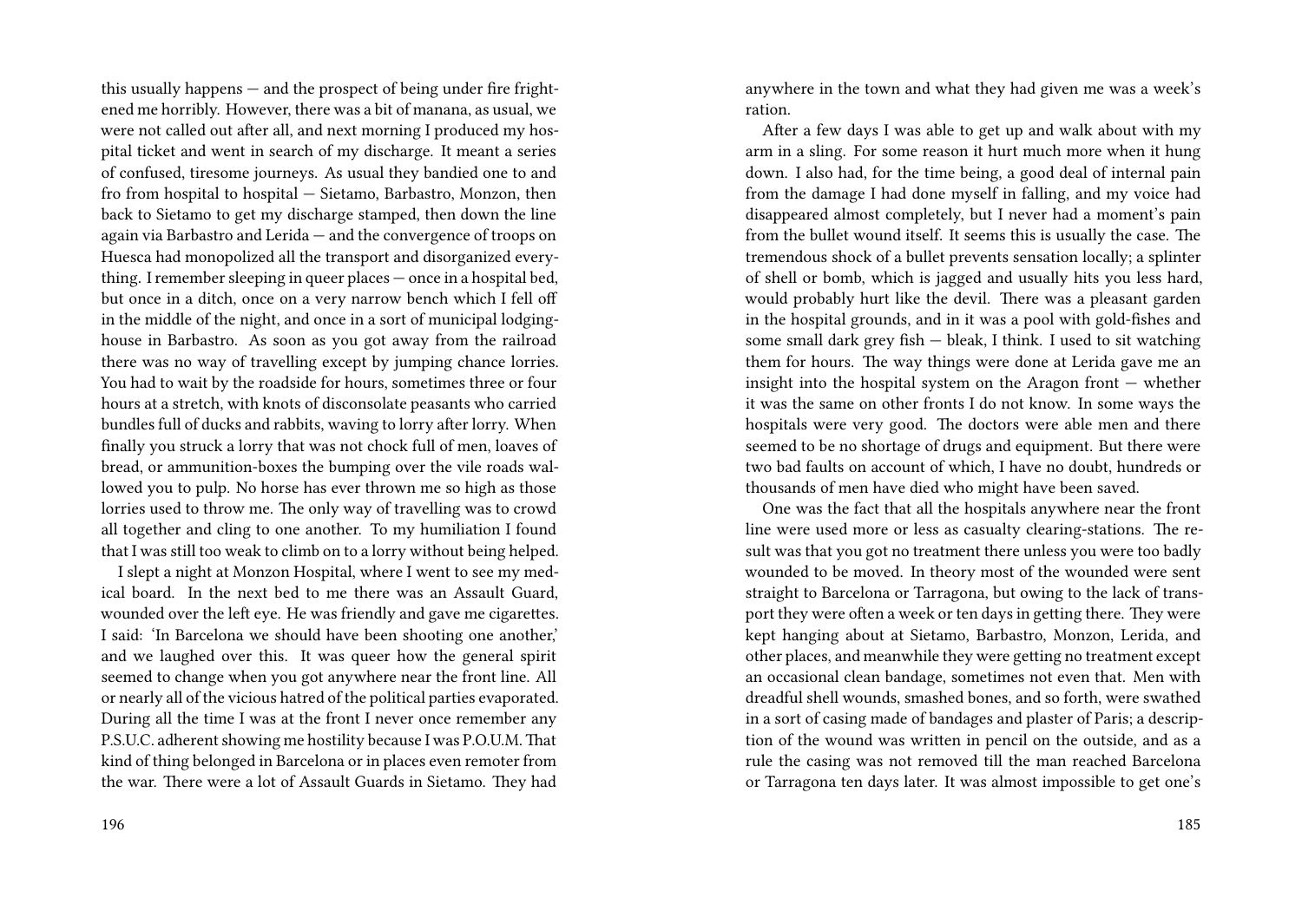wound examined on the way; the few doctors could not cope with the work, and they simply walked hurriedly past your bed, saying: 'Yes, yes, they'll attend to you at Barcelona.' There were always rumours that the hospital train was leaving for Barcelona manana. The other fault was the lack of competent nurses. Apparently there was no supply of trained nurses in Spain, perhaps because before the war this work was done chiefly by nuns. I have no complaint against the Spanish nurses, they always treated me with the greatest kindness, but there is no doubt that they were terribly ignorant. All of them knew how to take a temperature, and some of them knew how to tie a bandage, but that was about all. The result was that men who were too ill to fend for themselves were often shamefully neglected. The nurses would let a man remain constipated for a week on end, and they seldom washed those who were too weak to wash themselves. I remember one poor devil with a smashed arm telling me that he had been three weeks without having his face washed. Even beds were left unmade for days together. The food in all the hospitals was very good  $-$  too good, indeed. Even more in Spain than elsewhere it seemed to be the tradition to stuff sick people with heavy food. At Lerida the meals were terrific. Breakfast, at about six in the morning, consisted of soup, an omelette, stew, bread, white wine, and coffee, and lunch was even  $larger - this$  at a time when most of the civil population was seriously underfed. Spaniards seem not to recognize such a thing as a light diet. They give the same food to sick people as to well ones always the same rich, greasy cookery, with everything sodden in olive oil.

One morning it was announced that the men in my ward were to be sent down to Barcelona today. I managed to send a wire to my wife, telling her that I was coming, and presently they packed us into buses and took us down to the station. It was only when the train was actually starting that the hospital orderly who travelled with us casually let fall that we were not going to Barcelona after all, but to Tarragona. I suppose the engine-driver had changed his my motives were mainly selfish. I had an overwhelming desire to get away from it all; away from the horrible atmosphere of political suspicion and hatred, from streets thronged by armed men, from air-raids, trenches, machine-guns, screaming trams, milkless tea, oil cookery, and shortage of cigarettes — from almost everything that I had learnt to associate with Spain.

The doctors at the General Hospital had certified me medically unfit, but to get my discharge I had to see a medical board at one of the hospitals near the front and then go to Sietamo to get my papers stamped at the P.O.U.M. militia headquarters. Kopp had just come back from the front, full of jubilation. He had just been in action and said that Huesca was going to be taken at last. The Government had brought troops from the Madrid front and were concentrating thirty thousand men, with aeroplanes in huge numbers. The Italians I had seen going up the line from Tarragona had attacked on the Jaca road but had had heavy casualties and lost two tanks. However, the town was bound to fall, Kopp said. (Alas! It didn't. The attack was a frightful mess  $-$  up and led to nothing except an orgy of lying in the newspapers.) Meanwhile Kopp had to go down to Valencia for an interview at the Ministry of War. He had a letter from General Pozas, now commanding the Army of the East — the usual letter, describing Kopp as a 'person of all confidence' and recommending him for a special appointment in the engineering section (Kopp had been an engineer in civil life). He left for Valencia the same day as I left for Sietamo — 15 June.

It was five days before I got back to Barcelona. A lorry-load of us reached Sietamo about midnight, and as soon as we got to the P.O.U.M. headquarters they lined us up and began handling out rifles and cartridges, before even taking our names. It seemed that the attack was beginning and they were likely to call for reserves at any moment. I had my hospital ticket in my pocket, but I could not very well refuse to go with the others. I kipped down on the ground, with a cartridge-box for a pillow, in a mood of deep dismay. Being wounded had spoiled my nerve for the time being — I believe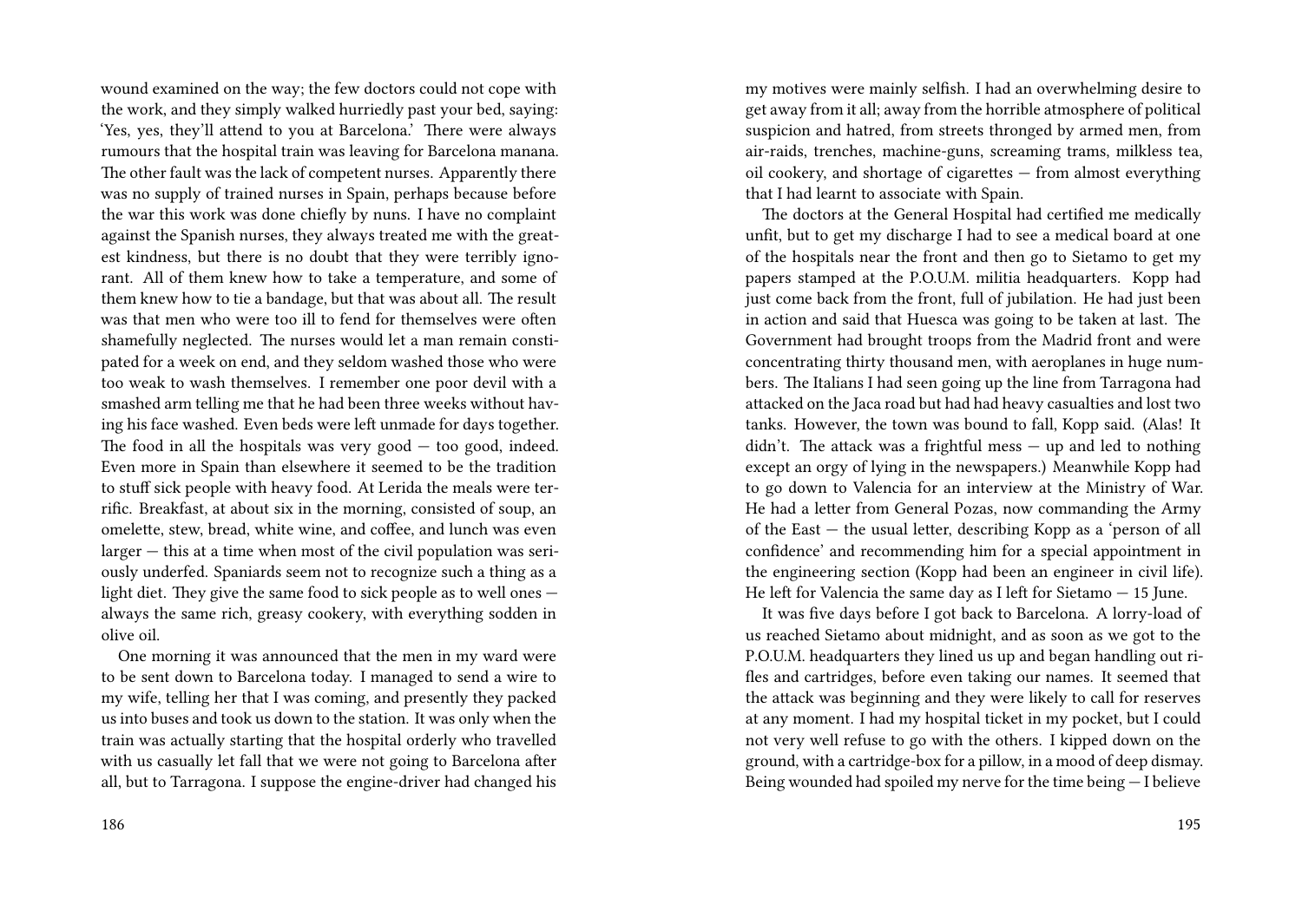I was in Valencia, Madrid, and Barcelona … perfect order prevailed in all three towns without any display of force. All the hotels in which I stayed were not only 'normal' and 'decent', but extremely comfortable, in spite of the shortage of butter and coffee.

It is a peculiarity of English travellers that they do not really believe in the existence of anything outside the smart hotels. I hope they found some butter for the Duchess of Atholl.

I was at the Sanatorium Maurin, one of the sanatoria run by the P.O.U.M. It was in the suburbs near Tibidabo, the queer-shaped mountain that rises abruptly behind Barcelona and is traditionally supposed to have been the hill from which Satan showed Jesus the countries of the earth (hence its name). The house had previously belonged to some wealthy bourgeois and had been seized at the time of the revolution. Most of the men there had either been invalided out of the line or had some wound that had permanently disabled them — amputated limbs, and so forth. There were several other Englishmen there: Williams, with a damaged leg, and Stafford Cottman, a boy of eighteen, who had been sent back from the trenches with suspected tuberculosis, and Arthur Clinton, whose smashed left arm was still strapped on to one of those huge wire contraptions, nicknamed aeroplanes, which the Spanish hospitals were using. My wife was still staying at the Hotel Continental, and I generally came into Barcelona in the daytime. In the morning I used to attend the General Hospital for electrical treatment of my arm. It was a queer business  $-$  a series of prickly electric shocks that made the various sets of muscles jerk up and down — but it seemed to do some good; the use of my fingers came back and the pain grew somewhat less. Both of us had decided that the best thing we could do was to go back to England as soon as possible. I was extremely weak, my voice was gone, seemingly for good, and the doctors told me that at best it would be several months before I was fit to fight. I had got to start earning some money sooner or later, and there did not seem much sense in staying in Spain and eating food that was needed for other people. But

194

mind. 'Just like Spain!' I thought. But it was very Spanish, too, that they agreed to hold up the train while I sent another wire, and more Spanish still that the wire never got there.

They had put us into ordinary third-class carriages with wooden seats, and many of the men were badly wounded and had only got out of bed for the first time that morning. Before long, what with the heat and the jolting, half of them were in a state of collapse and several vomited on the floor. The hospital orderly threaded his way among the corpse — like forms that sprawled everywhere, carrying a large goatskin bottle full of water which he squirted into this mouth or that. It was beastly water; I remember the taste of it still. We got into Tarragona as the sun was getting low. The line runs along the shore a stone's throw from the sea. As our train drew into the station a troop-train full of men from the International Column was drawing out, and a knot of people on the bridge were waving to them. It was a very long train, packed to bursting-point with men, with field-guns lashed on the open trucks and more men clustering round the guns. I remember with peculiar vividness the spectacle of that train passing in the yellow evening light; window after window full of dark, smiling faces, the long tilted barrels of the guns, the scarlet scarves fluttering  $-$  all this gliding slowly past us against a turquoise-coloured sea.

'Extranjeros — foreigners,' said someone. 'They're Italians. 'Obviously they were Italians. No other people could have grouped themselves so picturesquely or returned the salutes of the crowd with so much grace  $-$  a grace that was none the less because about half the men on the train were drinking out of up-ended wine bottles. We heard afterwards that these were some of the troops who won the great victory at Guadalajara in March; they had been on leave and were being transferred to the Aragon front. Most of them, I am afraid, were killed at Huesca only a few weeks later. The men who were well enough to stand had moved across the carriage to cheer the Italians as they went past. A crutch waved out of the window; bandaged forearms made the Red Salute. It was like an al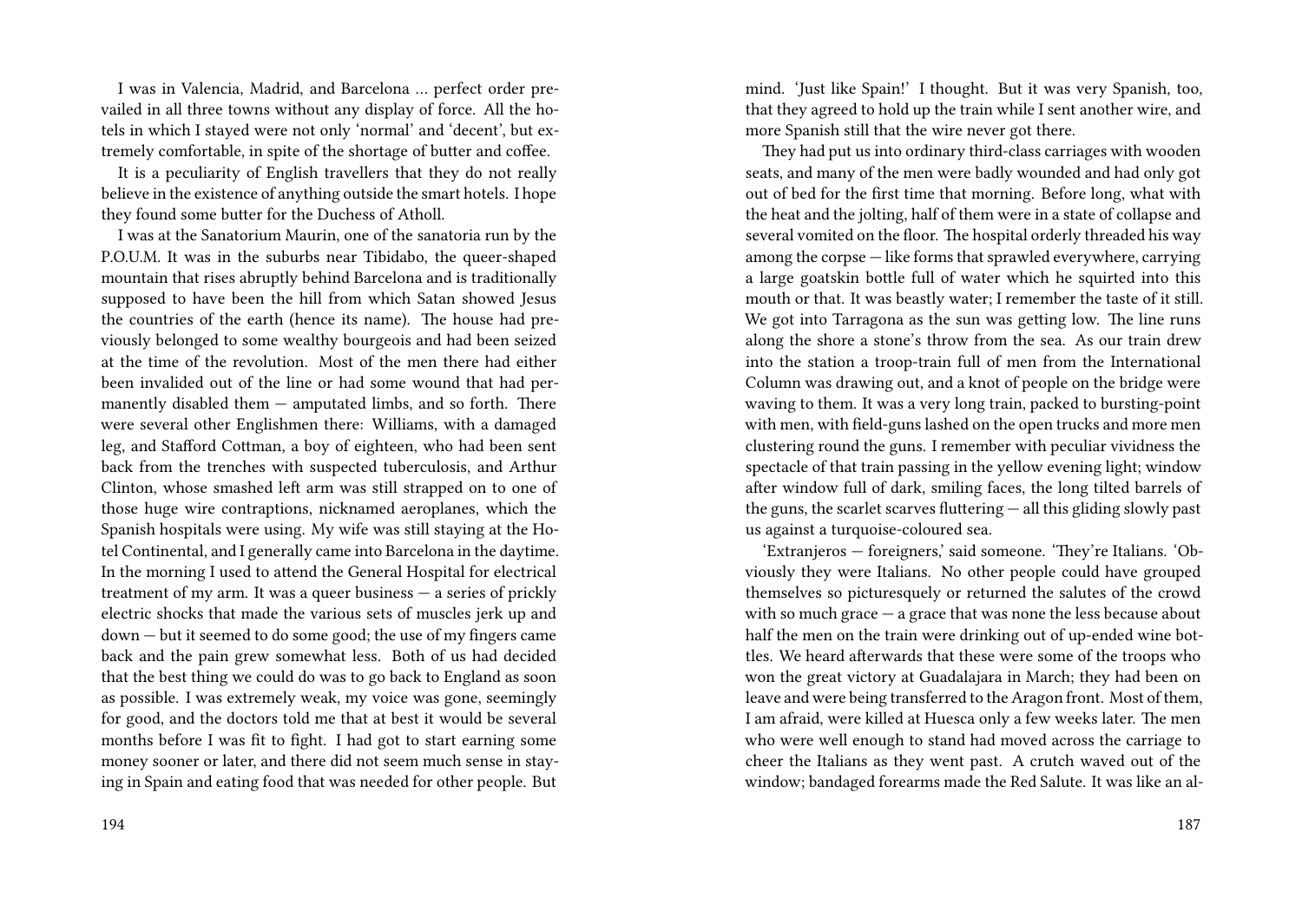legorical picture of war; the trainload of fresh men gliding proudly up the line, the maimed men sliding slowly down, and all the while the guns on the open trucks making one's heart leap as guns always do, and reviving that pernicious feeling, so difficult to get rid of, that war is glorious after all.

The hospital at Tarragona was a very big one and full of wounded from all fronts. What wounds one saw there! They had a way of treating certain wounds which I suppose was in accordance with the latest medical practice, but which was peculiarly horrible to look at. This was to leave the wound completely open and unbandaged, but protected from flies by a net of butter-muslin, stretched over wires. Under the muslin you would see the red jelly of a halfhealed wound. There was one man wounded in the face and throat who had his head inside a sort of spherical helmet of butter-muslin; his mouth was closed up and he breathed through a little tube that was fixed between his lips. Poor devil, he looked so lonely, wandering to and fro, looking at you through his muslin cage and unable to speak. I was three or four days at Tarragona. My strength was coming back, and one day, by going slowly, I managed to walk down as far as the beach. It was queer to see the seaside life going on almost as usual; the smart cafes along the promenade and the plump local bourgeoisie bathing and sunning themselves in deckchairs as though there had not been a war within a thousand miles. Nevertheless, as it happened, I saw a bather drowned, which one would have thought impossible in that shallow and tepid sea.

Finally, eight or nine days after leaving the front, I had my wound examined. In the surgery where newly-arrived cases were examined, doctors with huge pairs of shears were hacking away the breast-plates of plaster in which men with smashed ribs, collarbones, and so forth had been cased at the dressing-stations behind the line; out of the neck-hole of the huge clumsy breast-plate you would see protruding an anxious, dirty face, scrubby with a week's beard. The doctor, a brisk, handsome man of about thirty, sat me down in a chair, grasped my tongue with a piece of rough

188

notes below ten pesetas were very scarce.13 For the poorest people this meant an aggravation of the food shortage. A woman with only a ten-peseta note in her possession might wait for hours in a queue outside the grocery and then be unable to buy anything after all because the grocer had no change and she could not afford to spend the whole note.

13 The purchasing value of the peseta was about fourpence.

It is not easy to convey the nightmare atmosphere of that time — the peculiar uneasiness produced by rumours that were always changing, by censored newspapers, and the constant presence of armed men. It is not easy to convey it because, at the moment, the thing essential to such an atmosphere does not exist in England. In England political intolerance is not yet taken for granted. There is political persecution in a petty way; if I were a coal-miner I would not care to be known to the boss as a Communist; but the 'good party man', the gangster-gramophone of continental politics, is still a rarity, and the notion of 'liquidating' or 'eliminating' everyone who happens to disagree with you does not yet seem natural. It seemed only too natural in Barcelona. The 'Stalinists' were in the saddle, and therefore it was a matter of course that every 'Trotskyist' was in danger. The thing everyone feared was a thing which, after all, did not happen — a fresh outbreak of streetfighting, which, as before, would be blamed on the P.O.U.M. and the Anarchists. There were times when I caught my ears listening for the first shots. It was as though some huge evil intelligence were brooding over the town. Everyone noticed it and remarked upon it. And it was queer how everyone expressed it in almost the same words: 'The atmosphere of this place  $-$  it's horrible. Like being in a lunatic asylum.' But perhaps I ought not to say everyone. Some of the English visitors who flitted briefly through Spain, from hotel to hotel, seem not to have noticed that there was anything wrong with the general atmosphere. The Duchess of Atholl writes, I notice (Sunday Express, 17 October 1937):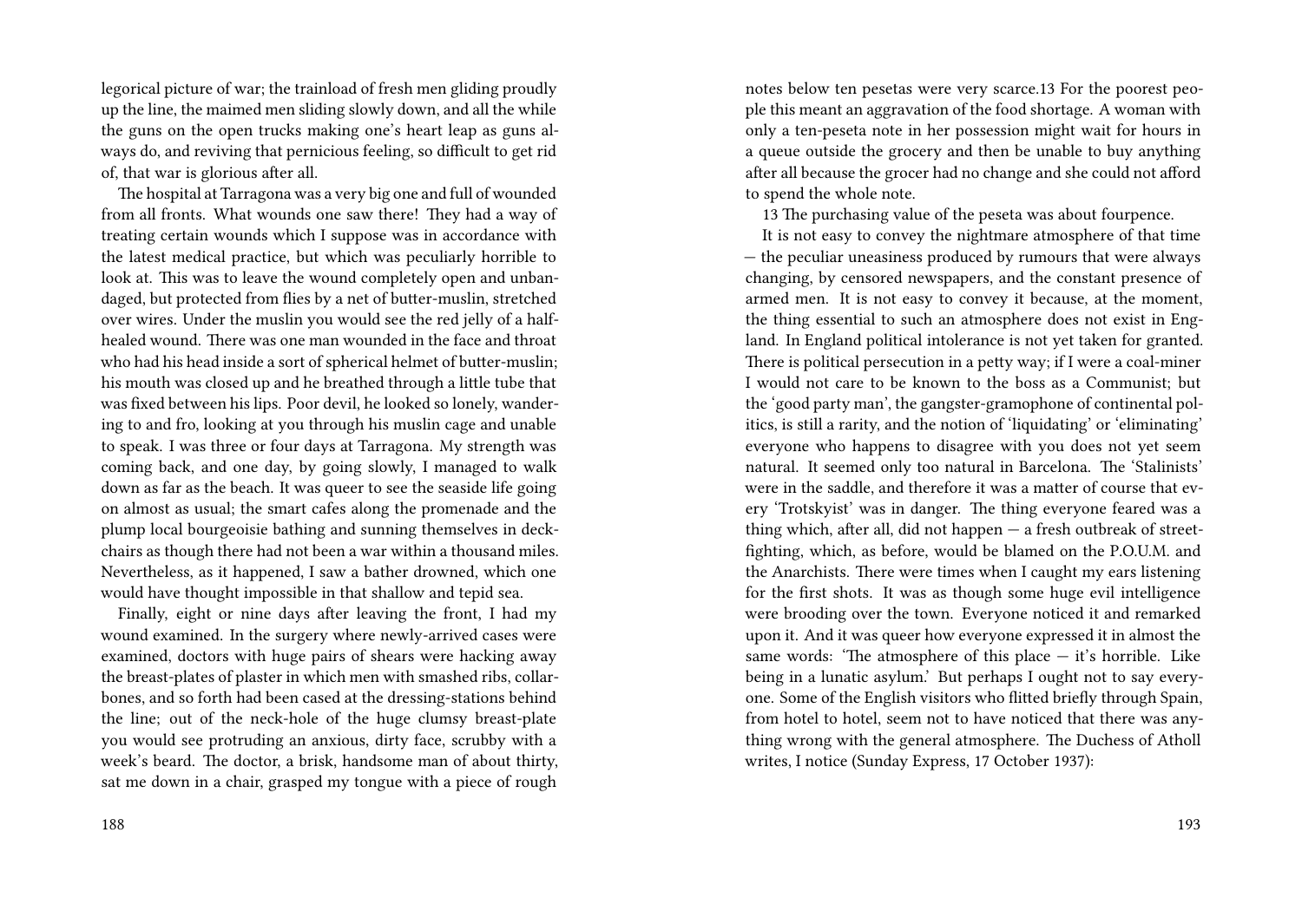if not, you were promptly thrown into jail. Later the number of foreign 'deserters' in jail swelled into hundreds, but most of them were repatriated when a fuss was made in their own countries.

Bands of armed Assault Guards roamed everywhere in the streets, the Civil Guards were still holding cafes and other buildings in strategic spots, and many of the P.S.U.C. buildings were still sandbagged and barricaded. At various points in the town there were posts manned by Civil Guards of Carabineros who stopped passers-by and demanded their papers. Everyone warned me not to show my P.O.U.M. militiaman's card but merely to show my passport and my hospital ticket. Even to be known to have served in the P.O.U.M. militia was vaguely dangerous. P.O.U.M. militiamen who were wounded or on leave were penalized in petty ways  $-$  it was made difficult for them to draw their pay, for instance. La Batalla was still appearing, but it was censored almost out of existence, and Solidaridad and the other Anarchist papers were also heavily censored. There was a new rule that censored portions of a newspaper must not be left blank but filled up with other matter; as a result it was often impossible to tell when something had been cut out.

The food shortage, which had fluctuated throughout the War, was in one of its bad stages. Bread was scarce and the cheaper sorts were being adulterated with rice; the bread the soldiers were getting in the barracks was dreadful stuff like putty. Milk and sugar were very scarce and tobacco almost non-existent, except for the expensive smuggled cigarettes. There was an acute shortage of olive oil, which Spaniards use for half a dozen different purposes. The queues of women waiting to buy olive oil were controlled by mounted Civil Guards who sometimes amused themselves by backing their horses into the queue and trying to make them tread on the women's toes. A minor annoyance of the time was the lack of small change. The silver had been withdrawn and as yet no new coinage had been issued, so that there was nothing between the ten-centime piece and the note for two and a half pesetas, and all

gauze, pulled it out as far as it would go, thrust a dentist's mirror down my throat, and told me to say 'Eh!' After doing this till my tongue was bleeding and my eyes running with water, he told me that one vocal cord was paralysed.

'When shall I get my voice back?' I said.

'Your voice? Oh, you'll never get your voice back,' he said cheerfully.

However, he was wrong, as it turned out. For about two months I could not speak much above a whisper, but after that my voice became normal rather suddenly, the other vocal cord having 'compensated'. The pain in my arm was due to the bullet having pierced a bunch of nerves at the back of the neck. It was a shooting pain like neuralgia, and it went on hurting continuously for about a month, especially at night, so that I did not get much sleep. The fingers of my right hand were also semi-paralysed. Even now, five months afterwards, my forefinger is still numb — a queer effect for a neck wound to have.

The wound was a curiosity in a small way and various doctors examined it with much clicking of tongues and 'Que suerte! Qye suerte!' One of them told me with an air of authority that the bullet had missed the artery by 'about a millimetre'. I don't know how he knew. No one I met at this time — doctors, nurses, practicantes, or fellow-patients — failed to assure me that a man who is hit through the neck and survives it is the luckiest creature alive. I could not help thinking that it would be even luckier not to be hit at all.